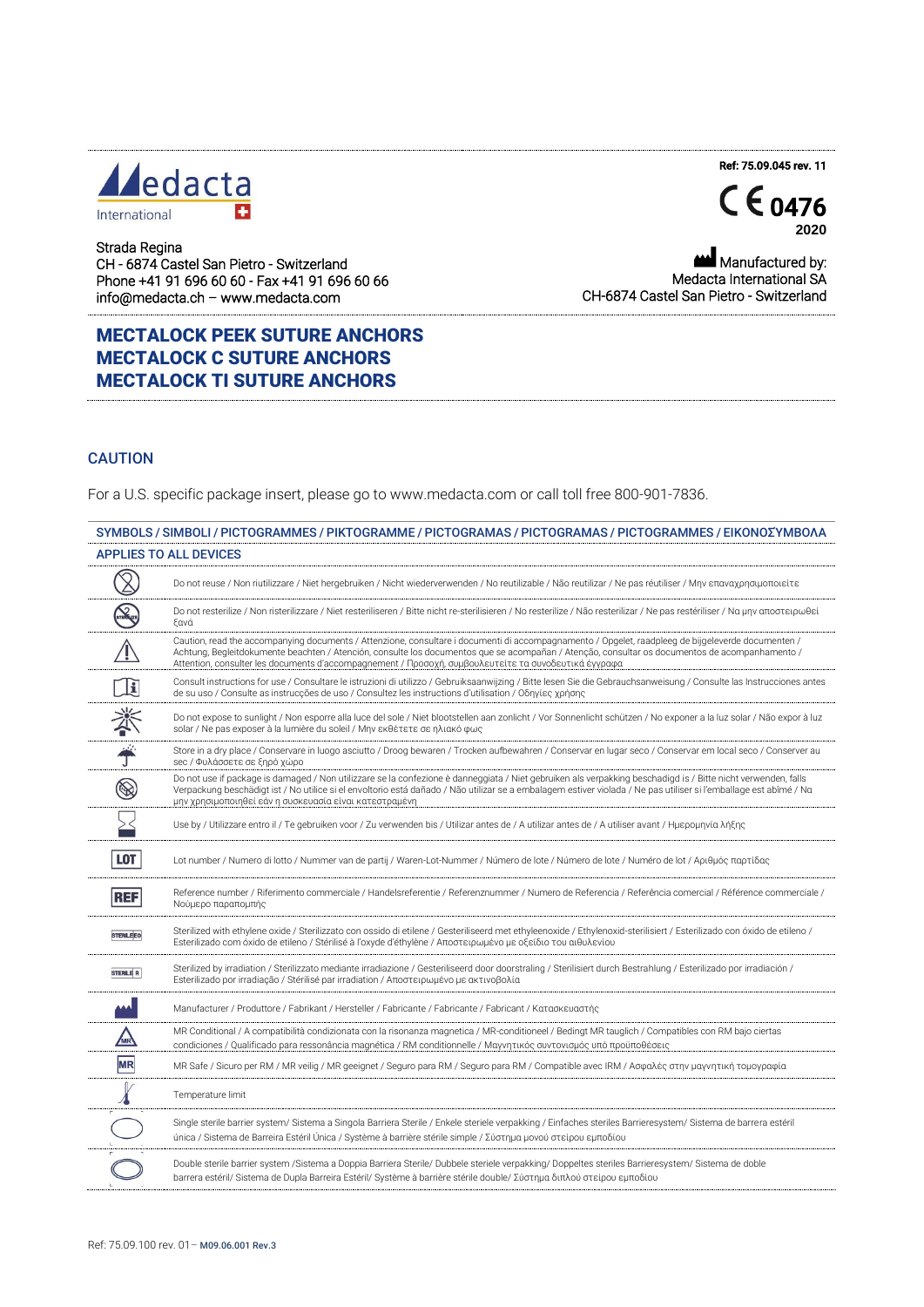# Index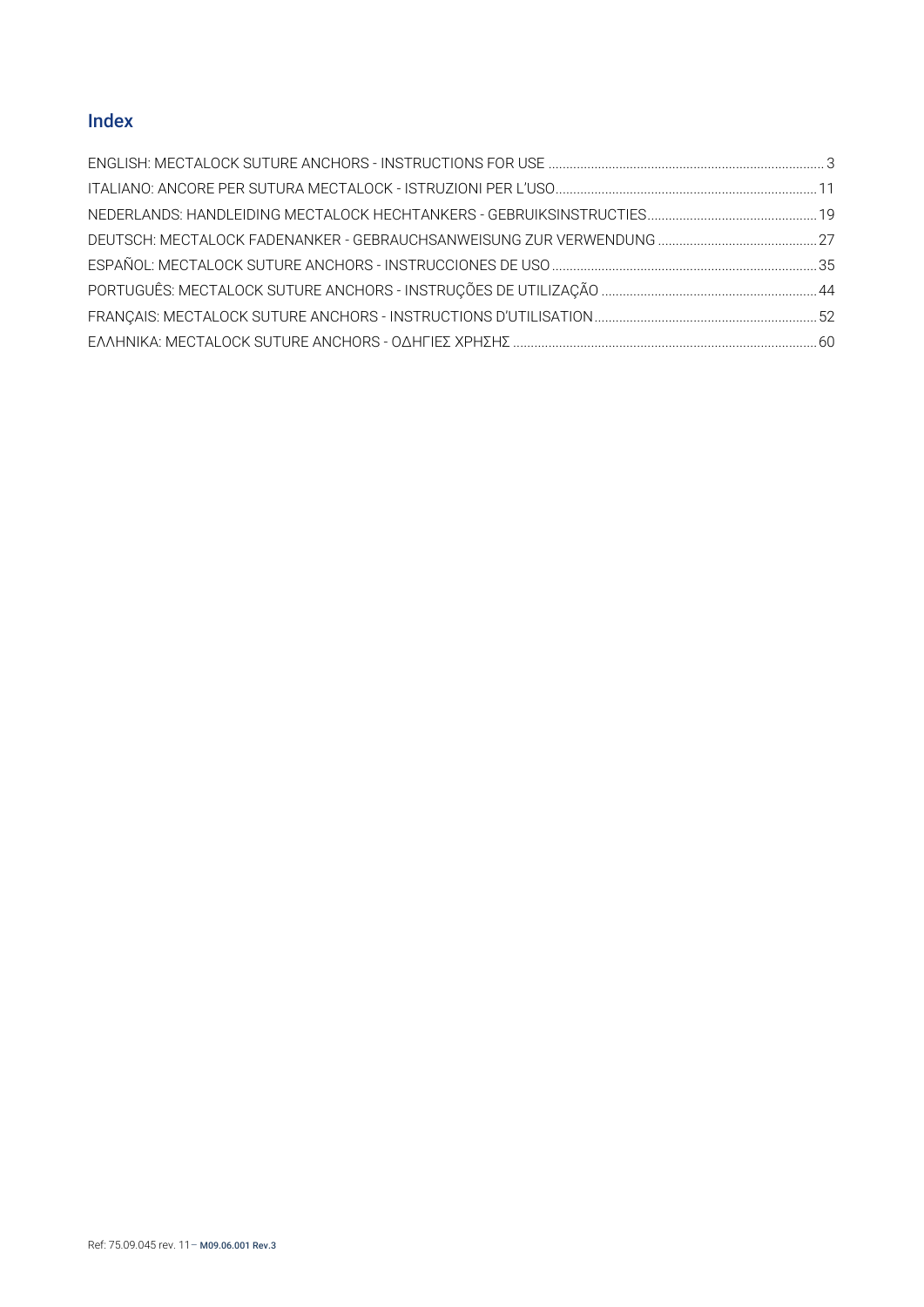## <span id="page-2-0"></span>ENGLISH: MECTALOCK SUTURE ANCHORS - INSTRUCTIONS FOR USE

Important notice: the device(s) can be prescribed and implanted only by a doctor legally authorized to perform this type of surgery.

## 1. GENERAL

Before any surgery, the surgeon must be familiar with the sales product literature and operative technique and must carefully read these instructions for use. Patient selection is as important as implant placement or positioning. Overweight patients or unsuitable functional requirements may generate exceptional stresses and reduce the implant life. The warnings must be heeded, and the instructions for use must be strictly followed

#### 2. PRODUCT DESCRIPTION

These instructions for use are intended for all products described here below.

| CATALOGUE NUMBER | ANCHOR DESCRIPTION  | <b>COMPATIBLE REUSABLE</b><br>DRILL/PUNCH |
|------------------|---------------------|-------------------------------------------|
| 05.11.001        | MectaLock PEEK 02.4 |                                           |
|                  | Long driver         | 05.11.10.0035                             |
| 05.11.101        | MectaLock C Ø2.4    |                                           |
|                  | Long driver         |                                           |
| 05.11.002        | MectaLock PEEK Ø2.9 |                                           |
|                  | Long driver         | 05.11.10.0036                             |
| 05.11.102        | MectaLock C Ø2.9    |                                           |
|                  | Long driver         |                                           |
| 05.10.001        | MectaLock PEEK Ø2.4 |                                           |
|                  | Short driver        | 05.10.10.0015                             |
| 05.10.101        | MectaLock C Ø2.4    |                                           |
|                  | Short driver        |                                           |
|                  | MectaLock PEEK 02.9 |                                           |
| 05.10.002        | Short driver        |                                           |
| 05.10.102        | MectaLock C Ø2.9    | 05.10.10.0016                             |
|                  | Short driver        |                                           |
| 05.10.004        | MectaLock PEEK Ø4.5 |                                           |
|                  | Short driver        |                                           |
|                  | MectaLock C Ø4.5    | 05.10.10.0021                             |
| 05.10.104        | Short driver        |                                           |
|                  | MectaLock PEEK Ø5.5 |                                           |
| 05.10.005        | Short driver        |                                           |
|                  | MectaLock C Ø5.5    | 05.10.10.0022                             |
| 05.10.105        | Short driver        |                                           |
|                  | MectaLock PEEK Ø6.5 |                                           |
| 05.10.006        | Short driver        | 05.10.10.0023                             |
| 05.10.106        | MectaLock C Ø6.5    |                                           |
|                  | Short driver        |                                           |
| 05.10.011        | MectaLock TI Ø5.0   | Not needed                                |
| 05.10.012        | MectaLock TI Ø6.5   | Not needed                                |
|                  |                     |                                           |

Medacta MectaLock PEEK and MectaLock C (knotless) and MectaLock TI (preloaded) are manufactured respectively in PolyEtherEtherKeton (PEEK), biocomposite or Titanium alloy. The MectaLock Suture Anchors are provided with sutures directly preloaded into the implant (MectaLock TI) or placed directly into the final packaging (MectaLock PEEK and MectaLock C).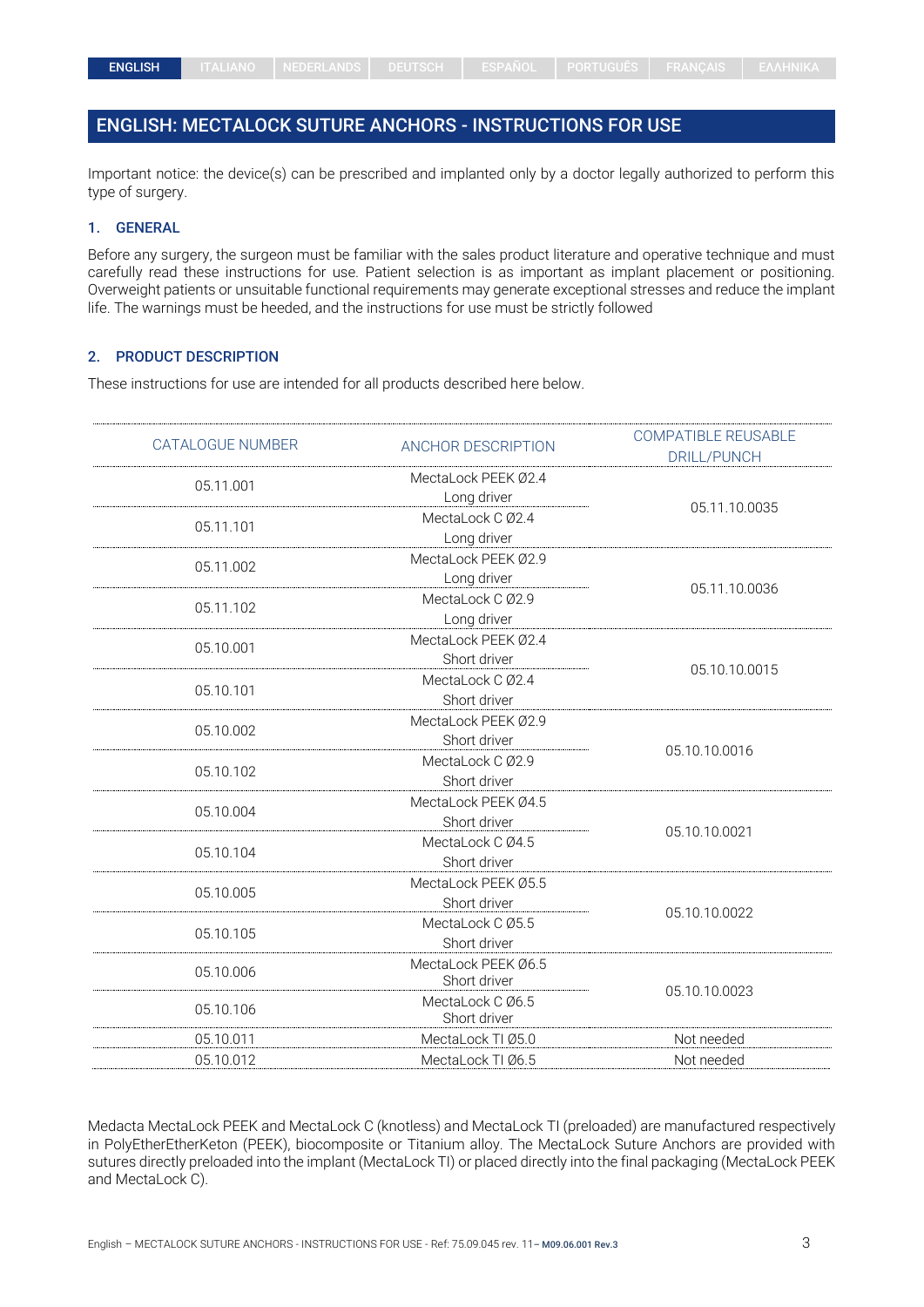| <b>ENGLISH</b> | <b>ITALIANO</b>         | <b>NEDERLANDS</b> | <b>DEUTSCH</b> | <b>ESPANOL</b>       | <b>PORTUGUES</b>  | <b>FRANÇAIS</b>                             | ΕΛΛΗΝΙΚΑ |  |
|----------------|-------------------------|-------------------|----------------|----------------------|-------------------|---------------------------------------------|----------|--|
|                |                         |                   |                |                      |                   |                                             |          |  |
|                | <b>CATALOGUE NUMBER</b> |                   |                | <b>ANCHOR FAMILY</b> |                   | <b>INCLUDED SUTURES</b>                     |          |  |
|                | 05.10.004               |                   |                |                      |                   |                                             |          |  |
|                | 05.10.005               |                   |                |                      |                   |                                             |          |  |
|                | 05.10.006               |                   |                |                      |                   |                                             |          |  |
|                | 05.10.001               |                   |                | MectaLock PEEK       |                   | 1x USP#2/EP#5 HS Fiber 39"                  |          |  |
|                | 05.10.002               |                   |                |                      | UHMWPE suture     |                                             |          |  |
|                | 05.11.001               |                   |                |                      |                   |                                             |          |  |
|                | 05.11.002               |                   |                |                      |                   |                                             |          |  |
|                | 05.10.101               |                   |                |                      |                   |                                             |          |  |
|                | 05.10.102               |                   |                |                      |                   |                                             |          |  |
|                | 05.10.104               |                   |                |                      |                   |                                             |          |  |
|                | 05.10.105               |                   |                | MectaLock C          |                   | 1x USP#2/EP#5 HS Fiber 39"<br>UHMWPE suture |          |  |
|                | 05.10.106               |                   |                |                      |                   |                                             |          |  |
|                | 05.11.101               |                   |                |                      |                   |                                             |          |  |
|                | 05.11.102               |                   |                |                      |                   |                                             |          |  |
|                | 05.10.011               |                   |                |                      |                   | 2x USP#2/EP#5 HS Fiber 39"                  |          |  |
|                | 05.10.012               |                   |                | MectaLock TI         | preloaded sutures |                                             |          |  |

Anchors: PolyEtherEtherKeton (PEEK) [MectaLock PEEK]; Ti6Al4V ELI ISO 5832-3 [MectaLock TI] and RESOMER® LR 706 S + β-TCP (MectaLock C)

Driver shaft/body: Stainless steel

Driver Handle: Polycarbonate medical grade

Suture: non-absorbable USP#2/EP#5 HS Fiber 39" Ultra-High molecular weight polyethylene (average diameter: 0.500- 0.599mm (MectaLock PEEK & MectaLock TI) and non-absorbable USP#2/EP#5 HS Fiber 39'' UHMWPE suture (MectaLock C)

## 3. INTENDED USE / INDICATIONS

The device is indicated for use in both arthroscopic and open surgical procedures. Soft tissues hereby reattached to bone, including the following system specific indications:

- MectaLock TI Suture anchors: soft tissue refixation within the shoulder joint (i.e.: rotator cuff repair, biceps tenodesis)
- MectaLock PEEK & MectaLock C Suture anchors size 2.4 & 2.9 mm: treatment of hip and shoulder instability by means of refixation of the acetabular or glenoid labrum to the bone.
- MectaLock PEEK & MectaLock C Suture anchors size 4.5, 5.5 & 6.5 mm: soft tissue refixation within the shoulder joint (i.e.: rotator cuff repair)

The suture anchor system in that way stabilizes the damaged soft tissue, in combination with appropriate postoperative immobilization, throughout the healing period.

## 4. CONTRAINDICATIONS

- Pathological conditions in the soft tissue to be repaired or reconstructed which would adversely affect suture fixation
- Pathological conditions of bone which adversely affect the MectaLock Suture Anchors
- Physical condition that would eliminate, or tend to eliminate, adequate implant support or retard healing
- Conditions which tend to limit the patient's ability or willingness to restrict activities or follow directions during the healing period
- Attachment of artificial ligament or other implants
- Foreign body sensitivity, known or suspected allergies to implant and/or instrument materials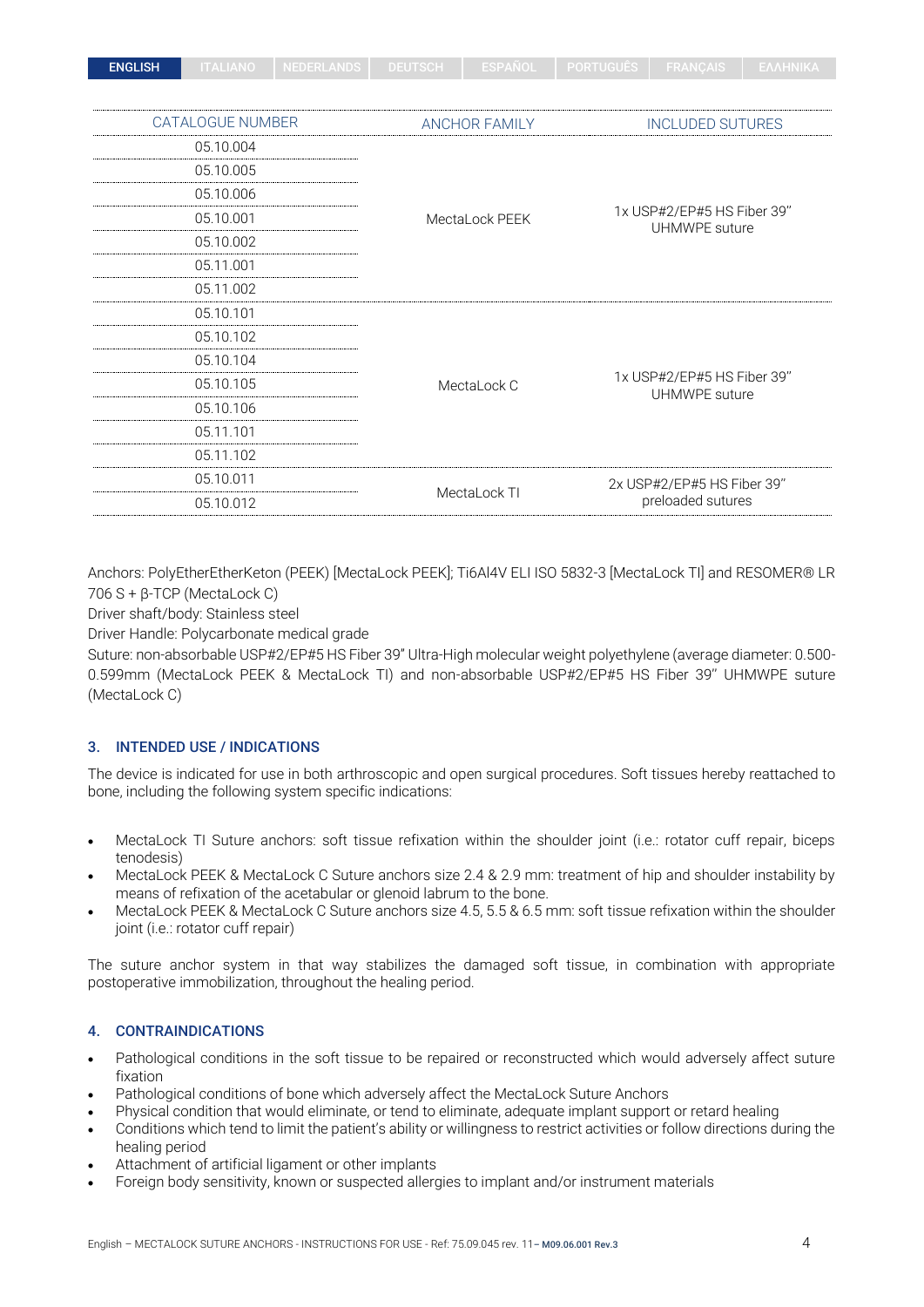#### 5. WARNINGS AND PRECAUTIONS

The success of the operation depends on compliance with the operative technique supplied, and the proper use of the dedicated instruments specially designed for that range of implants. Surgeon must choose proper implant size based on specific procedure and patient history. Malpositioning may reduce implant longevity and lead to early implant failure. The disposable driver is single use and must be disposed of according to hospital policy and procedure.

One Medacta label for each device must be properly applied to the Medacta Implant Card provided and delivered to the patient.

Ensure the MectaLock Suture Anchors are used with the corresponding compatible reusable drill bit or punch. Use the corresponding compatible reusable drill bit to create the pilot hole or a punch to create the pilot socket. Maintain proper alignment during insertion of the anchor and prevent disengagement from the driver. The risk of MectaLock Suture Anchor breakage during implantation is reduced by following the specified instructions for use listed below. Proper selection and placement of the implant are important considerations in the successful utilization of this device. Proper orientation and alignment of instruments is important during implantation of the MectaLock Suture Anchor to minimize possible breakage of the anchor. Breakage of the MectaLock Suture Anchor can occur if:

- The pilot hole is not drilled to the proper depth
- The MectaLock Suture Anchor is not properly aligned with the pilot hole
- Any lateral loading is applied on the anchor/inserter while inserting the MectaLock anchor
- The MectaLock Suture Anchor driver is used as a lever

Do not disengage the sutures from the disposable driver while inserting the MectaLock TI Suture Anchor before the final positioning depth is reached. Do not use any other suture other than non-absorbable USP#2/EP#5 UHMWPE suture.

#### MRI Compatibility

Non-clinical testing has demonstrated titanium implants are MR Conditional (MectaLock TI). A patient with this device can be safely scanned in an MR system meeting the following conditions. Static magnetic field of 1.5 Tesla and 3 Tesla, with:

- Maximum spatial field gradient of 12,800 G/cm (128 T/m)
- Maximum force product of 231,000,000  $G^2$ /cm (231 T $^2$ /m)

Theoretically estimated maximum whole body averaged (WBA) specific absorption rate (SAR) of 2 W/kg (Normal Operating Mode). Under the scan conditions defined above, titanium implants expected to produce a maximum temperature rise of less than:

- 1.5°C (2 W/kg, 1.5 Tesla) RF-related temperature increase with a background temperature increase of ≈1.3°C (2 W/kg, 1.5 Tesla)
- 3.0°C (2 W/kg, 3 Tesla) RF-related temperature increase with a background temperature increase of ≈2.3°C (2 W/kg, 3 Tesla)

after 15 minutes of continuous scanning.

In non-clinical testing, the image artifact caused by the device extends approximately 20.5 mm from the titanium implant when imaged with a gradient echo pulse sequence and a 3 Tesla MR system.

The MectaLock PEEK and MectaLock C Suture Anchors are MR Safe.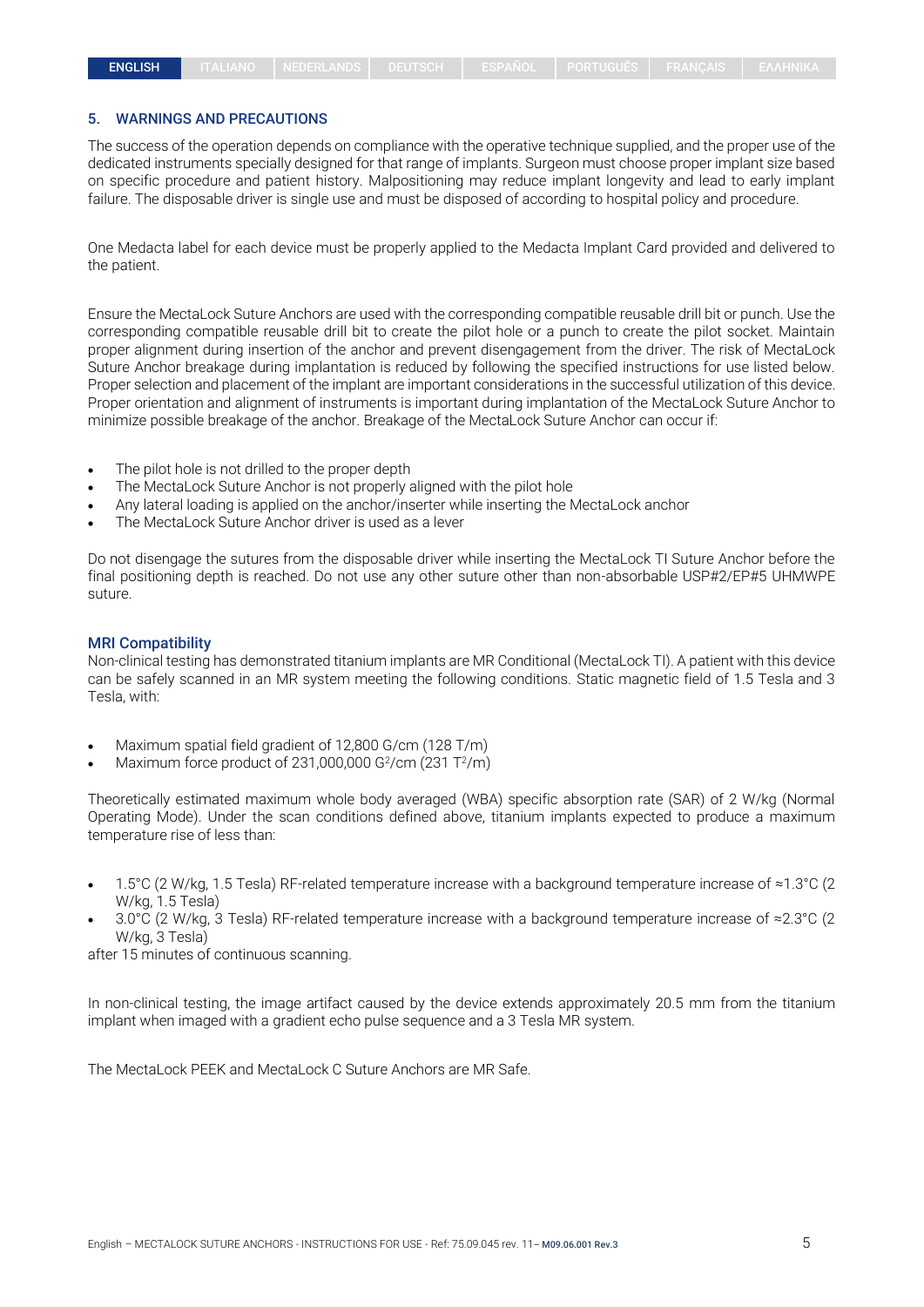#### 6. MEDACTA INTERNATIONAL IMPLANTS

Medacta International is not responsible for the use of its implant components in combination with a component from another manufacturer (unless otherwise specified by Medacta International in the surgical steps), therefore we advise against such a use. The MectaLock Suture Anchors should never be reimplanted. While an implant may appear undamaged, microscopic imperfections may occur and cause implant failure. The operating surgeon must be aware that even a very small superficial damage, caused for instance by a sharp tool or electrocautering, can have an influence on the endurance of the device and can lead to failure. Medacta MectaLock. Suture Anchors are nonpyrogenic.

#### 7. RISK FACTORS

The following risk factors, individually or together, may result in poor clinical outcomes:

- Inadequate bone quality, (e.g. osteoporosis, osteopenia)
- Systemic diseases or metabolic disorders
- History of infections or recurrent falls
- Drug dependence and abuse of alcohol and medicaments
- Mental incapacity of patient to understand the instructions of the physician and to comply with them
- Local bone tumors

### 8. INSTRUCTIONS FOR USE

#### PREOPERATIVE PHASE

The surgeon should verify possible patient physical limitations and mental deficiencies and he should also discuss with the patient all the details of the procedure and implant. The discussion should consider the limitations of the procedure and the constraints imposed by the selected implant. The factors which could limit the performance and stability of the implant, e.g. level of activity, should be set out to improve the patient's chances to avoid complications. The necessity to follow the postoperative instructions given by the surgeon should be fully understood by the patient. A stock of sterile implants of suitable sizes must be available and checked by the operator before surgery.

#### 9. HANDLING

To avoid scratching or damaging the implants, these should be handled with the utmost care by qualified personnel and in an environment where conditions of hygiene are controlled. The implants should be kept in their undamaged packages.

#### 10. SURGICAL TECHNIQUE

The surgeon should be fully familiar with the surgical technique. Supplementary information about the surgical techniques (brochure and video) and products are available on request. Careful preoperative planning is essential.

#### MECTALOCK PEEK & MECTALOCK C ANCHOR (Size 2.4 & 2.9mm)

- Pass the provided suture through soft tissue with surgeon's preferred suture-passing technique; let the two strands of the suture come out from the patient through the arthroscopic portal
- Find the desired location for the placement of the MectaLock PEEK or C anchor; insert a percutaneous guidewire (max Ø1.5mm) through the proper arthroscopic portal to reach the desired location
- A dedicated aimer (slotted or non-slotted) can be used as a drill guide and to aid in pointing the location of the pilot hole in the bone. Insert the Medacta Arthroscopic Aimer coupled with a cannulated obturator over the guidewire; the surgeon can choose between different aimer's tip according to his preference and the anatomical structures to be treated. Aimers and obturators are provided in two different lengths:

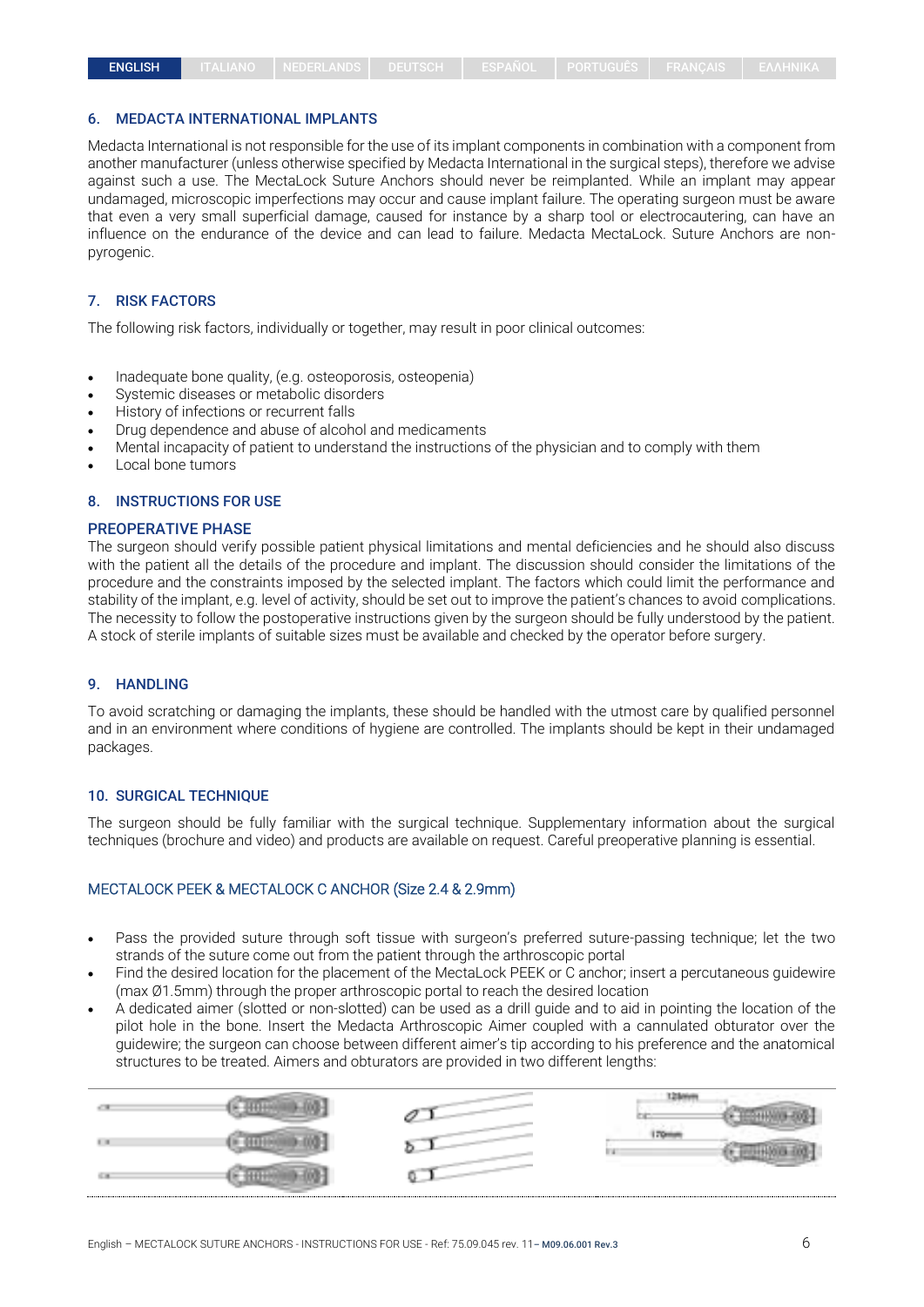|  | ENGLISH |  |
|--|---------|--|
|  |         |  |

3300000

Aimers/obturators and drills can be coupled according to the following table:

|                  | <b>AIMER</b>                | <b>OBTURATOR</b> |                    | REUSABLE DRILL BIT |                    |
|------------------|-----------------------------|------------------|--------------------|--------------------|--------------------|
| <b>REFERENCE</b> | <b>DESCRIPTION</b>          | <b>REFERENCE</b> | <b>DESCRIPTION</b> | <b>REFERENCE</b>   | <b>DESCRIPTION</b> |
| 05.11.10.0030    | Crown Tip Long              |                  |                    |                    |                    |
| 05.11.10.0052    | Crown Tip Long Slotted      |                  |                    |                    |                    |
| 05.11.10.0031    | Fishmouth Tip Long          | 05.11.10.0033    | Obturator          | 05.11.10.0035      | Drill Ø2.4 Long    |
| 05.11.10.0053    | Fishmouth Tip Long Slotted  |                  | Long               | 05.11.10.0036      | Drill Ø2.9 Long    |
| 05.11.10.0032    | Fork Tip Long               |                  |                    |                    |                    |
| 05.11.10.0054    | Fork Tip Long Slotted       |                  |                    |                    |                    |
| 05.10.10.0010    | Crown Tip Short             |                  |                    |                    |                    |
| 05.10.10.0024    | Crown Tip Short Slotted     |                  |                    |                    |                    |
| 05.10.10.0011    | Fishmouth Tip Short         | 05.10.10.0013    | Obturator          | 05.10.10.0015      | Drill Ø2.4 Short   |
| 05.10.10.0025    | Fishmouth Tip Short Slotted |                  | Short              | 05.10.10.0016      | Drill Ø2.9 Short   |
| 05.10.10.0012    | Fork Tip Short              |                  |                    |                    |                    |
| 05.10.10.0026    | Fork Tip Short Slotted      |                  |                    |                    |                    |

- Using the corresponding compatible reusable drill bit, create a hole in the bone in the desired location for the placement of the MectaLock PEEK or C anchor
- Make sure to drill until the distal depth mark of the drill is aligned with the distal depth mark of the aimer or until the drill is mechanically blocked against the aimer



Load the MectaLock PEEK or C anchor with the sutures coming out of the portal: while firmly holding the two strands of the suture with one hand, align them with the slot of the anchor's tip. Gently push the anchor against the suture to let it clip into the tip's eyelet.

|  | m |  |
|--|---|--|
|  |   |  |

Rotate the anchor clockwise by 90°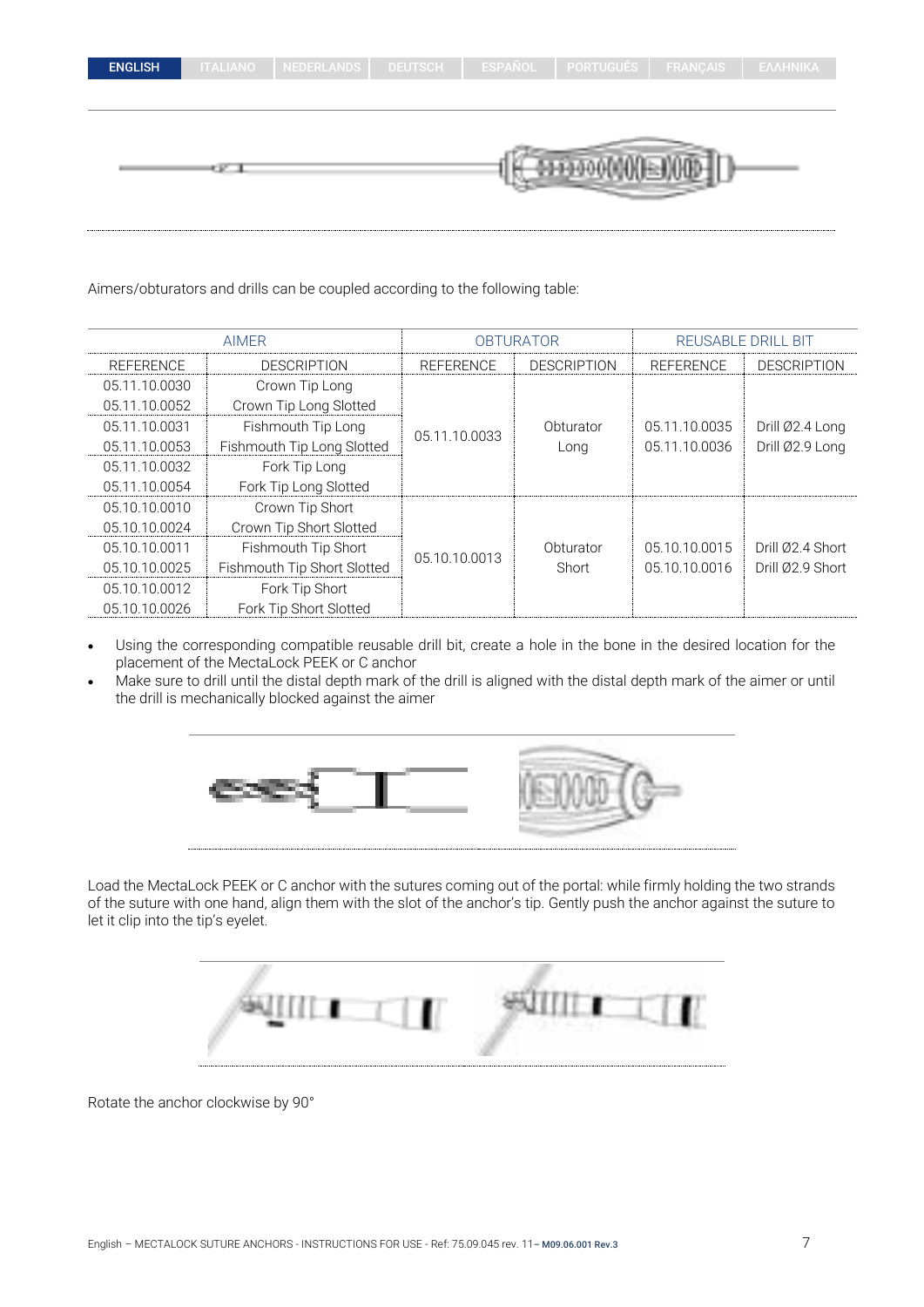

Align the main axis of the driver with the suture (1) and then, while still holding the suture gently tensioned, slide the anchor over the suture (2) towards the patient through the arthroscopic portal, until the pilot hole is reached.



Once reaching the pilot hole, regulate the suture tension according to the surgeon's preference and tap the plastic handle of the driver until the MectaLock PEEK or C anchor is correctly placed. The correct depth is achieved when the distal laser marking is flush with the bone surface.

- Unscrew the disposable driver
- Palpate the repaired soft tissue using an arthroscopic probe to ensure that the repair is secure
- Cut and remove sutures in excess



#### MECTALOCK PEEK & MECTALOCK C ANCHOR (Size 4.5, 5.5 & 6.5 mm)

Using the corresponding compatible reusable punch, create a socket in the bone in the desired location for the placement of the MectaLock PEEK or MectaLock C Suture anchor.

• Make sure to punch until the distal depth mark of the punch is flush with cortical bone.



- Load the MectaLock PEEK or C anchor with the sutures coming out of the portal: while firmly holding the two strands of the suture with one hand, align them with the slot of the anchor's tip.
- Gently push the anchor against the suture to let it clip into the tip's eyelet.
- Rotate the anchor clockwise by 90°.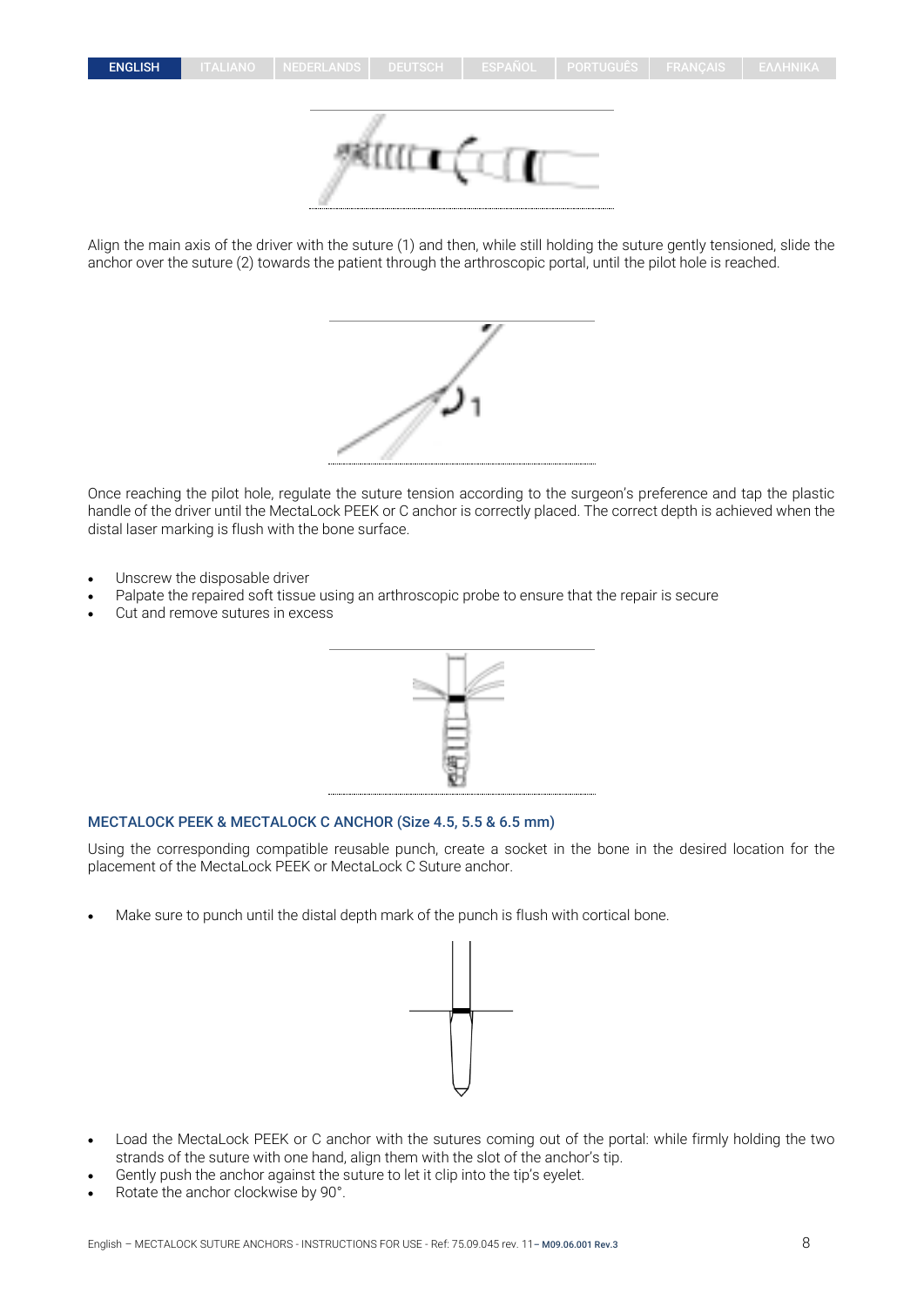- Align the main axis of the driver with the suture (1) and then, while still holding the suture gently tensioned, slide the anchor over the suture (2) towards the patient through the arthroscopic portal, until the socket hole is reached.
- Once reaching the socket hole, regulate the suture tension according to the surgeon's preference and tap the plastic handle of the driver until the MectaLock PEEK or C anchor is correctly placed. The correct depth is achieved when the distal laser marking is flush with the bone surface.
- Unscrew the disposable driver.
- Palpate the repaired soft tissue using an arthroscopic probe to ensure that the repair is secure.
- Cut and remove sutures in excess.

#### MECTALOCK TI SUTURE ANCHOR

- Find the desired location for the placement of the MectaLock TI anchor; insert the preloaded driver with the MectaLock TI anchor through the proper arthroscopic portal to reach the desired location.
- Gently tap on the back handle of the disposable driver to let the MectaLock TI anchor's tip pierce the bone in the chosen spot; while keeping a gentle axial force on the disposable driver, screw the MectaLock TI anchor into the bone until the distal laser marking on the driver is flush with the bone surface.



Unlock the sutures from the plastic handle and gently disengage the driver's tip from the MectaLock TI anchor, pulling the driver out through the arthroscopic portal.

- Manage the 2x USP#2/EP#5 HS Fiber 39'' UHMWPE sutures through soft tissue with surgeon's preferred suturepassing and knotting technique
- Palpate the repaired soft tissue using an arthroscopic probe to ensure that the repair is secure
- Cut and remove suture in excess



#### 11. POSTOPERATIVE CARE AND FOLLOW-UP

The surgeon should caution the patients to control their level of activity and avoid excessive loads on the operated limb. Moreover, the surgeon should make the patients aware of the precautions to be taken in terms of exercises, treatments and limitations on activities, any limitations reported on the label, as well as exposure to magnetic fields. The patient must be told that implants can affect the results of computer tomography (CT) or magnetic resonance imaging (MRI) scans. Periodic follow-up are recommended to make comparisons with the immediate postoperative condition and anticipate implant related complications. Excessive physical activity, and operated limb traumas may cause early failure of the implant. If the case occurs, it is necessary to place the patient under supervision, evaluate the possible progression of the deterioration, and weigh the benefit of early revision.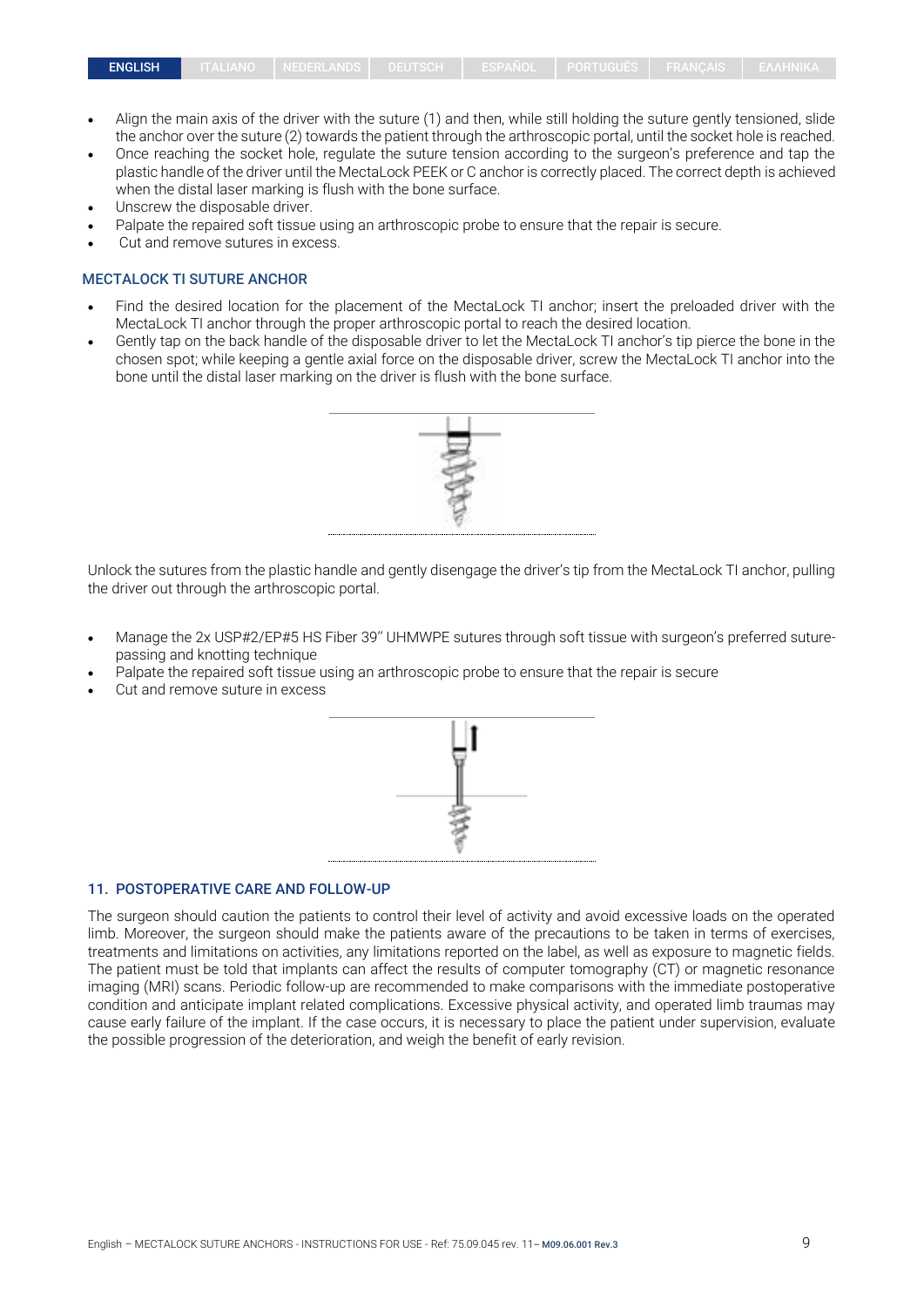## 12. ADVERSE EVENTS AND COMPLICATIONS

Adverse events that can occur in the reattachment of soft tissue to bone in orthopedic surgical procedures:

- Infection, both deep and superficial
- Allergies, mild inflammatory and foreign body reactions to implant material

Some adverse effects can ultimately lead to death.

General complications include:

- Venous thrombosis with/without pulmonary embolism
- Cardiovascular or pulmonary disturbances
- Haematomas
- Systemic allergic reactions
- Systemic pain

#### 13. PACKAGING

The MectaLock Suture Anchors are supplied in single-use packages. For components delivered sterile, the sterilization method is indicated on the label. The expiration date must be checked on the label as well as the package integrity to ensure that sterility of the contents has not been compromised. If the package is damaged or has been previously opened, do not use the component. Do not re-sterilize.

#### 14. STORAGE

The packages must be stored in a cool, dry place, away from light.

For MectaLock C Suture anchor (Composite):

The packages must be stored in a cool, dry place, away from light and at a maximum temperature of 25°C. If the product has been exposed to excessively high temperatures, the square on the temperature indication label on the outer packaging changes color from grey to black. MectaLock C Suture anchor with a black indicator must not be used.

#### 15. TRADEMARKS

Medacta is registered trademark of Medacta International SA, Castel San Pietro, Switzerland.

The reference text is the English text.

This document is not intended for the US market.

Last update: October 2020

.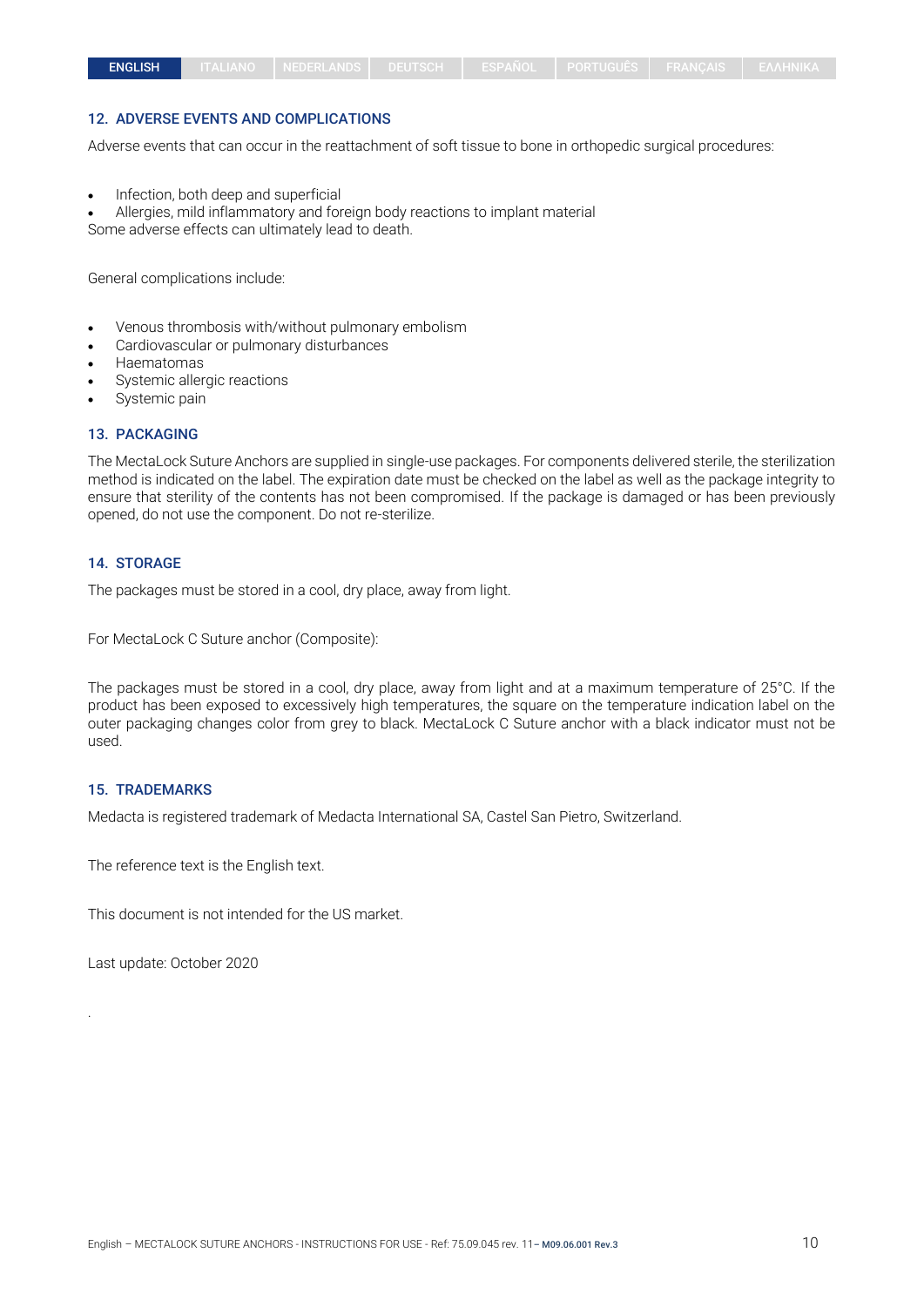# <span id="page-10-0"></span>ITALIANO: ANCORE PER SUTURA MECTALOCK - ISTRUZIONI PER L'USO

Avviso importante: i dispositivi devono essere prescritti e impiantati solo da un medico chirurgo in possesso dell'autorizzazione a svolgere questo tipo di intervento.

#### 1. INFORMAZIONI GENERALI

Prima di qualsiasi intervento, il chirurgo deve conoscere bene la letteratura del prodotto e la tecnica operatoria e leggere attentamente le presenti istruzioni per l'uso. La selezione del paziente è importante nella posa o nel posizionamento di un impianto. Requisiti funzionali non appropriati possono contribuire a ridurre la durata dell'impianto. Prestare attenzione alle avvertenze e seguire rigorosamente le istruzioni per l'uso.

#### 2. DESCRIZIONE DEL PRODOTTO

Le presenti istruzioni per l'uso riguardano i prodotti di seguito descritti.

| REFERENZA A CATALOGO | DESCRIZIONE DELL'ANCORA                 | PUNTA DA TRAPANO RIUTILIZZABILE<br>COMPATIBILE/PERFORATORE |
|----------------------|-----------------------------------------|------------------------------------------------------------|
| 05.11.001            | MectaLock PEEK Ø2.4<br>Inseritore lungo |                                                            |
| 05.11.101            | MectaLock C Ø2.4<br>Inseritore lungo    | 05.11.10.0035                                              |
| 05.11.002            | MectaLock PEEK Ø2.9<br>Inseritore lungo |                                                            |
| 05.11.102            | MectaLock C Ø2.9<br>Inseritore lungo    | 05.11.10.0036                                              |
| 05.10.001            | MectaLock PEEK Ø2.4<br>Inseritore corto |                                                            |
| 05.10.101            | MectaLock C Ø2.4<br>Inseritore corto    | 05.10.10.0015                                              |
| 05.10.002            | MectaLock PEEK 02.9<br>Inseritore corto |                                                            |
| 05.10.102            | MectaLock C Ø2.9<br>Inseritore corto    | 05.10.10.0016                                              |
| 05.10.004            | MectaLock PEEK Ø4.5<br>Inseritore corto |                                                            |
| 05.10.104            | MectaLock C Ø4.5<br>Inseritore corto    | 05.10.10.0021                                              |
| 05.10.005            | MectaLock PEEK Ø5.5<br>Inseritore corto |                                                            |
| 05.10.105            | MectaLock C Ø5.5<br>Inseritore corto    | 05.10.10.0022                                              |
| 05.10.006            | MectaLock PEEK Ø6.5<br>Inseritore corto |                                                            |
| 05.10.106            | MectaLock C Ø6.5<br>Inseritore corto    | 05.10.10.0023                                              |
| 05.10.011            | MectaLock TI Ø5.0                       | Non necessario                                             |
| 05.10.012            | MectaLock TI Ø6.5                       | Non necessario                                             |

I prodotti Medacta MectaLock PEEK e MectaLock C (senza nodi) e MectaLock TI (precaricati) sono fabbricati rispettivamente in polietere etere chetone (PolyEther Ether Ketone, PEEK), biocomposito o in lega di titanio. L'ancora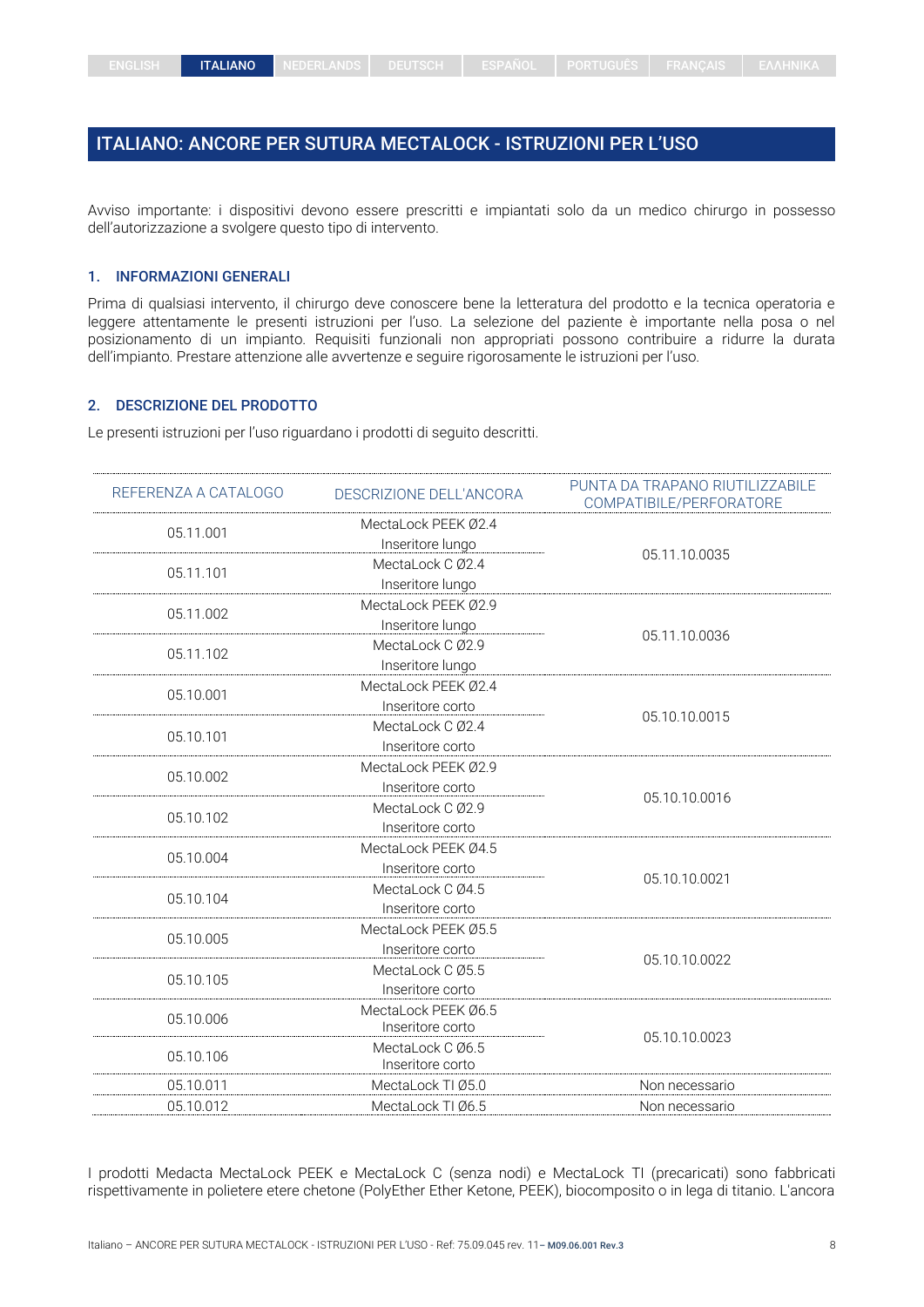per sutura MectaLock viene fornita con suture precaricate direttamente nell'impianto (MectaLock TI) o inserite direttamente nell'imballaggio finale (MectaLock PEEK e MectaLock C).

| REFERENZA A CATALOGO | FAMIGLIA PRODOTTO ANCORA                                           | <b>SUTURE INCLUSE</b>                                            |  |  |
|----------------------|--------------------------------------------------------------------|------------------------------------------------------------------|--|--|
| 05.10.004            |                                                                    |                                                                  |  |  |
| 05.10.005            | 05.10.006<br>05.10.001<br>MectaLock PEEK<br>05.10.002<br>05.11.001 |                                                                  |  |  |
|                      |                                                                    | 1x USP#2/EP#5 HS Fiber 39"<br>sutura in polietilene ad altissimo |  |  |
|                      |                                                                    | peso molecolare (Ultra High                                      |  |  |
|                      |                                                                    | Molecular Weight Poly-Ethylene,<br>UHMWPE)                       |  |  |
|                      |                                                                    |                                                                  |  |  |
| 05.11.002            |                                                                    |                                                                  |  |  |
| 05.10.101            |                                                                    |                                                                  |  |  |
| 05.10.102            |                                                                    |                                                                  |  |  |
| 05.10.104            |                                                                    | 1x USP#2/EP#5 HS Fiber 39"<br>sutura in polietilene ad altissimo |  |  |
| 05.10.105            | MectaLock C                                                        | peso molecolare (Ultra High                                      |  |  |
| 05.10.106            |                                                                    | Molecular Weight Poly-Ethylene,                                  |  |  |
| 05.11.101            |                                                                    | UHMWPE)                                                          |  |  |
| 05.11.102            |                                                                    |                                                                  |  |  |
| 05.10.011            |                                                                    | 2x USP#2/EP#5 HS Fibra 39"                                       |  |  |
| 05.10.012            | MectaLock TI                                                       | suture precaricate                                               |  |  |

Ancore: polietere etere chetone (PEEK) [MectaLock PEEK]; Ti6Al4V ELI ISO 5832-3 [MectaLock TI] e RESOMER® LR 706 S + β-TCP (MectaLock C)

Asta e corpo dell'inseritore: acciaio inox

Manico dell'inseritore: policarbonato per uso medico

Sutura: non riassorbibile USP#2/EP#5 HS Fibra 39 Polietilene ad altissimo peso molecolare (UHMWPE) (diametro medio: 0.500-0.599mm) (MectaLock PEEK & MectaLock TI) e sutura non riassorbibile USP#2/EP#5 HS Fiber 39'' UHMWPE (MectaLock C)"

#### 3. UTILIZZO PREVISTO/INDICAZIONI

Il dispositivo puó essere usato sia in procedure artroscopiche sia in chirurgie aperte. Indicato per riattaccare i tessuti molli all'osso, comprese le seguenti indicazioni specifiche del sistema:

- Ancore per sutura MectaLock TI: rifissazione dei tessuti molli all'interno dell'articolazione della spalla (cioé: riparazione dei rotatori della cuffia, tenodesi del bicipite)
- Ancore per sutura MectaLock PEEK & MectaLock C (taglia 2.4 & 2.9 mm): trattamento dell'instabilità dell'anca e della spalla attraverso la rifissazione all'osso del labbro acetabolare o glenoidale.
- Ancore per sutura MectaLock PEEK & MectaLock C (taglia 4.5, 5.5 & 6.5 mm): rifissazione dei tessuti molli all'interno dell'articolazione della spalla (cioé: riparazione dei rotatori della cuffia)

Il sistema di ancore per sutura stabilizza i tessuti molli danneggiati durante il periodo di convalescenza, insieme ad un'adeguata immobilizzazione post-operatoria.

#### 4. CONTROINDICAZIONI

- Condizioni patologiche dei tessuti molli da riparare o ricostruire che influirebbero negativamente sulla fissazione della sutura.
- Condizioni patologiche dell'osso che influenzano negativamente le ancore per sutura MectaLock.
- Condizioni fisiche che eliminerebbero, o tenderebbero ad eliminare, un adeguato supporto implantare o ritarderebbero la guarigione.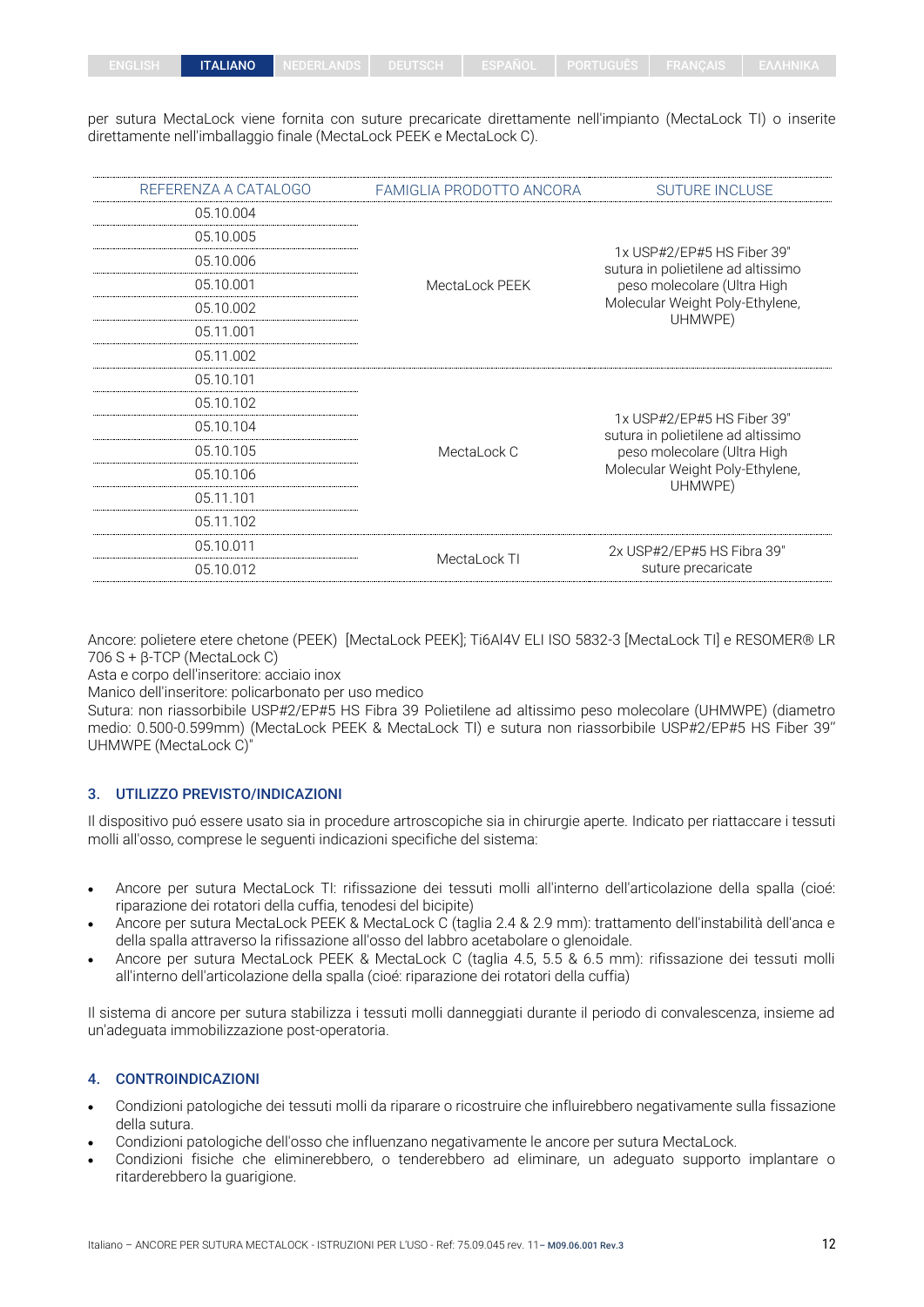- Condizioni che tendono a ridurre la capacità o la volontà del paziente nel limitare le proprie attività o nel seguire le indicazioni in fase di convalescenza.
- Attacco di legamenti artificiali o di altri impianti.
- Sensibilità a corpi estranei, allergie note o sospette a materiali per impianti e/o strumenti.

#### 5. AVVERTENZE E PRECAUZIONI

L'esito positivo dell'intervento dipende dalla conformità alla tecnica operatoria fornita e all'uso appropriato della strumentazione dedicata, appositamente progettata per quel range di impianti. Il chirurgo deve scegliere la taglia corretta dell'impianto sulla base della procedura specifica e sull'anamnesi del paziente. Il malposizionamento può ridurre la durata implantare e causarne il fallimento precoce. L'inseritore usa e getta è monouso e deve essere smaltito secondo le politiche e le procedure dell'ospedale.

Deve essere applicata correttamente un'etichetta Medacta per ogni dispositivo presente sulla Medacta Implant Card fornita e consegnata al paziente.

Assicurarsi che le ancore per sutura MectaLock vengano utilizzate con la corrispondente punta da trapano riutilizzabile compatibile o con il perforatore. Per creare il foro guida utilizzare la punta da trapano riutilizzabile compatibile corrispondente o il perforatore. Mantenere un corretto allineamento durante l'inserimento dell'ancora ed evitare il distacco dall'inseritore. Il rischio di rottura dell'ancora per sutura MectaLock durante le fasi di posizionamento dell'impianto è ridotto se si seguono le istruzioni per l'uso di seguito elencate. La corretta selezione e l'inserimento dell'impianto sono fattori importanti per il successo dell'utilizzo di questo dispositivo. Il corretto orientamento e allineamento degli strumenti è importante nelle fasi di impianto dell'ancora per sutura MectaLock per ridurre al minimo la possibilità di rottura dell'ancora. La rottura dell'ancora per sutura MectaLock puó verificarsi se:

- il foro guida non viene praticato alla giusta profondità;
- l'ancora per sutura MectaLock non è allineata correttamente con il foro guida;
- venisse applicato un eventuale carico laterale sull'ancora/inseritore durante l'inserimento dell'ancora MectaLock;
- l'ancora per sutura MectaLock viene usata come una leva.

Non sganciare le suture dall'inseritore monouso in fase di inserimento dell'ancora per sutura MectaLock TI prima di aver raggiunto la profondità di posizionamento definitiva. Non utilizzare un'altra sutura se non la sutura non riassorbibile USP#2/EP#5 in UHMWPE.

#### Compatibilità MRI

Test non clinici hanno dimostrato che gli impianti in titanio sono a compatibilità condizionata con la risonanza magnetica. Un paziente con questo dispositivo può essere esaminato in sicurezza con un dispositivo a risonanza magnetica che soddisfi le seguenti condizioni. Campo magnetico statico di 1.5 Tesla e 3 Tesla, con:

- Gradiente di campo spaziale massimo di 12.800 G/cm (128 T/m)
- Prodotto di forza massima di 231.000.000 G $2/$ cm (231 T $2/$ m)

Tasso di assorbimento specifico (SAR) massimo stimato teoricamente per l'intero corpo (WBA) di 2 W/kg (modalità di funzionamento normale). Nelle condizioni di scansione sopra definite, si prevede che gli impianti in titanio producano un aumento massimo della temperatura inferiore:

- 1,5°C (2 W/kg, 1.5 Tesla) aumento di temperatura correlato alla RF con un aumento della temperatura di fondo di ≈1,3°C (2 W/kg, 1.5 Tesla)
- 3,0°C (2 W/kg, 3 Tesla) Aumento della temperatura relativa alla RF con un aumento della temperatura di fondo di ≈2,3°C (2 W/kg, 3 Tesla)

dopo 15 minuti di scansione continua.

Nei test non clinici, l'artefatto dell'immagine causato dal dispositivo si estende di circa 20.5 mm dall'impianto in titanio quando questo viene ripreso con una sequenza di impulsi di eco a gradiente e un sistema di risonanza magnetica 3 Tesla.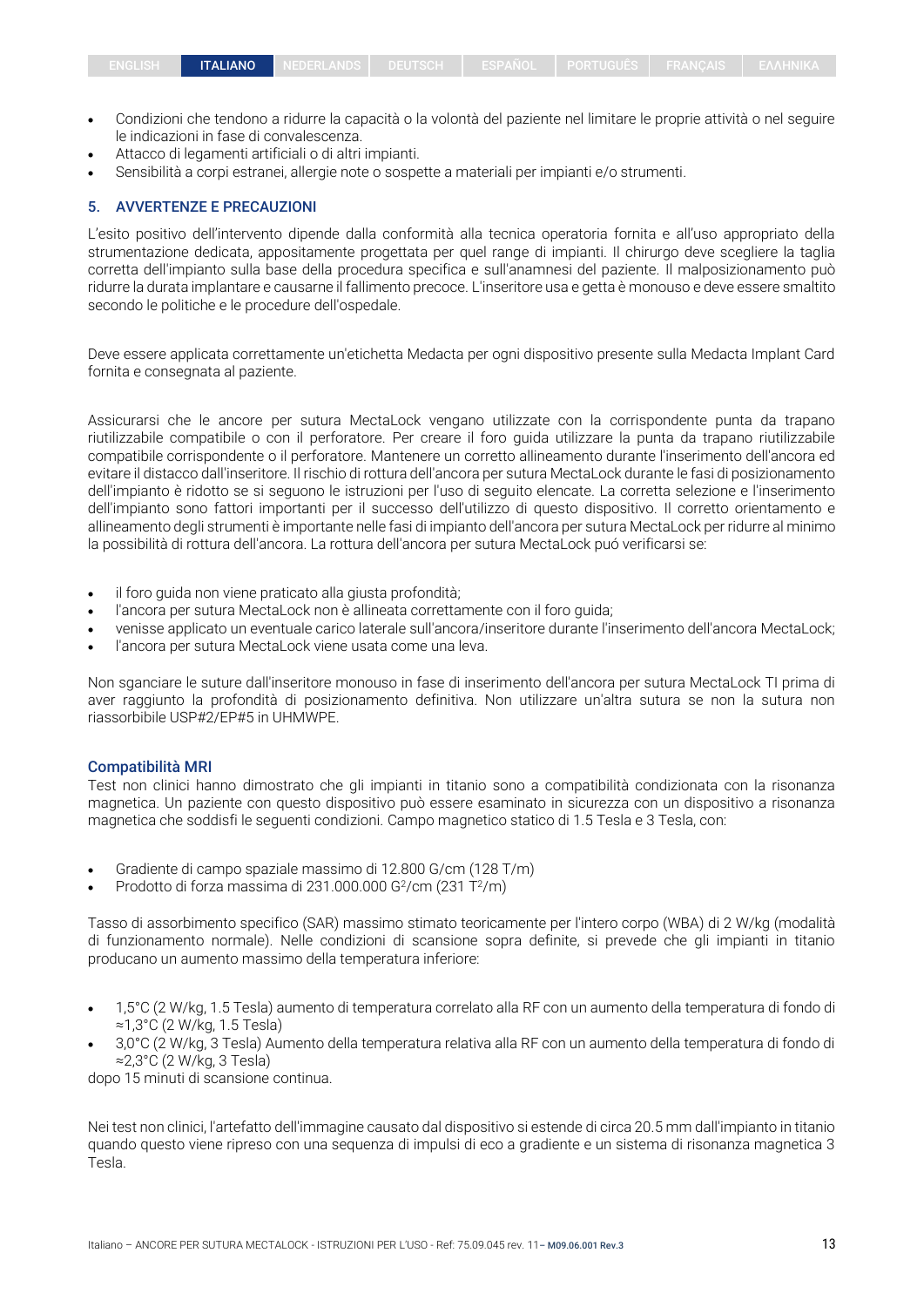Le ancore per sutura MectaLock PEEK e MectaLock C sono sicure in caso di RM.

#### 6. IMPIANTI DI MEDACTA INTERNATIONAL

Medacta International non è responsabile dell'uso dei suoi componenti in associazione a componenti di altri produttori (fatte salve diverse specificazioni di Medacta® International nella tecnica chirurgica), sconsigliamo pertanto tale pratica. Le ancore per sutura MectaLock non devono essere mai reimpiantate. Anche qualora un impianto sembri apparentemente integro, possono essere presenti imperfezioni microscopiche in grado di provocare il cedimento dell'impianto. Il chirurgo deve essere consapevole che anche danni superficiali minimi, provocati per esempio con uno strumento affilato o di elettrocauterizzazione, possono incidere sulla resistenza del dispositivo e provocarne la rottura. Le ancore per sutura MectaLock Medacta sono prodotti non pirogenici.

## 7. FATTORI DI RISCHIO

I seguenti fattori di rischio, singolarmente o in associazione, tendono ad avere effetti negativi sull'esito dell'intervento:

- Inadeguata qualità dell'osso, (per esempio osteoporosi, osteopenia)
- Malattie sistemiche e disordini metabolici
- Esiti di infezioni o fallimenti recenti
- Dipendenza da droghe e abuso di alcool e medicinali
- Incapacità mentale del paziente di capire le indicazioni del medico e di attenersi ad esse
- Tumori ossei locali

#### 8. MODALITÀ D'USO

#### FASE PRE-OPERATORIA

Il chirurgo dovrebbe verificare le limitazioni fisiche e le deficienze mentali del paziente e dovrebbe trattare con il paziente tutti i particolari dell'intervento e dell'impianto. Durante il colloquio, il chirurgo deve informare il paziente dei limiti della procedura e dei vincoli imposti dall'impianto selezionato. I fattori che potrebbero limitare le performance e la stabilità dell'impianto, come il livello di attività fisica, devono essere chiariti per migliorare le possibilità del paziente di evitare complicanze. Il paziente deve comprendere appieno la necessità di seguire le istruzioni post-operatorie impartite dal chirurgo. Deve essere disponibile una scorta di impianti sterili di taglie idonee, controllata dall'operatore prima dell'intervento.

#### 9. MANIPOLAZIONE

Per evitare danni o graffi, gli impianti devono essere manipolati con la massima attenzione dal personale qualificato in un ambiente con condizioni igieniche controllate. Gli impianti devono essere conservati nelle loro confezioni integre.

#### 10. TECNICA CHIRURGICA

Il chirurgo deve essere esperto della tecnica operatoria. Informazioni aggiuntive sui prodotti e le tecniche operatorie (brochure e video) sono disponibili su richiesta. È fondamentale un'attenta pianificazione pre-operatoria.

#### ANCORE MECTALOCK PEEK & MECTALOCK C (TAGLIA 2.4 & 2.9 mm)

- Far passare la sutura in dotazione attraverso i tessuti molli utilizzando la tecnica preferita dal chirurgo; lasciare che i due fili della sutura fuoriescano dal paziente attraverso l'ingresso artroscopico;
- Trovare la posizione desiderata per il posizionamento dell'ancora MectaLock PEEK o C; inserire un filo guida percutaneo (max Ø1.5mm) attraverso l'apposito ingresso artroscopico al fine di raggiungere la posizione desiderata;
- Puó essere utilizzata una guida dedicata (con o senza fessura) per la punta del trapano e per aiutare a indicare la posizione del foro guida nell'osso. Inserire la guida artroscopica Medacta accoppiata ad un otturatore cannulato sopra il filo guida; il chirurgo puó scegliere tra diverse punte per la guida a seconda delle sue preferenze e delle strutture anatomiche da trattare. Le guide e gli otturatori sono disponibili in due diverse lunghezze: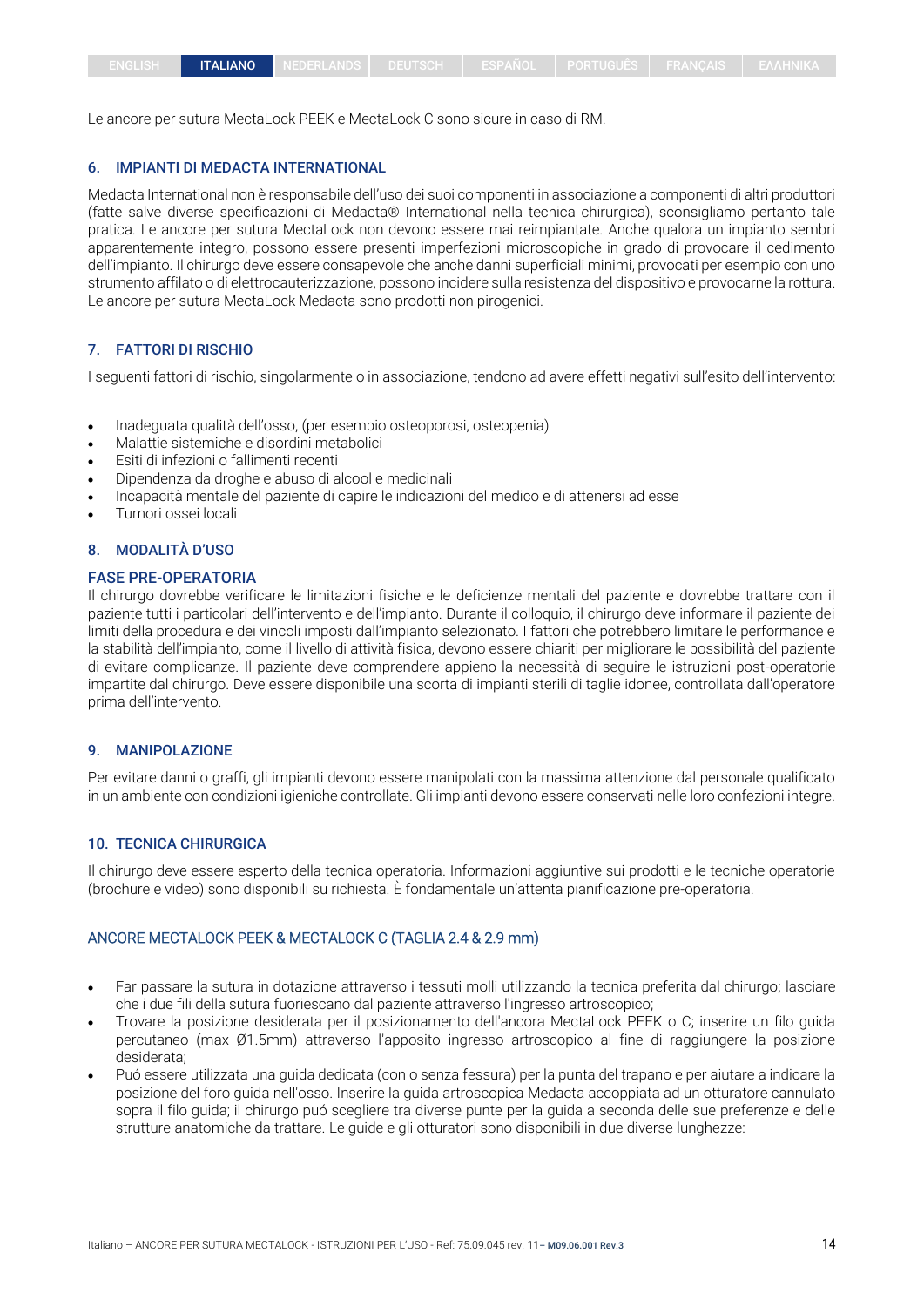| <b>ENGLISH</b>             | <b>ITALIANO</b> | <b>NEDERLANDS</b> | <b>DEUTSCH</b> | <b>ESPAÑOL</b> | <b>PORTUGUÊS</b>   | <b>FRANÇAIS</b> | ΕΛΛΗΝΙΚΑ |
|----------------------------|-----------------|-------------------|----------------|----------------|--------------------|-----------------|----------|
|                            |                 |                   |                |                |                    |                 |          |
|                            |                 |                   |                |                |                    | 128mm           |          |
| $\mathbb{H}^1(\mathbb{R})$ |                 |                   |                |                | li vi              | 170mm           |          |
| 6.18                       |                 |                   | Q              |                |                    |                 |          |
|                            |                 |                   |                |                |                    |                 |          |
|                            | SK 1            |                   |                |                | <b>B000000E000</b> |                 |          |
|                            |                 |                   |                |                |                    |                 |          |

#### Le guide/otturatori e le punte per trapano possono essere combinati secondo la seguente tabella:

| <b>GUIDA</b>                             |                                                                                 | <b>OTTURATORE</b>                 |                     | PUNTA DA TRAPANO<br><b>RIUTILIZZABILE</b> |                                                                    |                                                                    |
|------------------------------------------|---------------------------------------------------------------------------------|-----------------------------------|---------------------|-------------------------------------------|--------------------------------------------------------------------|--------------------------------------------------------------------|
| <b>RIFERIMENTO</b><br><b>COMMERCIALE</b> | <b>DESCRIZIONE</b>                                                              | <b>RIFERIMENTO</b><br>COMMERCIALE | DESCRIZIONE         | <b>RIFERIMENTO</b><br>COMMERCIALE         | <b>DESCRIZIONE</b>                                                 |                                                                    |
| 05.11.10.0030<br>05.11.10.0052           | Punta a corona - lunga<br>Punta a corona - lunga con<br>fessura                 |                                   |                     |                                           |                                                                    |                                                                    |
| 05.11.10.0031<br>05.11.10.0053           | Punta a bocca di pesce - lunga<br>Punta a bocca di pesce - lunga<br>con fessura | 05.11.10.0033                     | Otturatore<br>Lungo | 05.11.10.0035<br>05.11.10.0036            | Punta per trapano<br>Ø2.4 Lunga<br>Punta per trapano<br>Ø2.9 Lunga |                                                                    |
| 05.11.10.0032<br>05.11.10.0054           | Punta a forchetta - lunga<br>Punta a forchetta - lunga con<br>fessura           |                                   |                     |                                           |                                                                    |                                                                    |
| 05.10.10.0010<br>05.10.10.0024           | Punta a corona - corta<br>Punta a corona - corta con<br>fessura                 |                                   |                     |                                           |                                                                    |                                                                    |
| 05.10.10.0011<br>05.10.10.0025           | Punta a bocca di pesce - corta<br>Punta a bocca di pesce - corta<br>con fessura | 05.10.10.0013                     |                     | Otturatore<br>Corto                       | 05.10.10.0015<br>05.10.10.0016                                     | Punta per trapano<br>Ø2.4 Corta<br>Punta per trapano<br>Ø2.9 Corta |
| 05.10.10.0012<br>05.10.10.0026           | Punta a forchetta - corta<br>Punta a forchetta - corta con<br>fessura           |                                   |                     |                                           |                                                                    |                                                                    |

- Usando l'apposita punta da trapano riutilizzabile compatibile, creare un foro nell'osso nella posizione desiderata per il posizionamento dell'ancora MectaLock PEEK o C;
- Assicurarsi di forare fino a quando la tacca di profondità distale della punta da trapano non risulti allineata con la tacca di profondità distale della guida o fino a quando la punta da trapano non risulterà meccanicamente bloccata contro quest'ultima



Caricare l'ancora MectaLock PEEK o C con le suture che escono dal portale: tenendo saldamente i due fili della sutura con una mano, allinearli con la fessura della punta dell'ancora. Spingere delicatamente l'ancora contro la sutura per lasciarla agganciare all'occhiello della punta.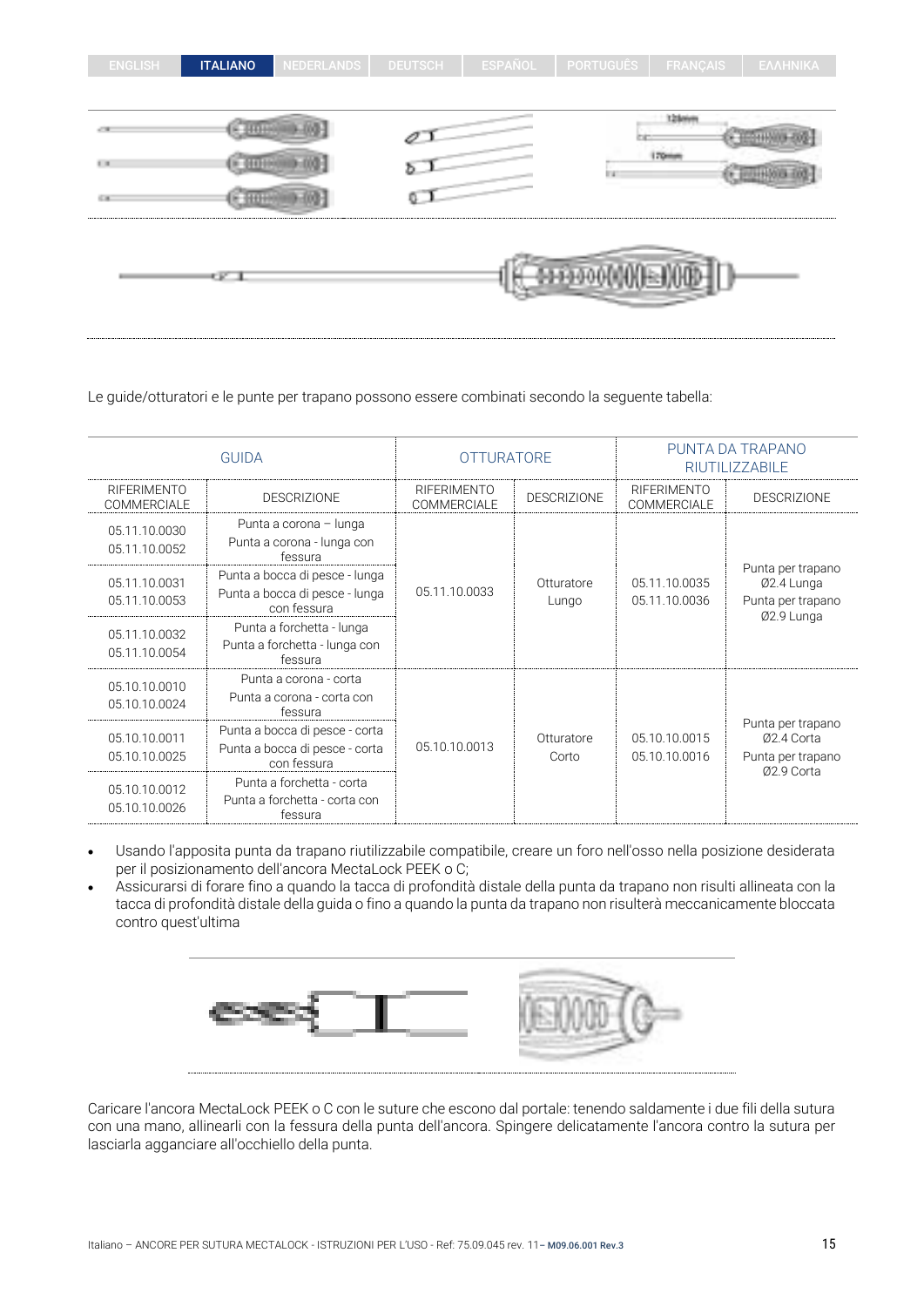

Ruotare l'ancora di 90° in senso orario



Allineare l'asse principale dell'inseritore con la sutura (1) e quindi, tenendo sempre la sutura leggermente tesa, far scorrere l'ancora sulla sutura (2) verso il paziente attraverso l'ingresso artroscopico, fino a raggiungere il foro guida.



Una volta raggiunto il foro guida, regolare la tensione della sutura secondo le preferenze del chirurgo e picchiettare il manico in plastica dell'inseritore fino a quando l'ancora MectaLock PEEK o C sarà posizionata correttamente. La profondità corretta si ottiene quando la marcatura laser distale è a filo con la superficie ossea.

- Svitare l'inseritore monouso;
- Palpare i tessuti molli riparati usando una sonda artroscopica per garantire che la riparazione sia sicura;
- Tagliare e rimuovere le suture in eccesso.



## ANCORE MECTALOCK PEEK & MECTALOCK C (Taglia 4.5, 5.5 & 6.5 mm)

Utilizzando l'apposito perforatore riutilizzabile compatibile, creare una cavità nell'osso nella posizione desiderata per il posizionamento dell'ancora MectaLock PEEK o C.

• Assicurarsi di perforare fino a quando il segno di profondità distale del perforatore è a filo dell'osso corticale.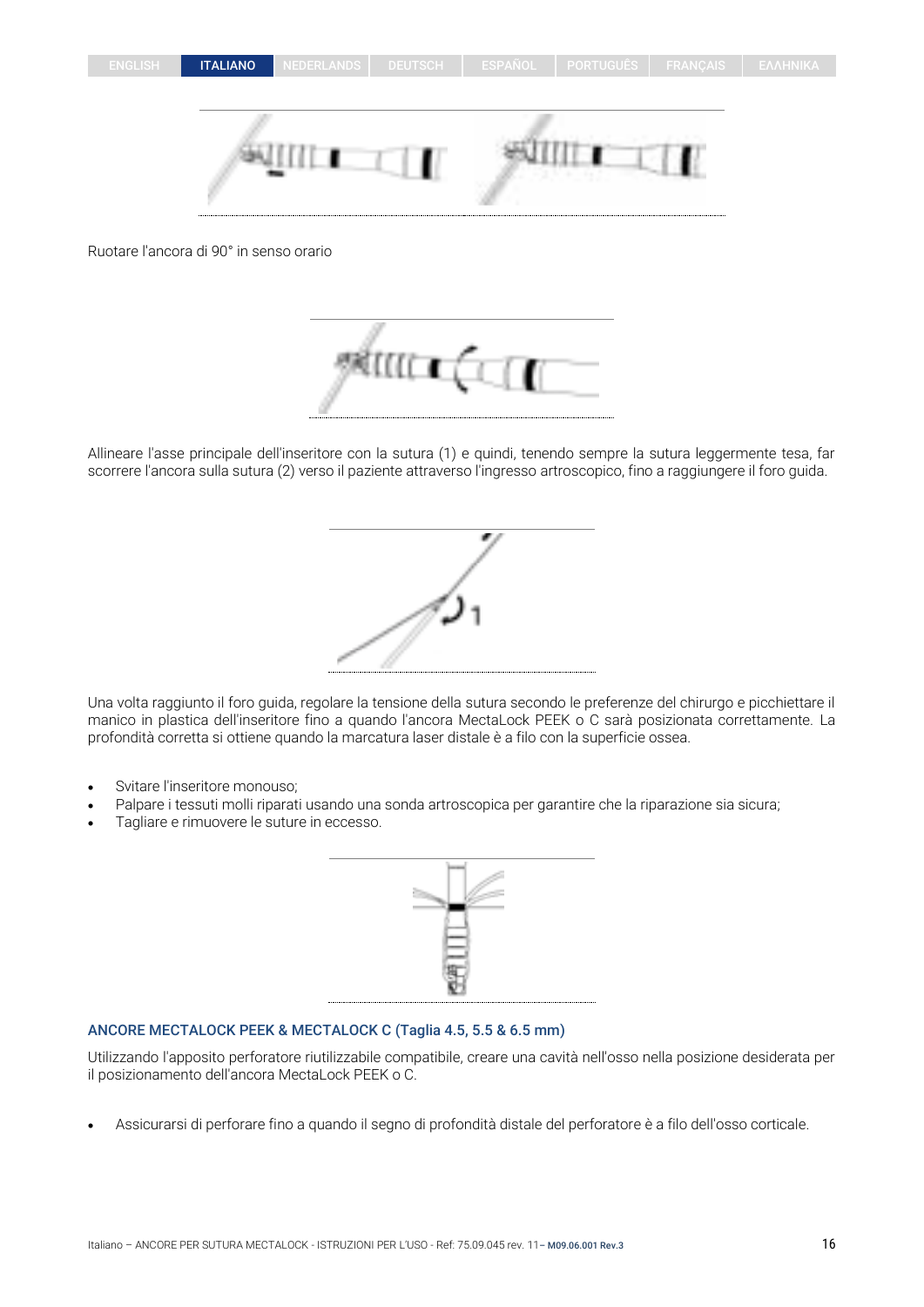- Caricare l'ancora MectaLock PEEK o C con le suture che escono dal portale: tenendo saldamente i due fili della sutura con una mano, allinearli con la fessura della punta dell'ancora.
- Spingere delicatamente l'ancora contro la sutura per lasciarla agganciare all'occhiello della punta.
- Ruotare l'ancora di 90° in senso orario:
- Allineare l'asse principale dell'inseritore con la sutura (1) e poi, tenendo sempre la sutura leggermente tesa, far scorrere l'ancora sulla sutura (2) verso il paziente attraverso il portale artroscopico, fino a raggiungere il foro della cavità:
- Una volta raggiunto il foro della cavità, regolare la tensione della sutura secondo le preferenze del chirurgo e picchiettare il manico in plastica dell'inseritore fino a quando l'ancora MectaLock PEEK o C sarà posizionata correttamente. La profondità corretta si ottiene quando la marcatura laser distale è a filo con la superficie ossea.
- Svitare l'inseritore monouso;
- Palpare i tessuti molli riparati usando una sonda artroscopica per garantire che la riparazione sia sicura;
- Tagliare e rimuovere le suture in eccesso.

## ANCORA PER SUTURA MECTALOCK TI

- Trovare la posizione desiderata per il posizionamento dell'ancora MectaLock TI; inserire l'inseritore precaricato con l'ancora MectaLock TI attraverso l'apposito ingresso artroscopico al fine di raggiungere la posizione desiderata;
- Picchiettare delicatamente il manico posteriore dell'inseritore monouso per lasciare che la punta dell'ancora MectaLock TI fori l'osso nel punto scelto; mantenendo una leggera forza assiale sull'inseritore monouso, avvitare l'ancora MectaLock TI nell'osso fino a quando la marcatura laser distale sull'inseritore è a filo con la superficie ossea.



Sbloccare le suture dal manico in plastica e sganciare delicatamente la punta dell'inseritore dall'ancora MectaLock TI, tirando fuori l'inseritore attraverso l'ingresso artroscopico.

- Far passare le due suture USP#2/EP#5 HS Fiber 39" in UHMWPE attraverso i tessuti molli con la tecnica preferita dal chirurgo per il passaggio della sutura e la sua annodatura;
- Palpare i tessuti molli riparati usando una sonda artroscopica per garantire che la riparazione sia sicura;
- Tagliare e rimuovere le suture in eccesso.

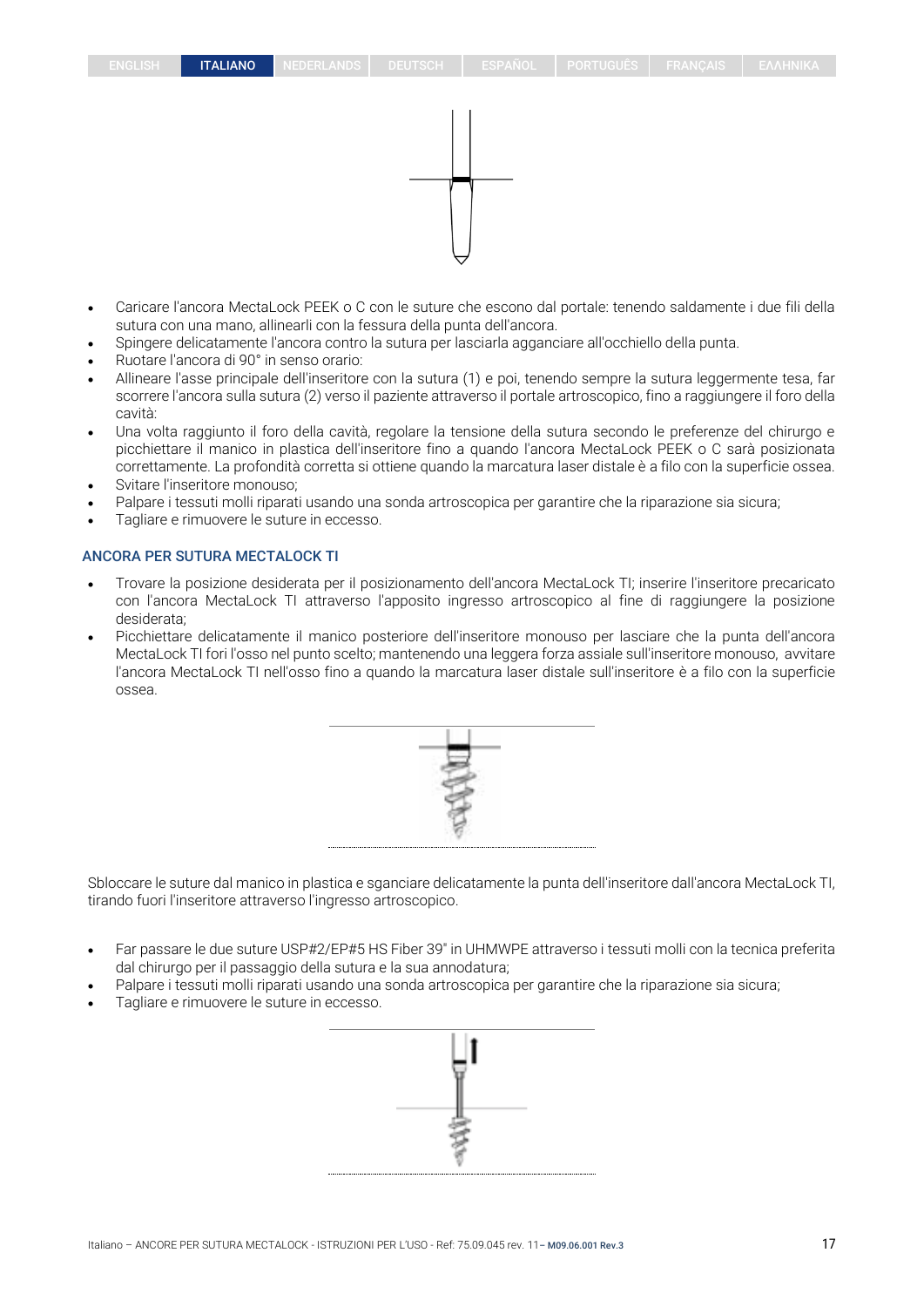#### 11. CURE POST-OPERATORIE E CONTROLLO

Il medico dovrebbe avvisare I pazienti di controllare il livello della loro attività per evitare carichi eccessivi sull'arto operato. Inoltre, il chirurgo deve informare il paziente delle precauzioni da adottare in termini di attività fisica, terapie e limitazioni alle attività, eventuali limitazioni riportate in etichetta nonché dell'esposizione ai campi magnetici. Il paziente deve essere avvisato anche del fatto che gli impianti possono incidere sui risultati di esami di tomografia computerizzata (TC) o di imaging di risonanza magnetica (MRI). Si raccomandano periodici follow-up per effettuare dei confronti con la immediata condizione postoperatoria ed anticipare complicanze relative all'impianto. Un'eccessiva attività fisica e traumi all'arto operato possono causare fallimenti precoci dell'impianto. Qualora questo avvenga, è necessario porre il paziente sotto supervisione, valutare il possibile avanzamento della deteriorazione e soppesare i vantaggi di una revisione precoce.

## 12. EVENTI AVVERSI E COMPLICANZE

Eventi avversi che possono verificarsi nel riattaccare i tessuti molli alle ossa nelle procedure chirurgiche ortopediche:

• Infezione, sia profonda che supeficiale

• Allergie, leggeri processi infiammatori e reazioni a corpi estranei nell'impiantare il materiale Alcuni eventi avversi possono portare alla morte.

Complicanze generali includono:

- Trombosi venosa con/senza embolia polmonare;
- Disturbi cardiovascolari o polmonari;
- Ematomi;
- Reazioni allergiche sistemiche;
- Dolore sistemico.

#### 13. IMBALLO

Le ancore per sutura MectaLock sono fornite in confezioni monouso.

Per i componenti consegnati sterili, il metodo di sterilizzazione è riportato in etichetta. Controllare la data di scadenza sull'etichetta e l'integrità della confezione per accertarsi che la sterilità del contenuto non sia stata compromessa. Se la confezione è danneggiata o se è stata precedentemente aperta, non usare il componente. Non risterilizzare.

#### 14. CONSERVAZIONE

Conservare le confezioni in un luogo asciutto e fresco a riparo dalla luce.

Per le ancore per sutura MectaLock C (Composite):

Conservare le confezioni in un luogo asciutto e fresco, al riparo dalla luce e ad una temperatura massima di 25°C. Se il prodotto è stato esposto a temperature eccessivamente elevate, il quadrato presente sull'etichetta che indica la temperatura, collocato sull'imballaggio esterno, cambia colore da grigio a nero. Le ancore per sutura MectaLock C con l'indicatore nero non devono essere utilizzate.

#### 15. TRADEMARKS

Medacta è un marchio registrato di Medacta International SA, Castel San Pietro, Svizzera.

Il testo di riferimento è in lingua inglese.

Questo documento non è destinato al mercato statunitense.

Ultimo aggiornamento: Giugno 2021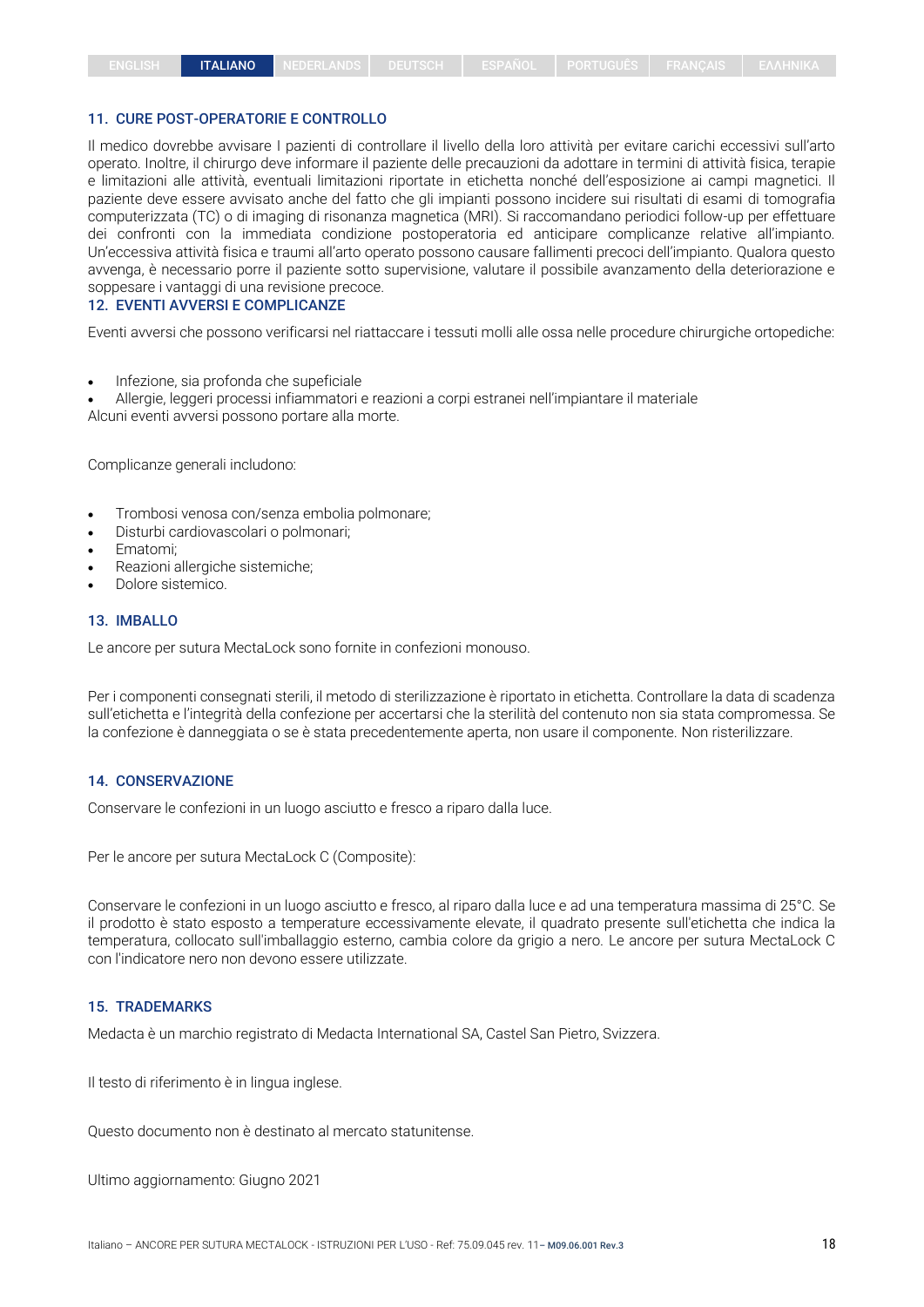## <span id="page-18-0"></span>NEDERLANDS: HANDLEIDING MECTALOCK HECHTANKERS - GEBRUIKSINSTRUCTIES

Belangrijke mededeling: het apparaat mag alleen worden voorgeschreven en worden geïmplanteerd door een dokter die wettelijk deze vorm van chirurgie mag uitvoeren.

#### 1. ALGEMEEN

Voor elke vorm van chirurgie moet de chirurg de literatuur over het product en de operatieve techniek kennen en hij dient met volle aandacht deze gebruiksinstructies te lezen. De juiste selectie van patiënten is even belangrijk als de plaatsing of het positioneren van het implantaat. Ongeschikte functionele eisen kunnen bijdragen tot een kortere levensduur van het implantaat. Men dient letten op deze waarschuwingen en men dient de gebruiksaanwijzingen strikt volgen.

#### 2. BESCHRIJVING VAN HET PRODUCT

Deze gebruikaanwijzingen zijn bedoeld voor alle producten die hieronder worden beschreven.

| CATALOGUSNUMMER | ANKER BESCHRIJVING  | COMPATIBELE HERBRUIKBARE<br><b>BOOR/ PERFORATOR</b> |
|-----------------|---------------------|-----------------------------------------------------|
| 05.11.001       | MectaLock PEEK Ø2.4 |                                                     |
|                 | Lange driver        |                                                     |
| 05.11.101       | MectaLock C Ø2.4    | 05.11.10.0035                                       |
|                 | Lange driver        |                                                     |
| 05.11.002       | MectaLock PEEK Ø2.9 |                                                     |
|                 | Lange driver        |                                                     |
|                 | MectaLock C Ø2.9    | 05.11.10.0036                                       |
| 05.11.102       | Lange driver        |                                                     |
| 05.10.001       | MectaLock PEEK Ø2.4 |                                                     |
|                 | Korte driver        |                                                     |
|                 | MectaLock C Ø2.4    | 05.10.10.0015                                       |
| 05.10.101       | Korte driver        |                                                     |
|                 | MectaLock PEEK Ø2.9 |                                                     |
| 05.10.002       | Korte driver        |                                                     |
|                 | MectaLock C Ø2.9    | 05.10.10.0016                                       |
| 05.10.102       | Korte driver        |                                                     |
|                 | MectaLock PEEK Ø4.5 |                                                     |
| 05.10.004       | Korte driver        |                                                     |
|                 | MectaLock C Ø4.5    | 05.10.10.0021                                       |
| 05.10.104       | Korte driver        |                                                     |
|                 | MectaLock PEEK Ø5.5 |                                                     |
| 05.10.005       | Korte driver        |                                                     |
|                 | MectaLock C Ø5.5    | 05.10.10.0022                                       |
| 05.10.105       | Korte driver        |                                                     |
| 05.10.006       | MectaLock PEEK Ø6.5 |                                                     |
|                 | Korte driver        | 05.10.10.0023                                       |
| 05.10.106       | MectaLock C Ø6.5    |                                                     |
|                 | Korte driver        |                                                     |
| 05.10.011       | MectaLock TI Ø5.0   | Niet Nodig                                          |
| 05.10.012       | MectaLock TI Ø6.5   | Niet Nodig                                          |

Medacta Mectalock PEEK en MectaLock C (knooploos) en Mectalock TI (voorgespannen)zijn vervaardigd uit polyetheretherketone (PEEK) biocomposiet of uit titaniumlegering. De Mectalock Hechtankers zijn voorzien van hechtingen die rechtstreeks voorgespannen zijn in het implantaat (Mectalock Ti) of rechtstreeks geplaatst zijn in de definitieve verpakking (MectaLock PEEK en MectaLock C).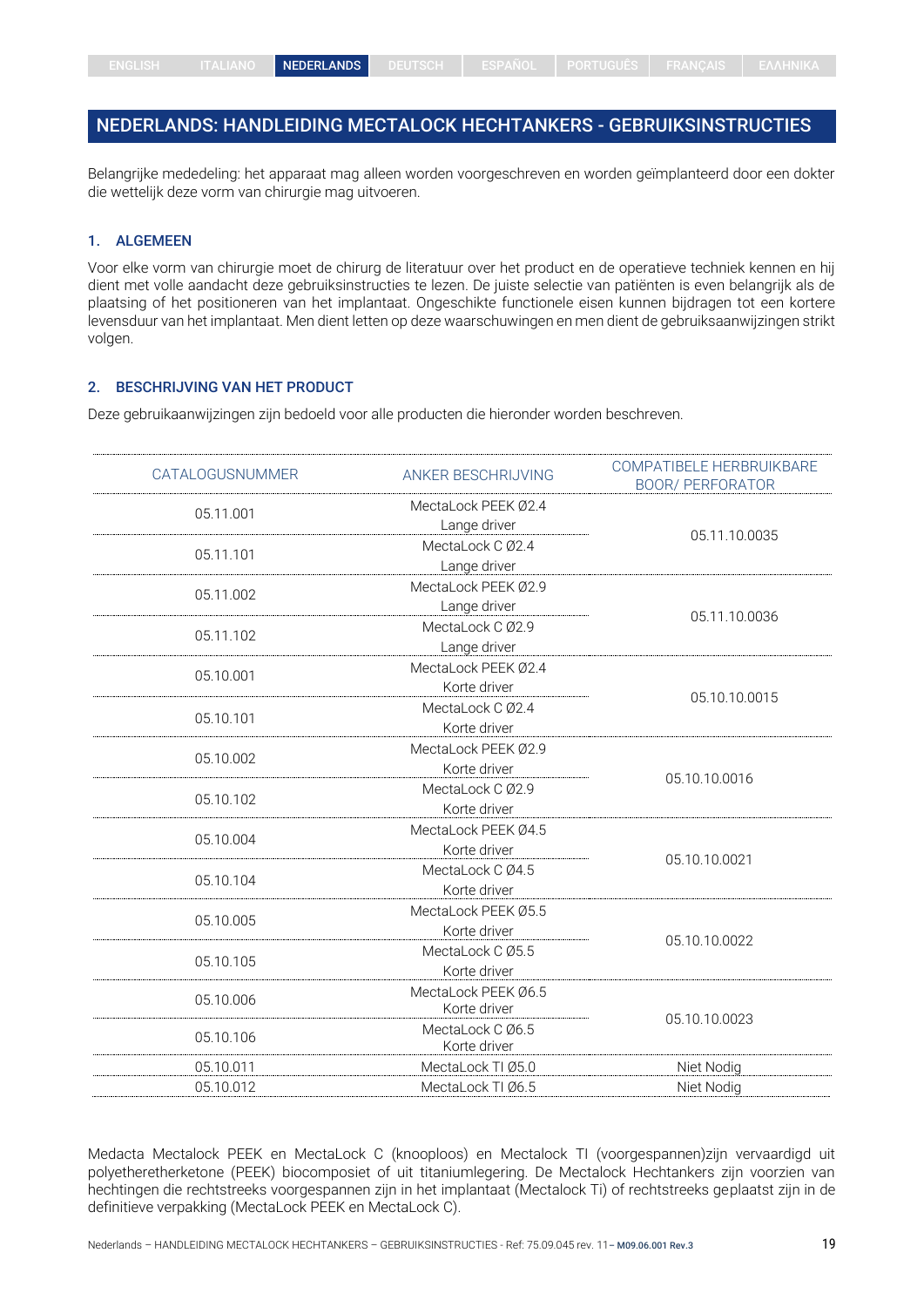|  | NEDERLANDS |  |  |  |  |  |
|--|------------|--|--|--|--|--|
|--|------------|--|--|--|--|--|

| CATALOGUSNUMMER | <b>ANKER FAMILIE</b> | <b>INBEGREPEN HECHTINGEN</b>                    |  |  |
|-----------------|----------------------|-------------------------------------------------|--|--|
| 05.10.004       |                      |                                                 |  |  |
| 05.10.005       |                      |                                                 |  |  |
| 05.10.006       |                      |                                                 |  |  |
| 05.10.001       | MectaLock PEEK       | 1x USP#2/EP#5 HS Fiber 39"<br>UHMWPE hechtingen |  |  |
| 05.10.002       | 05.11.001            |                                                 |  |  |
|                 |                      |                                                 |  |  |
| 05.11.002       |                      |                                                 |  |  |
| 05.10.101       |                      |                                                 |  |  |
| 05.10.102       |                      |                                                 |  |  |
| 05.10.104       |                      |                                                 |  |  |
| 05.10.105       | MectaLock C          | 1x USP#2/EP#5 HS Fiber 39"<br>UHMWPE hechtingen |  |  |
| 05.10.106       |                      |                                                 |  |  |
| 05.11.101       |                      |                                                 |  |  |
| 05.11.102       |                      |                                                 |  |  |
| 05.10.011       |                      | 2x USP#2/EP#5 HS Fiber 39"                      |  |  |
| 05.10.012       | MectaLock TI         | voorgespannen hechtingen                        |  |  |

Ankers: polyetheretherketon (PEEK) [MectaLock PEEK]; Ti6Al4V ELI ISO 5832-3 [MectaLock TI] en RESOMER® LR 706 S + β-TCP (MectaLock C)

Driver steel/lichaam: roestvrij staal

Driver handvat: Polycarbonaat medische kwaliteit

Hechting: niet resorbeerbaar USP#2/EP#5 HS Fiber 39" polyethyleen met ultrahoog moleculair gewicht (gemiddelde diameter: 0.500-0.599mm)

(MectaLock PEEK & MectaLock TI) en niet resorbeerbaar hechting USP#2/EP#5 HS Fiber 39'' UHMWPE (MectaLock C)

## 3. GEBRUIKSAANWIJZING/INDICATIES

Het hulpmiddel kan gebruikt worden in zowel artroscopische of open chirurgische procedures. Weke delen worden hierbij opnieuw aan het bot gehecht, inclusief de volgende systeemspecifieke indicaties:

- MectaLock TI Hechtankers: herfixeren van zacht weefsel in het schoudergewricht.(d.w.z.: herstel van cuff rotator, biceps tenodesis)
- MectaLock PEEK & MectaLock C Hechtankers (maat 2.4 & 2.9 mm): behandeling van heup en schouder instabiliteit door het herfixeren van de acetabulaire of glenoidale labrum aan het bot.
- MectaLock PEEK & MectaLock C Hechtankers (maat 4.5, 5.5 & 6.5 mm): herfixeren van zacht weefsel in het schoudergewricht.(d.w.z.: herstel van cuff rotator)

Het hechtanker systeem stabiliseert op die manier het beschadigde zachte weefsel, in combinatie met de passende postoperatieve immobilisatie, gedurende de revalidatieperiode.

## 4. CONTRA-INDICATIES

- Pathologische omstandigheden van het te herstellen zachte weefsel die de hechtingsfixatie aantasten.
- Pathologische omstandigheden van het bot die de MectaLock Hechtankers aantasten.
- Pathologische omstandigheden die de adequate ondersteuning van het implantaat zouden elimineren, trachten te elimineren of de genezing zouden vertragen.
- Omstandigheden die het vermogen of bereidheid van de patient trachten te limiteren of activiteiten beperken of het limiteren bepaalde richtingen tijdens de revalidatieperiode.
- Het aanhechten van artificiële ligamenten en andere implantaten.
- Gevoeligheid aan vreemde stoffen, bekende of verwachte allergies aan het implantaat en/of instrumentent.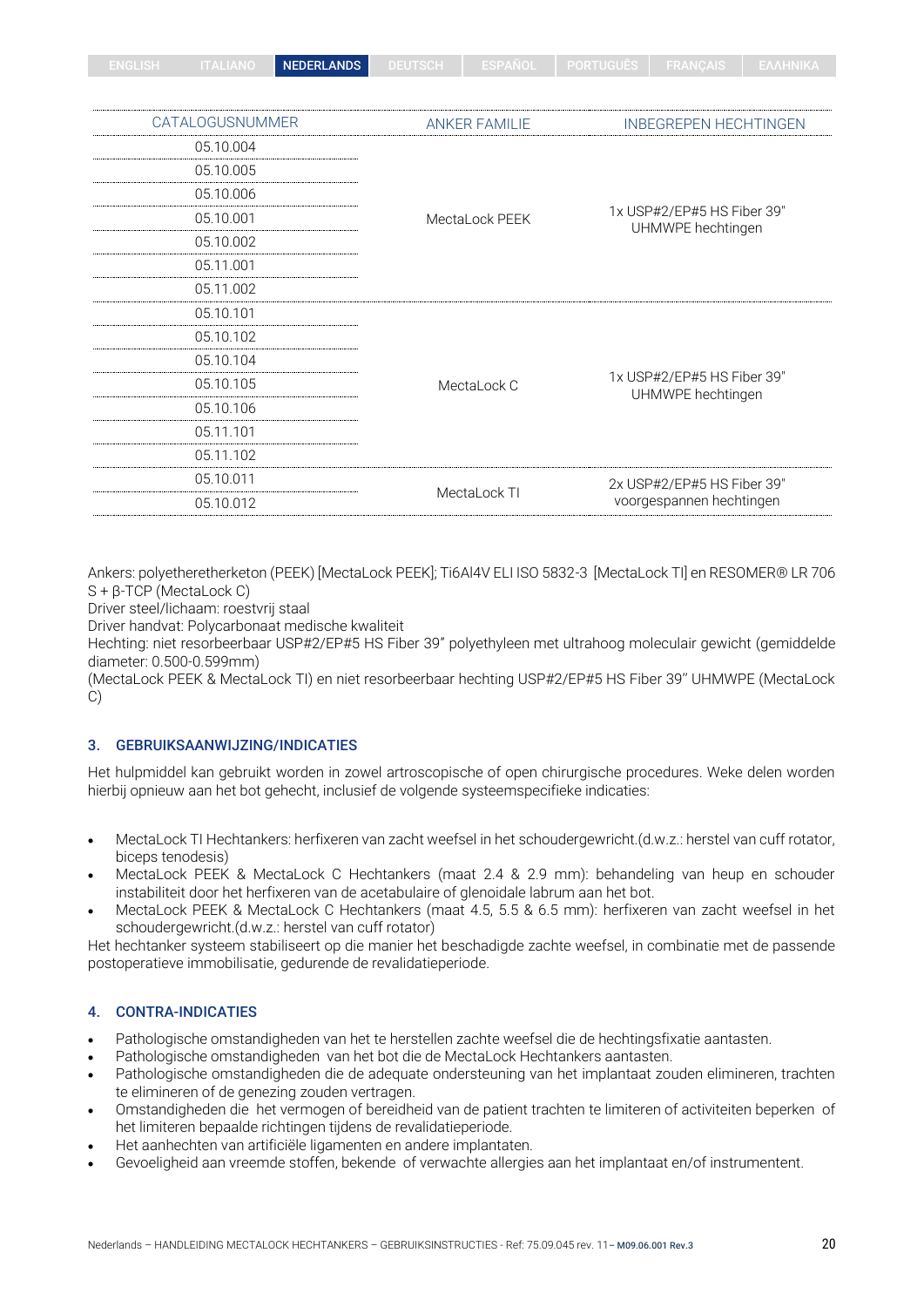#### 5. WAARSCHUWINGEN EN VOORZORGEN

Het succes van de operatie hangt af van of de operatieve techniek nauw gevolgd wordt en het correct gebruik van de speciaal hiervoor gebruikte instrumenten die ook speciaal ontworpen zijn voor dat gamma van implantaten. De chirurg moet de gepaste implantaat grootte kiezen gebaseerd op de specifieke procedure en de achtergrond van de patient. Verkeerd positioneren kan de levensduur van het implantaat verminderen en leiden tot het vroegtijdig falen van het implantaat. De wegwerpbare kop is voor enkel gebruik en moet worden weggeworpen volgens het beleid en de procedure van het ziekenhuis.

Op de meegeleverde Medactaimplantaat kaart moet één Medacta-etiket voor elk hulpmiddel worden aangebracht en aan de patiënt worden geleverd."

Verzeker u ervan dat de Mectalock Hechtankers gebruikt worden met de bijhorende compatibele herbruikbare boor of perforator. Gebruik de bijhorende herbruikbare compatibele boor of perforator voor het maken van het boorgat. Behoudt de correcte uitlijning gedurende de insertie van het anker en voorkom ontkoppeling van de kop/motor,Het risico dat het MectaLock Hechtanker breekt tijdens de implantatie is gereduceerd door de volgende specifieke instructies voor gebruik hieronder gelijst. De gepaste selectie en plaatsing van het implantaat zijn belangrijke overwegingen in het succesvol gebruik van het hulpmiddel. De gepaste orientatie en uitlijning van de instrumenten zijn belangrijk gedurende de implantatie van de MectaLock Hechtankers om mogelijke breuk van het anker te minimaliseren. Breuk van de Mectalock Hechtanker kon zich voordoen als:

- Het boorgat,is niet geboord tot de gepaste diepte;
- Het MectaLock Hechtanker is niet gepast uitgelijnd met het boorgat, waar;
- Elke laterale belading wordt toegepast op het anker/inserter tijdens het aanbrengen van het MectaLock anker;
- De driver van het MectaLock Hechtanker wordt gebruik als hefboom.

Koppel de hechtingen niet los van de wegwerpbare driver wanneer de MectaLock TI Hechtanker wordt ingebracht voordat de finale dieptepositie is bereikt. Gebruik geen andere hechting dan niet-resorpbeerbare USP#2/EP#5 UHMWPE hechting.

#### Compatibiliteit met MRI

Niet-klinische tests hebben aangetoond dat titanium implantaten MR Conditioneel zijn. Een patiënt met dit apparaat kan veilig worden gescand in een magnetisch resonantiesysteem die aan de volgende voorwaarden voldoet.

Statisch magnetisch veld van 1,5 Tesla en 3 Tesla, met:

• Maximale ruimtelijke veldgradiënt van 12.800 G/cm (128 T/m)

• Maximale kracht product van 231.000.000 G $2/$ cm (231 T $2/$ m)

Theoretisch geschatte maximale gemiddelde absorptiesnelheid van het gehele lichaam (WBA) van 2 W/kg (normale bedrijfsmodus).

Onder de hierboven gedefinieerde scancondities zullen titanium implantaten naar verwachting een maximale temperatuurstijging van minder dan:

- 1,5°C (2 W/kg, 1,5 Tesla) RF-gerelateerde temperatuurstijging veroorzaken met een achtergrondtemperatuurstijging van ≈1,3°C (2 W/kg, 1,5 Tesla).
- 3,0°C (2 W/kg, 3 Tesla) RF-gerelateerde temperatuurstijging veroorzaken met een achtergrondtemperatuurstijging van ≈2,3°C (2 W/kg, 3 Tesla).

na 15 minuten continu scannen.

In niet-klinische tests, het beeld artefact veroorzaakt door het apparaat strekt zich uit ongeveer 20,5 mm van het titanium implantaat wanneer belicht met een gradiënt echopuls volgorde en een 3 Tesla magnetische resonantie systeem.

De MectaLock PEEK en MectaLock C hechtankers zijn MR gebruiksvriendelijk.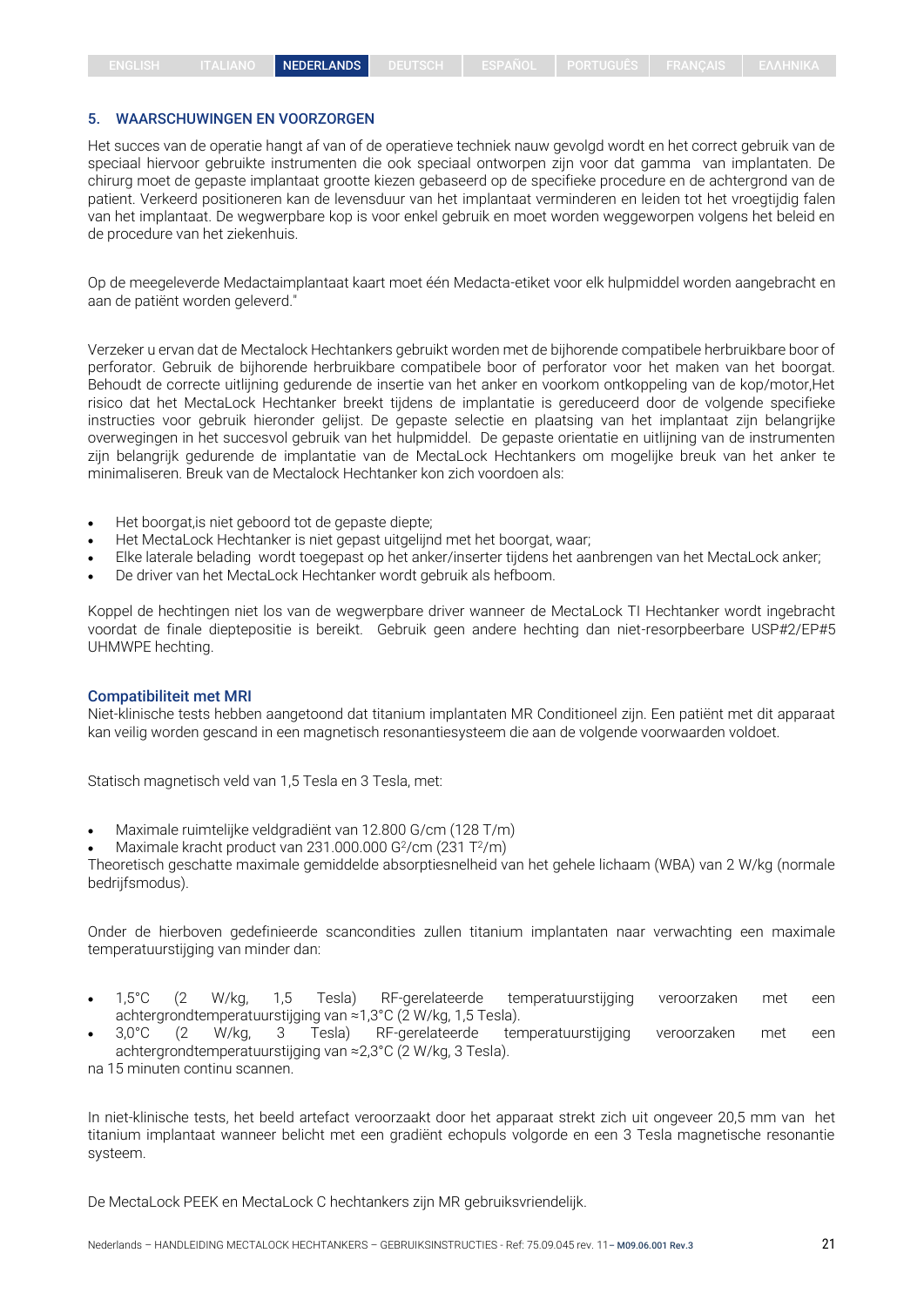#### 6. IMPLANTATEN MEDACTA INTERNATIONAL

Medacta International is niet verantwoordelijk voor het gebruik van zijn implantaatcomponenten in combinatie met een component van een andere fabrikant (tenzij anderszins gespecificeerd door Medacta International in de chirurgische techniek) en daarom raden we een dergelijk gebruik niet aan. De Mectalock Hechtankers mogen nooit herimplanteerd worden. Terwijl een implantaat onbeschadigd mag lijken, kunnen microscopische onvolmaaktheden optreden en dit kan leiden tot het niet goed functioneren van het implantaat. De chirurg die opereert moet er zich bewust van zijn, dat zelfs de meest geringe oppervlakkige beschadiging, bij voorbeeld veroorzaakt door een scherp stuk gereedschap op elektrocauterisatie, een invloed kan hebben op de levensduur van het apparaat en tot een breuk kan leiden. Medacta Mectalock Hechtankers producten zijn niet brandbaar.

#### 7. RISICOFACTOREN

De volgende risicofacturen, apart of samen, kunnen resulteren in slechte klinische uitkomsten:

- Inadequate botkwaliteit, (bv, osteoporose, osteopenie)
- Systemische ziekte of metabolische afwijkingen
- Voorgeschiedenis van infecties en regelmatig vallen
- Drug verslaving en alcohol en medicijn misbruik
- Mentale incapaciteit van de patient om de instructies van de arts te begrijpen en uit te voeren
- Lokale bottumoren

#### 8. GEBRUIKSAANWIJZING

#### PRE-OPERATIEVE FASE

De arts moet nagaan of de patiënt fysieke of mentale beperkingen heeft, en moet met de patiënt alle details van de procedure overlopen. Het gesprek zou de limitaties van de procedure en de contra-indicaties opgelegd door hett gekozen implantaat, moeten behandelen. De factoren die de prestaties en de stabiliteit van het implantaat kunnen beïnvloeden, bijvoorbeeld het activiteitsniveau, dient men te bepalen om de kansen van de patiënt te verbeteren om complicaties te vermijden. De noodzakelijkheid van het volgen van de post-operatieve instructies die de chirurg geeft, dient volledig door de patiënt begrepen te worden. Een voorraad van steriele implantaten van passende maten dienen beschikbaar te zijn en dient voor de uitvoerende gecontroleerd te worden voor de operatie.

#### 9. BEHANDELING

Om te vermijden dat men de implantaten krast of beschadigt, dient gekwalificeerd personeel met uiterste voorzichtigheid hiermee om te gaan, in een omgeving waarbij hygiënische condities in acht genomen worden. Men dient de implantaten in hun onbeschadigde verpakking te houden.

#### 10. CHIRURGISCHE TECHNIEK.

De chirurg dient de chirurgische techniek grondig te kennen. Extra informatie over de chirurgische techniek (brochure en video) en producten kan men op verzoek ontvangen. Zorgvuldige pre-operatieve planning is essentieel."

## MECTALOCK PEEK & MECTALOCK C ANKER (MAAT 2.4 & 2.9 MM)

- Ga door het zachte weefsel met de bijgeleverde hechting door gebruik te maken van de chirurg zijn voorkeurstechniek; laat de twee strengen van de hechting uit de patiënt komen via de athroscopische opening.
- Vindt de gewenste locatie voor de plaatsing van de MectaLock PEEK of C anker, breng de percutane geleidingsdraad in de daartoe gepaste athroscopische opening om de gewenste locatie te bereiken.
- Een toegewijde richter (met of zonder gleuf) kan gebruikt worden als boorgeleider en helpen om de locatie van het boorgat aan te duiden in het bot. Breng de Medacta Arthroscopische richter, gekoppeld met de gecanuleerde obturatoren over de geleidingsdraad; de chirurg kan kiezen uit de tip van de richter, afhankelijk van zijn voorkeur, en de anatomische structuren die behandeld dienen te worden. Richters en obturatoren worden aangeboden in twee verschillende maten: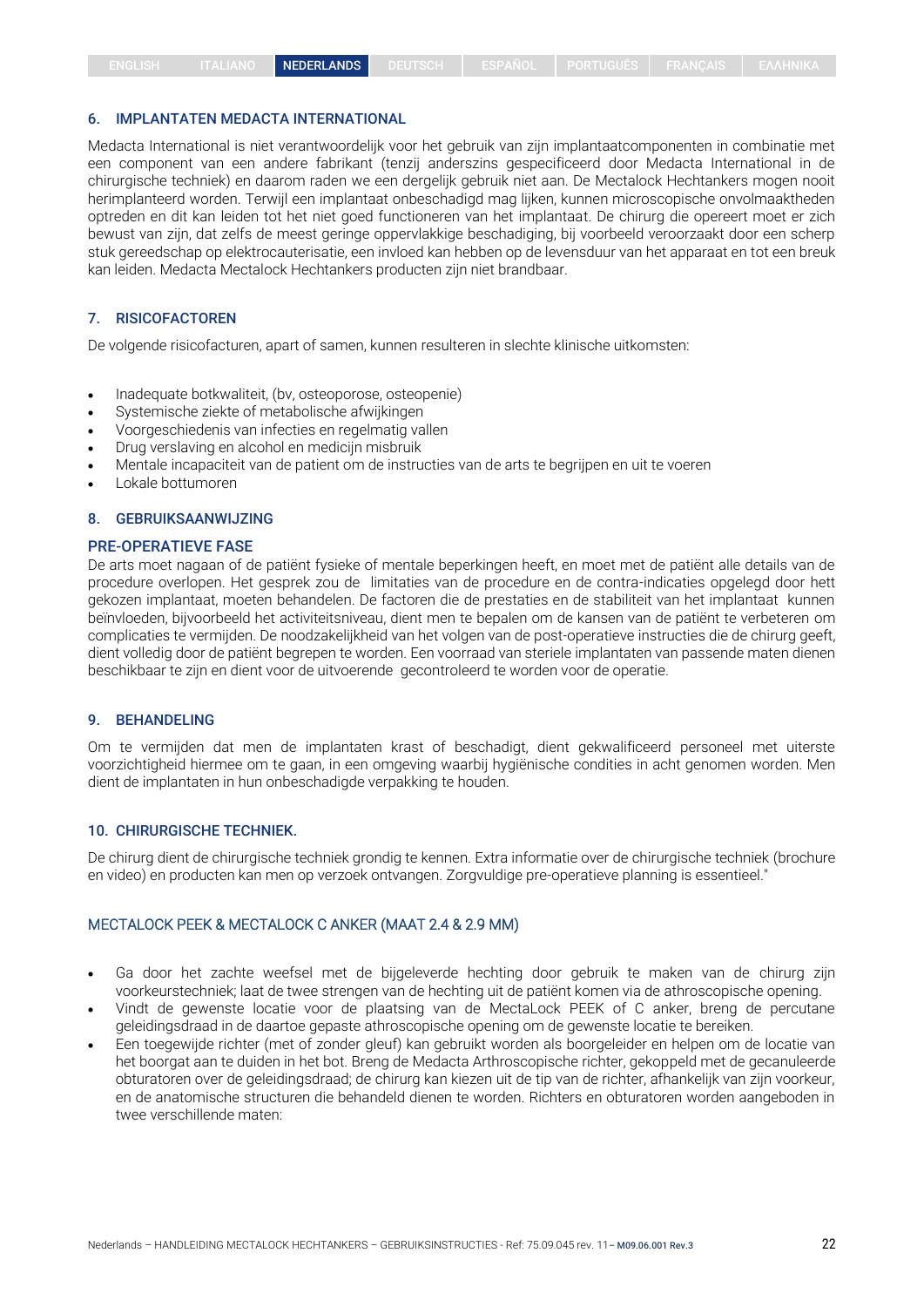| <b>ENGLISH</b>            | <b>ITALIANO</b> | NEDERLANDS | <b>DEUTSCH</b> | ESPANOL | PORTUGUES | <b>FRANÇAIS</b> | ΕΛΛΗΝΙΚΑ |
|---------------------------|-----------------|------------|----------------|---------|-----------|-----------------|----------|
|                           |                 |            |                |         |           |                 |          |
|                           |                 |            |                |         |           | 12 Seleit       |          |
| $\mathbb{E}[\mathcal{M}]$ |                 |            |                |         | li si     | 170mm           |          |
| 6.81                      |                 |            | Ψ.             |         |           |                 |          |
|                           | e pro           |            |                |         |           | <b>JUNEUM</b>   |          |

Richters/obturatoren en boren kunnen gekoppeld worden volgens de volgende tabel:

| <b>RICHTER</b>                      |                                                            | <b>OBTURATOR</b>                    |                     | <b>HERBRUIKBARE BOOR</b>            |                                  |
|-------------------------------------|------------------------------------------------------------|-------------------------------------|---------------------|-------------------------------------|----------------------------------|
| <b>HANDELSREFE</b><br><b>RENTIE</b> | <b>BESCHRIJVING</b>                                        | <b>HANDELSREFE</b><br><b>RENTIE</b> | <b>BESCHRIJVING</b> | <b>HANDELSREFE</b><br><b>RENTIE</b> | <b>BESCHRIJVING</b>              |
| 05.11.10.0030<br>05.11.10.0052      | Crown Tip - Lang<br>Crown Tip Long En met gleuf            |                                     |                     |                                     |                                  |
| 05.11.10.0031<br>05.11.10.0053      | Fishmouth Tip Lang<br>Fishmouth Tip Lang En met<br>gleuf   | 05.11.10.0033                       | Obturator<br>Long   | 05.11.10.0035<br>05.11.10.0036      | Boor Ø2.4 Lang<br>Boor Ø2.9 Lang |
| 05.11.10.0032<br>05.11.10.0054      | Fork Tip Lang<br>Fork Tip Lang En met gleuf                |                                     |                     |                                     |                                  |
| 05.10.10.0010<br>05.10.10.0024      | Crown Tip Korte<br>Crown Tip Korte En met<br>gleuf         |                                     |                     |                                     | Boor $Ø2.4$                      |
| 05.10.10.0011<br>05.10.10.0025      | Fishmouth Tip Korte<br>Fishmouth Tip Korte En met<br>gleuf | 05.10.10.0013                       | Obturator<br>Korte  | 05.10.10.0015<br>05.10.10.0016      | Korte<br>Boor Ø2.9<br>Korte      |
| 05.10.10.0012<br>05.10.10.0026      | Fork Tip Korte<br>Fork Tip Korte En met gleuf              |                                     |                     |                                     |                                  |

• Gebruik de bijhorende herbruikbare compatibele boor, maak een gat in het bot op de gewenste locatie voor de plaatsing van het MectaLock PEEK of C anker;

• Wees er zeker van te boren tot de distale dieptemarkering van de boor uitgelijnd is met de distale dieptemarkering van de richter of tot de boor mechanisch geblokkeerd wordt op de richter.



Span het MectaLock PEEK of C anker met de hechtingen die uit de opening komen: houdt terwijl de strengen van de hechting steving met de hand vast, lijn ze uit met de groef van het ankertip. Duw het anker zachtjes tegen de hechting om het te laten vastklemmen in het oogje van de tip.

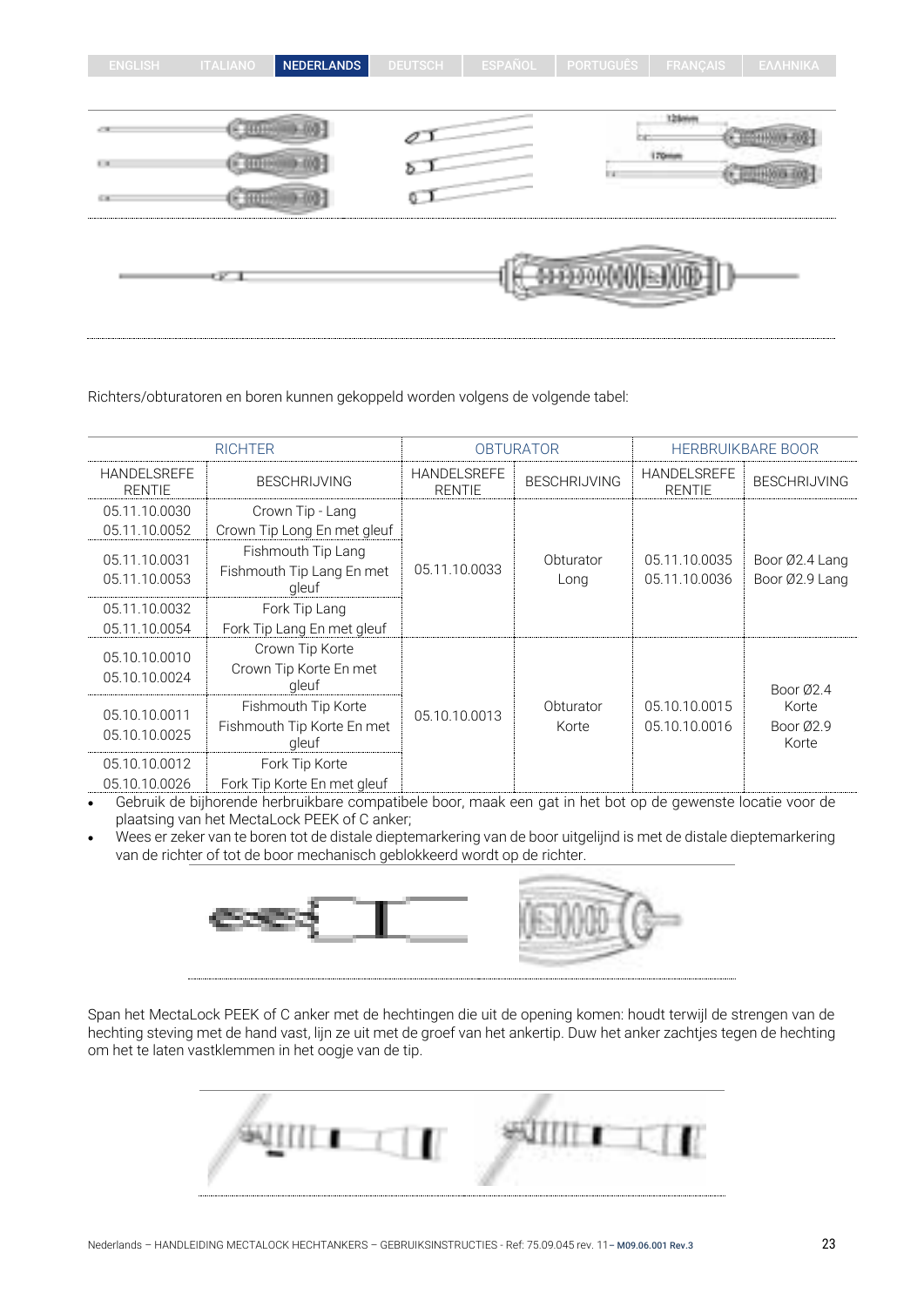#### Roteer het anker rechtsom met 90°:

Uitlijn de hoofdas van de kop met de hechting (1) om daarna, terwijl de hechting nog steeds zachtjes wordt gespannen, het anker over de hechting te schuiven (2) naar de patiënt toe door de arthroscopische opening, tot het boorgat bereikt is:

Eénmaal het boorgat bereikt, reguleer de hechtingsspanning volgens de voorkeur van de chirurg en tik op het plastieken handvat van de driver tot het MectaLock PEEK of C anker correct geplaatst is. De correcte diepte is bereikt wanneer de distale lasermarkering gelijk is met het botoppervlak.

- Schroef de driver los;
- Palpeer het gerepareerde zachte weefsel door gebruik te maken van een atroscopische sonde en er zich van te verzekeren dat het herstel veilig is.
- Knip en verwijder de overtollige hechtingen.



Gebruik de bijhorende herbruikbare compatibele perforator, maak een gat in het bot op de gewenste locatie voor de plaatsing van het MectaLock PEEK of C anker;

• Zorg ervoor dat u ponst totdat de distale dieptemarkering van de pons gelijk ligt met het corticale bot.



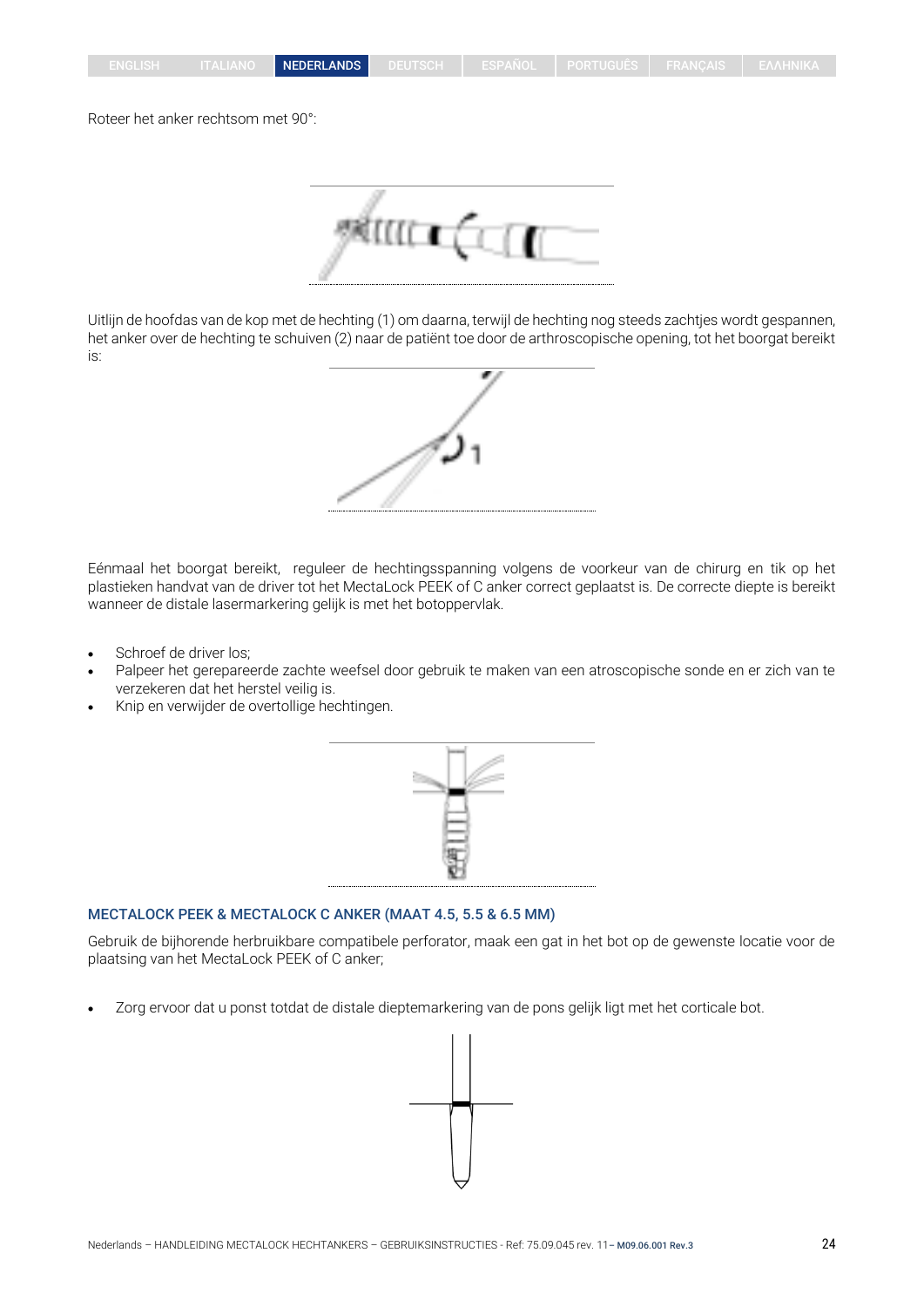- Span het MectaLock PEEK of C anker met de hechtingen die uit de opening komen: houdt terwijl de strengen van de hechting steving met de hand vast, lijn ze uit met de groef van het ankertip.
- Duw het anker zachtjes tegen de hechting om het te laten vastklemmen in het oogje van de tip.
- Roteer het anker rechtsom met 90°:
- Uitlijn de hoofdas van de kop met de hechting (1) om daarna, terwijl de hechting nog steeds zachtjes wordt gespannen, het anker over de hechting te schuiven (2) naar de patiënt toe door de arthroscopische opening, tot het gat van de koker bereikt is:
- Eénmaal het gat van de koker bereikt, reguleer de hechtingsspanning volgens de voorkeur van de chirurg en tik op het plastieken handvat van de driver tot het MectaLock PEEK of C anker correct geplaatst is. De correcte diepte is bereikt wanneer de distale lasermarkering gelijk is met het botoppervlak.
- Schroef de driver los;
- Palpeer het gerepareerde zachte weefsel door gebruik te maken van een atroscopische sonde en er zich van te verzekeren dat het herstel veilig is.
- Knip en verwijder de overtollige hechtingen.

## MECTALOCK TI HECHTANKER;

- Find the desired location for the placement of the MectaLock TI anchor; insert the preloaded driver with the MectaLock TI anchor through the proper arthroscopic portal to reach the desired location.
- Gently tap on the back handle of the disposable driver to let the MectaLock TI anchor's tip pierce the bone in the chosen spot; while keeping a gentle axial force on the disposable driver, screw the MectaLock TI anchor into the bone until the distal laser marking on the driver is flush with the bone surface.



Maak de hechtingen los van het plastieken handvat en maak de tip van de driver zachtjes los van het MectaLock TI anker, verwijder de driver via de atroscopische opening.

- Leidt de 2x USP#2/EP#5 HS Fiber 39" UHMWPE hechtingen door het zachte weefsel en maak een knoop door gebruik te maken van de chirurg zijn voorkeurstechniek,
- Palpeer het gerepareerde zachte weefsel door gebruik te maken van een atroscopische sonde en er zich van te verzekeren dat het herstel veilig is.
- Knip en verwijder de overtollige hechtingen.



#### 11. POSTOPERATIEVE ZORG EN FOLLOW-UP

De arts moet de patiënt verwittigen dat ze hun activiteitenniveau moeten controleren en excessieve krachten op het geopereerde been moeten vermijden. Verder dient de chirurg de patiënt op de hoogte te stellen van de voorzorgsmaatregelen die men moet nemen in termen van oefeningen, behandelingen en beperkingen wat betreft activiteiten, beperkingen die men op het label vermeldt vindt, als ook blootstelling aan magnetische velden. Men moet de patiënt vertellen, dat implantaten de resultaten van computer tomografie (CT) of magnetic resonance imaging (MRI) scans kunnen beïnvloeden. Regelmatige opvolging worden aangeraden om vergelijkingen te maken met de onmiddelijke post operatieve toestand en om implantaat gerelateerde complicaties te voorzien. Overmatig lichamelijke activiteiten en traumas aan de geopereerde benen kunnen een voortijdig falen van het implantaat veroorzaken. Als dit ook echt gebeurt, is het noodzakelijk de patiënt onder supervisie te plaatsen, de mogelijk voortgang van de verslechtering te evalueren en het voordeel van vroege revisie af te wegen.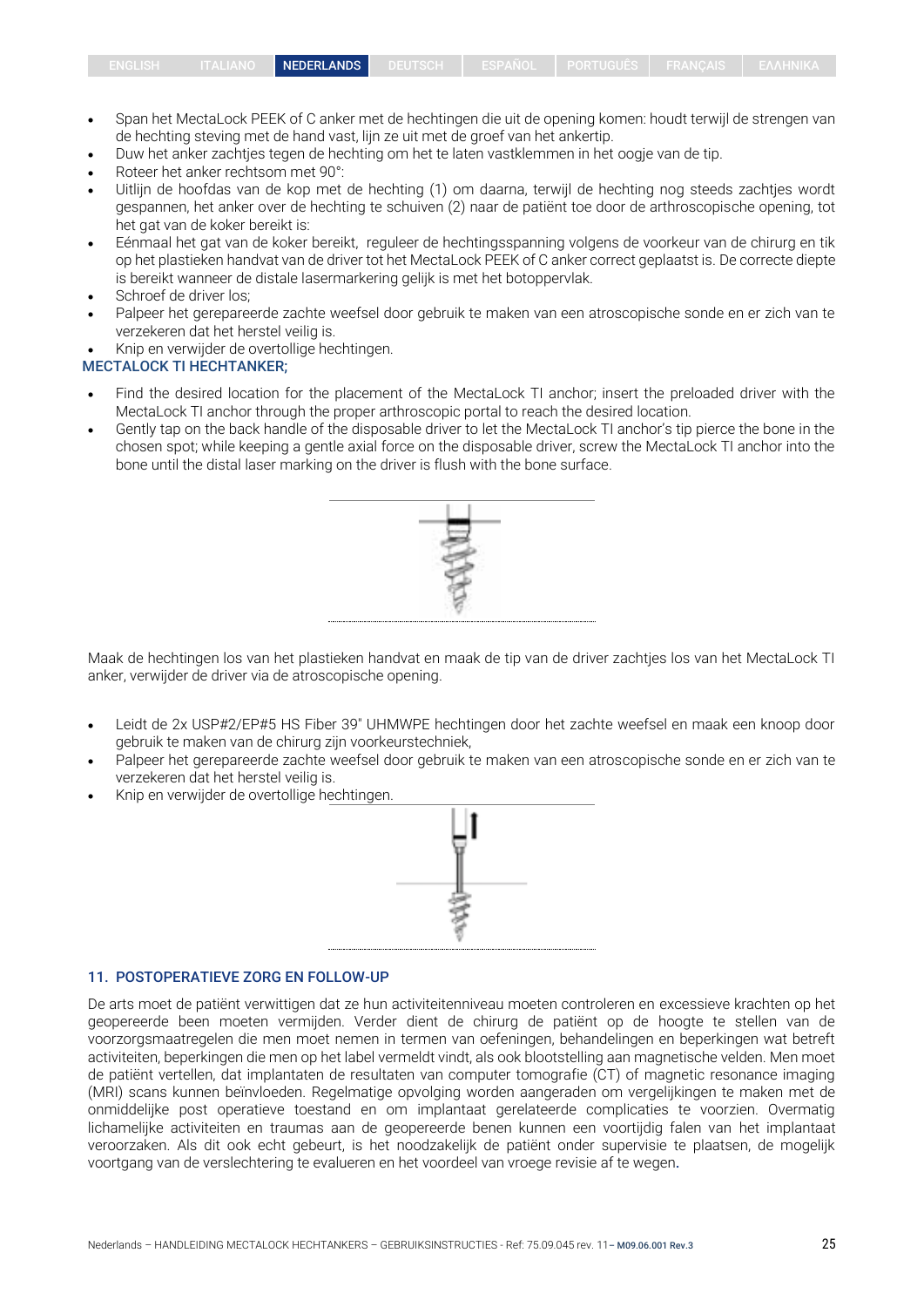#### 12. ONGEWENSTE VOORVALLEN EN COMPLICATIES

Ongewenste voorvallen die kunnen optreden tijdens het heraanhechten van het zachte weefsel aan het bot in chirurgische orthopedische procedures:

• Diepe en oppervlakkige infectie

• Allergieën, milde onsteking en afstoot reacties op het geimplanteerd materiaal

Sommige ongewenste voorvallen kunnen ten lange leste tot de dood leiden.

Algemene complicaties houden onder meer in:

- Veneuze trombose met/zonder pulmonaire embolisme;
- Cardiovasculaire of pulmonaire stoornissen;
- Hematoma's;
- Systemische allergische reacties;
- Systemische pijn.

#### 13. VERPAKKING

De Mectalock Hechtankers worden geleverd in verpakkingen voor eenmalig gebruik. Bij componenten die men steriel levert, wordt de methode van sterilisatie op het label aangeduid. De vervaldatum moet op het label gecontroleerd worden en ook of de verpakking geheel intact is. Men moet er zeker van zijn dat alles nog steeds steriel is. Als de verpakking beschadigd is of eerder geopend werd, dient u de componenten niet te gebruiken. Niet opnieuw steriliseren.

#### 14. OPSLAG/BEWAREN

De verpakking moet opgeslagen worden op een koele, droge plek zonder licht.

Voor MectaLock C Hechtanker (Composiet):

De verpakking moet opgeslagen worden op een koele, droge plek zonder licht en bij een maximale temperatuur van 25°C.

Als het product aan te hoge temperaturen is blootgesteld, verandert het vierkantje op het etiket van de temperatuuraanduiding op de buitenverpakking van kleur, van grijs naar zwart.

MectaLock C Hechtanker met een zwarte indicator mag niet worden gebruikt.

#### 15. MERKNAMEN

Medacta is een gedeponeerd handelsmerk van Medacta International SA, Castel San Pietro, Zwitserland.

De tekst waarnaar gerefereerd wordt is de Engelse tekst.

Dit document is niet bestemd voor de Amerikaanse markt.

Laatste Update: Juni 2021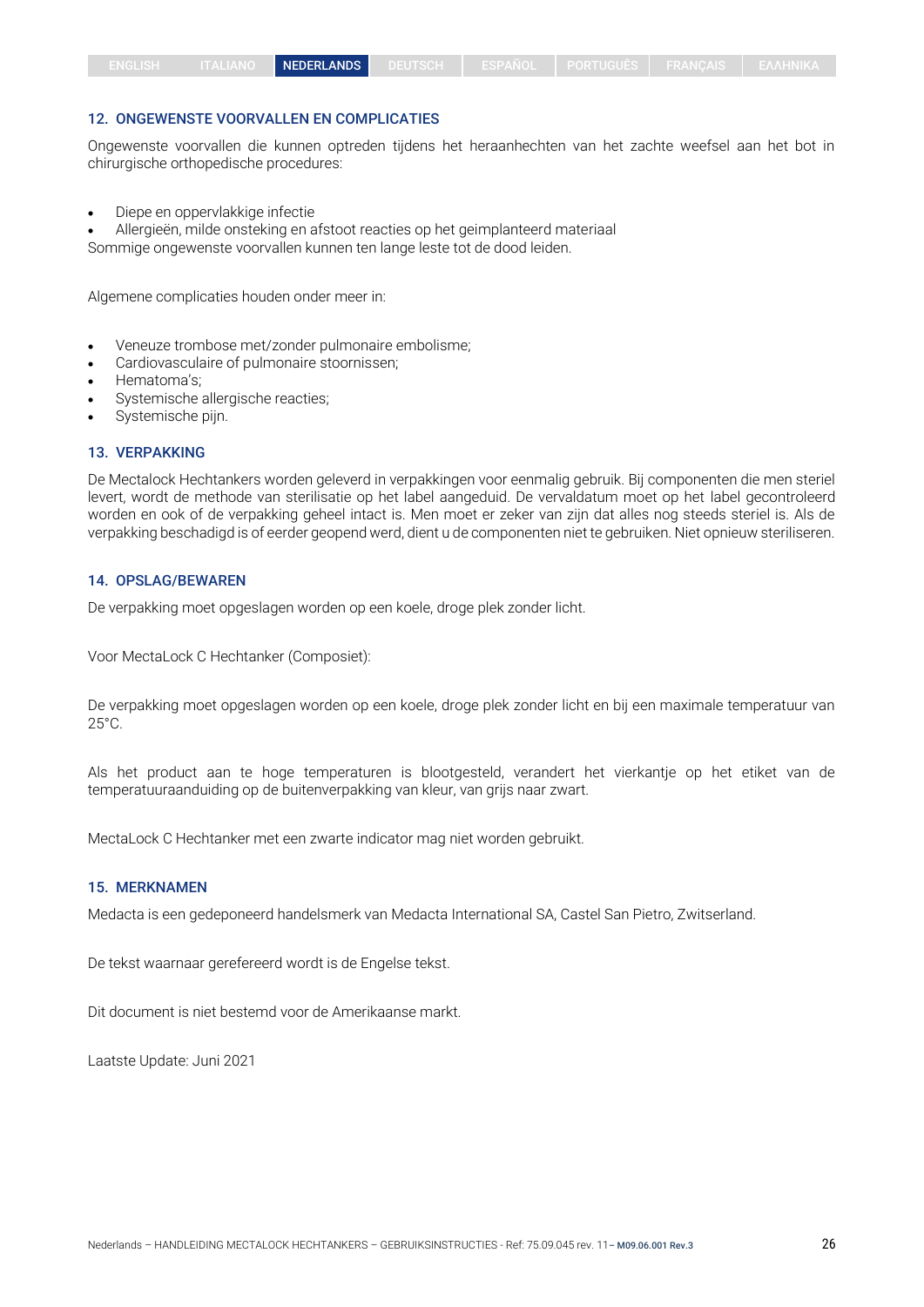# <span id="page-26-0"></span>DEUTSCH: MECTALOCK FADENANKER - GEBRAUCHSANWEISUNG ZUR VERWENDUNG

Wichtiger Hinweis: Die Komponente(n) darf/dürfen nur durch einen Arzt verordnet oder implantiert werden, der über die rechtliche zulassung zur Durchführung dieser Operation verfügt.

## 1. ALLGEMEINES

Vor einer Operation muss der Chirurg mit der Literatur zum Produkt und der Operationstechnik vertraut sein und diese Gebrauchsanweisungen sorgfältig studieren. Die Patientenauswahl ist genauso wichtig, wie die Platzierung oder das Ausrichten des Implantats. Ungeeignete funktionelle Anforderungen können zu einer verkürzten Lebensdauer des Implantats führen. Die Warnungen müssen beachtet und die Gebrauchsanweisungen strikt befolgt werden.

## 2. PRODUKTBESCHREIBUNG

Diese Gebrauchsanweisung ist für alle nachstehend beschriebenen Produkte bestimmt.

| <b>KATALOGNUMMER</b> | ANKERBESCHREIBUNG                        | <b>KOMPATIBLER</b><br><b>WIEDERVERWENDBARER</b><br><b>BOHRER/PUNCH</b> |
|----------------------|------------------------------------------|------------------------------------------------------------------------|
| 05.11.001            | MectaLock PEEK Ø2.4<br>Langer Einbringer |                                                                        |
| 05.11.101            | MectaLock C Ø2.4<br>Langer Einbringer    | 05.11.10.0035                                                          |
| 05.11.002            | MectaLock PEEK Ø2.9<br>Langer Einbringer | 05.11.10.0036                                                          |
| 05.11.102            | MectaLock C Ø2.9<br>Langer Einbringer    |                                                                        |
| 05.10.001            | MectaLock PEEK Ø2.4<br>Kurzer Einbringer | 05.10.10.0015                                                          |
| 05.10.101            | MectaLock C Ø2.4<br>Kurzer Einbringer    |                                                                        |
| 05.10.002            | MectaLock PEEK Ø2.9<br>Kurzer Einbringer |                                                                        |
| 05.10.102            | MectaLock C Ø2.9<br>Kurzer Einbringer    | 05.10.10.0016                                                          |
| 05.10.004            | MectaLock PEEK Ø4.5<br>Kurzer Einbringer |                                                                        |
| 05.10.104            | MectaLock C Ø4.5<br>Kurzer Einbringer    | 05.10.10.0021                                                          |
| 05.10.005            | MectaLock PEEK Ø5.5<br>Kurzer Einbringer |                                                                        |
| 05.10.105            | MectaLock C Ø5.5<br>Kurzer Einbringer    | 05.10.10.0022                                                          |
| 05.10.006            | MectaLock PEEK Ø6.5<br>Kurzer Einbringer | 05.10.10.0023                                                          |
| 05.10.106            | MectaLock C Ø6.5<br>Kurzer Einbringer    |                                                                        |
| 05.10.011            | MectaLock TI Ø5.0                        | Nicht notwendig                                                        |
| 05.10.012            | MectaLock TI Ø6.5                        | Nicht notwendig                                                        |

Medacta MectaLock PEEK und MectaLock C (knotenfrei) und MectaLock TI (vorgeladen) werden aus PolyEtherEtherKeton (PEEK) Biokomposit oder Titan hergestellt. Die MectaLock Fadenanker kommen mit vorgeladenen Fäden (MectaLock TI) oder mit Fäden, die sich in der Blisterverpackung befinden (MectaLock PEEK und MectaLock C).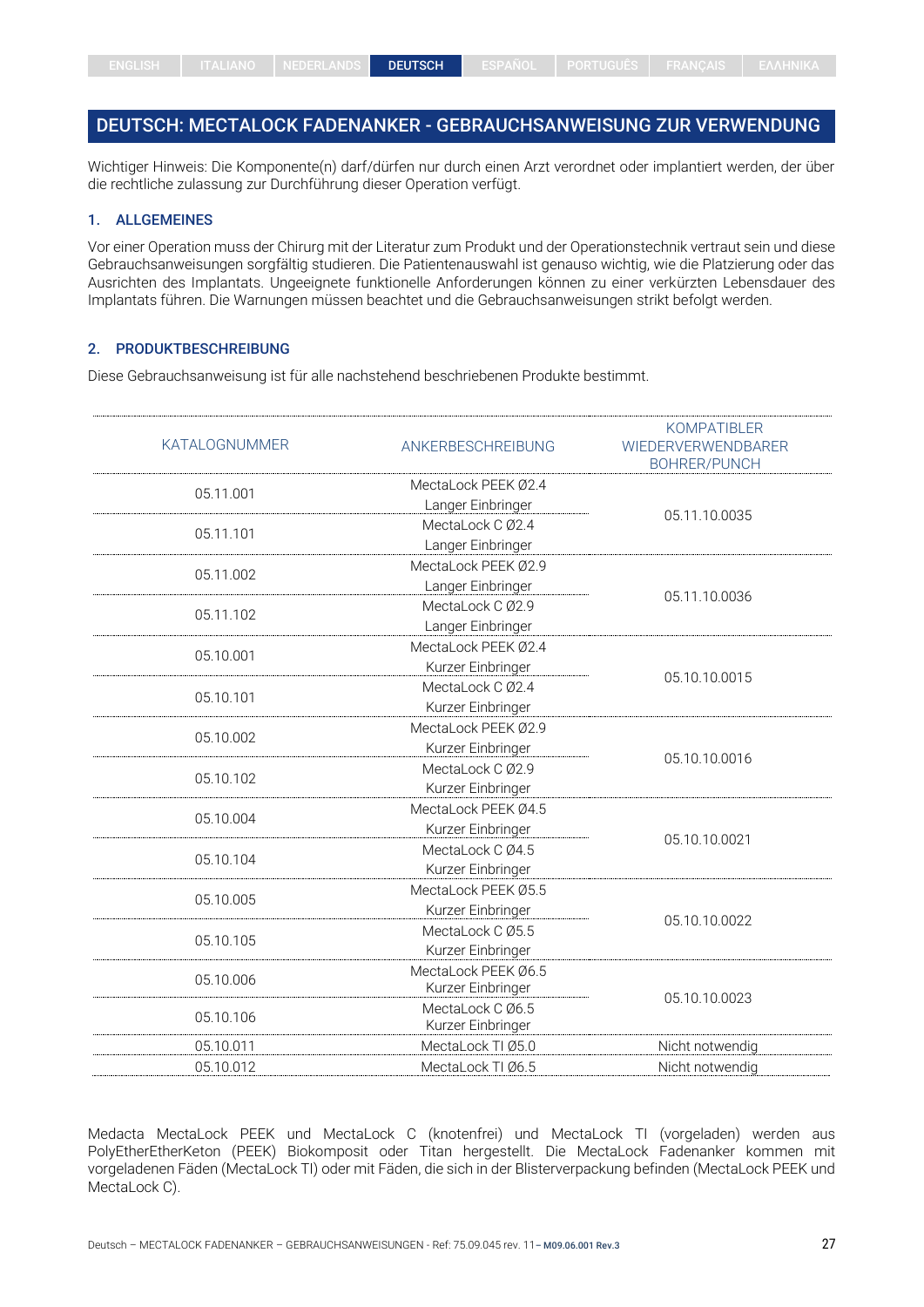| ENGLISH | ITALIANO   NEDERLANDS | <b>DEUTSCH</b> | ESPANOL I | 'I PORTUGUES I FRANCAIS I EAAHNIKA. |   |
|---------|-----------------------|----------------|-----------|-------------------------------------|---|
|         |                       |                |           |                                     |   |
|         |                       |                |           |                                     |   |
|         |                       |                |           |                                     | . |

| <b>KATALOGNUMMER</b> | ANKERFAMILIE                                                       | <b>INKLUDIERTE FÄDEN</b>                   |  |  |
|----------------------|--------------------------------------------------------------------|--------------------------------------------|--|--|
| 05.10.004            |                                                                    |                                            |  |  |
| 05.10.005            | 05.10.006<br>05.10.001<br>MectaLock PEEK<br>05.10.002<br>05.11.001 |                                            |  |  |
|                      |                                                                    |                                            |  |  |
|                      |                                                                    | 1x USP#2/EP#5 HS Fiber 39"<br>UHMWPE Fäden |  |  |
|                      |                                                                    |                                            |  |  |
|                      |                                                                    |                                            |  |  |
| 05.11.002            |                                                                    |                                            |  |  |
| 05.10.101            |                                                                    |                                            |  |  |
| 05.10.102            |                                                                    |                                            |  |  |
| 05.10.104            |                                                                    |                                            |  |  |
| 05.10.105            | MectaLock C                                                        | 1x USP#2/EP#5 HS Fiber 39"<br>UHMWPE Fäden |  |  |
| 05.10.106            |                                                                    |                                            |  |  |
| 05.11.101            |                                                                    |                                            |  |  |
| 05.11.102            |                                                                    |                                            |  |  |
| 05.10.011            |                                                                    | 2x USP#2/EP#5 HS Fiber 39"                 |  |  |
| 05.10.012            | MectaLock TI                                                       | vorgeladene Fäden                          |  |  |
|                      |                                                                    |                                            |  |  |

Anker: PolyEtherEtherKeton (PEEK) [MectaLock PEEK]; Ti6Al4V ELI ISO 5832-3 [MectaLock TI] und RESOMER® LR 706 S + β-TCP (MectaLock C)

Einbringer: rostfreier Stahl

Handgriff Einbringer: Polycarbonat, medizinische Qualität

Faden: nicht resorbierbar, USP#2/EP#5 HS Fiber 39" Ultra-High Molecular Weight Polyethylene (Durchmesser: 0.500- 0.599mm) (MectaLock PEEK & MectaLock TI) und nicht resorbierbarer USP#2/EP#5 HS Fiber 39'' UHMWPE Faden (MectaLock C).

## 3. VERWENDUNGSZWECK / INDIKATIONEN

Das Produkt kann sowohl arthroskopisch als auch bei offenen Eingriffen verwendet werden. Weichteile werden hiermit wieder am Knochen befestigt, einschließlich der folgenden systemspezifischen Indikationen:

- MectaLock TI Fadenanker: Weichteilrefixation am Schultergelenk (z.B.: Rotatorenmanschettenruptur, Bizepstenodese)
- MectaLock PEEK & MectaLock C Fadenanker (Größe 2.4 & 2.9 mm): Behandlung der Hüft-, und Schulterinstabilität durch Refixierung des acetabulären oder glenoidalen Labrums am Knochen.
- MectaLock PEEK & MectaLock C Fadenanker (Größe 4.5, 5.5 & 6.5 mm): Weichteilrefixation am Schultergelenk (z.B.: Rotatorenmanschettenruptur)

Die Fadenanker stabilisieren somit das beschädigte Weichteilgewebe, in Kombination mit der entsprechenden postoperativen Immobilisation während des Heilungsprozesses.

## 4. KONTRAINDIKATIONEN

- Pathologische Umstände des Weichteilgewebes welche sich negativ auf die Fadenfixierung auswirken können.
- Pathologische Umstände des Knochens welche sich nachteilig auf den MectaLock Fadenanker auswirken können.
- Körperliche Bedingungen die eine Einheilung vermeiden, oder behindern könnten.
- Umstände, die den Patienten daran hindern könnten, seine Aktivitäten entsprechend einzuschränken oder den ärztlichen Anweisungen während der Heilungsphase Folge zu leisten.
- Anbringung von Kunstbändern oder anderen Implantaten.
- Fremdkörperempfindlichkeit, bekannte oder vermutete Allergien betreffend Implantat und/oder Instrumentenmaterial.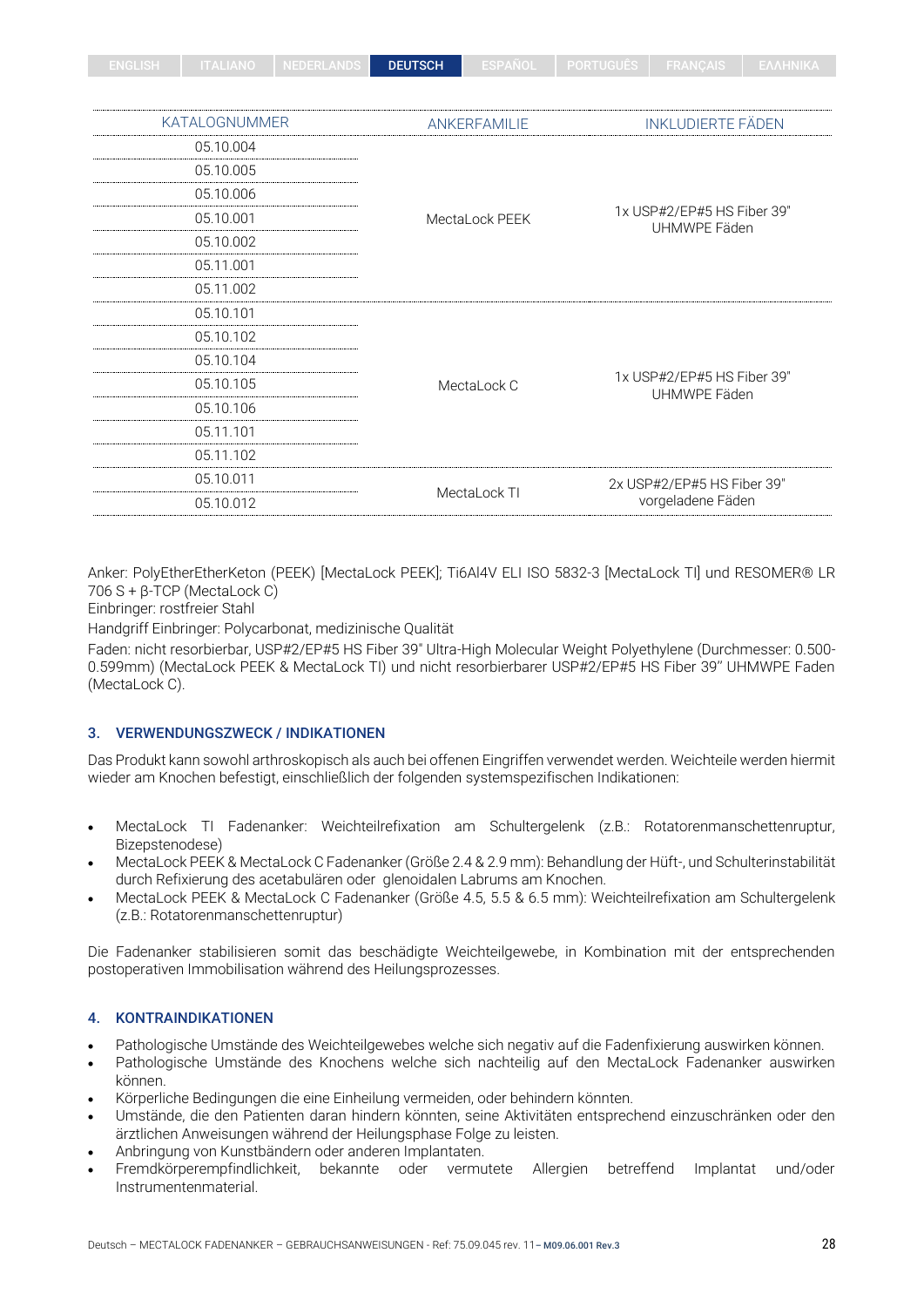## 5. WARNHINWEISE UND VORSICHTSMASSNAHMEN

Der Erfolg der Operation hängt von der Einhaltung der zur Verfügung gestellten Operationstechnik und dem korrekten Gebrauch der dafür bestimmten Instrumente ab, die speziell für diese Art von Implantaten konzipiert wurden. Der Chirurg muss die korrekte Implantatgrösse basierend auf OP Technik und Patientengeschichte wählen. Fehlplatzierung könnte die Langlebigkeit des Implantats reduzieren und zu einem vorzeitigen Versagen des Implantats führen. Der zum Einmalgebrauch gedachte Einbringer muss im Einklang mit den Krankenhausregeln und Prozeduren entsorgt werden.

Für jedes verwendete Implantat, muss ein Medacta-Aufkleber ordnungsgemäß auf dem mitgelieferten Medacta Implantatpass angebracht und dem Patienten ausgehändigt werden.

Stellen Sie sicher, dass die MectaLock Fadenanker ausschließlich mit den dafür vorgesehenen Bohrer oder Punch verwendet werden. Verwenden Sie den vorgesehenen, kompatiblen, wiederverwendbaren Bohrer oder Punch um ein Bohrloch zu erstellen. Achten Sie beim Einsetzen des Ankers auf die richtige Ausrichtung und verhindern Sie ein Lösen vom Einbringer. Die Gefahr eines Bruchs des MectaLock Fadenankers während der Implantation wird durch genaues befolgen der untenstehenden Anweisungen entgegengewirkt. Die genaue Auswahl und Platzierung des Implantats ist eine wichtige Voraussetzung für eine erfolgreiche Produktanwendung. Eine genaue Orientierung und Ausrichtung der Instrumente ist wichtiger Bestandteil während der Implantation der MectaLock Fadenanker um das Risiko eines möglichen Bruchs des Implantates zu vermeiden. Ein Bruch des MectaLock Fadenankers kann in folgenden Fällen auftreten:

- das Bohrloch hat nicht die notwendige Tiefe;
- der MectaLock Fadenanker ist nicht korrekt mit dem Bohrloch ausgerichtet;
- jedwede seitliche Last, die während des Platzierens auf den Einbringer oder den MectaLock Anker aufgebracht wird;
- der MectaLock Fadenanker Einbringer wird als Hebel benutzt.

Entfernen Sie nicht die Fäden aus dem zum Einmalgebrauch vorgesehenen Einbringer während Sie den MectaLock Ti Fadenanker einbringen, bevor sich der Anker in der finalen Position und der richtigen Einbringtiefe befindet. Benutzen Sie keine anderen Fäden als die zur Verfügung gestellten, nicht resorbierbaren USP#2/EP#5 UHMWPE Fäden.

#### MRI-Kompatibilität

Nicht-klinische Tests haben gezeigt, dass Titanimplantate bedingt MR-sicher sind. Ein Patient mit diesem Implantat kann sicher einem MR ausgesetzt werden, welches die folgenden Anforderungen erfüllt. Statisches Magnetfeld von 1,5- oder 3,0 Tesla mit einem höchsten räumlichen:

- Feldgradienten von 12.800 G / cm (128 T / m) Maximales
- Gradient-Feld-Produkt von 231.000.000 G<sup>2</sup> / cm (231 T<sup>2</sup> / m)

Theoretisch geschätzte maximale - über den ganzen Körper gemittelter - spezifische Absorptionsrate von 2 W / kg (normale Betriebsart). Unter den oben definierten Scanbedingungen ist eine maximale Erwärmung des Titan Implantats von nicht mehr als:

- 1.5°C (2 W/kg, 1.5 Tesla) HF-bedingter Temperaturanstieg mit a Hintergrundtemperaturanstieg von ~ 1,3 ° C (2 W / kg, 1,5 Tesla)
- 3.0°C (2 W/kg, 3 Tesla) HF-bedingter Temperaturanstieg mit einem Hintergrundtemperaturanstieg von ~ 2,3 ° C (2 W / kg, 1,5 Tesla)

nach 15 Minuten fortwährenden Scannen.

Bei nicht-klinischen Tests erstreckt sich das Bildartefakt bei einem 3 Tesla MR, welches durch das Implantat verursacht wird, ungefähr 20,5 mm über das Titanimplantat hinaus.

Die MectaLock PEEK und MectaLock C Fadenanker sind MR-sicher.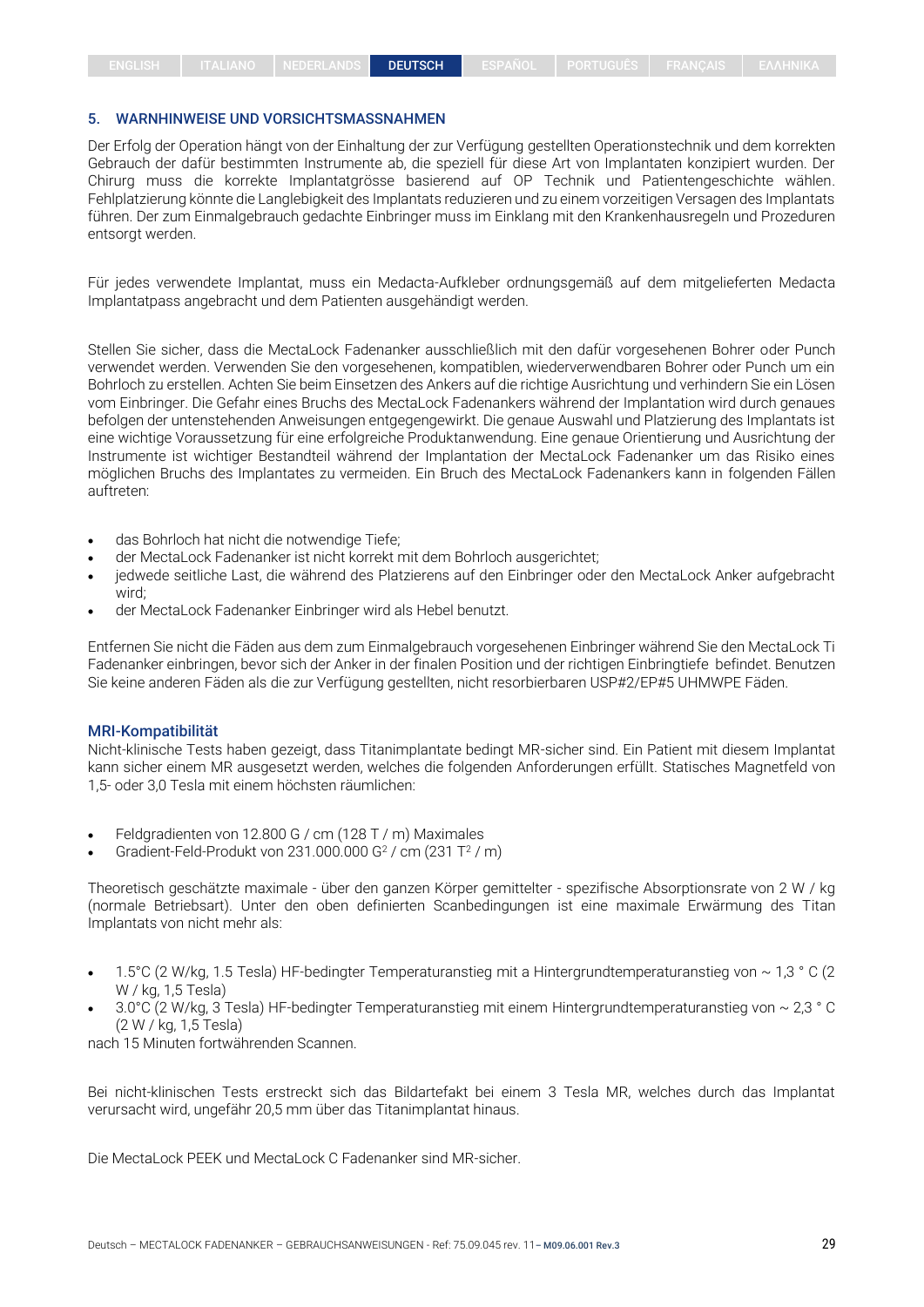#### 6. IMPLANTATE VON MEDACTA INTERNATIONAL

Medacta International ist nicht verantwortlich für die Verwendung seiner Implantatkomponenten in Kombination mit einer Komponente eines andern Herstellers (sofern dies nicht von Medacta International in der Operationstechnik ausdrücklich spezifiziert wird); wir raten deshalb von einer solchen Verwendung ab. Die MectaLock Fadenanker sind nicht zur Wiederverwendung gedacht. Auch wenn ein Implantat unbeschädigt erscheint, können mikroskopische Mängel vorhanden sein und zum Versagen des Implantats führen. Der operierende Chirurg muss sich bewusst sein, dass ein auch nur kleiner oberflächlicher Schaden, verursacht z. B. durch ein scharfes Werkzeug oder Elektrokauter, einen Einfluss auf die Standzeit der Komponenten haben und zur Fraktur führen kann. Die Medacta MectaLock Fadenanker sind nicht-pyrogen.

#### 7. RISIKOFAKTOREN

Die folgenden Risikofaktoren, einzeln oder zusammen, können zu schlechten klinischen Ergebnissen führen:

- Schlechte Knochenqualität (z.B. Osteoporose, Osteopenie)
- Systemerkrankungen und metabolische Störungen
- Aktenkundige Infektionen oder erneutes Auftreten
- Drogen-,Medikamenten-, Alkoholabhängigkeit
- Geistige Unfähigkeit des Patienten den Anweisungen des Operateurs folge zu leisten
- Lokale Knochentumore

#### 8. ANWENDUNGSVORSCHRIFT

#### VOR DER OPERATION

Der Operateur muss mögliche körperliche und geistige Beschränkungen des Patienten im Vorfeld erfassen und ihn detailliert über den Eingriff und das Implantat informieren. In der Besprechung sollten die Grenzen des Verfahrens und Einschränkungen durch das gewählte Implantat angesprochen werden. Die Faktoren, die die Leistung und die Stabilität des Implantats beeinträchtigen könnten, wie z. B. Aktivitätsgrad, sollten ausgeführt werden, um die Chancen des Patienten zu vergrößern, Komplikationen zu vermeiden. Der Patient muss verstehen, dass die postoperativen Anweisungen des Chirurgen strikt befolgt werden müssen. Vor der Operation müssen genügend sterile Implantate der geeigneten Größe vorhanden sein und durch den Operateur geprüft werden.

#### 9. UMGANG MIT DEN IMPLANTATEN

Um ein Zerkratzen oder Beschädigen der Implantate zu vermeiden, sollte nur qualifiziertes Personal in einer hygienekontrollierten Umgebung mit größtmöglicher Sorgfalt hantieren. Die Implantate sollten in ihren unbeschädigten Verpackungen verbleiben.

#### 10. OPERATIONSTECHNIK

Der Chirurg muss mit der Operationstechnik vollkommen vertraut sein. Weitere Informationen zur Operationstechnik (Broschüre und Video) und Produkte sind auf Anfrage verfügbar. Eine sorgfältige präoperative Planung ist grundlegend.

#### MECTALOCK PEEK & MECTALOCK C ANKER (Größe 2.4 & 2.9 mm)

- Führen Sie die bereit gestellten Fäden, mit der vom Operateur bevorzugten Fadenführungstechnik durch das Weichteilgewebe; leiten sie beide Fadenenden durch das Portal aus.
- Suchen Sie die korrekte Stelle an welcher Sie den MectaLock PEEK oder C Anker platzieren wollen; Führen Sie einen Führungsdraht (max. Ø1.5mm) durch das entsprechende Portal um die korrekte Position zu erreichen;
- Ein spezielles Zielgerät (geschlitzt oder ungeschlitzt) kann als Bohrhülse zur Führung des Bohrers und zum Anzielen des Bohrloches verwendet werden. Führen Sie die dafür vorgesehene arthroskopische Bohrhülse, welche mit einem kanülierten Obturator bereit gestellt wird, über den Führungsdraht ins Gelenk; Dem Operateur stehen, je nach Präferenz und anatomischer Gegebenheit, verschiedene Bohrhülsendesigns zur Verfügung. Zielgeräte und Obturatoren werden in zwei verschiedenen Längen zur Verfügung gestellt: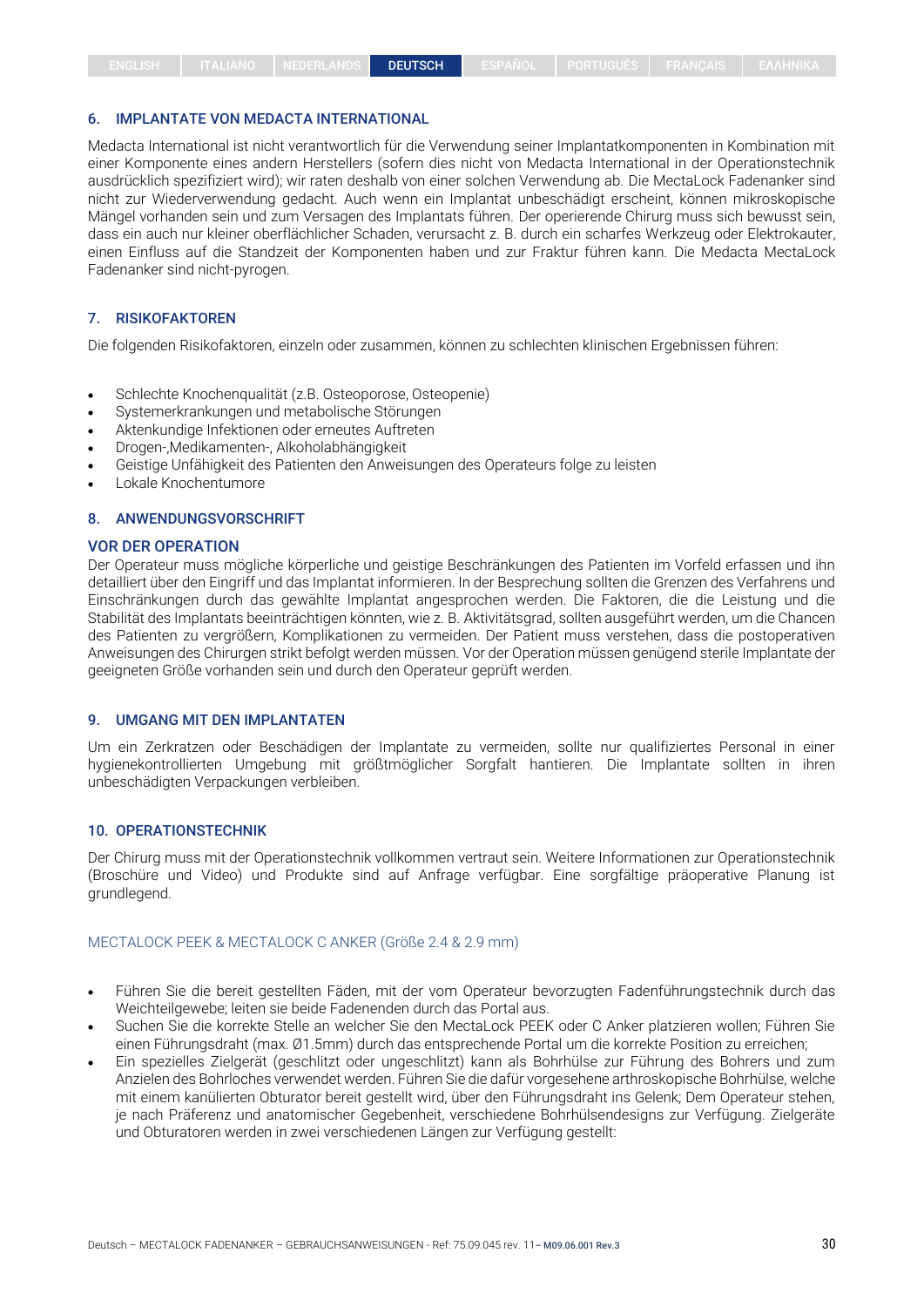| <b>ENGLISH</b>    | <b>ITALIANO</b>                                                                       | <b>NEDERLANDS</b> | <b>DEUTSCH</b> | <b>ESPAÑOL</b> | <b>PORTUGUÊS</b>                                         | <b>FRANÇAIS</b> | ΕΛΛΗΝΙΚΑ |
|-------------------|---------------------------------------------------------------------------------------|-------------------|----------------|----------------|----------------------------------------------------------|-----------------|----------|
|                   |                                                                                       |                   |                |                |                                                          |                 |          |
| of the            |                                                                                       |                   |                |                |                                                          | 12 loters       |          |
| $\mathbb{H}^+$ in |                                                                                       |                   | Þ.             |                | l i s                                                    | 170mm           |          |
| 646               |                                                                                       |                   |                |                |                                                          |                 |          |
|                   | $\frac{1}{2} \frac{1}{2} \frac{1}{2} \frac{1}{2} \frac{1}{2} \frac{1}{2} \frac{1}{2}$ |                   |                |                | M000000000000<br><b>Construction of the Construction</b> |                 |          |

Zielgeräte/Obturatoren und Bohrer können wie folgt kombiniert werden:

| ZIELGERÄT                      |                                                            | <b>OBTURATOR</b> |                     | WIEDERVERWENDBARER BOHRER      |                                    |  |
|--------------------------------|------------------------------------------------------------|------------------|---------------------|--------------------------------|------------------------------------|--|
| <b>REFERENZNUMMER</b>          | <b>BESCHREIBUNG</b>                                        | REFERENZNUMMER   | <b>BESCHREIBUNG</b> | <b>REFERENZNUMMER</b>          | <b>BESCHREIBUNG</b>                |  |
| 05.11.10.0030<br>05.11.10.0052 | Crown Tip Lang<br>Crown Tip Lang und<br>Geschlitzt         |                  |                     |                                |                                    |  |
| 05.11.10.0031<br>05.11.10.0053 | Fishmouth Tip Lang<br>Fishmouth Tip Lang und<br>Geschlitzt | 05.11.10.0033    | Obturator<br>Lang   | 05.11.10.0035<br>05.11.10.0036 | Drill Ø2.4 Lang<br>Drill Ø2.9 Lang |  |
| 05.11.10.0032<br>05.11.10.0054 | Fork Tip Lang<br>Fork Tip Lang und<br>Geschlitzt           |                  |                     |                                |                                    |  |
| 05.10.10.0010<br>05.10.10.0024 | Crown Tip Kurz<br>Crown Tip Kurz und<br>Geschlitzt         |                  |                     |                                |                                    |  |
| 05.10.10.0011<br>05.10.10.0025 | Fishmouth Tip Kurz<br>Fishmouth Tip Kurz und<br>Geschlitzt | 05.10.10.0013    | Obturator<br>Kurz   | 05.10.10.0015<br>05.10.10.0016 | Drill Ø2.4 Kurz<br>Drill Ø2.9 Kurz |  |
| 05.10.10.0012<br>05.10.10.0026 | Fork Tip Kurz<br>Fork Tip Kurz und<br>Geschlitzt           |                  |                     |                                |                                    |  |

- Benutzung Sie den korrekten, kompatiblen und wiederverwendbaren Bohrer, um an der gewünschten Stelle ein Loch im Knochen für den MectaLock PEEK oder C Anker zu platzieren;
- Stellen Sie sicher, dass Sie bis zur Übereinstimmung der Lasermarkierung des Bohrers und der Zielhülse bohren oder bis zum mechanischen Anschlag:



Beladen Sie den MectaLock PEEK oder C Anker mit den Fäden die Sie aus dem Portal geleitet haben: während Sie die zwei Fäden mit einer Hand unter Spannung halten, richten Sie die Nut des Ankers auf die Fäden aus. Durch einen leichten Druck gegen die Fäden, rutschen diese sicher in die Ankeröse.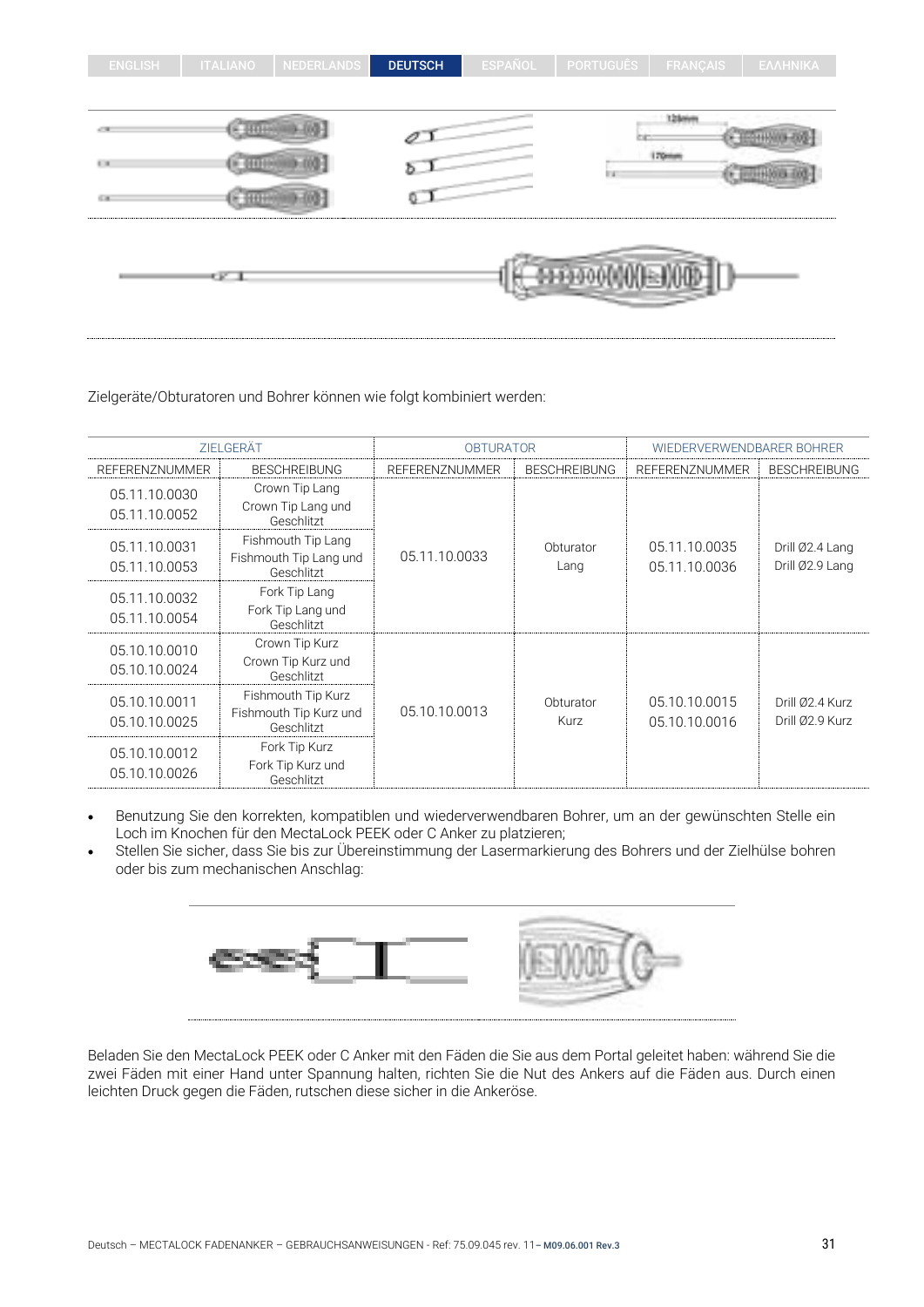Drehen Sie den Anker um 90° im Uhrzeigersinn:



Richten Sie die Hauptachse des Einbringers auf den Faden (1) aus und schieben Sie dann, während Sie den Faden noch leicht gespannt halten, den Anker über die Faden (2) durch das arthroskopische Portal in Richtung Patient, bis das Bohrloch erreicht ist.



Sobald Sie das Bohrloch erreichet haben stellen Sie die gewünschte Spannung ein und klopfen auf den Kunststoffgriff bis der MectaLock PEEK oder C Anker korrekt platziert ist. Die korrekte Tiefe ist erreicht, sobald die Lasermarkierung am Knochen ansteht.

- Durch linksdrehen des Einbringers lösen Sie diesen vom Anker;
- Palpieren Sie das refixierte Weichteilgewebe mithilfe eine Tasthakens um sicherzustellen, dass die Refixation erfolgreich war;
- Schneiden Sie die Fäden ab und entfernen diese.



## MECTALOCK PEEK & MECTALOCK C ANKER (Größe 4.5, 5.5 & 6.5 mm)

Benutzung Sie den korrekten, kompatiblen und wiederverwendbaren Bohrer, um an der gewünschten Stelle ein Loch im Knochen für den MectaLock PEEK oder C Anker zu platzieren;

• Stellen Sie sicher, dass Sie stanzen, bis die distale Tiefenmarkierung des Punch mit der Kortikalis bündig ist.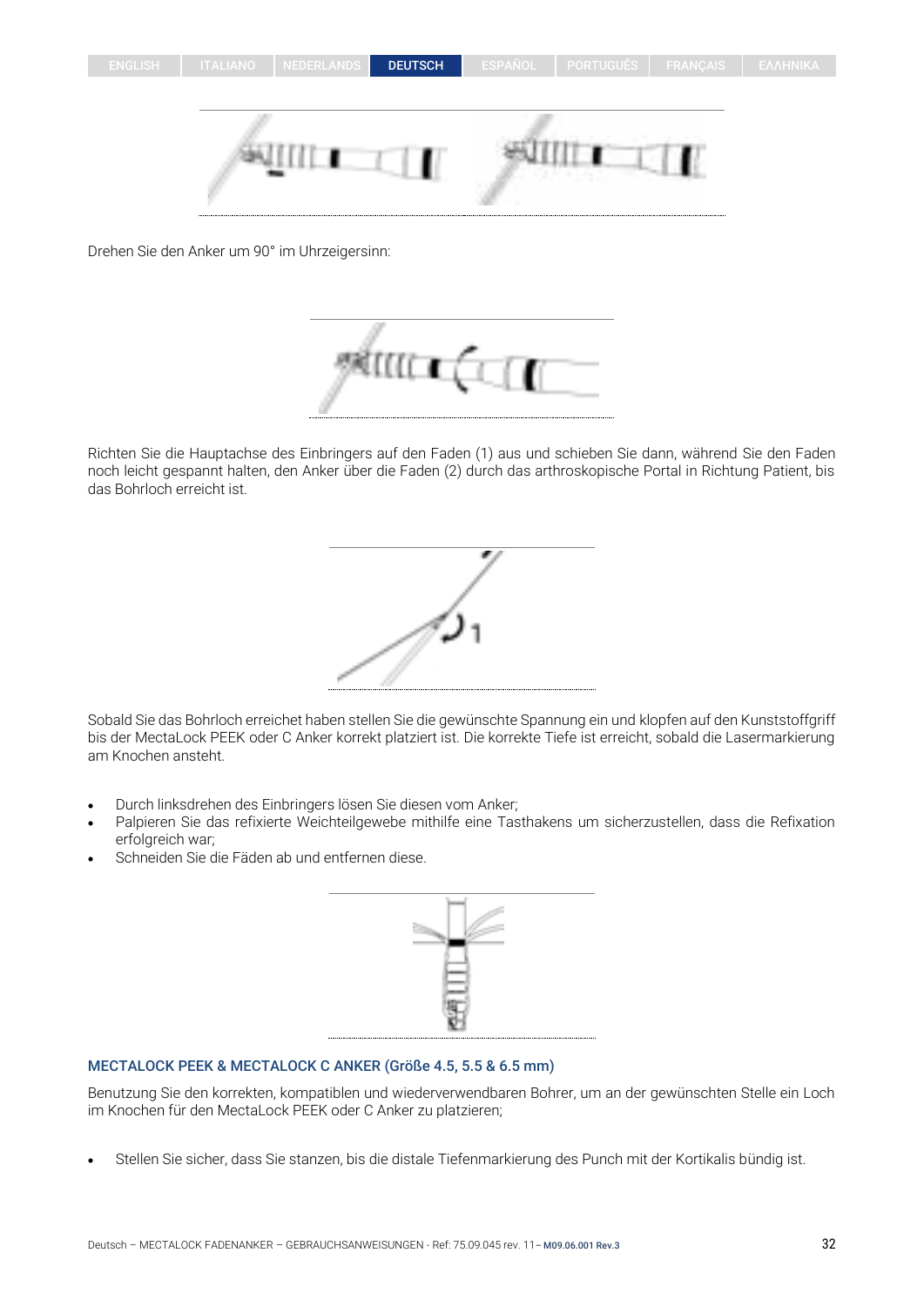- Beladen Sie den MectaLock PEEK oder C Anker mit den Fäden die Sie aus dem Portal geleitet haben: während Sie die zwei Fäden mit einer Hand unter Spannung halten, richten Sie die Nut des Ankers auf die Fäden aus.
- Durch einen leichten Druck gegen die Fäden, rutschen diese sicher in die Ankeröse.
- Drehen Sie den Anker um 90° im Uhrzeigersinn:
- Richten Sie die Hauptachse des Einbringers auf den Faden (1) aus und schieben Sie dann, während Sie den Faden noch leicht gespannt halten, den Anker über die Faden (2) durch das arthroskopische Portal in Richtung Patient, bis das Bohrloch erreicht ist.
- Sobald Sie das Bohrloch erreichet haben stellen Sie die gewünschte Spannung ein und klopfen auf den Kunststoffgriff bis der MectaLock PEEK oder C Anker korrekt platziert ist. Die korrekte Tiefe ist erreicht, sobald die Lasermarkierung am Knochen ansteht.
- Durch linksdrehen des Einbringers lösen Sie diesen vom Anker.
- Palpieren Sie das refixierte Weichteilgewebe mithilfe eine Tasthakens um sicherzustellen, dass die Refixation erfolgreich war.
- Schneiden Sie die Fäden ab und entfernen diese.

#### MECTALOCK TI FADENANKER

- Identifizieren Sie die korrekte Stelle an welcher Sie den MectaLock TI Anker platzieren möchten; Führen Sie den vorgeladenen MectaLock TI Anker Einbringer durch das vorgesehene Portal um die gewünschte Stelle zu erreichen.
- Klopfen Sie leicht auf den Handgriff des zum Einmalgebrauch gedachten Einbringers, damit sich die Spitze des MectaLock TI Ankers an der vorgesehenen Stelle in den Knochen bohrt; durch leichten axialen Druck auf den Einbringer und gleichzeitigem Eindrehen des MectaLock TI Ankers in den Knochen bis die Lasermarkierung am Knochen ansteht, wird dieser korrekt platziert.



Befreien Sie die Fäden aus der Fadenhalterung im Handgriff und ziehen Sie den Einbringer durch das Portal ab.

- Nutzen Sie die 2x USP#2/EP#5 HS Fiber 39" UHMWPE Fäden um mit dem vom Operateur bevorzugten Weichteilpenetrator das Weichteil zu durchstechen und anschließend zu verknoten
- Palpieren Sie das refixierte Weichteilgewebe mithilfe eine Tasthakens um sicherzustellen, dass die Refixation erfolgreich war
- Schneiden Sie die Fäden ab und entfernen diese

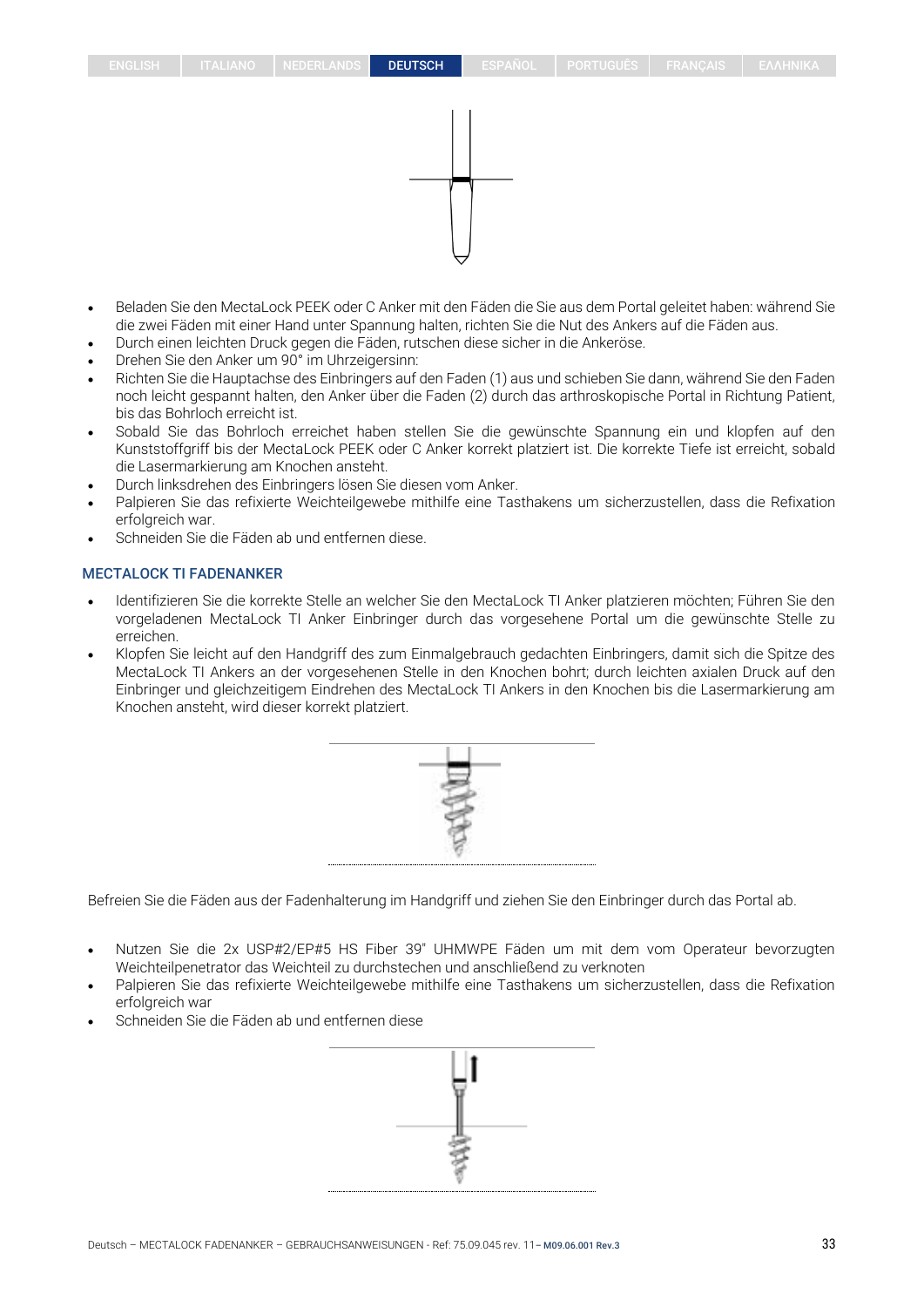#### 11. POSTOPERATIVE NACHSORGE UND NACHVERFOLGUNG

Der Operateur sollte die Patienten zur Vorsicht ermahnen um eine Überlastung der operierten Stelle zu verhindern. Der Chirurg sollte die Aufmerksamkeit des Patienten auf die Vorsichtsmaßnahmen, die bezüglich Übungen, Behandlung und Aktivitätseinschränkungen notwendig sind, jegliche deklarierte Einschränkungen und auf die Exposition von Magnetfeldern lenken. Dem Patienten muss gesagt werden, dass Implantate die Ergebnisse von Aufnahmen mit Computertomographie (CT) oder Magnetresonanz- Bildgebung (MRI) beeinträchtigen können. Regelmäßige Nachuntersuchungen sollten eventuellen Komplikationen entgegenwirken. Übermäßige körperliche Aktivität kann zu einem Implantatversagen führen. Nötigenfalls sollte der Patient überwacht, das Fortschreiten der Verschlechterung überprüft und der Nutzen einer frühen Revision abgewägt werden.

#### 12. UNERWÜNSCHTE EREIGNISSE UND KOMPLIKATIONEN

Unerwünschte Ereignisse, die durch die Refixierung von Weichteilgewebe am Knochen im Rahmen orthopädischer Eingriffe auftreten können:

• Infektionen, tiefe und oberflächliche

• Allergien, leichte Entzündungen und Fremdkörperreaktionen aufgrund einer Imlantatunverträglichkeit. Einige unerwünschte Wirkungen können letztendlich zum Tod führen.

Allgemeine Komplikationen beinhalten:

- Venenthrombose mit/ohne Lungenembolie
- Kardiovaskuläre oder pulmonale Störungen
- Hämatome
- Systemische allergische Reaktionen
- Systemische Schmerzen

#### 13. VERPACKUNG

Die MectaLock Fadenanker sind für den Einmalgebrauch. Bei steril gelieferten Komponenten ist die Sterilisationsmethode auf dem Etikett angegeben. Das Ablaufdatum auf dem Etikett und die Integrität der Verpackung müssen geprüft werden, um sicherzustellen, dass die Sterilität nicht beeinträchtigt wurde. Verwenden Sie die Komponente nicht, wenn die Packung beschädigt ist oder zuvor geöffnet wurde. Nicht erneut sterilisieren.

#### 14. AUFBEWAHRUNG

Die Packungen müssen an einem kühlen, trockenen Ort vor Licht geschützt aufbewahrt werden.

Für MectaLock C Fadenanker (Composite):

Die Packungen müssen an einem kühlen, trockenen Ort vor Licht geschützt aufbewahrt und bei einer maximalen Temperatur von 25°C gelagert werden. Wenn das Produkt zu hohen Temperaturen ausgesetzt war, ändert der Aufkleber auf dem Temperaturanzeigeetikett auf der Umverpackung die Farbe von grau nach schwarz. MectaLock C Fadenanker mit schwarzem Aufkleber dürfen nicht verwendet werden.

#### 15. MARKENZEICHEN

Medacta ist das eingetragene Markenzeichen von Medacta International SA, Castel San Pietro, Schweiz.

Der englische Text ist maßgeblich.

Dieses Dokument ist nicht für den US-Markt bestimmt.

Stand: Juni 2021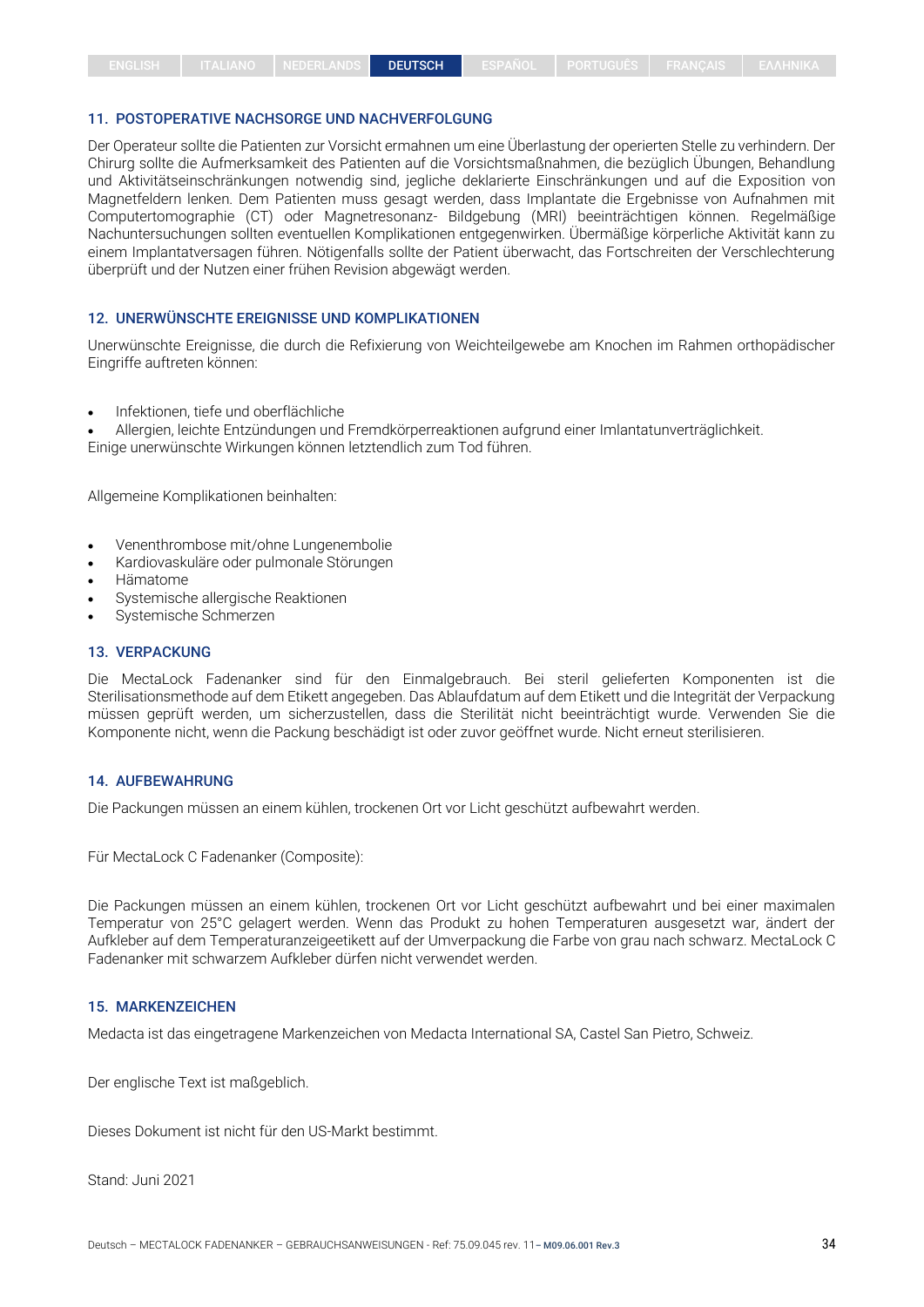## <span id="page-34-0"></span>ESPAÑOL: MECTALOCK SUTURE ANCHORS - INSTRUCCIONES DE USO

Aviso importante: el o los dispositivos deben ser prescritos e implantados por personal médico debidamente autorizado para realizar este tipo de cirugía.

## 1. ASPECTOS GENERALES

Antes de la intervención, el cirujano debe familiarizarse con la documentación del producto, con la técnica quirúrgica y leer detenidamente estas instrucciones de uso. La selección del paciente es tan importante como la colocación o el posicionamiento del implante. Unos requisitos funcionales inadecuados pueden contribuir a reducir la vida útil del

#### 2. DESCRIPCIÓN DEL PRODUCTO

Estas instrucciones de uso se refieren a todos los productos descritos a continuación.

|                     | <b>BROCAS REUSABLES</b><br>COMPATIBLES/ PUNZÓN - NÚMERO<br>DE CATÁLOGO                                                         |  |
|---------------------|--------------------------------------------------------------------------------------------------------------------------------|--|
| MectaLock PEEK Ø2.4 |                                                                                                                                |  |
| Guía larga          | 05.11.10.0035                                                                                                                  |  |
| MectaLock C Ø2.4    |                                                                                                                                |  |
|                     |                                                                                                                                |  |
|                     |                                                                                                                                |  |
| Guía larga          | 05.11.10.0036                                                                                                                  |  |
|                     |                                                                                                                                |  |
| Guía larga          |                                                                                                                                |  |
| MectaLock PEEK Ø2.4 |                                                                                                                                |  |
| Guía corta          | 05.10.10.0015                                                                                                                  |  |
| MectaLock C Ø2.4    |                                                                                                                                |  |
|                     |                                                                                                                                |  |
| MectaLock PEEK Ø2.9 |                                                                                                                                |  |
| Guía corta          | 05.10.10.0016                                                                                                                  |  |
| MectaLock C Ø2.9    |                                                                                                                                |  |
| Guía corta          |                                                                                                                                |  |
| MectaLock PEEK Ø4.5 |                                                                                                                                |  |
| Guía corta          | 05.10.10.0021                                                                                                                  |  |
| MectaLock C Ø4.5    |                                                                                                                                |  |
| Guía corta          |                                                                                                                                |  |
| MectaLock PEEK Ø5.5 |                                                                                                                                |  |
| Guía corta          | 05.10.10.0022                                                                                                                  |  |
| MectaLock C Ø5.5    |                                                                                                                                |  |
| Guía corta          |                                                                                                                                |  |
| MectaLock PEEK Ø6.5 |                                                                                                                                |  |
|                     | 05.10.10.0023                                                                                                                  |  |
| Guía corta          |                                                                                                                                |  |
| MectaLock TI Ø5.0   | No se precisa                                                                                                                  |  |
| MectaLock TI Ø6.5   | No se precisa                                                                                                                  |  |
|                     | DESCRIPCIÓN DEL ANCLA<br>Guía larga<br>MectaLock PEEK Ø2.9<br>MectaLock C Ø2.9<br>Guía corta<br>Guía corta<br>MectaLock C Ø6.5 |  |

Los Arpones Medacta MectaLock PEEK y MectaLock C (sin nudo) y MectaLock Tl (preanudados) se fabrican en PolyEtherEtherKeton (PEEK), biocomposite o aleación de Titanio, respectivamente. Los arpones de sutura MectaLock se suministran directamente anudados al implante (MectaLock Tl) o colocados directamente en el envase final (MectaLock PEEK y MectaLock C)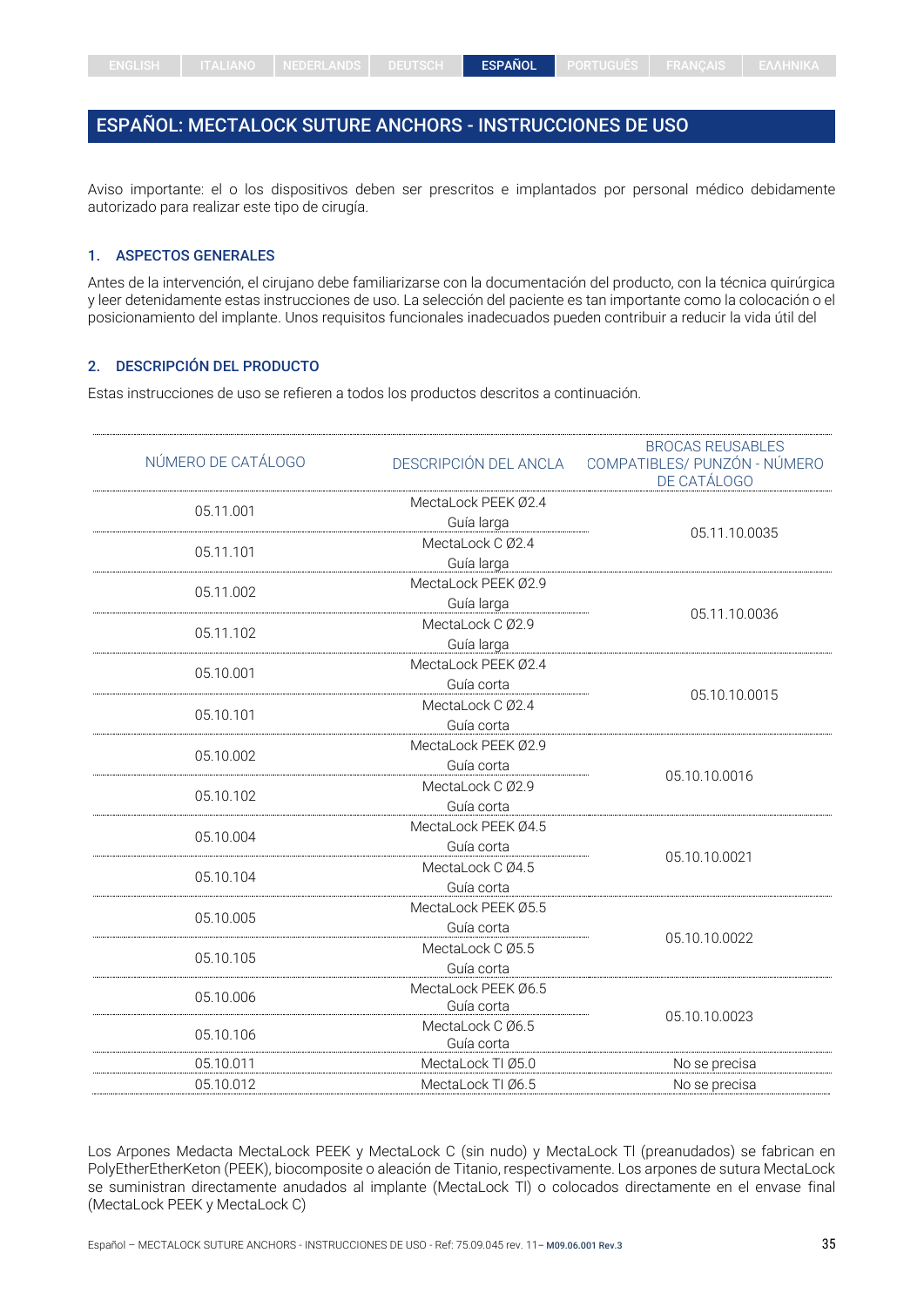| ------ |  | 1 NEVENEANDO I DEUTOUTI |  | <b>ESPAÑOL</b> | PURTUUUES. |  |  |
|--------|--|-------------------------|--|----------------|------------|--|--|
|--------|--|-------------------------|--|----------------|------------|--|--|

| NÚMERO DE CATÁLOGO | <b>FAMILIA DE ANCLA</b>                                            | <b>SUTURAS INCLUIDAS</b>                            |  |  |
|--------------------|--------------------------------------------------------------------|-----------------------------------------------------|--|--|
| 05.10.004          | 05.10.005<br>05.10.006<br>05.10.001<br>MectaLock PEEK<br>05.10.002 |                                                     |  |  |
|                    |                                                                    |                                                     |  |  |
|                    |                                                                    |                                                     |  |  |
|                    |                                                                    | 1 x sutura USP#2/EP#5 HS Fiber 39"<br><b>UHMWPE</b> |  |  |
|                    |                                                                    |                                                     |  |  |
| 05.11.001          |                                                                    |                                                     |  |  |
| 05.11.002          |                                                                    |                                                     |  |  |
| 05.10.101          |                                                                    |                                                     |  |  |
| 05.10.102          |                                                                    |                                                     |  |  |
| 05.10.104          |                                                                    |                                                     |  |  |
| 05.10.105          | MectaLock C                                                        | 1 x sutura USP#2/EP#5 HS Fiber 39"<br><b>UHMWPE</b> |  |  |
| 05.10.106          |                                                                    |                                                     |  |  |
| 05.11.101          |                                                                    |                                                     |  |  |
| 05.11.102          |                                                                    |                                                     |  |  |
| 05.10.011          |                                                                    | 2 x sutura preanudada                               |  |  |
| 05.10.012          | MectaLock TI                                                       | USP#2/EP#5 HS Fiber 39"                             |  |  |
|                    |                                                                    |                                                     |  |  |

Arpones : PolyEtherEtherKeton (PEEK). [MectaLock PEEK]; Ti6Al4V ELI ISO 5832-3 [MectaLock TI] y RESOMER® LR 706 S + β-TCP (MectaLock C)

Eje y cuerpo de la guía: Acero inoxidable

Mango de la guía: Policarbonato de grado médico

Sutura: Polietileno de Ultra bajo peso molecular no-absorbible USP#2/EP#5 HS Fiber 39" (diámetro medio: 0.500- 0.599mm)(MectaLock PEEK & MectaLock TI) y sutura no-absorbible USP#2/EP#5 HS Fiber 39'' UHMWPE (MectaLock C)

## 3. UTILIZACIÓN/INDICACIONES

El ancla puede usarse tanto en cirugías artroscópicas como abiertas. Los tejidos blandos se reinsertan en el hueso, incluyendo las siguientes indicaciones específicas del sistema:

- Anclas para sutura MectaLock Tl: re-fijación del tejido blando dentro de la articulación del hombro (p.ej. Reparación del manguito rotador, tenodesis del bíceps)
- Arpones para sutura MectaLock PEEK & MectaLock C (tamaño 2,4 y 2,9 mm): tratamiento de la inestabilidad de la cadera y del hombro mediante la reinserción del labrum acetabular o glenoidea al hueso.
- Arpones para sutura MectaLock PEEK & MectaLock C (tamaño 4,5, 5,5 & 6,5 mm): re-fijación del tejido blando dentro de la articulación del hombro (p.ej. Reparación del manguito rotador)

De esta forma, el ancla para sutura estabiliza el tejido blando dañado, combinado con la adecuada inmovilización postoperatoria, a lo largo del periodo de curación.

## 4. Contraindicaciones

- La patología de los tejidos blandos reparar o reconstruir que puede afectar adversamente la fijación de la sutura.
- Las condiciones patológicas del hueso que pueden afectar adversamente las anclas de sutura MectaLock
- Las condiciones físicas que pueden eliminar o tender a eliminar el adecuado soporte al implante o retrasar la curación.
- Las condiciones que tiendan a eliminar la capacidad o la voluntad del paciente para restringir actividades o seguir las instrucciones durante el período de recuperación.
- Sobre posición de ligamentos artificales u otros implantes
- Sensibilidad a cuerpos extraños, alergias conocidas o sospechadas a los materiales del implante o de los instrumentales.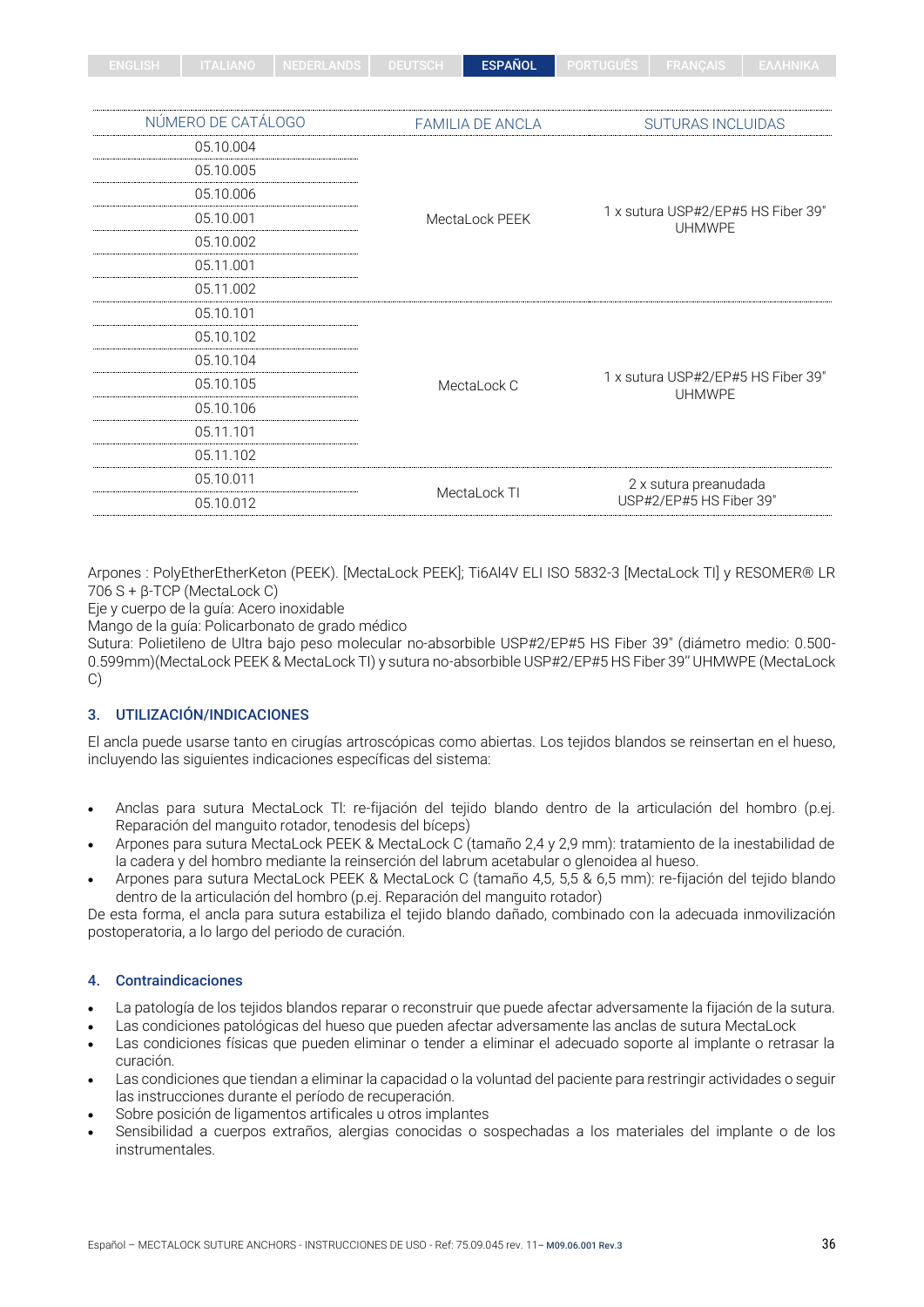#### 5. ADVERTENCIAS Y PRECAUCIONES

El éxito de la intervención depende del respeto de la técnica quirúrgica indicada y el uso correcto del instrumental específico, especialmente diseñado para esa gama de implantes. El cirujano debe escoger la talla adecuada de implante basándose en el procedimiento específico y el historial del paciente. Un posicionamiento incorrecto puede reducir la longevidad del implante y producir un fallo anticipado del mismo. La guía desechable es de un solo uso y debe eliminarse según las normativas y procedimientos del hospital.

Debe entregarse al paciente la tarjeta de implante de Medacta proporcionada, una vez fijada la etiqueta de Medacta para cada dispositivo. Asegurarse de que los arpones de sutura MectaLock se usan con la broca reutilizable o con el punzón adecuados. Usar la broca reutilizable o el punzón adecuados para realizar el hueco piloto. Eliminar la alineación adecuada durante la inserción del ancla evitando que se suelte de la guía. El riesgo de rotura del ancla de sutura MectaLock durante la implantación se reduce si se siguen las instrucciones específicas de uso que siguen. La adecuada selección y colocación del implante son consideraciones importantes para la satisfactoria utilización del elemento. Es importante la adecuada orientación y alineación de los instrumentos durante la implantación de la sutura Masterlock Verificar la fijación del ancla para minimizar las posibilidades de su rotura. Una rotura del ancla de sutura MectaLock puede ocurrir si:

- el hueco piloto no se ha perforado hasta la profundidad adecuada.
- el arpón de sutura MectaLock no está correctamente alineado con el hueco piloto tal como se había previsto
- se aplica una fuerza lateral en el ancla o la guía durante la inserción del ancla MectaLock
- se usa el arpón de sutura MectaLock como palanca.

No separar las suturas de la guía desechable mientras se inserta el ancla de sutura MectaLock, antes de alcanzar la profundidad final de posicionamiento. No utilizar otras suturas que no sean las no-absorbibles USP#2/EP#5 UHMWPE

#### Compatibilidad con imágenes por resonancia magnética

Las pruebas no clínicas han demostrado que los implantes de titanio son compatibles con la RM bajo ciertas condiciones. Un paciente con este dispositivo puede ser escaneado con seguridad en un sistema de resonancia magnética que cumpla con las siguientes condiciones.

Campo magnético estático de 1,5 Tesla y 3 Tesla, con:

- Gradiente de campo espacial máximo de 12.800 G/cm (128 T/m)
- Producto de fuerza máxima de 231.000.000 G<sup>2</sup>/cm (231 T<sup>2</sup>/m)

Tasa de absorción específica (SAR) máxima, promediada para todo el cuerpo (WBA) de 2 W/kg (Modo de funcionamiento normal, estimación teórica).

Bajo las condiciones de escaneo definidas anteriormente, los implantes de titanio esperaban producir un aumento máximo de temperatura de menos de:

- 1,5°C (2 W/kg, 1,5 Tesla) Aumento de temperatura relacionado con la RF con un aumento de la temperatura de fondo de ≈1.3°C (2 W/kg, 1,5 Tesla)
- 3.0°C (2 W/kg, 3 Tesla) Aumento de temperatura relacionado con la RF con un aumento de la temperatura de fondo de ≈2.3°C (2 W/kg, 3 Tesla)

después de 15 minutos de escaneo continuo.

En las pruebas no clínicas, el artefacto de imagen causado por el dispositivo se extiende aproximadamente 20,5 mm desde desde el implante de titanio cuando se le toma una imagen con una secuencia de pulso de eco gradiente y un sistema de resonancia magnética de 3 Tesla.

Los anclajes de sutura MectaLock PEEK y MectaLock C son compatibles con la RM.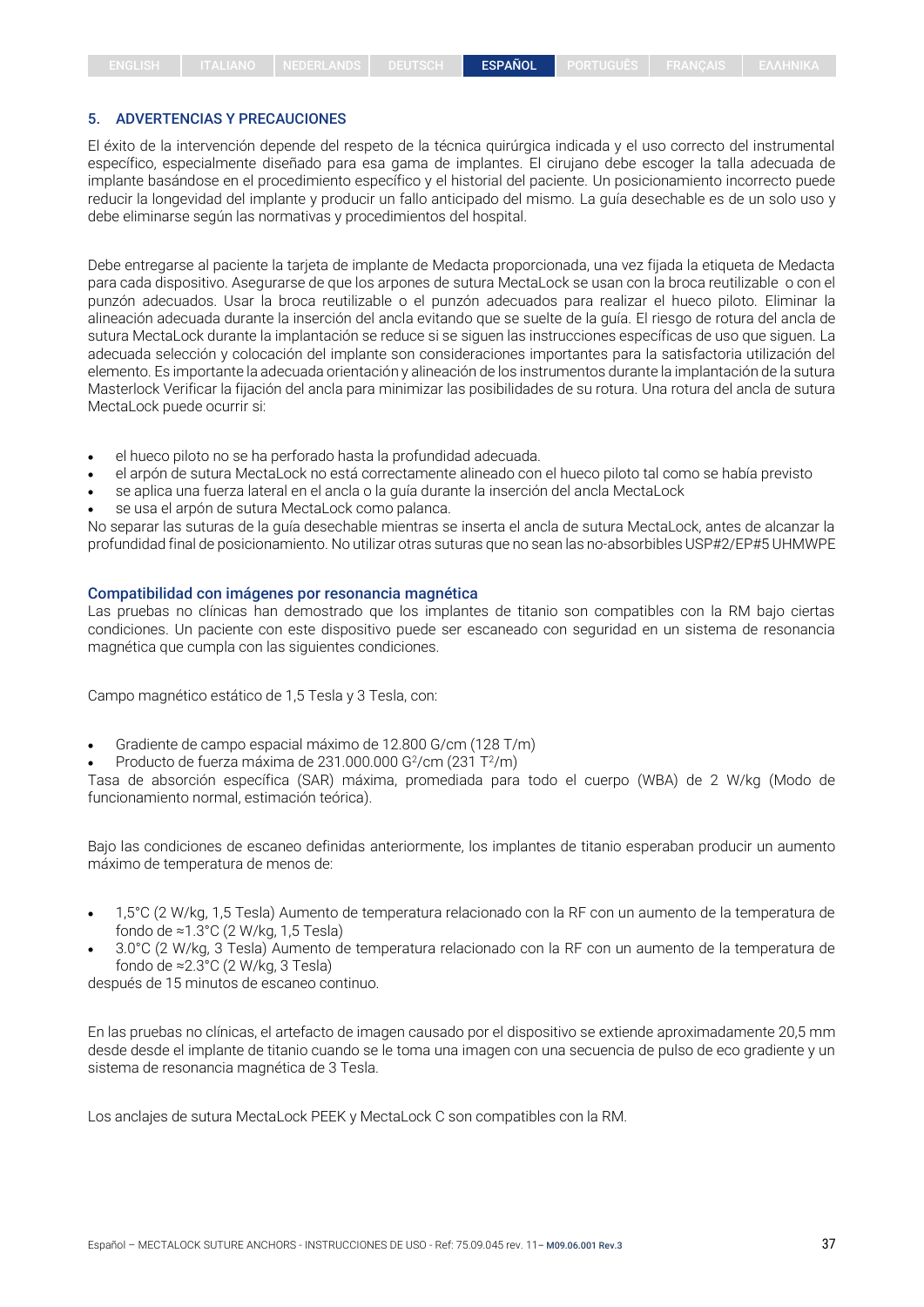#### 6. LOS IMPLANTES MEDACTA INTERNATIONAL

Medacta International declina toda responsabilidad en el caso de utilizarse sus componentes de implantes en combinación con componentes de otros fabricantes (salvo que Medacta International lo especifique de manera precisa en la técnica quirúrgica); de ahí, que desaconsejamos su uso. Los MectaLock Suture Anchors no se pueden reimplantar. Aunque puede parecer que un implante está en perfectas condiciones, existe la posibilidad de que presente imperfecciones microscópicas que pueden provocar el fallo del implante. El cirujano a cargo de la intervención debe ser consciente de que incluso el daño superficial más leve, provocado, por ejemplo, por una herramienta afilada o una electrocauterización, puede influir en la durabilidad del dispositivo y provocar una fractura. Los productos MectaLock Suture Anchors de Medacta son no pirogénicos.

#### 7. FACTORES DE RIESGO

Los factores de riesgo siguientes, de forma independiente o combinada, pueden tener como resultado resultados clínicos deficientes:

- Calidad ósea inadecuada (como osteoporosis, osteopenia).
- Enfermedades sistémicas y trastornos metabólicos
- Historia de infección o caídas recurrentes
- Dependencia de drogas y abuso de alcohol y medicamentos
- Incapacidad mental del paciente para entender las instrucciones del especialista y cumplir con ellas
- Tumores óseos locales
- 8. MODO DE EMPLEO

#### EN EL PREOPERATORIO

EL cirujano debería verificar las posibles limitaciones físicas del paciente y debería también discutir con el paciente todos los detalles del procedimiento y el implante. La conversación debe tener en cuenta las limitaciones del procedimiento y las limitaciones impuestas por el implante seleccionado. Los factores que podrían limitar el rendimiento y la estabilidad del implante, por ejemplo, el nivel de actividad, deben explicarse en detenimiento a fin de mejorar las posibilidades del cliente de evitar complicaciones. El paciente debe comprender plenamente la necesidad de seguir las instrucciones postoperatorias prescritas por el cirujano. Antes de la operación, debe haber una cantidad adecuada de implantes estériles de tamaños adaptados a disposición del cirujano responsable de la intervención y este debe proceder a su comprobación.

#### 9. MANIPULACIÓN

Para evitar provocar arañazos o daños en los implantes, estos deben manejarse con el máximo cuidado por parte de personal cualificado en un entorno con unas condiciones de higiene controladas. Los implantes deben conservarse en sus embalajes sin abrir.

#### 10. TÉCNICA QUIRÚRGICA

El cirujano debe estar totalmente familiarizado con la técnica quirúrgica. Se podrá solicitar información adicional acerca de las técnicas y los productos quirúrgicos (folleto y vídeo). Una planificación preoperatoria cuidadosa resulta esencial.

#### ARPÓN MECTALOCK PEEK & MECTALOCK C (TAMAÑO 2,4 Y 2,9 MM)

- Pasar la sutura suministrada a través del tejido blando con la técnica preferida por el cirujano; dejar que los 2 hilos de la sutura salgan a través del portal de artroscopia
- Encontrar la posición deseada para colocar el arpón MectaLock PEEK o C; insertar una guía percutánea (max O/ 1,5mm) a través del portal artroscópico para alcanzar la posición deseada
- Se puede utilizar una guía específica (con o sin ranura) para guiar la broca e indicar la posición del hueco piloto en el hueso. Insertar la guía Artroscópica Medacta unida a un obturador canulado a lo largo de la aguja guía; el cirujano puede escoger entre varias puntas objetivos según sus preferencias y la estructura anatómica a tratar. Las guías y los obturadores se suministran en dos longitudes distintas: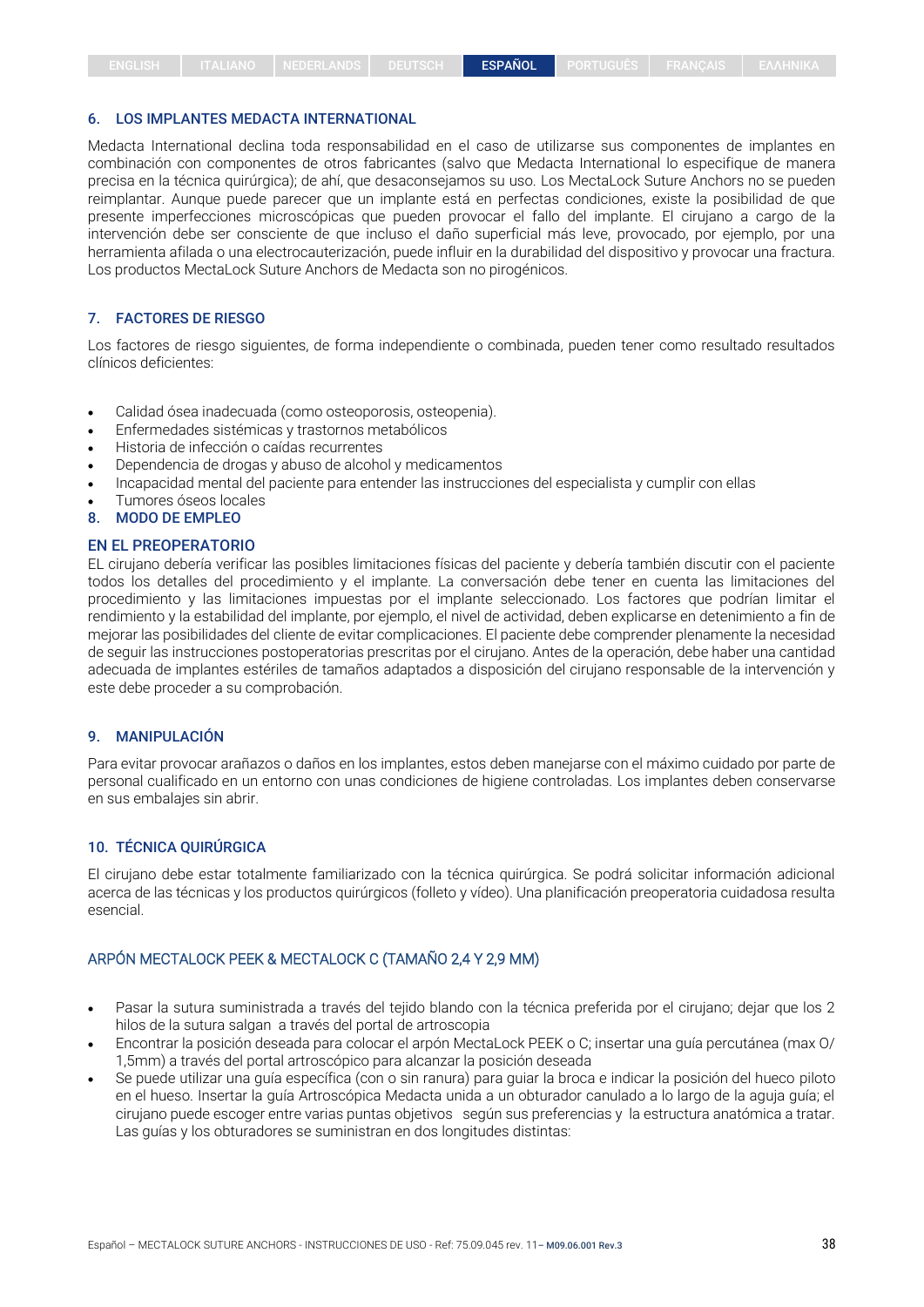| $\mathbb{H}^m$<br>64 |      | the contract of<br>U. | 11 Million Lots<br>Direction on<br>li vi |  |
|----------------------|------|-----------------------|------------------------------------------|--|
|                      | u pr |                       | <b>CONTRACTOR</b>                        |  |

ENGLISH | ITALIANO | NEDERLANDS | DEUTSCH | ESPAÑOL PORTUGUÊS | FRANÇAIS

Guías y obturadores se pueden acoplar según la tabla que sigue:

|                                | GUÍA                                                           | <b>OBTURADOR</b>               |                    | <b>BROCA REUTILIZABLE</b>      |                                            |
|--------------------------------|----------------------------------------------------------------|--------------------------------|--------------------|--------------------------------|--------------------------------------------|
| NUMERO DE<br><b>REFERENCIA</b> | <b>DESCRIPCIÓN</b>                                             | NUMERO DE<br><b>REFERENCIA</b> | <b>DESCRIPCIÓN</b> | NUMERO DE<br><b>REFERENCIA</b> | <b>DESCRIPCIÓN</b>                         |
| 05.11.10.0030<br>05.11.10.0052 | Punta corona - larga<br>Punta corona - larga Y con<br>ranura   |                                |                    |                                |                                            |
| 05.11.10.0031<br>05.11.10.0053 | Punta anzuelo - larga<br>Punta anzuelo - larga Y con<br>ranura | 05.11.10.0033                  | Obturator<br>Largo | 05.11.10.0035<br>05.11.10.0036 | Broca Ø2.4<br>Larga<br>Broca Ø2.9<br>Larga |
| 05.11.10.0032<br>05.11.10.0054 | Punta tenedor - larga<br>Punta tenedor - larga Y con<br>ranura |                                |                    |                                |                                            |
| 05.10.10.0010<br>05.10.10.0024 | Punta corona - corta<br>Punta corona - corta Y con<br>ranura   |                                |                    |                                |                                            |
| 05.10.10.0011<br>05.10.10.0025 | Punta anzuelo - corta<br>Punta anzuelo - corta Y con<br>ranura | 05.10.10.0013                  | Obturator<br>Corto | 05.10.10.0015<br>05.10.10.0016 | Broca Ø2.4<br>Corta<br>Broca Ø2.9          |
| 05.10.10.0012<br>05.10.10.0026 | Punta tenedor - larga<br>Punta tenedor - corta Y con<br>ranura |                                |                    |                                | Corta                                      |

• Utilizando la broca reutilizable adecuada, realizar un orificio en el hueso en la posición deseada para colocar el MectaLock PEEK o arpón C

• Asegurarse de brocar hasta que la marca distal de profundidad de la broca esté alineada con la marca distal de profundidad de la guía o hasta que la broca quede físicamente bloqueada contra la guía.



Cargar el arpón MectaLock PEEK o C con las suturas que salen por el portal; mientras se sujetan firmemente con una mano los dos extremos de la sutura, alinearlas con el extremo de la punta del arpón. Empujar suavemente el arpón contra la sutura para conseguir bloquearla en el ojal de la punta.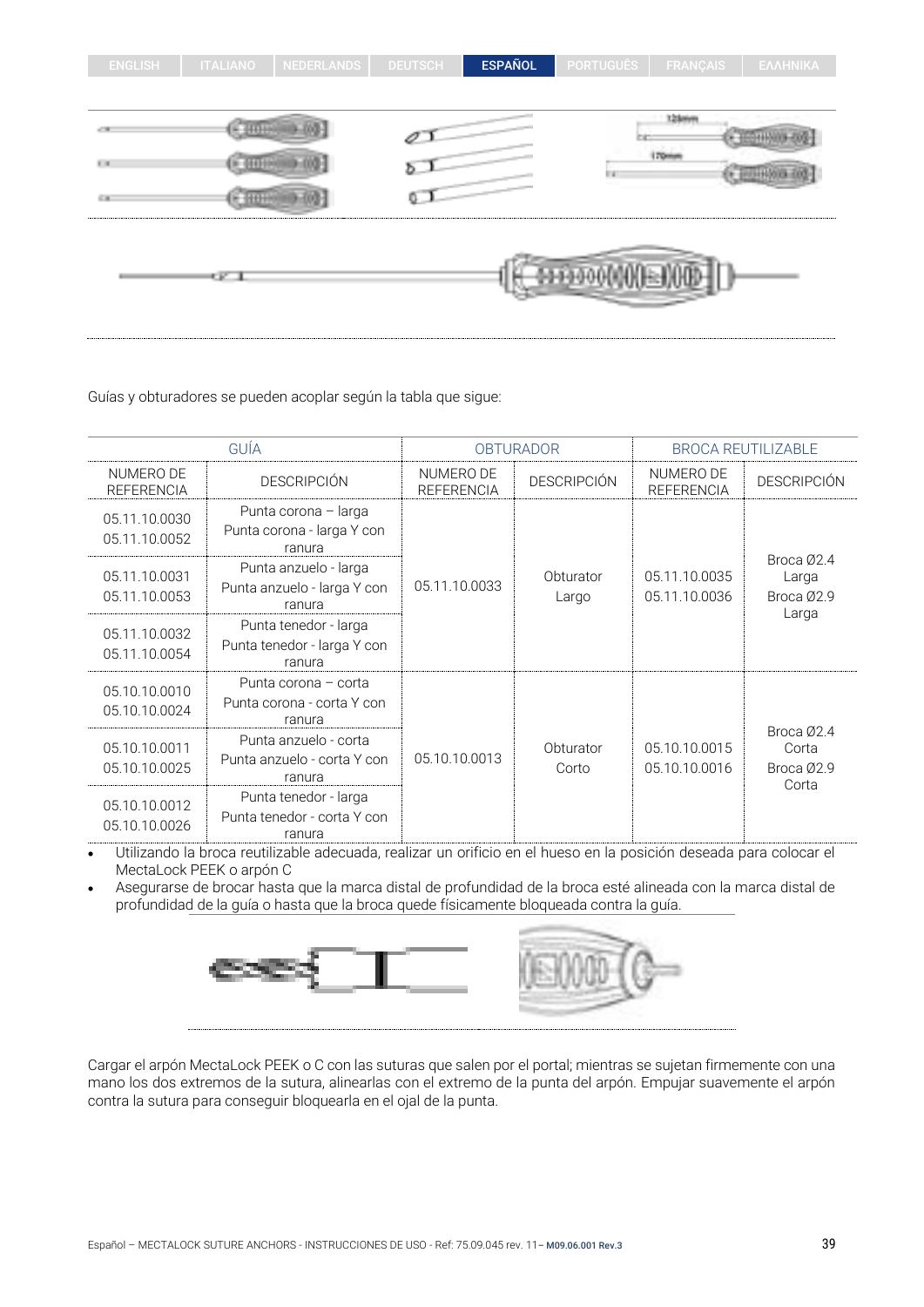



Rotar el arpón 90º en sentido horario



Alinear el eje principal de la guía con la sutura (1) y después, manteniendo la sutura con una suave tensión, deslizar el arpón a lo largo de la sutura (2) hacia el paciente a través del portal artroscópico, hasta alcanzar el hueco piloto..

Una vez alcanzado el hueco piloto, regular la tensión según las preferencias del cirujano y golpear suavemente el mango plástico de la guía hasta que el arpón Mectalock PEEK o C esté correctamente colocada. Cuando la marca laser distal está a nivel de la superficie del hueso indica que se ha alcanzado la profundidad correcta.

- Desatornillar la guía de un solo uso
- Palpar el tejido blando reparado utilizando una sonda artroscópica para asegurar que la reparación es firme.
- Cortar y retirar los sobrantes de sutura.

## ARPONES MECTALOCK PEEK & MECTALOCK C (TAMAÑO 4,5, 5,5 & 6,5 MM)

Utilizando el punzón correspondiente reutilizable y adecuado, realizar un hueco en el hueso en la posición deseada para colocar el arpón de sutura MectaLock PEEK o MectaLock C.

• Asegúrese de perforar hasta que la marca de profundidad distal del punzón esté a ras del hueso cortical.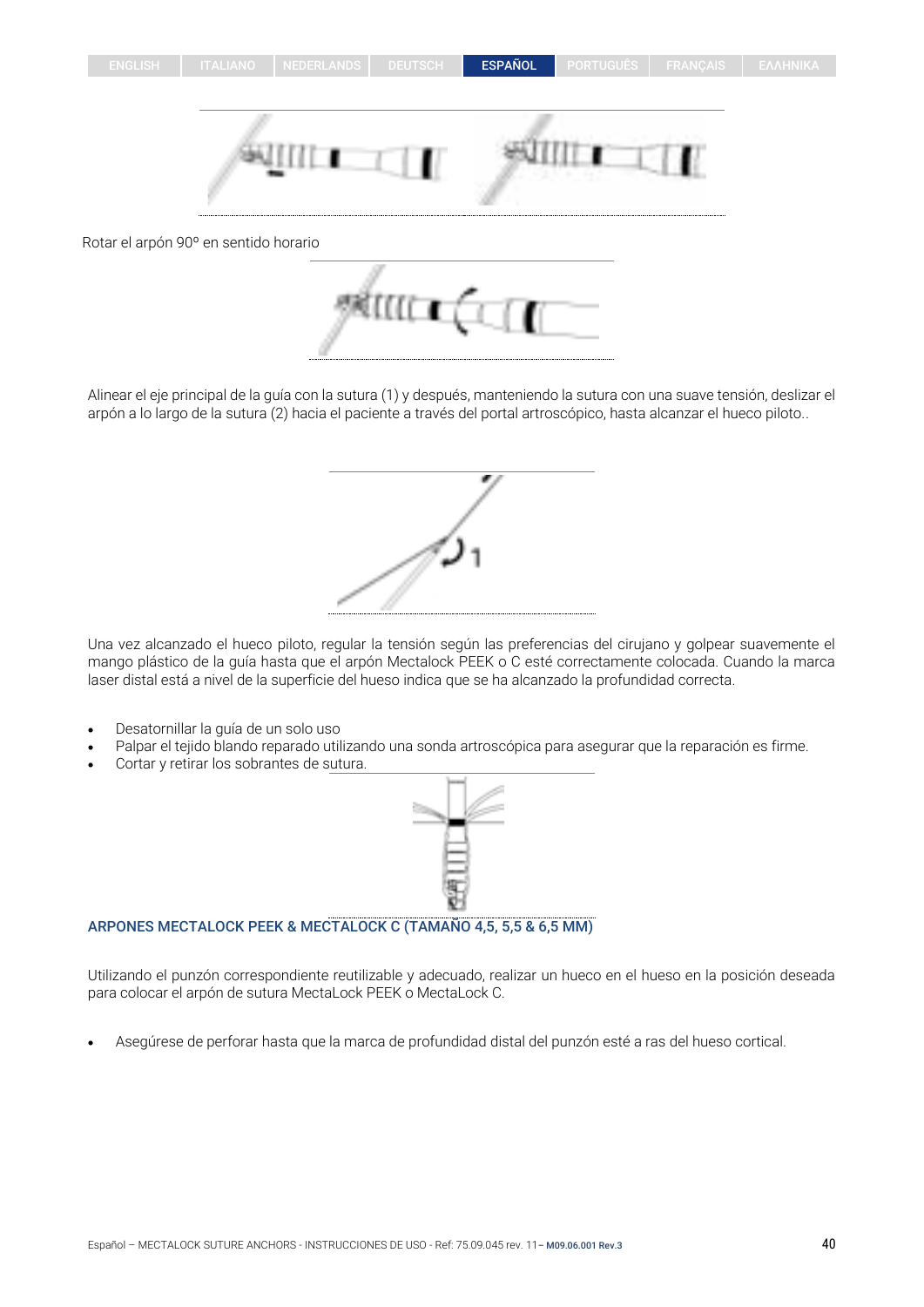- Cargar el arpón MectaLock PEEK o C con las suturas que salen por el portal; mientras se sujetan firmemente con una mano los dos extremos de la sutura, alinearlas con el extremo de la punta del arpón.
- Empujar suavemente el ancla contra la sutura para conseguir bloquearla en el ojete de la punta.
- Rotar el ancla 90º en sentido horario
- Alinear el eje principal de la guía con la sutura (1) y después, manteniendo la sutura con una suave tensión, deslizar el arpón a lo largo de la sutura (2) hacia el paciente a través del portal artroscópico, hasta alcanzar la cavidad del orificio.
- Una vez alcanzada la cavidad del orificio de encaje, regular la tensión según las preferencias del cirujano y golpear suavemente el mango de plástico de la guía hasta que el arpón Mectalock PEEK o C esté correctamente colocado. Cuando la marca laser distal está a nivel de la superficie del hueso indica que se ha alcanzado la profundidad correcta.
- Desatornillar la guía de un solo uso
- Palpar el tejido blando reparado utilizando una sonda artroscópica para asegurar que la reparación es firme.
- Cortar y retirar los sobrantes de sutura.

## ANCLA DE SUTURA MECTALOCK TI

- Localizar la posición deseada para colocar el ancla MectaLock Tl; insertar la guía precargada con el ancla MectaLock Tl a través del portal artroscópico adecuado para alcanzar la posición deseada;
- Golpear suavemente la parte posterior del mango de la guía desechable para que la punta del ancla penetre en el lugar elegido; manteniendo una suave fuerza axial en la guía desechable, atornillar el ancla MectaLockTl al hueso hasta que la marca laser distal de la guía resulte a nivel del hueso.



Separar las suturas del mango plástico y separar el extremo de la guía del ancla MectaLock Tl, retirando la guía a través del portal artroscópico.

- Pasar las 2 suturas USP#2/EP#5 HS Fiber 39" UHMWPE a través del tejido blando según las técnicas de pasado y anudado preferidas por el cirujano
- Palpar el tejido blando reparado utilizando una sonda artroscópica para asegurar que la reparación es firme.
- Cortar y retirar los sobrantes de sutura.

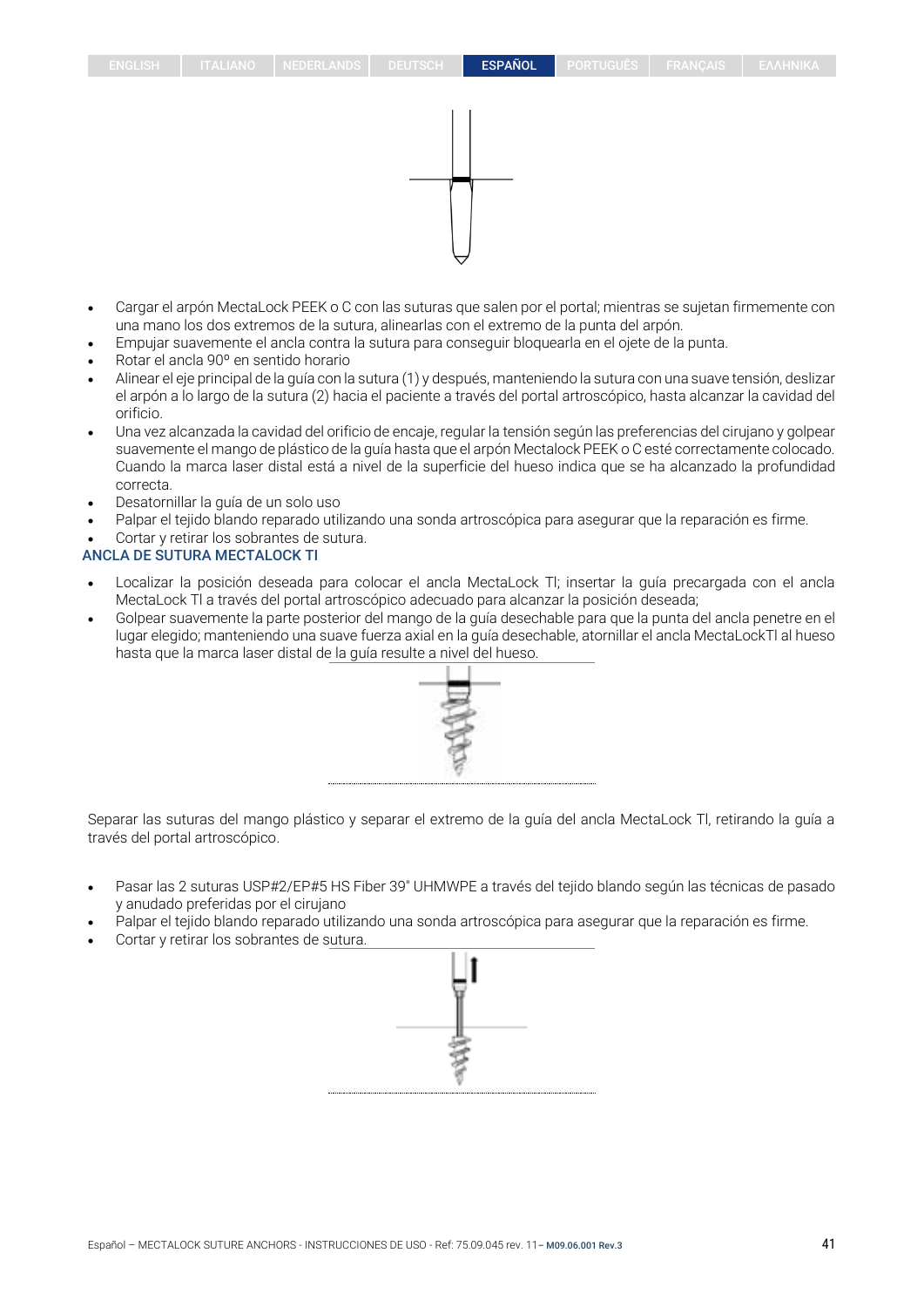#### 11. CUIDADOS POSTOPERATORIOS Y SEGUIMIENTO

El cirujano debería advertir a los pacientes que controlen su nivel de actividad y que eviten cargas excesivas en el miembro operado. Asimismo, el cirujano debería informar al paciente de las precauciones que debe tomar en términos de ejercicio, tratamientos y limitaciones de actividad, de cualquier limitación indicada en la etiqueta, además de la exposición a campos magnéticos. Debe informarse al paciente de que los implantes pueden afectar a los resultados de pruebas diagnósticas como TAC y resonancias magnéticas. Se recomienda un seguimiento periódico para hacer comparaciones con la condición en el postoperatorio inmediato y anticipar cualquier complicación relacionada con el implante. Una actividad física excesiva y cualquier traumatismo en el miembro operado puede provocar un fallo temprano en el implante. Si se diera el caso, será necesario que el paciente quede bajo observación, para valorar el posible avance del deterioro y sopesar las ventajas de una revisión anticipada." The surgeon should caution the patients to control their level of activity and avoid excessive loads on the operated limb. Moreover, the surgeon should make the patients aware of the precautions to be taken in terms of exercises, treatments and limitations on activities, any limitations reported on the label, as well as exposure to magnetic fields. The patient must be told that implants can affect the results of computer tomography (CT) or magnetic resonance imaging (MRI) scans. Periodic follow-up are recommended to make comparisons with the immediate postoperative condition and anticipate implant related complications. Excessive physical activity, and operated limb traumas may cause early failure of the implant. If the case occurs, it is necessary to place the patient under supervision, evaluate the possible progression of the deterioration, and weigh the benefit of early revision.

#### 12. EVENTOS SECUNDARIOS Y COMPLICACIONES

Algunos eventos adversos pueden ocurrir en la re-sujección del tejido blando al hueso en los procedimientos de cirugías ortopédicas:

- Infección, tanto superficial como profunda
- Alergicas, inflamación y reacción al material del implante como cuerpo extraño

Algunos eventos secundarios adversos pueden tener como consecuencia final el fallecimiento del paciente.

Entre las complicaciones generales se incluyen:

- Trombosis venosa con o sin embolia pulmonar
- Trastornos cardiovasculares o pulmonares
- Hematomas
- Reacciones alérgicas sistémicas
- Dolor sistémico

#### 13. ACONDICIONAMIENTO

Las anclas de sutura MectaLock se suministran en paquetes estériles de un único uso. Para los componentes entregados esterilizados, el método de esterilización figura en la etiqueta. Ha de comprobarse la fecha de caducidad que figura en la etiqueta, así como la integridad del embalaje a fin de garantizar que no se ha puesto en peligro la esterilidad del contenido. Si el embalaje presenta daños o se ha abierto previamente, no utilice el componente. No volver a esterilizar.

#### 14. ALMACENAMIENTO

Los embalajes deben guardarse en un lugar fresco y seco, protegidos de la luz.

Para el arpón de sutura MectaLock C (Composite):

Los embalajes deben guardarse en un lugar fresco y seco, protegidos de la luz y a una temperatura máxima de 25°C.

Si el producto ha sido expuesto a temperaturas excesivamente altas, el cuadrado de la etiqueta de indicación de temperatura del embalaje exterior cambia de color de gris a negro.

No se debe utilizar el arpón de sutura MectaLock C si el indicador está de color negro.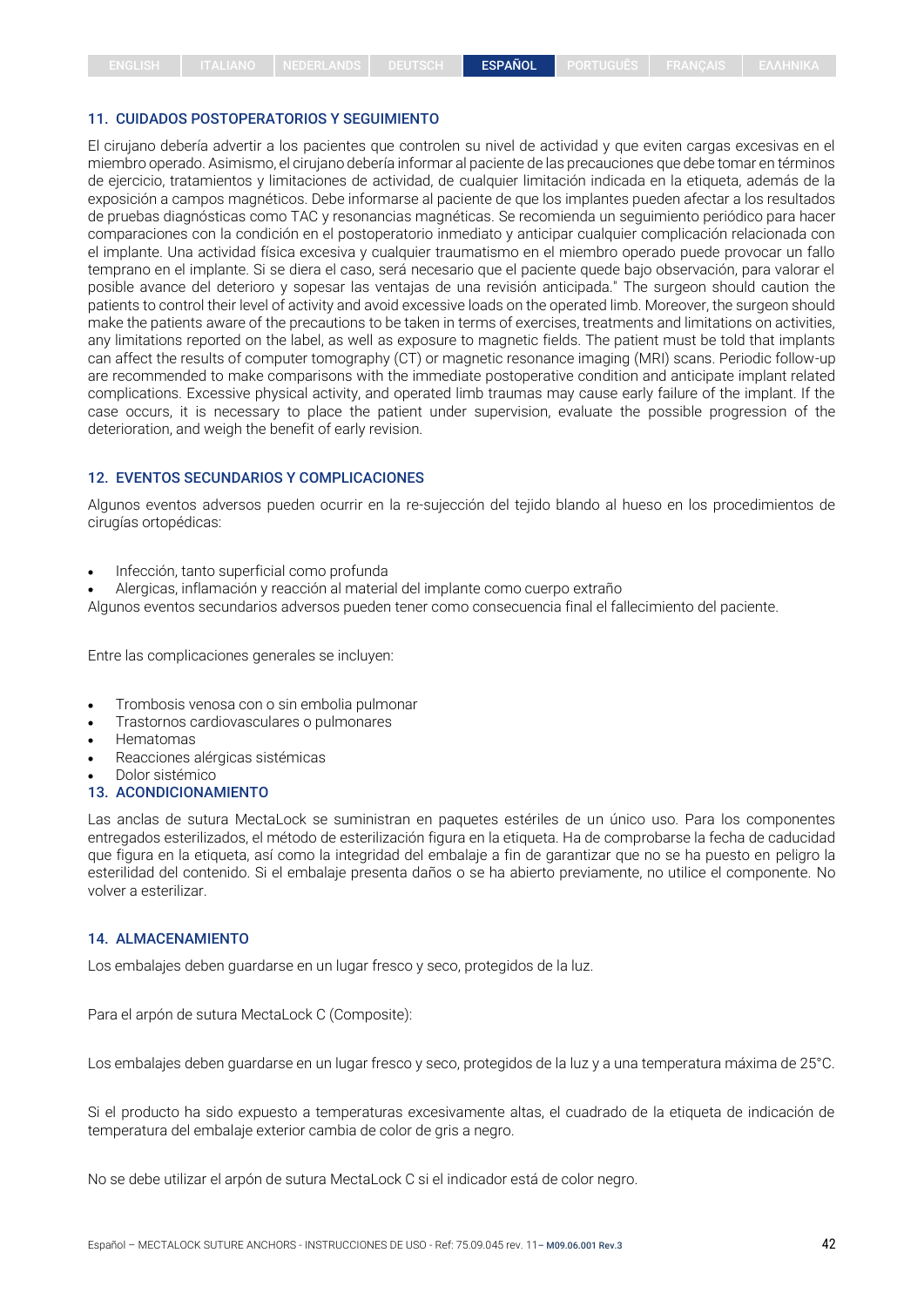## 15. TRADEMARKS

Medacta es una marca comercial registrada de Medacta International SA, Castel San Pietro, Suiza.

El texto de referencia es el texto en inglés.

Este documento no está destinado al mercado estadounidense.

Última actualización: Junio 2021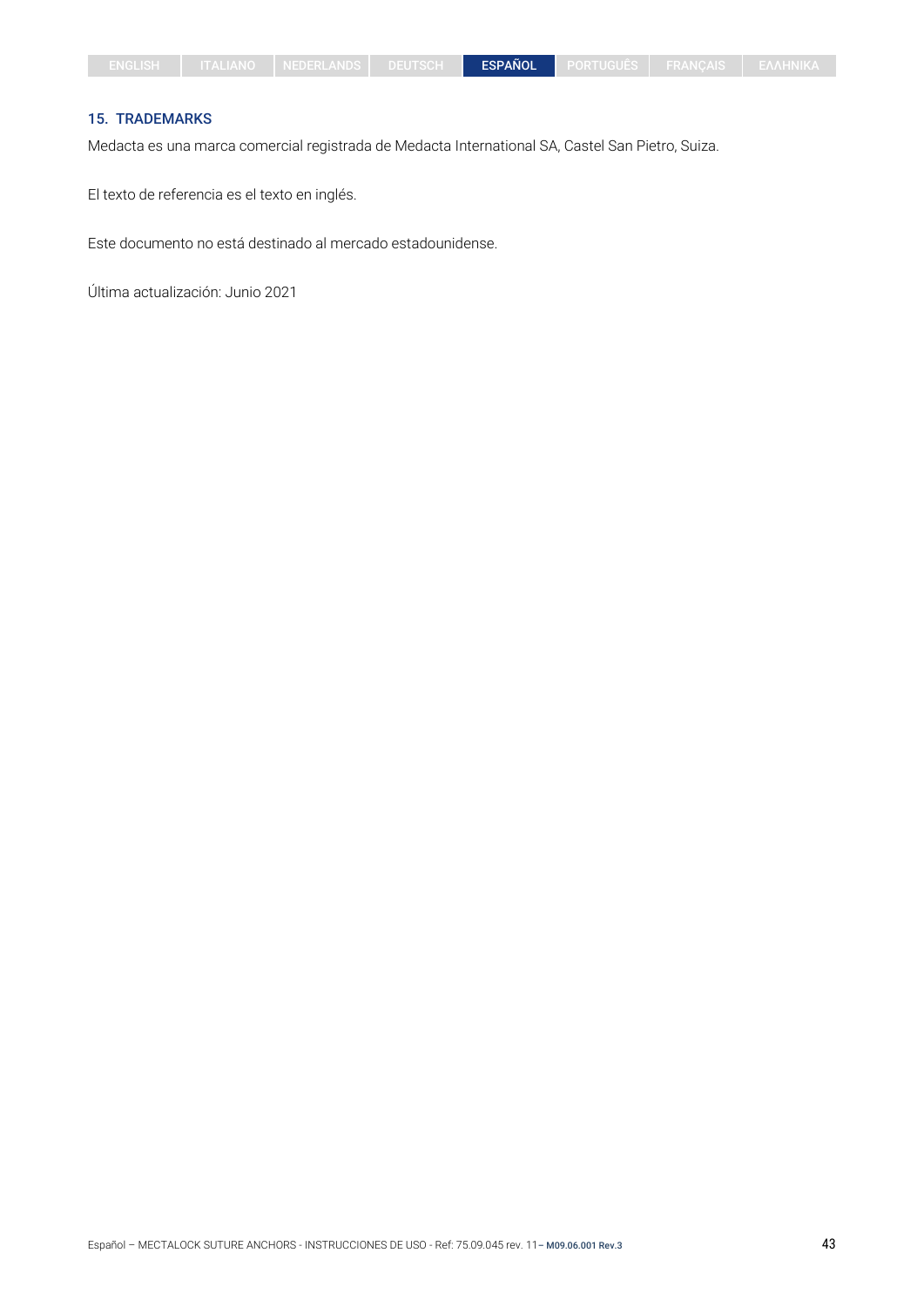# <span id="page-43-0"></span>PORTUGUÊS: MECTALOCK SUTURE ANCHORS - INSTRUÇÕES DE UTILIZAÇÃO

Aviso importante: o(s) dispositivo(s) só pode(m) ser prescrito(s) e implantado(s) por um médico legalmente autorizado a realizar este tipo de cirurgia.

## 1. GENERALIDADES

Antes de qualquer cirurgia, o médico cirurgião tem de estar familiarizado com a literatura e com a técnica operatória relacionadas com o produto e tem de ler atentamente estas instruções de utilização. A seleção do doente é tão importante como a colocação ou posicionamento do implante. Exigências funcionais inadequadas podem contribuir para reduzir a longevidade do implante. Os avisos não podem ser ignorados e as instruções de utilização têm de ser estritamente seguidas.

## 2. DESCRIÇÃO DO PRODUTO

Estas instruções de utilização destinam-se a todos os produtos descritos abaixo.

| NÚMERO DE CATÁLOGO | DESCRIÇÃO DA ANCORA | BROCA/ PUNÇÃO COMPATÍVEL<br>REUSÁVEL - NÚMÉRO DE CATÁLOGO |
|--------------------|---------------------|-----------------------------------------------------------|
| 05.11.001          | MectaLock PEEK Ø2.4 |                                                           |
|                    | Guia longa          |                                                           |
| 05.11.101          | MectaLock C Ø2.4    | 05.11.10.0035                                             |
|                    | Guia longa          |                                                           |
| 05.11.002          | MectaLock PEEK Ø2.9 |                                                           |
|                    | Guia longa          |                                                           |
| 05.11.102          | MectaLock C Ø2.9    | 05.11.10.0036                                             |
|                    | Guia longa          |                                                           |
| 05.10.001          | MectaLock PEEK Ø2.4 |                                                           |
|                    | Guia curta          |                                                           |
|                    | MectaLock C Ø2.4    | 05.10.10.0015                                             |
| 05.10.101          | Guia curta          |                                                           |
|                    | MectaLock PEEK Ø2.9 |                                                           |
| 05.10.002          | Guia curta          |                                                           |
|                    | MectaLock C Ø2.9    | 05.10.10.0016                                             |
| 05.10.102          | Guia curta          |                                                           |
|                    | MectaLock PEEK Ø4.5 |                                                           |
| 05.10.004          | Guia curta          |                                                           |
|                    | MectaLock C Ø4.5    | 05.10.10.0021                                             |
| 05.10.104          | Guia curta          |                                                           |
|                    | MectaLock PEEK Ø5.5 |                                                           |
| 05.10.005          | Guia curta          |                                                           |
|                    | MectaLock C Ø5.5    | 05.10.10.0022                                             |
| 05.10.105          | Guia curta          |                                                           |
| 05.10.006          | MectaLock PEEK Ø6.5 |                                                           |
|                    | Guia curta          | 05.10.10.0023                                             |
| 05.10.106          | MectaLock C Ø6.5    |                                                           |
|                    | Guia curta          |                                                           |
| 05.10.011          | MectaLock TI Ø5.0   | Não necessário                                            |
| 05.10.012          | MectaLock TI Ø6.5   | Não necessário                                            |

Medacta MectaLock PEEK and MectaLock C (knotless) and MectaLock TI (preloaded) are manufactured respectively in PolyEtherEtherKeton (PEEK), biocomposite or Titanium alloy. The MectaLock Suture Anchors are provided with sutures directly preloaded into the implant (MectaLock TI) or placed directly into the final packaging (MectaLock PEEK and MectaLock C).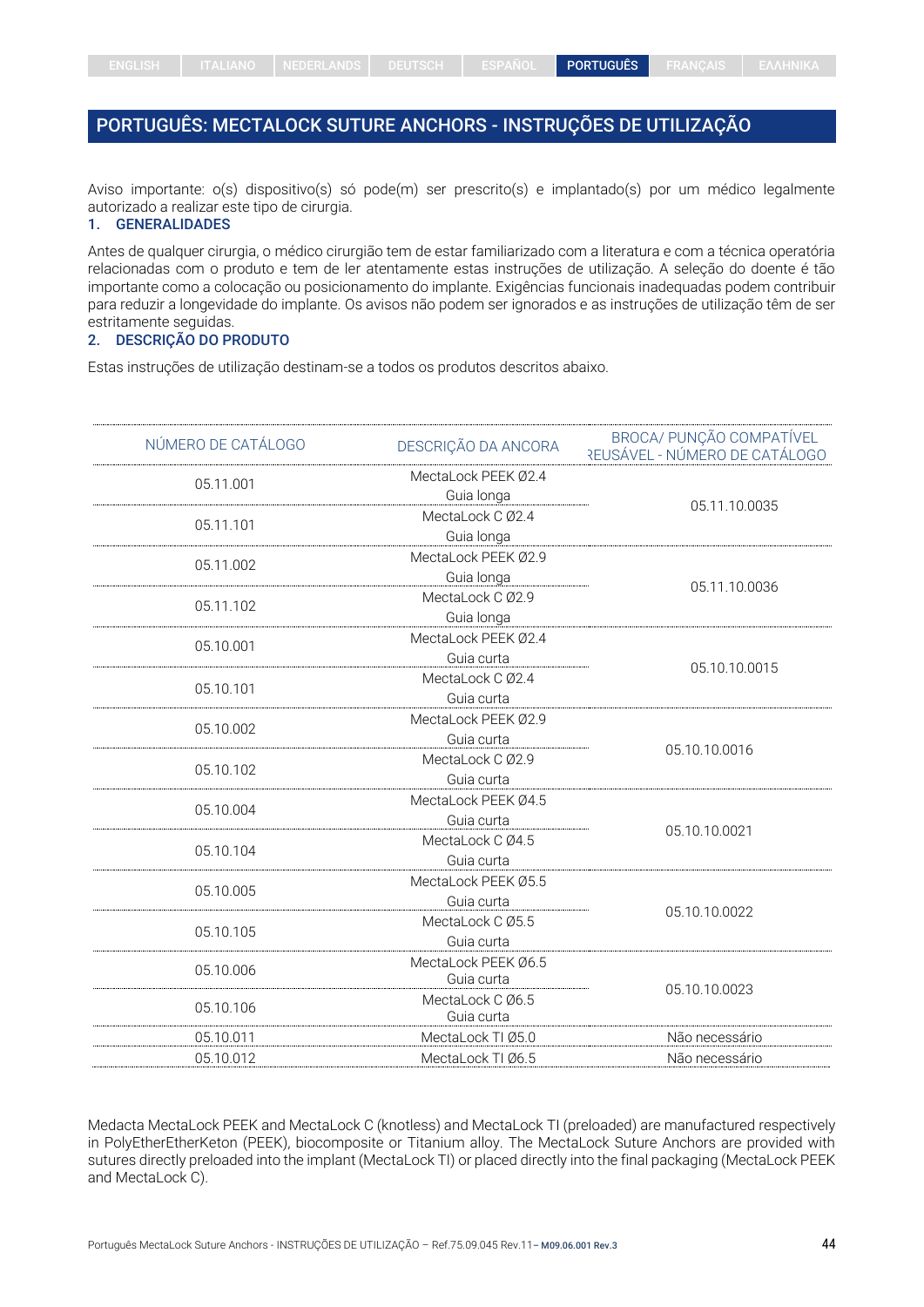| ENGLISH | TTALIANO NEDERLANDS DEUTSCH ESPAÑOL D |  | <b>PORTUGUÊS</b> | <b>FRANCAIS EAAHNIKA</b> |  |
|---------|---------------------------------------|--|------------------|--------------------------|--|
|         |                                       |  |                  |                          |  |

| NÚMERO DE CATÁLOGO | <b>FAMÍLIA DA</b><br><b>ANCORA</b> | SUTURAS INCLUÍDAS                              |  |
|--------------------|------------------------------------|------------------------------------------------|--|
| 05.10.004          |                                    |                                                |  |
| 05.10.005          |                                    |                                                |  |
| 05.10.006          |                                    |                                                |  |
| 05.10.001          | MectaLock<br><b>PEEK</b>           | 1x sutura de UHMWPE<br>USP#2/EP#5 HS Fiber 39" |  |
| 05.10.002          |                                    |                                                |  |
| 05.11.001          |                                    |                                                |  |
| 05.11.002          |                                    |                                                |  |
| 05.10.101          |                                    |                                                |  |
| 05.10.102          |                                    |                                                |  |
| 05.10.104          |                                    |                                                |  |
| 05.10.105          | MectaLock C                        | 1x sutura de UHMWPE<br>USP#2/EP#5 HS Fiber 39" |  |
| 05.10.106          |                                    |                                                |  |
| 05.11.101          |                                    |                                                |  |
| 05.11.102          |                                    |                                                |  |
| 05.10.011          | MectaLock TI                       | 2x suturas precarregadas                       |  |
| 05.10.012          |                                    | USP#2/EP#5 HS Fiber 39"                        |  |

Ancoras: PoliEterEterCetona (PEEK) [MectaLock PEEK]; Ti6Al4V ELI ISO 5832-3 [MectaLock TI] e RESOMER® LR 706 S + β-TCP (MectaLock C)

#### Guia corpo: Aço inoxidável

Punho guia: Policarbonato de grau médico

Sutura: não-reabsorvível USP#2/EP#5 HS Fiber 39"PE de elevado peso molecular (UHMWPE) (diâmetro médio: 0.500- 0.599mm) (MectaLock PEEK & MectaLock TI) é sutura não-reabsorvível USP#2/EP#5 HS Fiber 39'' UHMWPE (MectaLock C)

## 3. USO PREVISTO/INDICAÇÕES

O dispositivo pode ser usado em procedimentos de artroscopia ou cirurgia aberta. Os tecidos moles são inseridos ao osso, incluindo as seguintes indicações específicas do sistema:

- Suturas ancoradas MectaLock TI: refixação de tecidos moles na articulaçâo do ombro (i.e.: reparação rotador da coifa, tenodese do biceps)
- Suturas ancoradas MectaLock PEEK & MectaLock C (tamanho 2,4 & 2,9 mm): tratamento da instabilidade no quadril e do ombro através da refixação do labrum acetabular ou glenoidal ao osso.
- Suturas ancoradas MectaLock PEEK & MectaLock C (tamanho 4,5, 5,5 & 6,5 mm): refixação de tecidos moles na articulaçâo do ombro (i.e.: reparação rotador da coifa)

O sistema de suturas ancoradas estabiliza os tecidos moles danificados, em combinação com imobilização no postoperatório através do período de cicatrização.

## 4. CONTRA-INDICAÇÕES

- Condições patológicas nos tecidos moles a serem reparados ou reconstruídos que poderão afectar advsersamente a fixação da sutura.
- Condições patológicas do osso que afectam adversamente as suturas ancoradas MectaLock.
- Condição física que eliminaria, ou tenderia a eliminar, o suporte adequado para o implante ou atrasararia a cicatrização.
- Condições que tendem a limitar a capacidade ou vontade do paciente em restringir actividades ou em seguir instruções durante o período de cicatrização.
- Conexão de ligamentos artificiais ou outros implantes.
- Sensibilidade a corpos estranhos, alergias conhecidas ou suspeitadas aos materiais do implante e/ou instrumentos.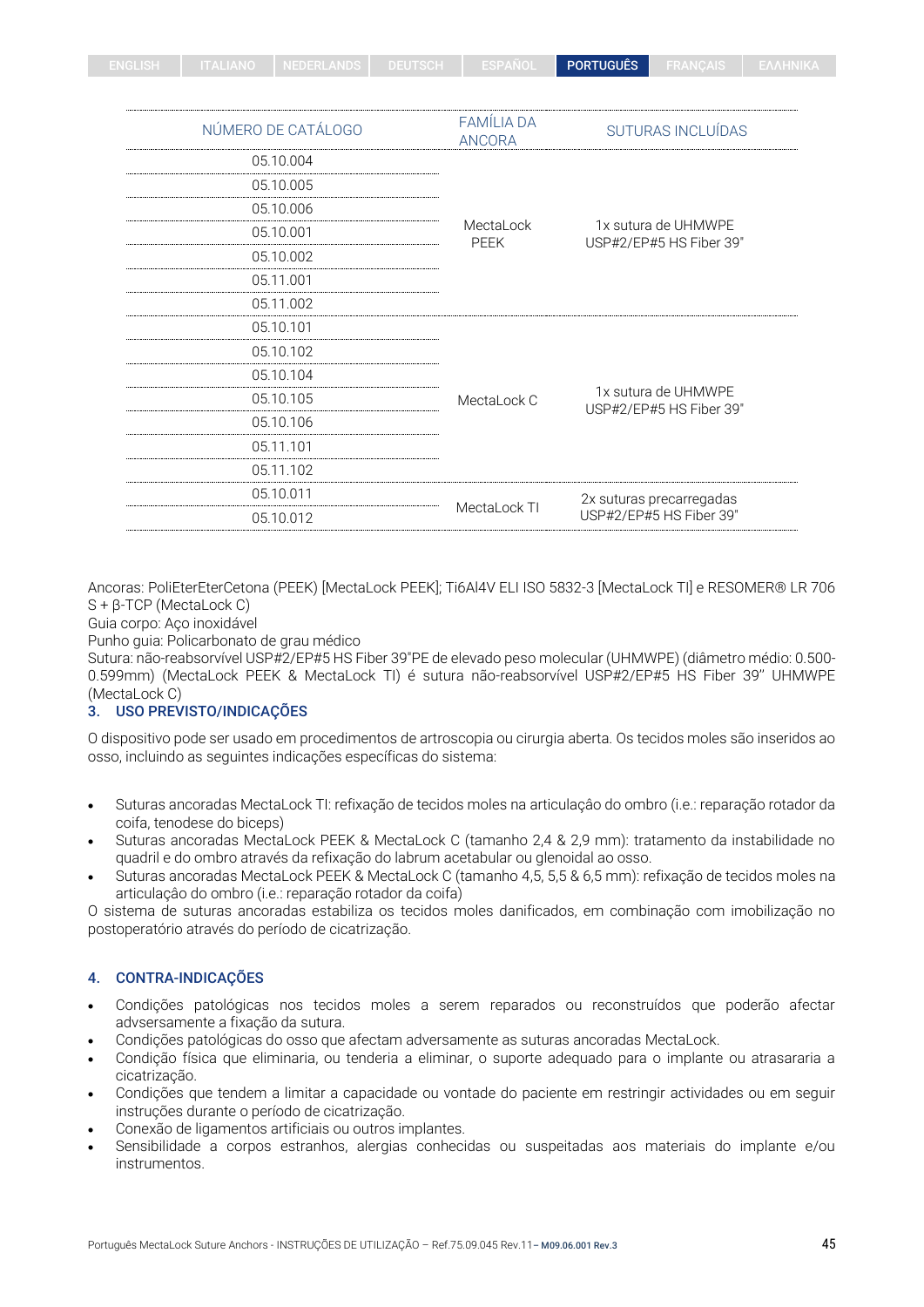## 5. ADVERTÊNCIAS E PRECAUÇÕES

O sucesso do procedimento cirúrgico depende do cumprimento da técnica operatória disponibilizada, bem como da utilização adequada dos instrumentos dedicados que foram concebidos especificamente para essa gama de implantes. O cirurgião deve escolher o implante do tamanho indicado baseando-se no procedimento específico e na história do paciente. O posicionamento incorreto pode reduzir a longevidade do implante e despoletar a falha antecipada do implante. O guia descartável é de uso único e deve ser descartado de acordo com a política e procedimentos hospitalares.

Uma etiqueta Medacta para cada dispositivo deve ser devidamente aplicada no Cartão de Implante Medacta fornecido, e entregue ao paciente.

Garantir que as suturas ancoradas MectaLock são usadas com a broca compatível reutilizável correspondente ou com a punção. Usar a broca compatível reutilizável correspondente ou a punção para criar o furo guia. Manter o alinhamento adequado durante a inserção da ancora e prevenir que se desengate da guia. O risco de quebrar a sutura ancorada MectaLock durante a implantação é reduzido se se seguirem as instruções de uso especificadas a seguir. Seleção e colocação adequadas do implante são considerações importantes a ter para uma utilização bem sucedida deste dispositivo. Orientação e alinhamento adequados dos instrumentos é importante durante a implantação da sutura MectaLock Ancorar para minimizar uma possível ruptura da ancora. Ruptura da sutura ancorada MectaLock pode acontecer se:

- O furo guia não foi feito na profundidade adequada;
- a sutura ancorada MectaLock não for alinhada adequadamente com o furo guia;
- qualquer carregamento lateral for aplicado na ancora/aplicador aquando da inserção da ancora MectaLock;
- o guia da sutura da ancora MectaLock for usado como uma alavanca;

Não desmontar as suturas do guia descartável durante a inserção da sutura ancorada MectaLock TI antes de chegar à posição/profundidade final. Não usar outras suturas que não sejam as suturas de UHMWPE nãoreabsorviveis USP#2/EP#5.

#### Compatibilidade com IRM

Os testes não-clínicos demonstraram que os implantes de titânio são qualifiacados para ressonância magnética. Um paciente com este dispositivo pode ser escaneado com segurança em um sistema de RM que atenda às seguintes condições. Campo magnético estático de 1,5 Tesla e 3 Tesla, com:

- Campo espacial máximo Gradiente de 12.800 G/cm (128 T/m)
- Força máxima de produto de 231.000.000 G2/cm (231 T2/m)

Taxa de absorção específica (SAR) máxima estimada teoricamente de 2 W/kg (Modo Normal de Operação).

Sob as condições de varredura definidas acima, os implantes de titânio deverão produzir um aumento máximo de temperatura inferior a:

- 1,5°C (2 W/kg, 1,5 Tesla) Aumento de temperatura relacionado à RF com um aumento de temperatura de fundo de ≈1,3°C (2 W/kg, 1,5 Tesla)
- 3,0°C (2 W/kg, 3 Tesla) Aumento de temperatura relacionado à RF com um aumento de temperatura de fundo de ≈2,3°C (2 W/kg, 3 Tesla)

após 15 minutos de escaneamento contínua.

Em testes não clínicos, o artefato de imagem causado pelo dispositivo se estende aproximadamente 20,5 mm do implante de titânio quando imitado com uma seqüência de pulso de eco gradiente e um sistema de ressonância magnética de 3 Tesla.

As âncoras de sutura MectaLock PEEK e MectaLock C são seguros em caso de RM.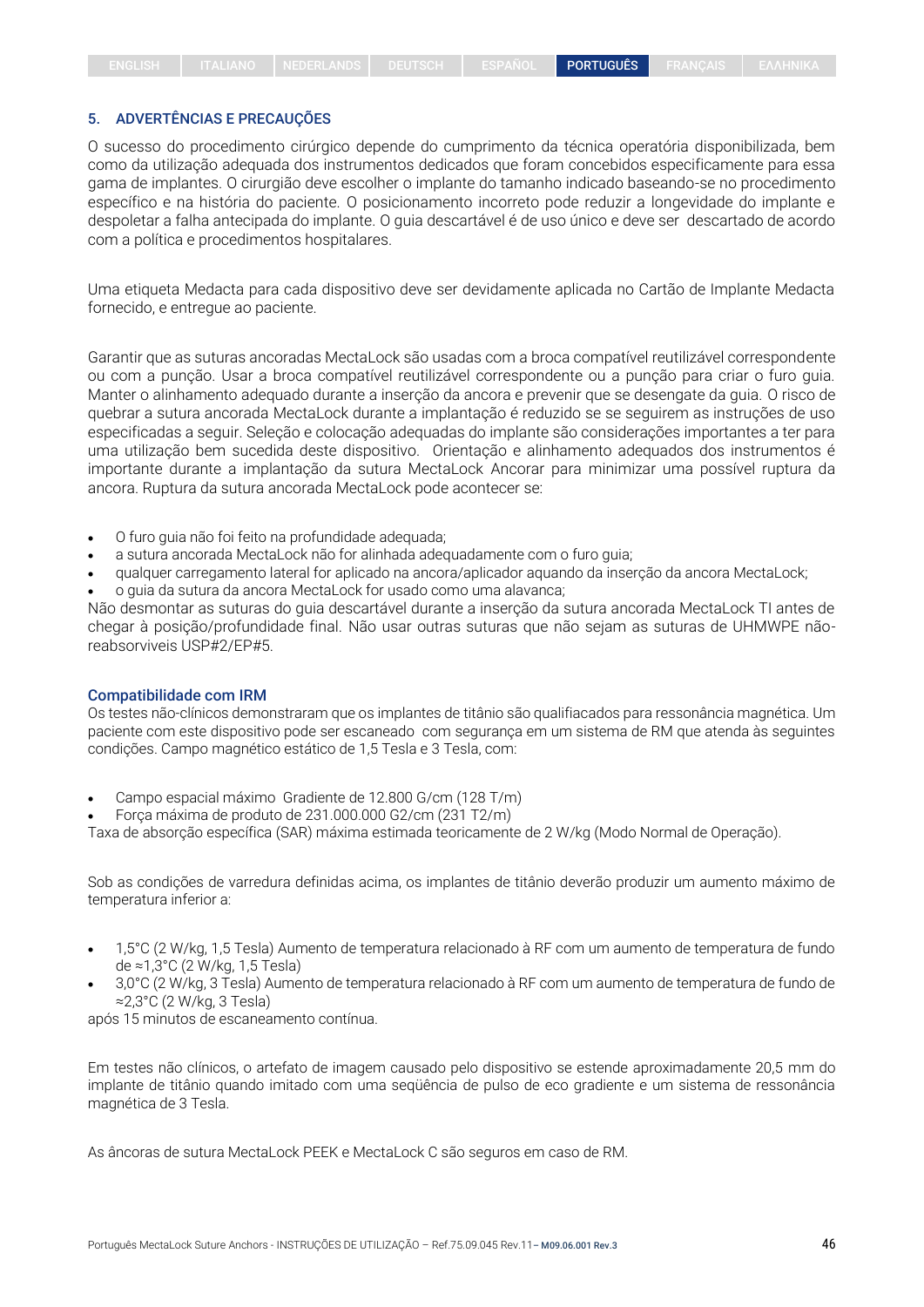#### 6. IMPLANTES MEDACTA INTERNATIONAL

A Medacta International não é responsável pela utilização dos seus componentes de implantes em combinação com um componente de outro fabricante (salvo indicação em contrário pela Medacta International nas instruções da técnica cirúrgica), por conseguinte, advertimos contra essa utilização." Os MectaLock Suture Anchors nunca devem ser reimplantados. Embora um implante possa não aparentar danos, poderão ocorrer imperfeições microscópicas que, por sua vez, provocarão a falha do implante. O médico cirurgião tem de ter em atenção que mesmo um dano superficial muito pequeno, causado por exemplo por uma ferramenta afiada ou por eletrocauterização, pode ter influência na resistência do dispositivo e resultar na fratura do mesmo. Os produtos MectaLock Suture Anchors da Medacta não são pirogénicos.

#### 7. FATORES DE RISCO

Os fatores de risco seguintes, individualmente ou em conjunto, podem resultar em maus resultados clínicos:

- Qualidade óssea inadequada (por exemplo, osteoporose, osteopenia)
- Doenças sistémicas e distúrbios metabólicos
- História de infecções ou quedas recorrentes
- Dependência de drogas e abuso de álcool e medicamentos
- Incapacidade mental do paciente para entender as instruções do médico e poder cumpri-las
- Tumores ósseos locais
- 8. MODO DE UTILIZAÇÃO

#### FASE PRÉ-OPERATÓRIA

O cirurgião deve verificar possíveis limitações físicas e deficiências mentais do paciente, devendo também discutir com o mesmo todos os detalhes do procedimento e do implante. A discussão deverá incluir as limitações do procedimento, bem como os constrangimentos impostos pelo implante selecionado. Deverão ser também abordados os fatores que podem limitar o desempenho e a estabilidade do implante, como por exemplo, o nível de atividade, de modo a aumentar a probabilidade de o doente evitar complicações. A necessidade de seguir as instruções pósoperatórias facultadas pelo médico deverão ser inteiramente compreendidas pelo doente." Um número de implantes estéreis de tamanhos adequados deverão estar disponíveis e ser verificados pelo médico antes da cirurgia.

#### 9. MANUSEAMENTO

Para evitar riscos ou danos nos implantes, estes deverão ser manuseados com o máximo cuidado por pessoal qualificado, num ambiente onde as condições de higiene estão controladas. Os implantes deverão ser mantidos nas respetivas embalagens intactas."

## 10. TÉCNICA CIRÚRGICA

O médico cirurgião deverá estar totalmente familiarizado com a técnica cirúrgica. Mediante pedido, estão disponíveis informações suplementares sobre as técnicas cirúrgicas (brochura e vídeo) e os produtos. É essencial uma planificação cuidadosa pré-operatória."

## Ancoras MectaLock PEEK & MectaLock C (tamanho 2,4 & 2,9 mm)

- Passar a sutura através dos tecidos moles com a técnica de passagem de sutura habitual do cirurgião; deixe os dois fios de sutura sairem do paciente pelo portal artroscópico;
- Encontrar a localização desejada para a colocação da ancora MectaLock PEEK ou C; inserir um fio-guia percutâneo (máx Ø1.5mm) através do portal artroscópico adequado para chegar ao local desejada;
- Um guia dedicado (com ou sem fenda) pode ser usado como guia da broca e pode ajudar a apontar a localização do furo guia no osso. Inserir o guia Artroscopico Medacta acompanhado de um obturador canulado sobre o fioguia; o cirurgião podera escolher diferentes pontas para o guia de acordo com a sua preferença e com as estruturas anatómicas que devem ser tratadas. Guias e obturadores são fornecidos em dois comprimentos diferentes: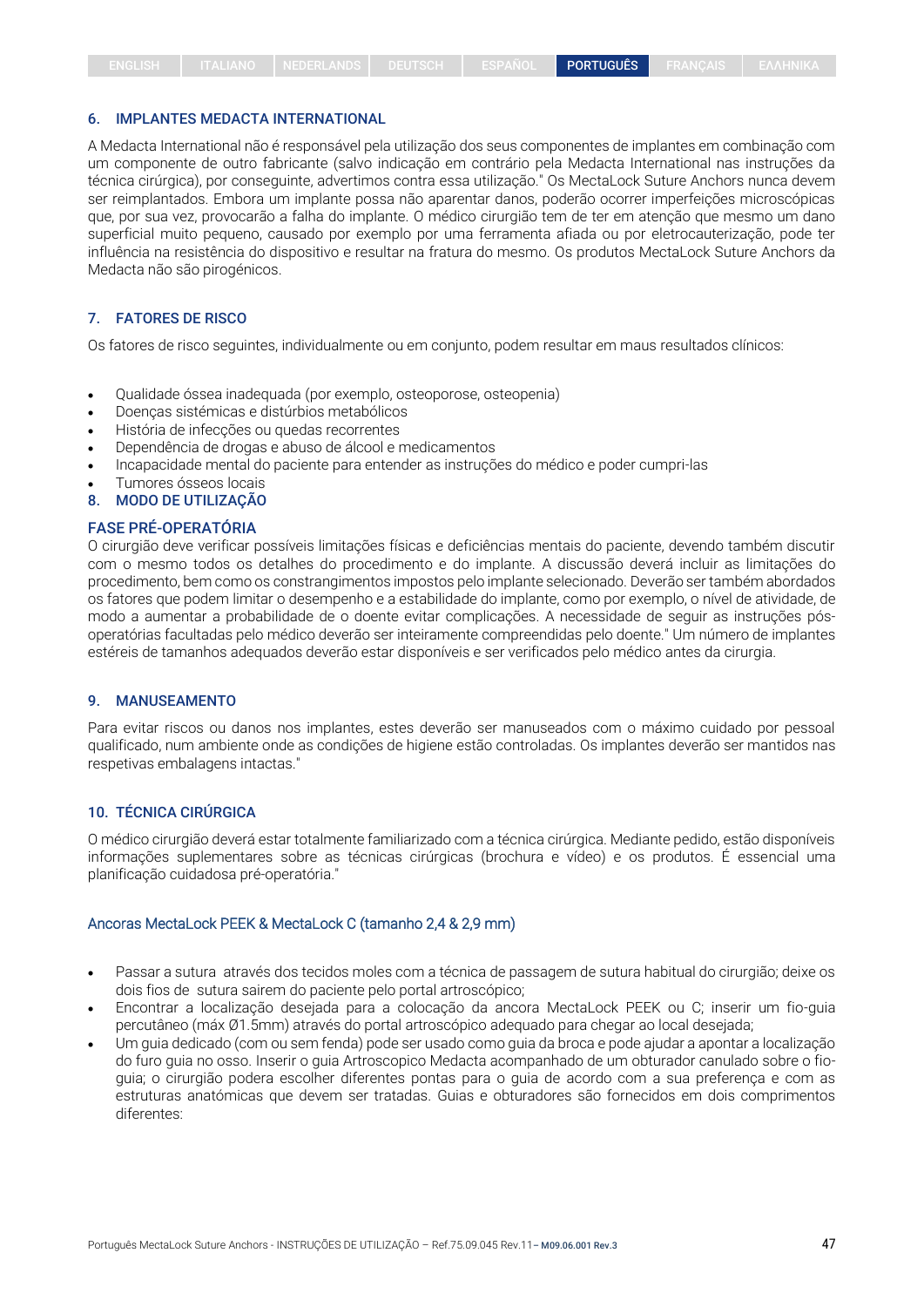| <b>ENGLISH</b>    | <b>ITALIANO</b> | <b>NEDERLANDS</b> | <b>DEUTSCH</b> | ESPAÑOL | <b>PORTUGUÊS</b> | <b>FRANÇAIS</b> | ΕΛΛΗΝΙΚΑ |
|-------------------|-----------------|-------------------|----------------|---------|------------------|-----------------|----------|
|                   |                 |                   |                |         |                  |                 |          |
|                   |                 |                   |                |         |                  | 12 loves        |          |
| $\mathbb{H}^+$ in |                 |                   |                |         | Iн               | 170mm           |          |
| 5.10              |                 |                   |                |         |                  |                 |          |
|                   | СF.             |                   |                |         |                  |                 |          |

Guias /obturadores e brocas podem ser acoplados seguindo a tabela seguinte:

| APONTADOR                      |                                                                           | <b>OBTURADOR</b>                      |                    | <b>BROCA REUSÁVEL</b>          |                                            |
|--------------------------------|---------------------------------------------------------------------------|---------------------------------------|--------------------|--------------------------------|--------------------------------------------|
| REFERÊNCIA<br>COMERCIAL        | <b>DESCRIÇÃO</b>                                                          | <b>REFERÊNCIA</b><br><b>COMERCIAL</b> | <b>DESCRIÇÃO</b>   | REFERÊNCIA<br>COMERCIAL        | <b>DESCRIÇÃO</b>                           |
| 05.11.10.0030<br>05.11.10.0052 | Ponta coroa - Longa<br>Ponta coroa - Longa E com<br>fenda                 |                                       |                    |                                |                                            |
| 05.11.10.0031<br>05.11.10.0053 | Ponta boca de peixe - Longa<br>Ponta boca de peixe - Longa<br>E com fenda | 05.11.10.0033                         | Obturator<br>Long  | 05.11.10.0035<br>05.11.10.0036 | Broca Ø2.4<br>Longa<br>Broca Ø2.9<br>Longa |
| 05.11.10.0032<br>05.11.10.0054 | Ponta garfo - Longa<br>Ponta garfo - Longa E com<br>fenda                 |                                       |                    |                                |                                            |
| 05.10.10.0010<br>05.10.10.0024 | Ponta coroa - Curta<br>Ponta coroa - Curta E com<br>fenda                 |                                       |                    |                                |                                            |
| 05.10.10.0011<br>05.10.10.0025 | Ponta boca de peixe - Curta<br>Ponta boca de peixe - Curta<br>E com fenda | 05.10.10.0013                         | Obturator<br>Short | 05.10.10.0015<br>05.10.10.0016 | Broca Ø2.4<br>Curta<br>Broca Ø2.9<br>Curta |
| 05.10.10.0012<br>05.10.10.0026 | Ponta garfo - Curta<br>Ponta garfo - Curta E com<br>fenda                 |                                       |                    |                                |                                            |

• Usar a broca compatível reutilizável correspondente para criar o furo guia, fazer um furo no osso na localização desejada para o posicionamento da ancora MectaLock PEEK ou C;

• Garantir que a perfuração se faz até que a marca da profundidade distal da broca seja alinhada com a marca da profundidade distal do apontador ou até que a broca se bloqueie mecanicamente contra o apontador:



Carregar a ancora MectaLock PEEK ou C com as suturas saindo do portal: enquanto segura firme as dois fios da sutura com uma mão, alinhe-os com a fenda da ponta da ancora. Empurrar suavemente a ancora contra a sutura para deixa-la prender no orificio da ponta.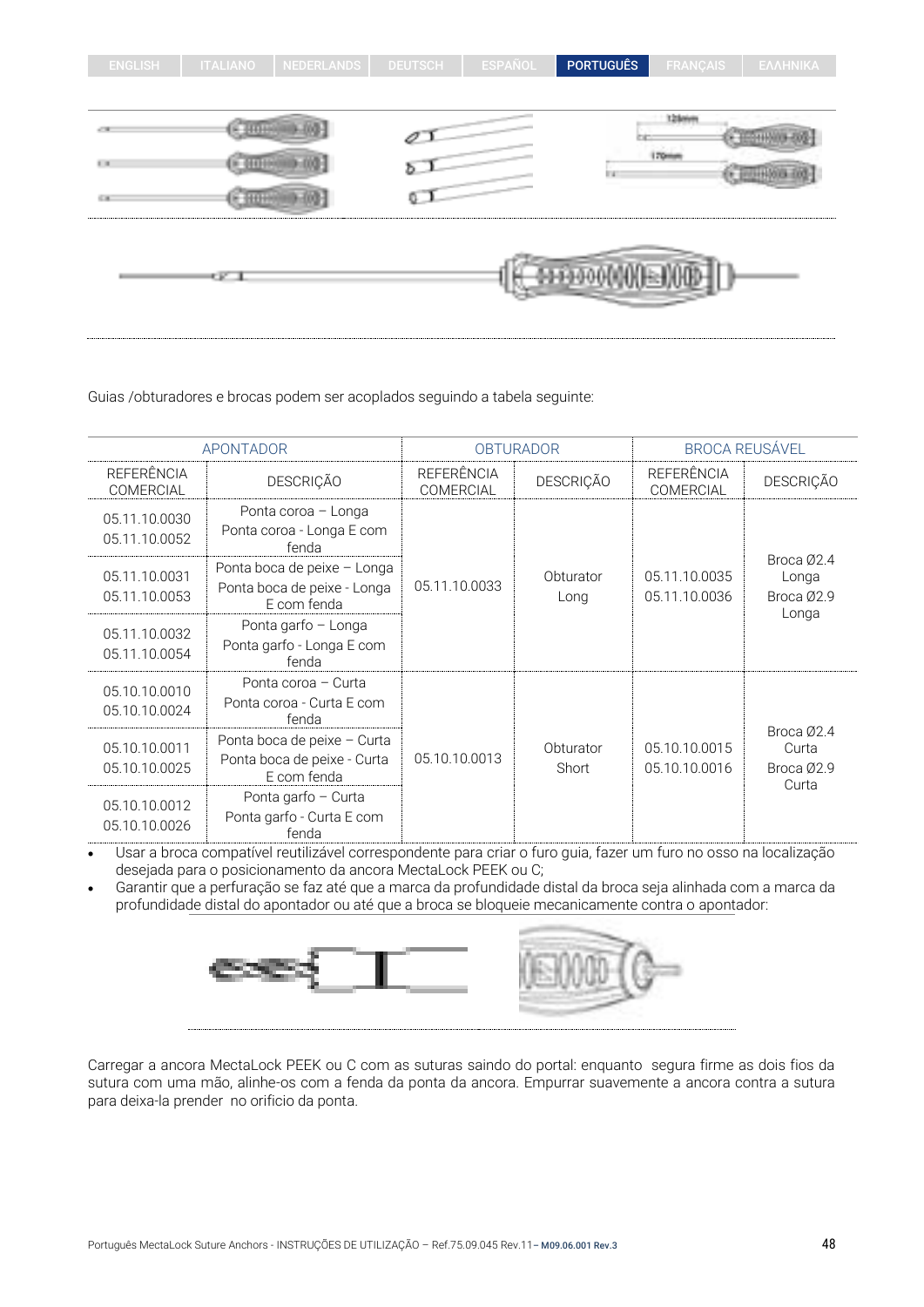## ENGLISH | ITALIANO | NEDERLANDS | DEUTSCH | ESPAÑOL | PORTUGUÊS | FRANÇAIS

Alinhar o eixo principal da guia com a sutura (1) e depois, enquanto se segura a sutura tensionada suavemente, deslizar a ancora sobre a sutura (2) na direção do paciente através do portal artroscopico, até que o furo piloto seja alcançado:

Ao atingir o furo guia, regular a tensão da sutura de acordo com a preferência do cirurgião e bata no punho de plastico do guia até que a ancora MectaLock PEEK ou C seja posicionada correctamente. A profundidade correcta é alcançada quando a marca de laser distal for nivelada com a superfície do osso.

- Desaparafusar o guia descartável;
- Palpar os tecidos moles reparados usando uma sonda artroscópica para garantir que a reparação é segura;
- Cortar e remover suturas em excesso.



Usar o punção compatível reutilizável correspondente para criar um encaixe, fazer um furo no osso na localização desejada para o posicionamento da ancora de sutura MectaLock PEEK ou MectaLock C.

• Certifique-se de perfurar até que a marca de profundidade distal do punção esteja nivelada com o osso cortical.







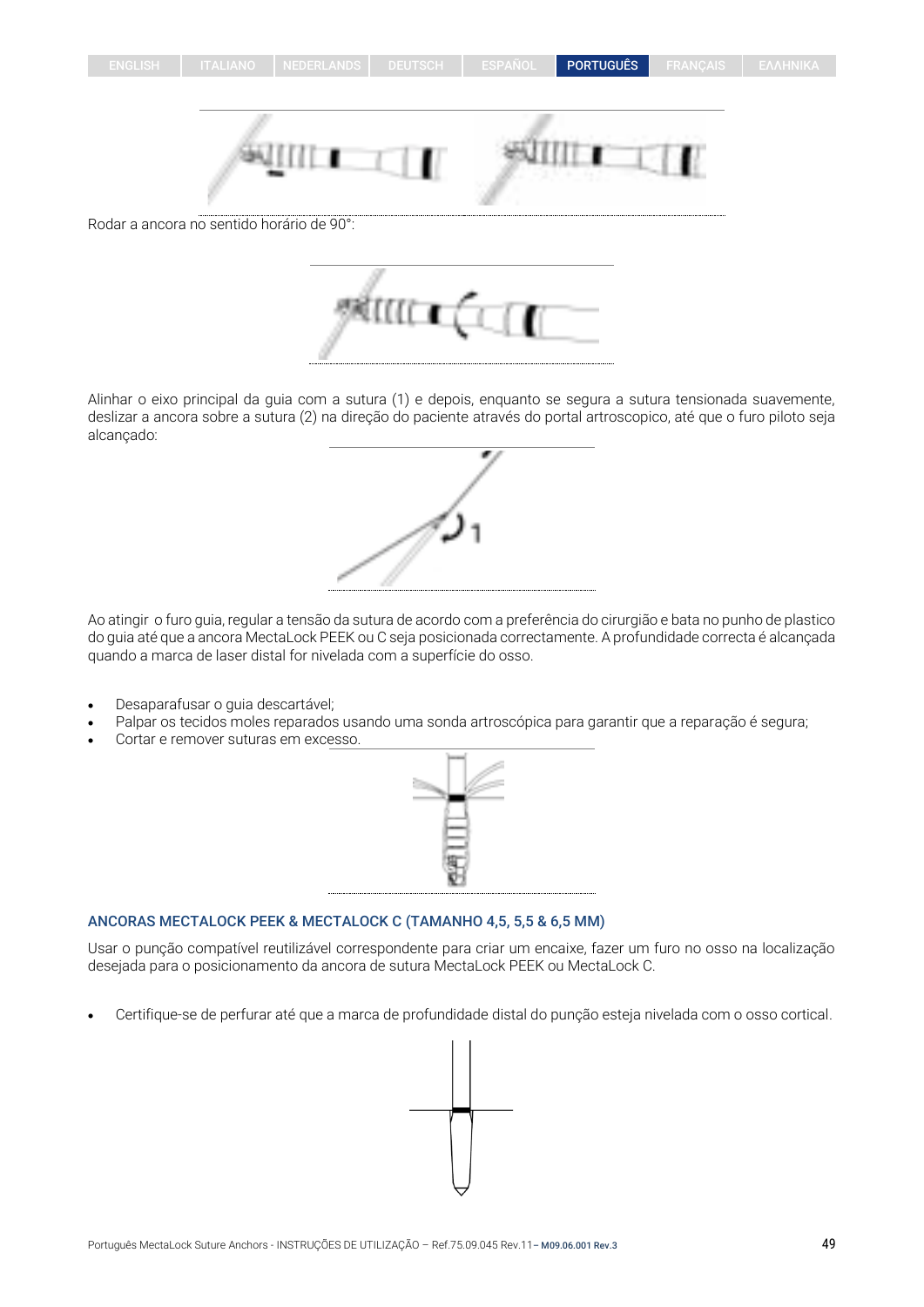- de sutura com uma mão, alinhá-las com a fenda da ponta da ancora.
- Empurrar suavemente a ancora contra a sutura para permitir que se clipe no orificio da ponta.

ENGLISH ITALIANO NEDERLANDS DEUTSCH ESPAÑOL PORTUGUÊS FRANCAIS

- Rodar a ancora no sentido horário de 90°:
- Alinhar o eixo principal da guia com a sutura (1) depois, enquanto segura a sutura tensionada suavemente, deslizar a ancora sobre a sutura (2) na direção do paciente através do portal artroscopico, até que o furo seja alcançado:
- Ao atingir o furo do encaixe, regular a tensão da sutura de acordo com a preferência do cirurgião e bata no punho de plastico do guia até que a ancora MectaLock PEEK ou C seja posicionada corretamente. A profundidade correta é alcançada quando a marca de laser distal for nivelada com a superfície do osso.
- Desaparafusar o guia descartável;
- Palpar os tecidos moles reparados usando uma sonda artroscópica para garantir que a reparação é segura;
- Cortar e remover suturas em excesso.

## Sutura ancorada MectaLock TI:

- Encontrar a localização desejada para a colocação da ancora MectaLock TI; inserir o guia precarregado com a ancora MectaLock TI através do portal artroscópico adequado para chegar à localização desejada;
- Bater suavemente no punho preto do guia descartável para permitir que a ponta da ancora MectaLock TI fure o sso lo local escolhido; enquanto se mantém uma força axial suave no guia descartável, aparafusar a ancora MectaLock TI ao osso até que a marca laser distal no guia esteja ao nível da superfície do osso.



Desbloquear as suturas do punto preto e desengatar suavemente a ponta do guia da ancora MectaLock TI, puxando o guia para fora através do portal artroscopico;

- Gerir as 2 suturas de UHMWPE USP#2/EP#5 HS Fibra 39" através dos tecidos moles com as técnicas de passagem de suturas e de amarração de nós preferidas do cirurgião;
- Palpar os tecidos moles reparados usando uma sonda artroscópica para garantir que e reparação é segura;
- Cortar e remover sutura em excesso.



#### 11. CUIDADOS PÓS-OPERATÓRIOS E ACOMPANHAMENTO

O cirurgião deve alertar os pacientes para controlar seu nível de atividade e evitar cargas excessivas no membro operado. Além disso, o médico cirurgião deverá alertar os doentes para as precauções a serem tomadas em termos de exercícios, tratamentos e limitações em certas atividades, quaisquer limitações indicadas no rótulo, bem como a exposição a campos magnéticos. O doente tem de ser informado que os implantes podem afetar os resultados de exames de tomografias computadorizadas (TC) ou imagiologia por ressonância magnética (IRM). Recomenda-se acompanhamento periódicos para fazer comparações com a condição pós-operatória imediata e antecipar complicações relacionadas com o implante. Atividade física excessiva e traumatismos dos membros operados podem levar a uma falha precoce do implante. Se essa situação se verificar, é necessário colocar o doente sob supervisão, avaliar a possível progressão da deterioração do implante e contemplar o benefício de uma cirurgia de revisão antecipada."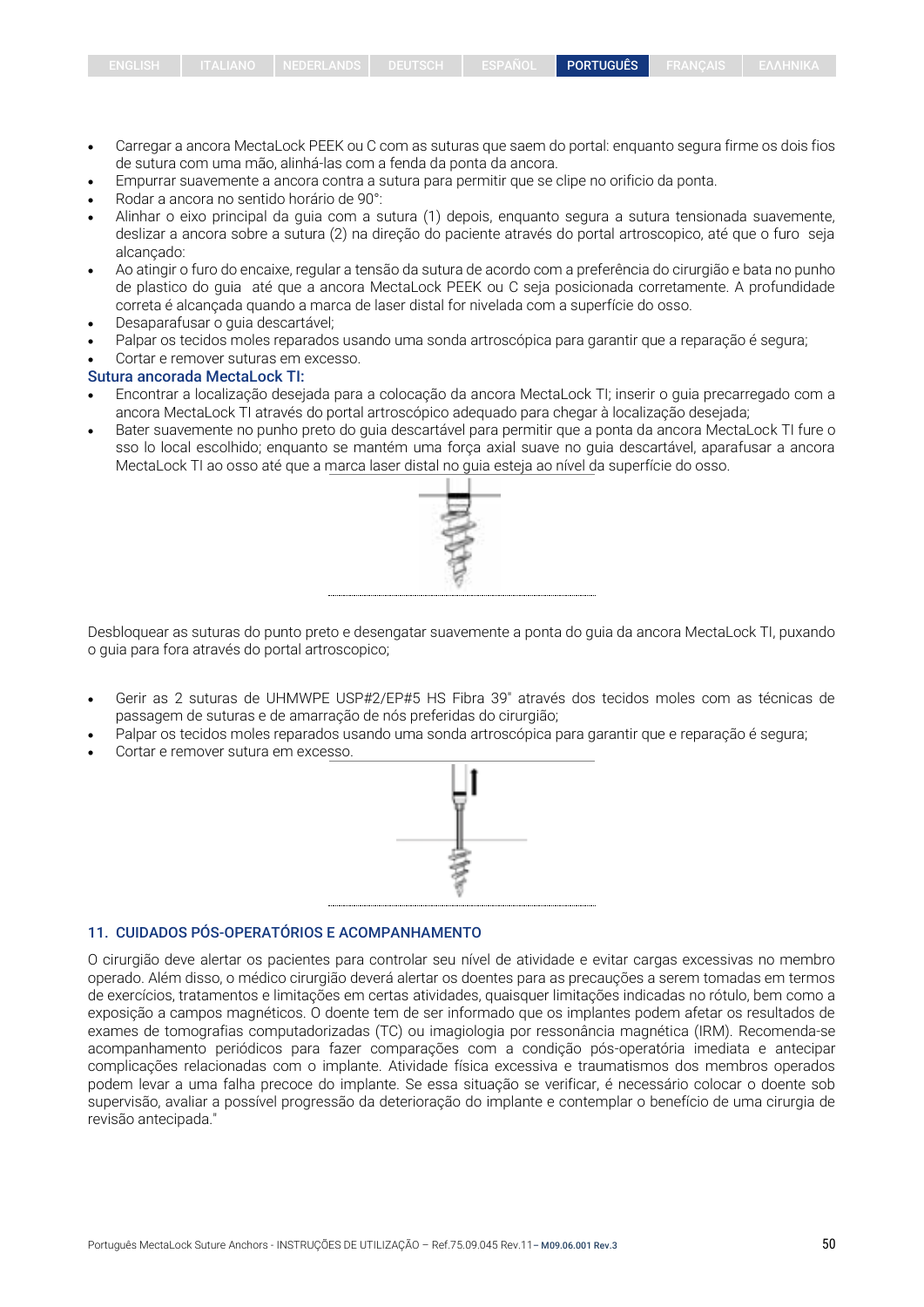#### 12. EVENTOS ADVERSOS E COMPLICAÇÕES

Eventos adversos que podem ocorrer durante a reconexão dos tecidos moles ao osso durante procedimentos cirurgícos ortopédicos:

• Infecção, tanto profunda como superficial

• Alergias, reações inflamatórias leves e reações de corpo estranho ao material do implante

Alguns eventos adversos poderão levar à morte.

As complicações gerais incluem:

- Trombose venosa com/sem embolismo pulmonar;
- Distúrbios pulmonares ou cardiovasculares;
- Hematomas;
- Reacções alérgicas sistémicas
- Dor a nível sistémico.

## 13. ACONDICIONAMENTO

As âncoras de sutura MectaLock são fornecidas em embalagens de uso único. Para os componentes disponibilizados esterilizados, o método de esterilização encontra-se indicado no rótulo. Tem de ser verificada a data de validade no rótulo, bem como a integridade da embalagem, de modo a assegurar que a esterilidade do conteúdo da mesma não foi comprometida. Se a embalagem estiver danificada ou tiver sido aberta, não utilize o componente. Não reesterilizar.

#### 14. ARMAZENAGEM

As embalagens têm de ser guardadas num local fresco, seco e ao abrigo da luz.

Para a âncora de sutura MectaLock C (Composto):

As embalagens têm de ser guardadas num local fresco, seco e ao abrigo da luz e a uma temperatura máxima de  $25^{\circ}$ C.

Se o produto foi exposto a temperaturas excessivamente altas, o quadrado na etiqueta de indicação de temperatura na embalagem externa muda de cor de cinza para preto.

Não devem ser utilizadas âncoras de sutura MectaLock C com um indicador preto.

#### 15. MARCA REGISTADAS

Medacta é uma marca comercial registada da Medacta International SA, Castel San Pietro, Suíça.

O texto de referência é o texto em inglês.

Este documento não se destina ao mercado dos EUA.

Ultima actualização: Junho 2021For MectaLock C Suture anchor (Composite):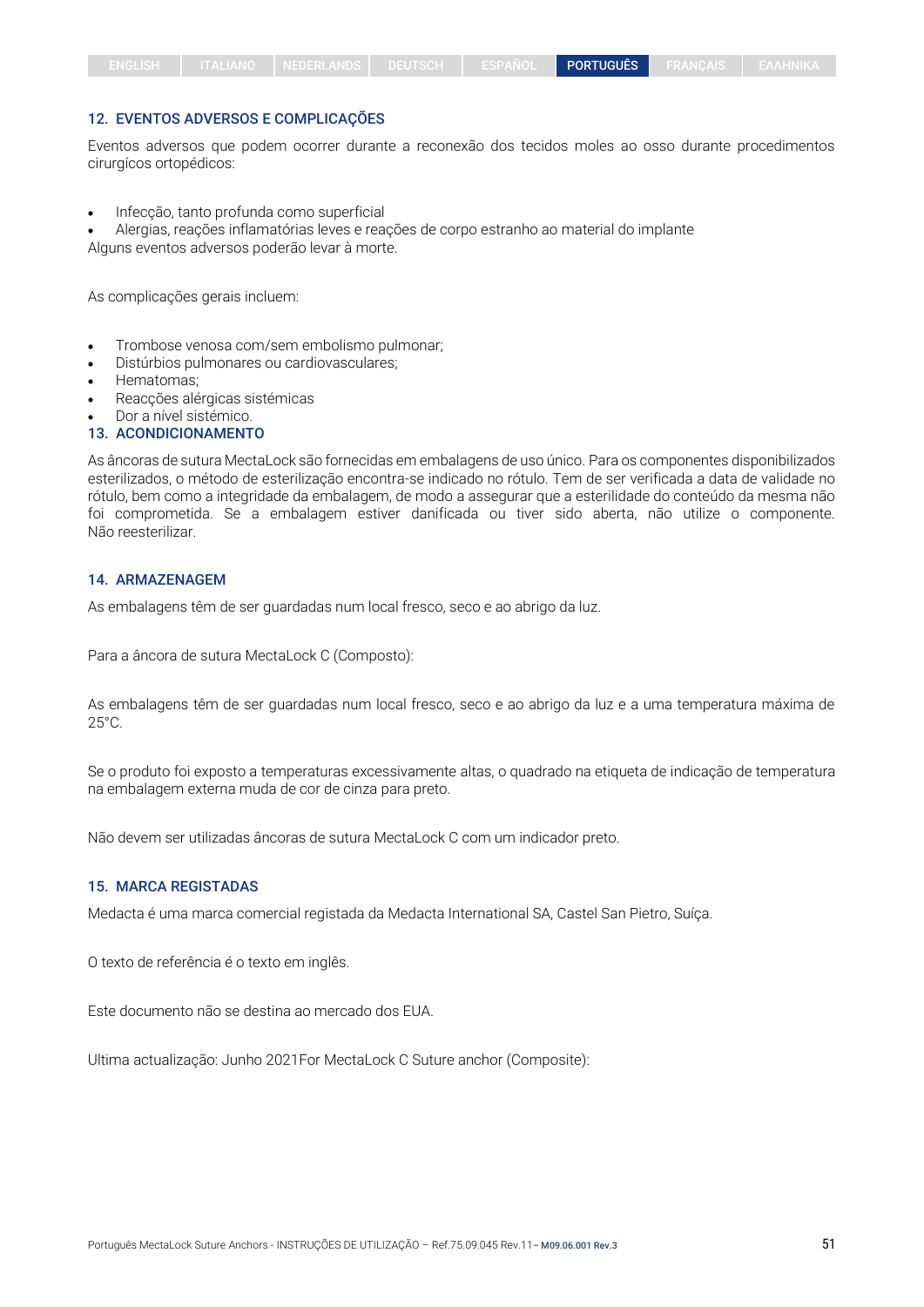# <span id="page-51-0"></span>FRANÇAIS: MECTALOCK SUTURE ANCHORS - INSTRUCTIONS D'UTILISATION

Important: le(s) dispositif(s) ne peu(ven)t être prescrit(s) et implanté(s) que par un médecin disposant d'une autorisation légale pour effectuer ce type de chirurgie.

#### 1. GENERALITES

Avant toute intervention chirurgicale, le chirurgien doit bien connaitre les documents relatifs au produit et à la technique opératoire, et doit lire attentivement ce mode d'emploi. La sélection des patients est aussi importante que le placement et le positionnement de l'implant. Des exigences fonctionnelles inappropriées peuvent contribuer à réduire la durée de vie de l'implant. Les avertissements doivent être respectés, et le mode d'emploi doit être scrupuleusement suivi.

#### 2. DESCRIPTION DU PRODUIT

Ce mode d'emploi est destiné à tous les produits décrits ci-dessous.

| NUMÉRO DE CATALOGUE | <b>DESCRIPTION DE L'ANCRE</b>          | MÈCHE / POINÇONS RÉUTILISABLE<br>COMPATIBLE -NUMÉRO DE<br>CATALOGUE |
|---------------------|----------------------------------------|---------------------------------------------------------------------|
| 05.11.001           | MectaLock PEEK 02.4<br>Impacteur long  |                                                                     |
| 05.11.101           | MectaLock C Ø2.4<br>Impacteur long     | 05.11.10.0035                                                       |
| 05.11.002           | MectaLock PEEK Ø2.9<br>Impacteur long  |                                                                     |
| 05.11.102           | MectaLock C Ø2.9<br>Impacteur long     | 05.11.10.0036                                                       |
| 05.10.001           | MectaLock PEEK Ø2.4<br>Impacteur court |                                                                     |
| 05.10.101           | MectaLock C Ø2.4<br>Impacteur court    | 05.10.10.0015                                                       |
| 05.10.002           | MectaLock PEEK Ø2.9<br>Impacteur court |                                                                     |
| 05.10.102           | MectaLock C Ø2.9<br>Impacteur court    | 05.10.10.0016                                                       |
| 05.10.004           | MectaLock PEEK Ø4.5<br>Impacteur court |                                                                     |
| 05.10.104           | MectaLock C Ø4.5<br>Impacteur court    | 05.10.10.0021                                                       |
| 05.10.005           | MectaLock PEEK Ø5.5<br>Impacteur court |                                                                     |
| 05.10.105           | MectaLock C Ø5.5<br>Impacteur court    | 05.10.10.0022                                                       |
| 05.10.006           | MectaLock PEEK Ø6.5<br>Impacteur court |                                                                     |
| 05.10.106           | MectaLock C Ø6.5<br>Impacteur court    | 05.10.10.0023                                                       |
| 05.10.011           | MectaLock TI Ø5.0                      | Pas necessaire                                                      |
| 05.10.012           | MectaLock TI Ø6.5                      | Pas nécessaire                                                      |

Medacta Mectalock PEEK et MectaLock C (sans noeuds) et Medacta MectaLock TI (préchargé) sont fabriqués respectivement en PolyEtherEtherKeton (PEEK), en matériel biocomposite ou en alliage de titane Les ancres MectaLock sont fournis avec des sutures directement préchargées dans l'implant (MectaLock TI) ou directement dans l'emballage final (MectaLock PEEK et MectaLock C).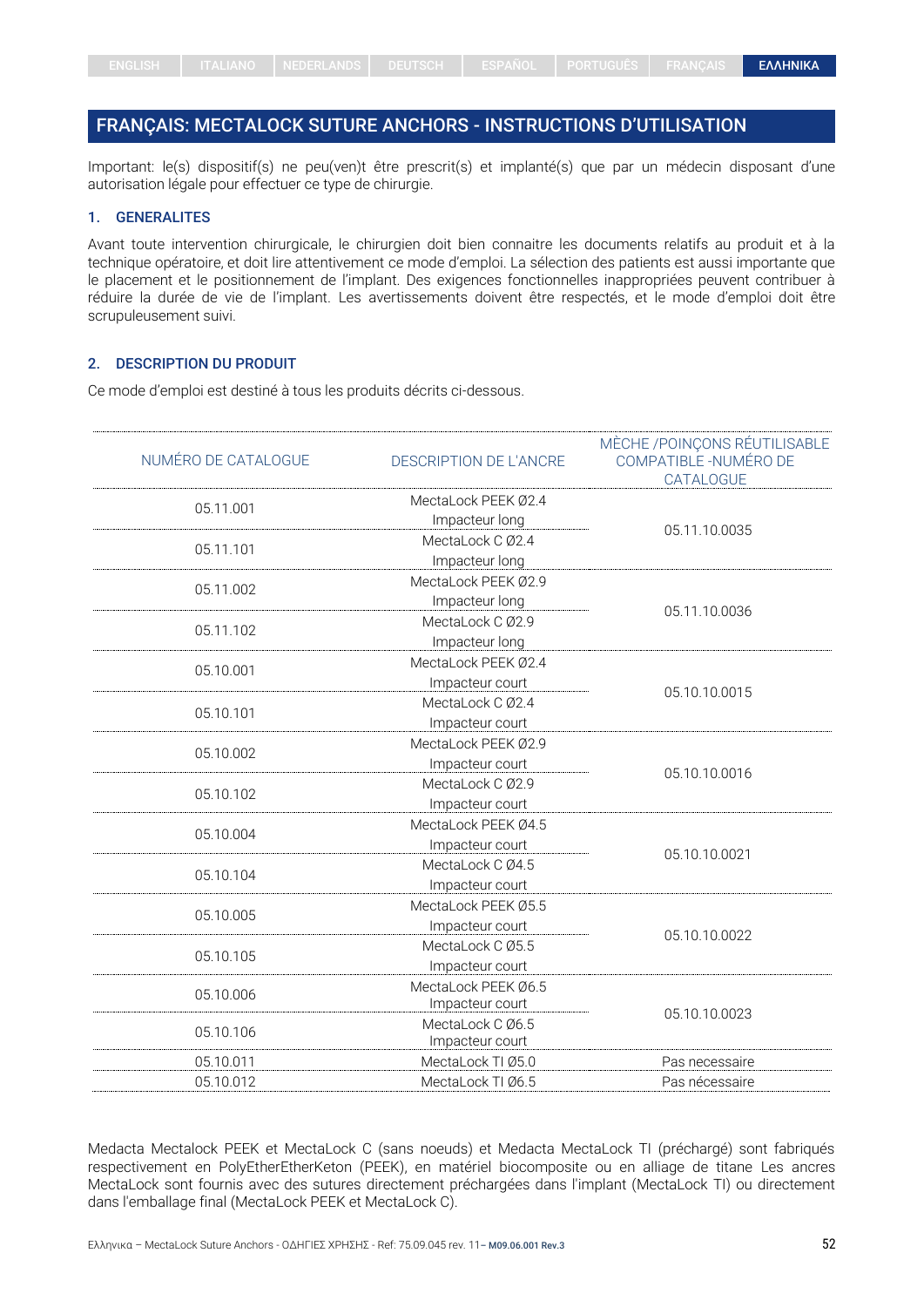| ENGLIOT | --------- | ZI INLULALANDO IZ | LOFANUL | <b>FUNIUUULU</b> | <b>TIMBRO</b> | <b>EAAHNIKA</b> |
|---------|-----------|-------------------|---------|------------------|---------------|-----------------|
|         |           |                   |         |                  |               |                 |

| NUMÉRO DE CATALOGUE | <b>FAMILLE D'ANCRES</b>                               | <b>SUTURES INCLUSES</b>                     |  |  |
|---------------------|-------------------------------------------------------|---------------------------------------------|--|--|
| 05.10.004           |                                                       |                                             |  |  |
| 05.10.005           | 05.10.006<br>05.10.001<br>MectaLock PEEK<br>05.10.002 |                                             |  |  |
|                     |                                                       |                                             |  |  |
|                     |                                                       | 1x USP#2/EP#5 HS Fiber 39"<br>UHMWPE suture |  |  |
|                     |                                                       |                                             |  |  |
| 05.11.001           |                                                       |                                             |  |  |
| 05.11.002           |                                                       |                                             |  |  |
| 05.10.101           |                                                       |                                             |  |  |
| 05.10.102           |                                                       |                                             |  |  |
| 05.10.104           |                                                       |                                             |  |  |
| 05.10.105           | MectaLock C                                           | 1x USP#2/EP#5 HS Fiber 39"<br>UHMWPE suture |  |  |
| 05.10.106           |                                                       |                                             |  |  |
| 05.11.101           |                                                       |                                             |  |  |
| 05.11.102           |                                                       |                                             |  |  |
| 05.10.011           |                                                       | 2x USP#2/EP#5 HS Fiber 39"                  |  |  |
| 05.10.012           | MectaLock TI                                          | preloaded sutures                           |  |  |

Ancres: PolyEtherEtherKeton (PEEK) [MectaLock PEEK]; Ti6Al4V ELI ISO 5832-3 [MectaLock TI] et RESOMER® LR 706 S + β-TCP (MectaLock C)Corps de l'impacteur: acier inoxydable

Poignée de l'impacteur: polycarbonate de qualité médicale

Suture: USP # 2 / EP # 5 HS Fibre 39 non résorbable Polyéthylène à poids moléculaire ultra-élevé (diamètre moyen: 0.500-0.599mm)(MectaLock PEEK & MectaLock TI) et suture non résorbable USP#2/EP#5 HS Fiber 39'' UHMWPE (MectaLock C)

## 3. UTILISATION PRÉVUE/INDICATIONS

Le dispositif peut être utilisé dans des procédures chirurgicales arthroscopiques ou ouvertes. Les tissus mous sont ainsi rattachés à l'os, y compris les indications spécifiques au système suivant :

- Les ancres MectaLock TI: refixation des tissus mous dans l'articulation de l'épaule (c.-à-d. réparation du rotateur de la coiffe, ténodèse du biceps)
- Les ancres MectaLock PEEK & MectaLock C (taille 2.4 & 2.9 mm): traitement de la hanche et de l'instabilité de l'épaule par la ré-fixation du labrum acétabulaire ou glénoïdien à l'os.
- Les ancres MectaLock PEEK & MectaLock C (taille 4.5, 5.5 & 6.5 mm): refixation des tissus mous dans l'articulation de l'épaule (c.-à-d. réparation de la coiffe des rotateur)

Le système d'ancres stabilise ainsi les tissus mous endommagés, en combinaison avec une immobilisation postopératoire appropriée, pendant toute la période de cicatrisation.

## 4. CONTRE-INDICATIONS

- Conditions pathologiques dans les tissus mous à réparer ou à reconstruire qui pourraient nuire à la fixation par suture.
- Conditions pathologiques de l'os qui affectent la tenue des ancres MectaLock.
- Condition physique qui éliminerait ou aurait tendance à éliminer un soutien adéquat aux implants ou retarderait la guérison.
- Des conditions qui tendent à limiter la capacité ou la volonté du patient à restreindre ses activités ou à suivre les instructions pendant la période de guérison.
- Fixation d'un ligament artificiel ou d'autres implants.
- Sensibilité au corps étranger, allergies connues ou suspectées aux implants et / ou aux instruments.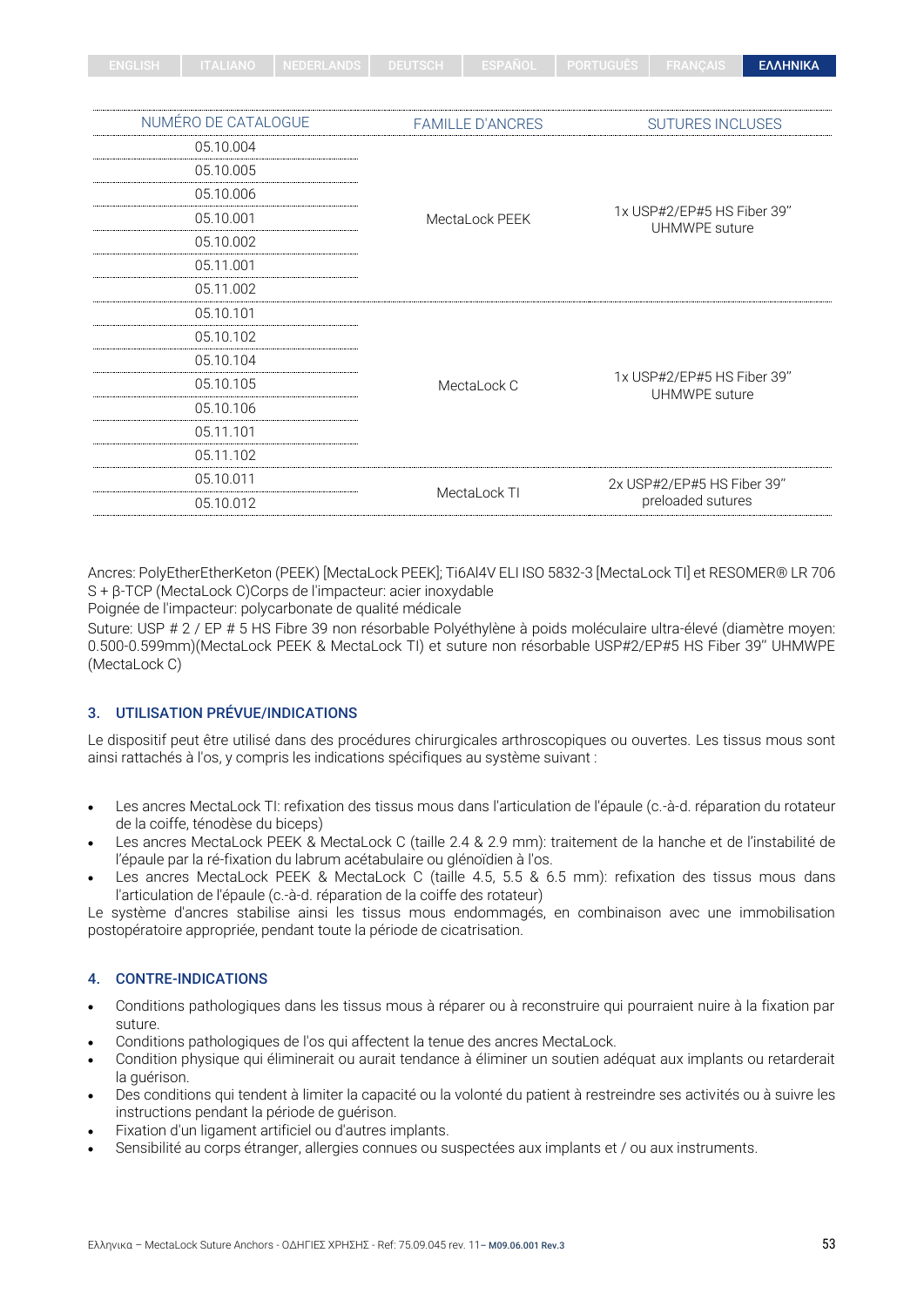## 5. AVERTISSEMENTS ET PRECAUTIONS

Le succès de l'opération dépend de la conformité avec la technique opératoire utilisée, et de l'utilisation appropriée des instruments dédiés qui sont spécialement conçus pour cette gamme d'implants. Le chirurgien doit choisir une taille d'implant appropriée en fonction de la procédure spécifique et des antécédents du patient. Un mauvais positionnement peut réduire la longévité de l'implant et conduire à son échec anticipé. Le manche-impacteur est à usage unique et doit être éliminé conformément à la politique et à la procédure de l'hôpital.

Une étiquette Medacta pour chaque dispositive doit être correctement appliquée sur la carte d'implantation Medacta fournie, et remise au patient.

Assurez-vous que les ancres MectaLock sont utilisées avec les méches ou les poinçons réutilisables compatibles correspondants .Utilisez la méche ou le poinçon réutilisable compatible correspondante pour créer le trou pilote. Maintenez un alignement correct lors de l'insertion de l'ancre et empêchez le dégagement du manche-impacteur. Le risque de rupture des ancres MectaLock lors de l'implantation est réduit en suivant les instructions d'utilisation indiquées ci-dessous. Une sélection et un placement corrects de l'implant sont des considérations importantes pour une utilisation réussie de cet dispositive L'orientation et l'alignement corrects des instruments sont importants lors de l'implantation des MectaLock afin de minimiser les risques de rupture de l'ancre. Une rupture de l'ancre MectaLock peut se produire si:

- le trou pilote n'est pas percé à la profondeur appropriée;
- l'ancre MectaLock n'est pas correctement aligné avec le trou pilote
- Une charge latérale est appliquée sur l'ancre / le manche-impacteure lors de l'insertion de l'ancre MectaLock
- L'impacteur des MectaLock est utilisé comme levier.

Ne dégagez pas les sutures du manche-impacteur jetable lors de l'insertion de l'ancre MectaLock TI avant que la profondeur de positionnement finale ne soit atteinte. N'utilisez aucune autre suture que la suture non résorbable USP # 2 / EP # 5 UHMWPE.

#### Compatibilité IRM

Des tests non cliniques ont démontré que les implants en titane sont conditionnels à la RM. Un patient auquel ce dispositif a été implanté peut être examiné en toute sécurité dans un système de RM répondant aux conditions suivantes. Champ magnétique statique de 1,5 Tesla et 3 Tesla, avec:

- Gradient de champ spatial maximum de 12 800 G/cm (128 T/m)
- Force produite maximale de 231.000.000 G $2/$ cm (231 T $2/$ m)

Estimation théorique du maximum du corps entier moyenne (WBA) taux d'absorption spécifique (TAS) de 2 W/kg (mode de fonctionnement normal). Dans les conditions de balayage définies ci-dessus, les implants en titane devraient produire une augmentation de température maximale inférieure à:

- Augmentation de la température liée aux RF de 1,5°C (2 W/kg, 1,5 Tesla) avec une augmentation de la température de fond de ≈1,3°C (2 W/kg, 1,5 Tesla)
- Augmentation de la température liée aux RF de 3,0°C (2 W/kg, 3 Tesla) avec une augmentation de la température de fond de ≈2.3°C (2 W/kg, 3 Tesla)

après 15 minutes d'analyse continue.

Dans les tests non cliniques, l'artefact d'image causé par l'appareil s'étend à environ 20,5 mm de l'implant en titane lorsqu'il est imagé avec une séquence d'impulsions d'écho de gradient et un système de RM de 3 Tesla.

Les ancres de suture MectaLock PEEK et MectaLock C sont compatibles avec l'IRM.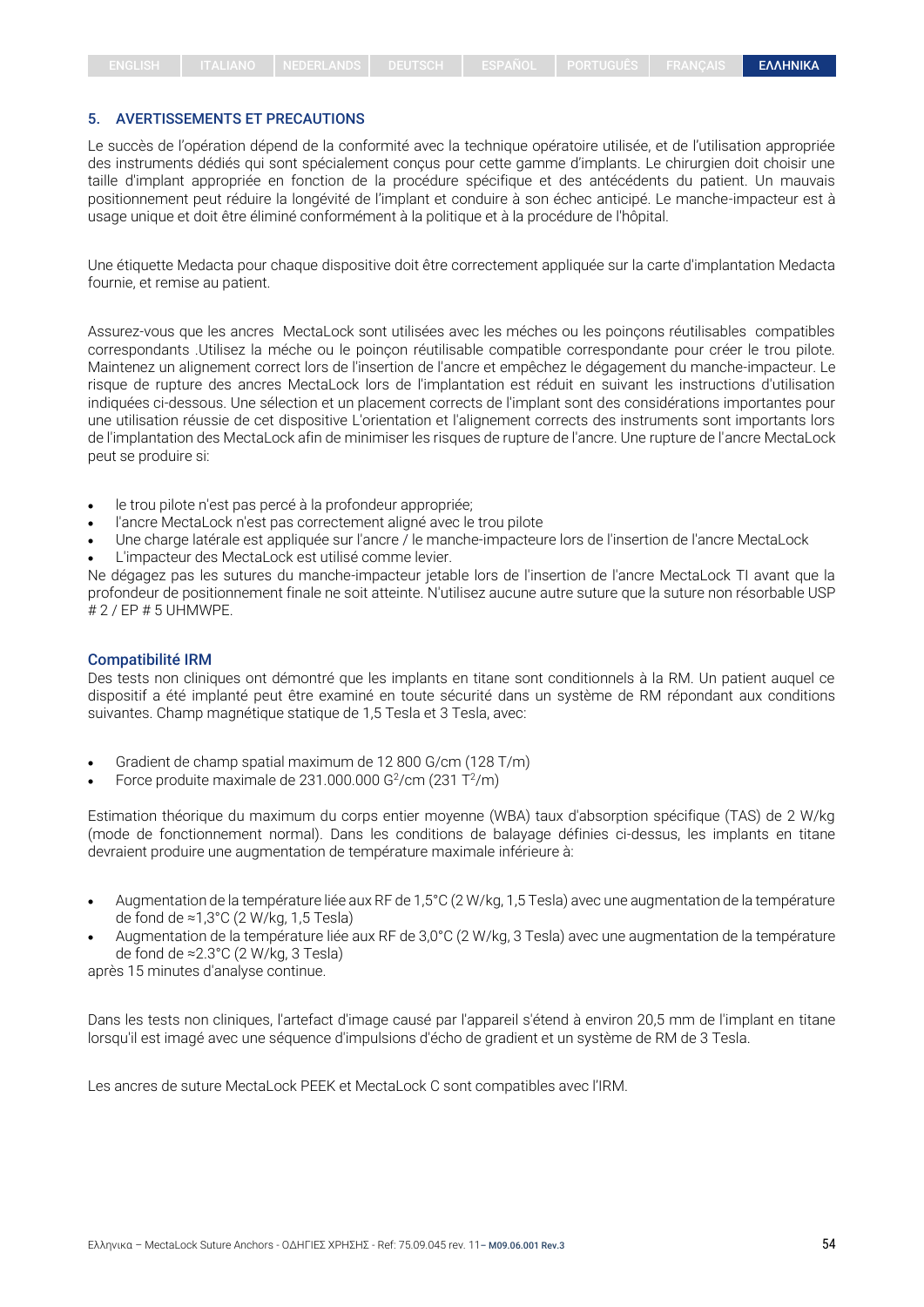#### 6. IMPLANTS MEDACTA INTERNATIONAL

Medacta International n'est pas responsable de l'utilisation de ses composants associée à un composant fourni par un autre fabricant (sauf indication contraire de Medacta International pour la technique chirurgicale), par conséquent, nous déconseillons une telle utilisation. Les MectaLock Suture Anchors ne doivent jamais être réimplantés. Alors qu'un implant peut sembler intact, les imperfections microscopiques peuvent exister et provoquer une défaillance de l'implant. Le chirurgien doit être conscient que même un très léger dommage superficiel, causé par exemple par un instrument ou par une forte hémostase au bistouri électrique, peut avoir une influence sur la survie de l'appareil et peut conduire à sa rupture. Les produits MectaLock Suture Anchors de Medacta sont non-pyrogènes.

#### 7. FACTEURS DE RISQUE

Les facteurs de risque suivants, individuellement ou conjoints, peuvent aboutir à de faibles résultats cliniques:

- Qualité osseuse inadéquate (par exemple, ostéoporose, ostéopénie)
- Maladies systémiques ou troubles métaboliques
- Antécédents d'infections ou de chutes
- Toxicomanie et l'abus d'alcool et de médicaments
- Incapacité mentale du patient à comprendre les instructions du médecin et à s'y conformer
- Tumeurs osseuses locales

### 8. MODE D'UTILISATION

#### PHASE PRÉOPÉRATOIRE

Le chirurgien doit vérifier les éventuels handycaps physiques et déficiences mentales des patients, et il doit également discuter avec le patient de tous les détails concernant l'intervention et les implants. La discussion doit tenir compte des limites de l'intervention et des contraintes imposées par l'implant sélectionné. Les facteurs pouvant limiter les performances et la stabilité de l'implant, par exemple le niveau d'activité, doivent être définis pour améliorer les chances du patient d'éviter des complications. La nécessité de suivre les instructions post-opératoires fournies par le chirurgien doit être pleinement comprise par le patient. Un stock d'implants stériles de tailles appropriées doit être disponible et contrôlé par l'opérateur avant l'opération.

#### 9. MANIPULATION

Pour éviter de rayer ou d'endommager les implants, ils doivent être manipulés avec le plus grand soin par du personnel qualifié dans un environnement où les conditions d'hygiène sont contrôlées. Les implants doivent être conservés dans leur emballage en bon état.

#### 10. TECHNIQUE CHIRURGICALE

Le chirurgien doit bien connaître la technique opératoire. Des renseignements supplémentaires sur les techniques chirurgicales (brochure et vidéo) et les produits sont disponibles sur demande. Une planification préopératoire minutieuse est essentielle.

## ANCRES MECTALOCK PEEK & MECTALOCK C (TAILLE 2.4 & 2.9 MM)

- Passer la suture fournie à travers les tissus mous avec la technique de passage de suture préférée du chirurgien; laisser les deux brins de la suture sortir du patient par le portail arthroscopique;
- Recherchez l'emplacement souhaité pour l'emplacement de l'ancre MectaLock PEEK ou C. insérer un fil-guide percutané (Ø max. 1,5 mm) à travers du portail arthroscopique approprié pour atteindre l'emplacement souhaité
- Un viseur dédié (à fente ou sans fente) peut être utilisé comme guide de forage et pour aider à guider l'emplacement du trou pilote dans l'os. Insérer le viseur Arthroscopique Medacta couplé à un obturateur canulé sur le fil guide; le chirurgien peut choisir entre différentes pointes de viseur en fonction de ses préférences et des structures anatomiques à traiter. Les viseurs et les obturateurs sont fournis en deux longueurs différentes: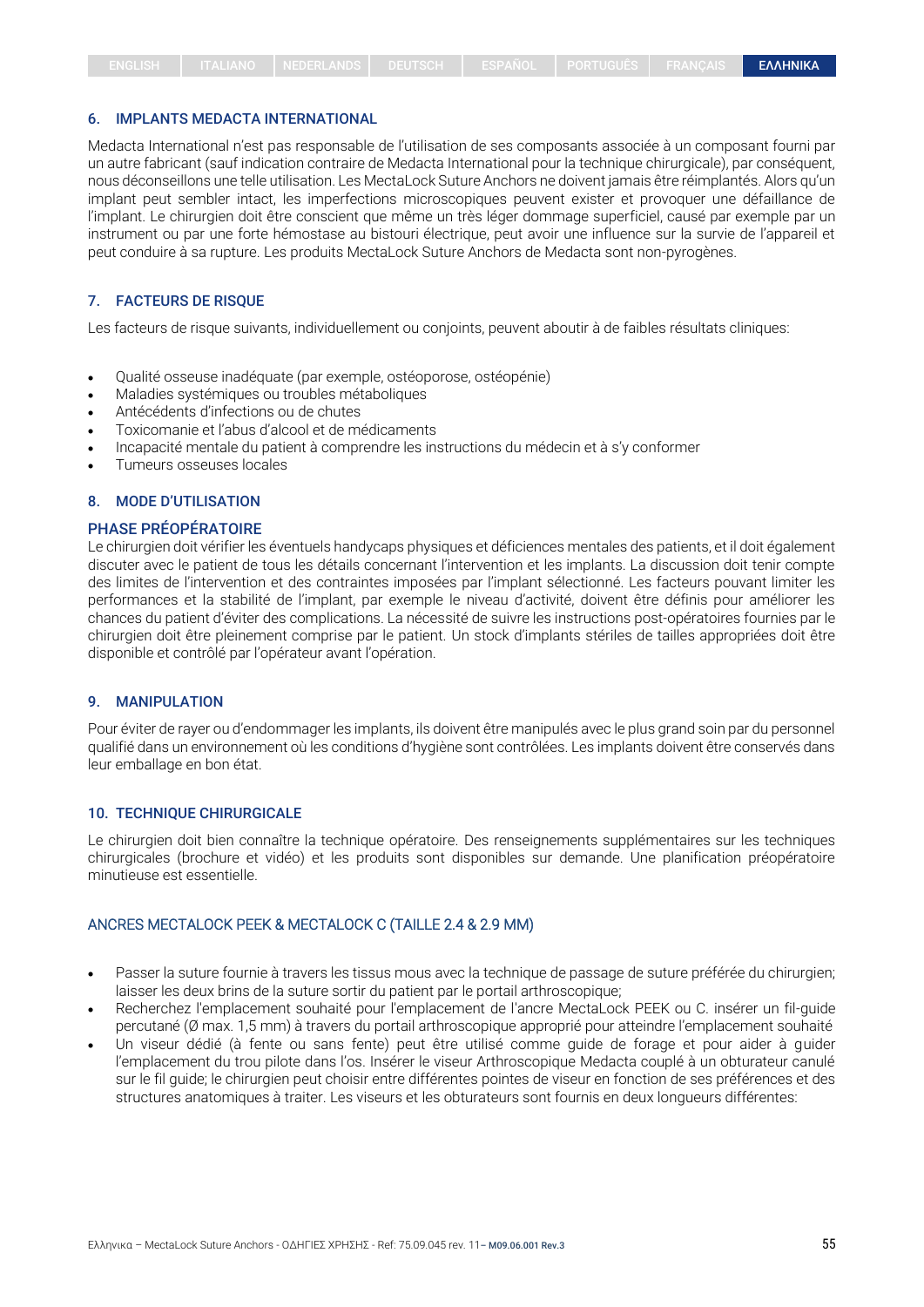| <b>ENGLISH</b>    | <b>ITALIANO</b> | <b>NEDERLANDS</b> | <b>DEUTSCH</b> | ESPAÑOL | <b>PORTUGUÊS</b>        | <b>FRANÇAIS</b> | ΕΛΛΗΝΙΚΑ |
|-------------------|-----------------|-------------------|----------------|---------|-------------------------|-----------------|----------|
|                   |                 |                   |                |         |                         |                 |          |
|                   |                 |                   |                |         |                         | 12 loters       |          |
| $\mathbb{H}^+$ in |                 |                   | Ð.             |         | Iн                      | <b>Times</b>    |          |
| 6.18              |                 |                   |                |         |                         |                 |          |
|                   | СK.             |                   |                |         | <b>MEDIODICO COMPOS</b> |                 |          |

Les viseurs / obturateurs et les méches peuvent être couplés selon le tableau suivant:

| <b>VISEUR</b>                          |                                                                      | <b>OBTURATEUR</b>            |                      | MÉCHE RÉ-UTILISABLE                 |                                              |
|----------------------------------------|----------------------------------------------------------------------|------------------------------|----------------------|-------------------------------------|----------------------------------------------|
| <b>RÉFÉRENCE</b><br><b>COMMERCIALE</b> | <b>DESCRIPTION</b>                                                   | RÉFÉRENCE<br>COMMERCIAL<br>Ε | <b>DESCRIPTION</b>   | RÉFÉRENCE<br><b>COMMERCIAL</b><br>Е | <b>DESCRIPTION</b>                           |
| 05.11.10.0030<br>05.11.10.0052         | Pointe couronnée - Longue<br>Pointe couronnée - Longue<br>Et à fente |                              |                      |                                     |                                              |
| 05.11.10.0031<br>05.11.10.0053         | Pointe poisson - Longue<br>Pointe poisson - Longue Et<br>à fente     | 05.11.10.0033                | Obturateur<br>Longue | 05.11.10.0035<br>05.11.10.0036      | Méche Ø2.4<br>Longue<br>Méche Ø2.9<br>Longue |
| 05.11.10.0032<br>05.11.10.0054         | Pointe fourche - Longue<br>Pointe fourche - Longue Et à<br>fente     |                              |                      |                                     |                                              |
| 05.10.10.0010<br>05.10.10.0024         | Pointe couronnée - Courte<br>Pointe couronnée - Courte<br>Et à fente |                              |                      |                                     |                                              |
| 05.10.10.0011<br>05.10.10.0025         | Pointe poisson - Courte<br>Pointe poisson - Courte Et à<br>fente     |                              | Obturateur<br>Courte | 05.10.10.0015<br>05.10.10.0016      | Méche Ø2.4<br>Courte<br>Méche Ø2.9<br>Courte |
| 05.10.10.0012<br>05.10.10.0026         | Pointe fouorche - Courte<br>Pointe fouorche – Courte Et<br>à fente   |                              |                      |                                     |                                              |

- En utilisant la méche réutilisable compatible correspondant, créez un trou dans l'os à l'emplacement souhaité pour la mise en place de l'ancre MectaLock PEEK ou C;
- Veillez à percer jusqu'à ce que la marque de profondeur distale de la méche soit alignée avec la marque de profondeur distale du viseur ou jusqu'à ce que la méche soit mécaniquement bloquée contre le viseur



Couplez l'ancre MectaLock PEEK ou C avec les sutures sortant du portail: tout en maintenant fermement les deux brins de la suture avec une main, alignez-les avec la fente de la pointe de l'ancre. Poussez délicatement l'ancre contre la suture pour la laisser se fixer dans l'œillet de la pointe.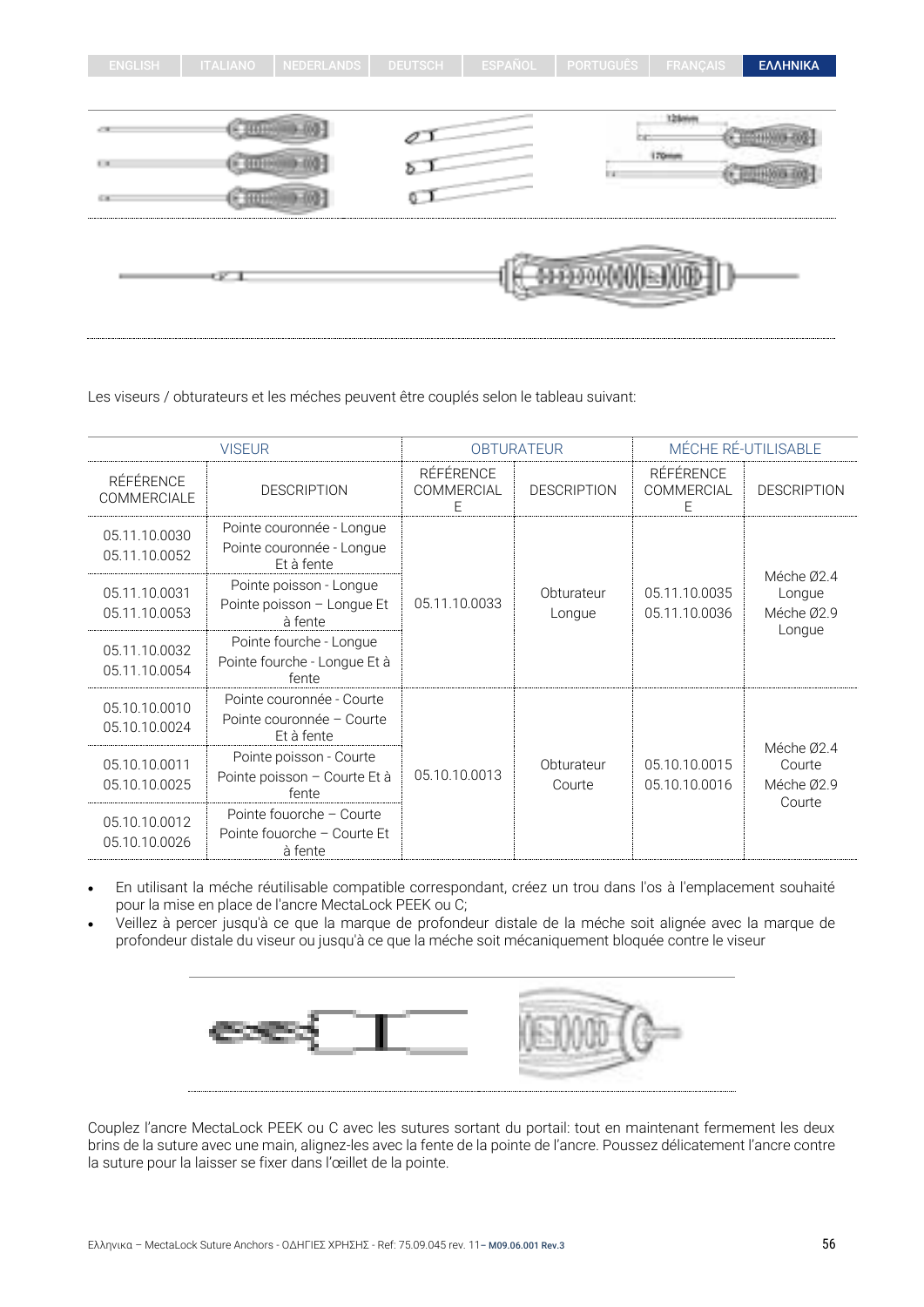

Faites pivoter l'ancre dans le sens des aiguilles d'une montre de 90 °



Aligner l'axe principal du manche-impacteur avec la suture (1) puis, tout en maintenant la suture sous tension, faire glisser l'ancre sur la suture (2) vers le patient à travers le portail arthroscopique jusqu'à ce que le trou pilote soit atteint.



Une fois atteint le trou pilote, réglez la tension de la suture en fonction de vos préférences et appuyez sur la poignée en plastique du manche-impacteur jusqu'à ce que l'ancre MectaLock PEEK ou C soit correctement placée. La profondeur correcte est atteinte lorsque le marquage laser distal est aligné à la surface de l'os.

- Dévissez le manche-impacteur usage unique
- Palper les tissus mous réparés à l'aide d'une sonde arthroscopique pour s'assurer que la réparation est sécurisée
- Couper et enlever les sutures en excès



#### ANCRES MECTALOCK PEEK & MECTALOCK C (TAILLE 4.5, 5.5 & 6.5 MM)

En utilisant le poinçon réutilisable compatible correspondant, créer une cavité dans l'os à l'emplacement souhaité pour la mise en place de l'ancre MectaLock PEEK ou MectaLock C.

• Veillez à poinçonner jusqu'à ce que la marque de profondeur distale du poinçon est alignée à l'os cortical.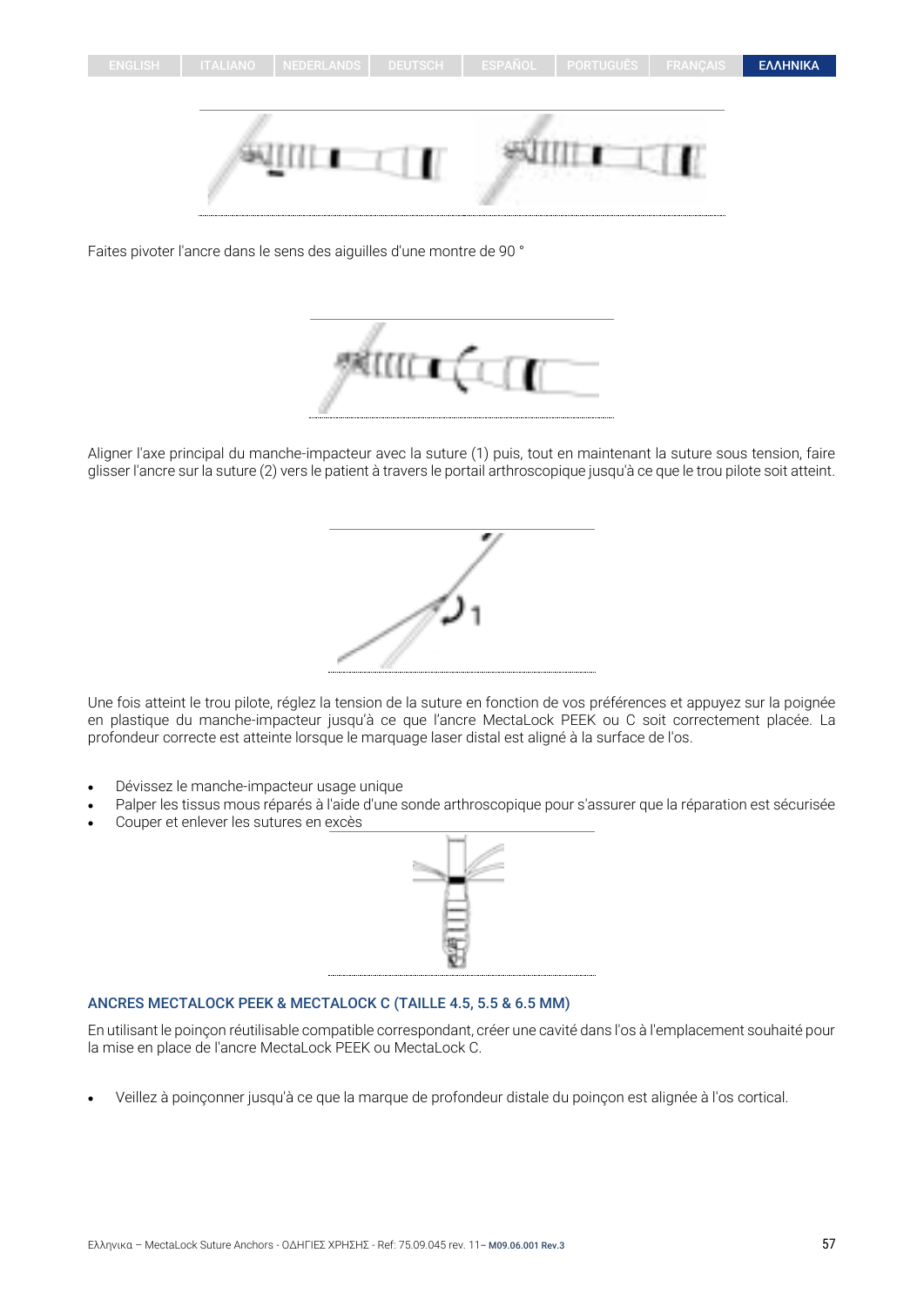

- Couplez l'ancre MectaLock PEEK ou C avec les sutures sortant du portail: tout en maintenant fermement les deux brins de la suture avec une main, alignez-les avec la fente de la pointe de l'ancre.
- Poussez délicatement l'ancre contre la suture pour la laisser se fixer dans l'œillet de la pointe.
- Faites pivoter l'ancre dans le sens des aiguilles d'une montre de 90 °:
- Aligner l'axe principal du manche-impacteur avec la suture (1) puis, tout en maintenant la suture sous tension, faire glisser l'ancre sur la suture (2) vers le patient à travers le portail arthroscopique jusqu'à ce que le trou de la cavité soit atteint:
- Une fois atteint la cavité, réglez la tension de la suture en fonction de vos préférences et appuyez sur la poignée en plastique du manche-impacteur jusqu'à ce que l'ancre MectaLock PEEK ou C soit correctement placée. La profondeur correcte est atteinte lorsque le marquage laser distal est aligné à la surface de l'os.
- Dévissez le manche-impacteur jetable;
- Palper les tissus mous réparés à l'aide d'une sonde arthroscopique pour s'assurer que la réparation est sécurisée;
- Couper et enlever les sutures en excès.

#### LES ANCRES MECTALOCK TI

- Recherchez l'emplacement souhaité pour l'emplacement de l'ancre MectaLock TI. insérer le manche-impacteur préchargé avec l'ancre MectaLock TI dans le portail arthroscopique approprié pour atteindre l'emplacement souhaité.
- Tapotez doucement à l'arrière de poignée du manche-impacteur jetable pour permettre à la pointe de l'ancre MectaLock TI de percer l'os à l'endroit choisi; tout en gardant une légère force axiale sur le manche-impacteur jetable, vissez l'ancre MectaLock TI dans l'os jusqu'à ce que le marquage laser distal du manche -impacteur affleure la surface de l'os.



Débloquez les sutures du manche-impacteuren plastique et dégagez délicatement la pointe du conducteur de l'ancre MectaLock TI, tirant le manche-impacteur par le portail arthroscopique.

- Gèrer les sutures 2x USP # 2 / EP # 5 HS Fibre 39 "UHMWPE à travers des tissus mous avec la technique de passage des sutures et de nouage préférée par le chirurgien
- Palper les tissus mous réparés à l'aide d'une sonde arthroscopique pour s'assurer que la réparation est sécurisée
- Couper et enlever les sutures en excès

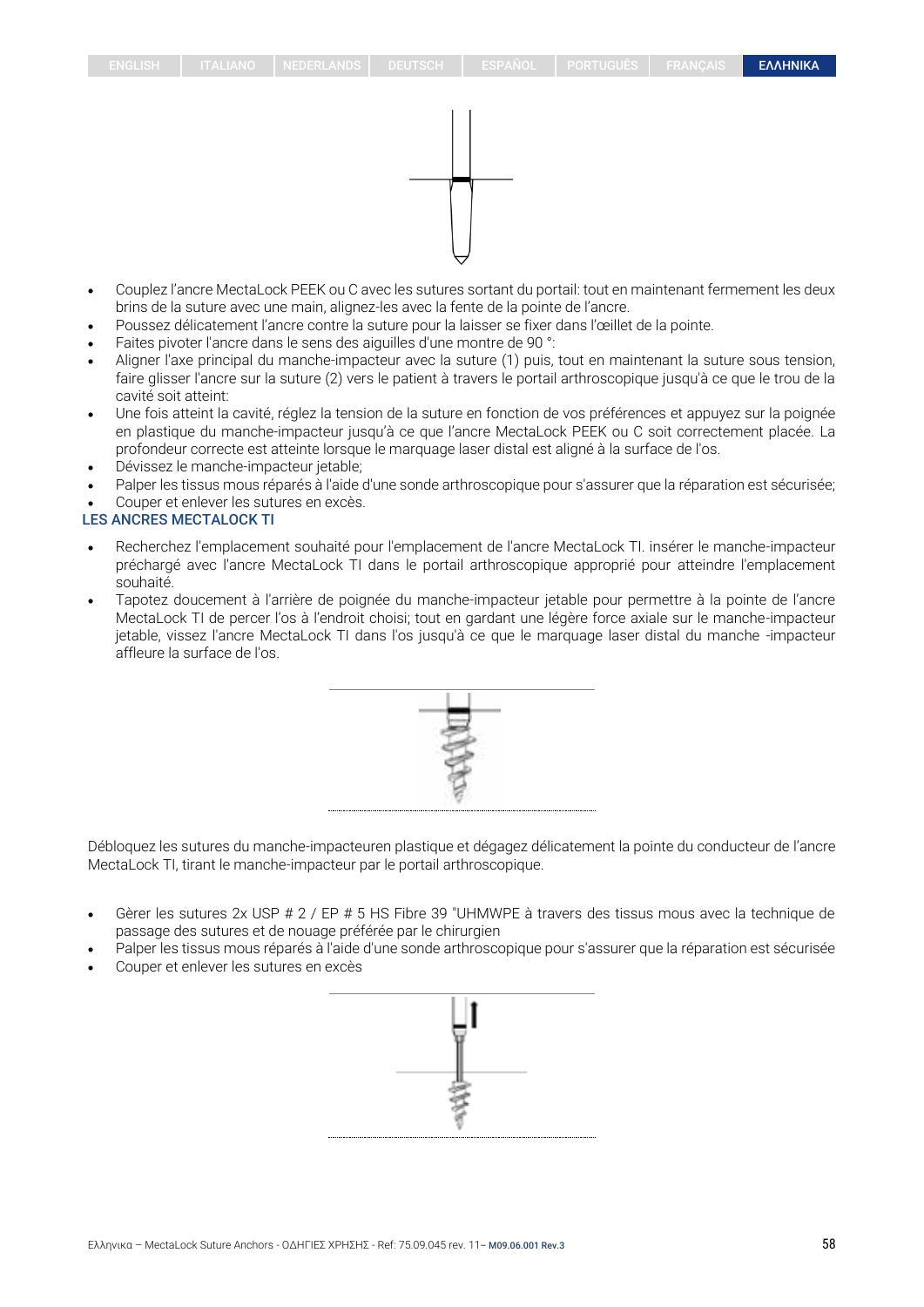## 11. SOINS POSTOPÉRATOIRES ET SUIVI

Le chirurgien doit avertir les patients de contrôler leur niveau d'activité et d'éviter les charges excessives sur le membre opéré. En outre, le chirurgien doit informer le patient sur les précautions à prendre en termes d'exercices, de traitements et de limitations dans le cadre des activités, des restrictions signalées sur la notice d'instruction, ainsi que sur l'exposition aux champs magnétiques. Le patient doit être informé que les implants peuvent affecter les résultats de la tomodensitométrie (TDM) ou de l'imagerie par résonance magnétique (IRM). Le suivi périodique est recommandé pour faire des comparaisons avec l'état post-opératoire immédiat et anticiper les complications liées aux implants. Une activité physique excessive et des traumatismes des membres opérés peuvent causer une défaillance précoce de l'implant. Si le cas se produit, il est nécessaire de placer le patient sous surveillance, d'évaluer la progression possible de la détérioration, et considérer les avantages de la reprise anticipée.

## 12. ÉVÉNEMENTS INDÉSIRABLES ET COMPLICATIONS

événements indésirables pouvant survenir lors du re-attachement des tissus mous sur les os lors d'interventions chirurgicales orthopédiques:

• Infection, profonde et superficielle

• Allergies, réactions inflammatoires légères, réaction à corps étranger aux matériaux des implants Enfin, certains événements indésirables peuvent même conduire au décès

Les complications générales comprennent:

- Thrombose veineuse avec/sans embolie pulmonaire
- Troubles cardiovasculaires ou pulmonaires
- Hématomes
- Réactions allergiques systémiques
- Douleurs systémiques

#### 13. CONDITIONNEMENT

Les ancres de suture MectaLock sont fournis en emballage à usage unique. Pour les composants livrés stériles, le procédé de stérilisation est indiqué sur l'étiquette. La date de péremption doit être vérifiée sur l'étiquette ainsi que l'intégrité de l'emballage afin de s'assurer que la stérilité du contenu n'a pas été compromise. Si l'emballage est endommagé ou a été ouvert, ne pas utiliser le composant. Ne pas re-stériliser.

#### 14. STOCKAGE

Les emballages doivent être rangés dans un endroit sec et frais, à l'abri de la lumière.

Pour les ancres MectaLock C (composite) :

Les emballages doivent être stockés dans un endroit frais et sec, à l'abri de la lumière et à une température maximale de 25°C. Si le produit a été exposé à des températures excessivement élevées, le carré de l'étiquette d'indication de la température sur l'emballage extérieur change de couleur, passant du gris au noir. Les ancres de suture MectaLock C avec un indicateur noir ne doivent pas être utilisée.

#### 15. TRADEMARKS

Medacta est une marque déposée de Medacta International SA, sise à Castel San Pietro, en Suisse.

Le texte de référence est le texte anglais.

Ce document n'est pas destiné au marché américain.

Dernière mise à jour: Juin 2021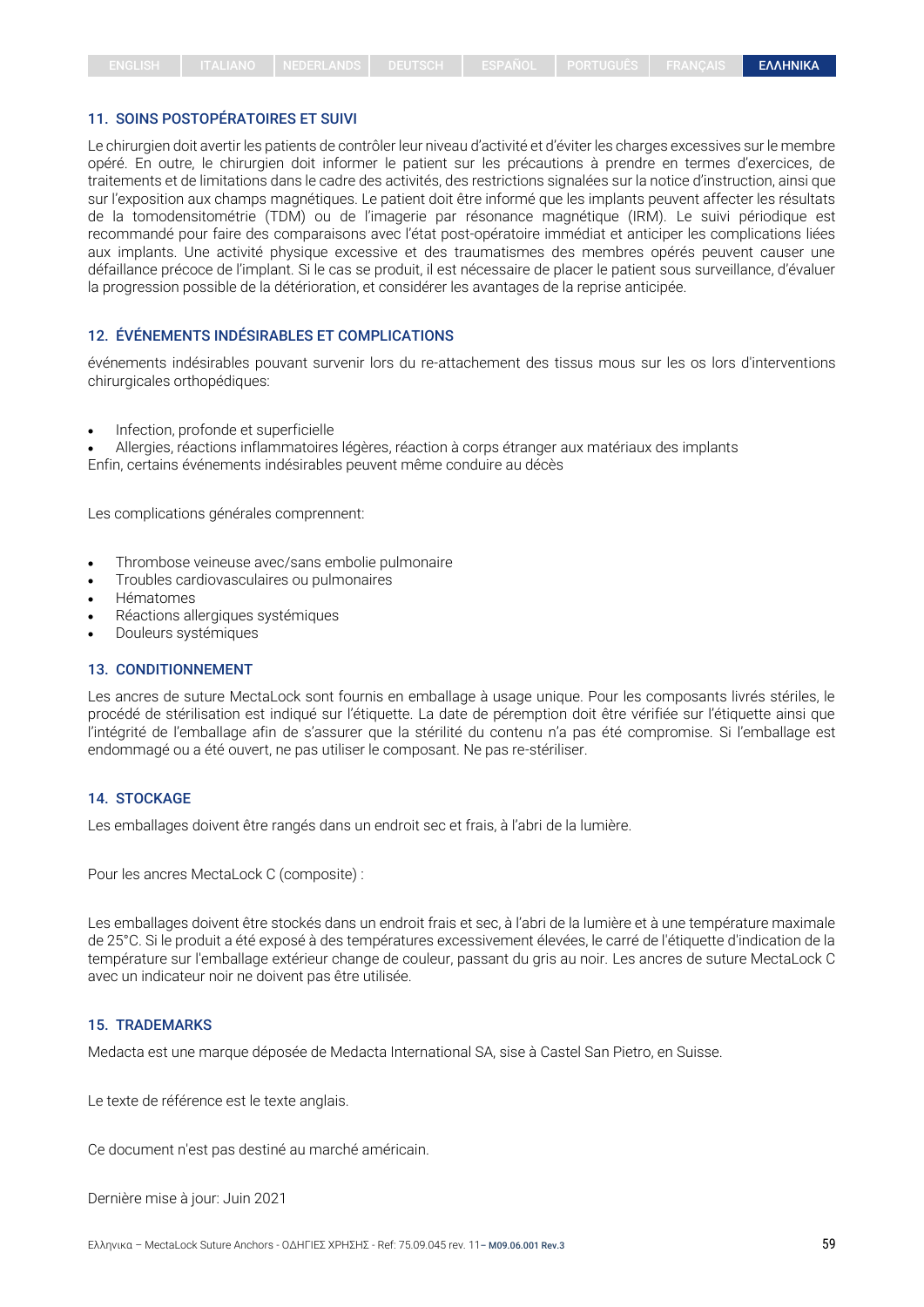## <span id="page-59-0"></span>ΕΛΛΗΝΙΚΑ: MECTALOCK SUTURE ANCHORS - ΟΔΗΓΙΕΣ ΧΡΗΣΗΣ

Σημαντική προειδοποίηση: η μία ή περισσότερες συσκευές μπορούν να συνταγογραφηθούν και να εμφυτευτούν μόνο από ιατρό νομίμως εξουσιοδοτημένο να εκτελεί αυτόν τον τύπο χειρουργικής επέμβασης.

## 1. ΓΕΝΙΚΑ

Πριν από οποιαδήποτε χειρουργική επέμβαση, ο χειρουργός πρέπει να εξοικειώνεται με τη βιβλιογραφία του προϊόντος και τη χειρουργική τεχνική και πρέπει να διαβάζει προσεκτικά αυτές τις οδηγίες χρήσης. Η επιλογή του ασθενή είναι το ίδιο σημαντική με την τοποθέτηση του εμφυτεύματος. Ακατάλληλες λειτουργικές απαιτήσεις μπορεί να συμβάλλουν στη μείωση της ζωής του εμφυτεύματος. Πρέπει να δοθεί βάρος στις προειδοποιήσεις, και να τηρηθούν αυστηρά οι οδηγίες χρήσης.

#### 2. ΠΕΡΙΓΡΑΦΗ ΤΟΥ ΠΡΟΪΟΝΤΟΣ

Αυτές οι οδηγίες χρήσης προορίζονται για όλα τα προϊόντα που περιγράφονται εδώ παρακάτω.

| ΑΡΙΘΜΌΣ ΚΑΤΑΛΌΓΟΥ | ΠΕΡΙΓΡΑΦΉ ΆΓΚΥΡΑΣ                 | ΣΥΜΒΑΤΌ<br>ΕΠΑΝΑΧΡΗΣΙΜΟΠΟΙΟΎΜΕΝΟ<br>ΤΡΥΠΆΝΙ-ΑΡΙΘ. ΚΑΤΑΛΌΓΟΥ |  |
|-------------------|-----------------------------------|-------------------------------------------------------------|--|
| 05.11.001         | MectaLock PEEK 02.4               |                                                             |  |
|                   | Μακρύς οδηγός                     | 05.11.10.0035                                               |  |
| 05.11.101         | MectaLock C Ø2.4                  |                                                             |  |
|                   | Μακρύς οδηγός                     |                                                             |  |
| 05.11.002         | MectaLock PEEK Ø2.9               |                                                             |  |
|                   | Μακρύς οδηγός                     | 05.11.10.0036                                               |  |
| 05.11.102         | MectaLock C Ø2.9                  |                                                             |  |
|                   | Μακρύς οδηγός                     |                                                             |  |
| 05.10.001         | MectaLock PEEK Ø2.4               |                                                             |  |
|                   | Κοντός οδηγός                     | 05.10.10.0015                                               |  |
| 05.10.101         | MectaLock C Ø2.4                  |                                                             |  |
|                   | Κοντός οδηγός                     |                                                             |  |
| 05.10.002         | MectaLock PEEK Ø2.9               |                                                             |  |
|                   | Κοντός οδηγός                     | 05.10.10.0016                                               |  |
| 05.10.102         | MectaLock C Ø2.9                  |                                                             |  |
|                   | Κοντός οδηγός                     |                                                             |  |
| 05.10.004         | MectaLock PEEK Ø4.5               |                                                             |  |
|                   | Κοντός οδηγός                     | 05.10.10.0021                                               |  |
| 05.10.104         | MectaLock C Ø4.5                  |                                                             |  |
|                   | Κοντός οδηγός                     |                                                             |  |
| 05.10.005         | MectaLock PEEK Ø5.5               |                                                             |  |
|                   | Κοντός οδηγός                     | 05.10.10.0022                                               |  |
| 05.10.105         | MectaLock C Ø5.5                  |                                                             |  |
|                   | Κοντός οδηγός                     |                                                             |  |
| 05.10.006         | MectaLock PEEK Ø6.5               |                                                             |  |
|                   | Κοντός οδηγός                     | 05.10.10.0023                                               |  |
| 05.10.106         | MectaLock C Ø6.5<br>Κοντός οδηγός |                                                             |  |
| 05.10.011         | MectaLock TI Ø5.0                 | Δεν απαιτείται                                              |  |
| 05.10.012         | MectaLock TI Ø6.5                 | Δεν απαιτείται                                              |  |

Τα Medacta MectaLock PEEK και MectaLock C (Χωρίς κόμπο) and MectaLock TI (προφορτωμένο) κατασκευάζονταιαντίστοιχα από ΡΕΕΚ, βιοσύνθετο υλικό ή κράμα τιτανίου. Οι άγκυρες ραμμάτων MectaLock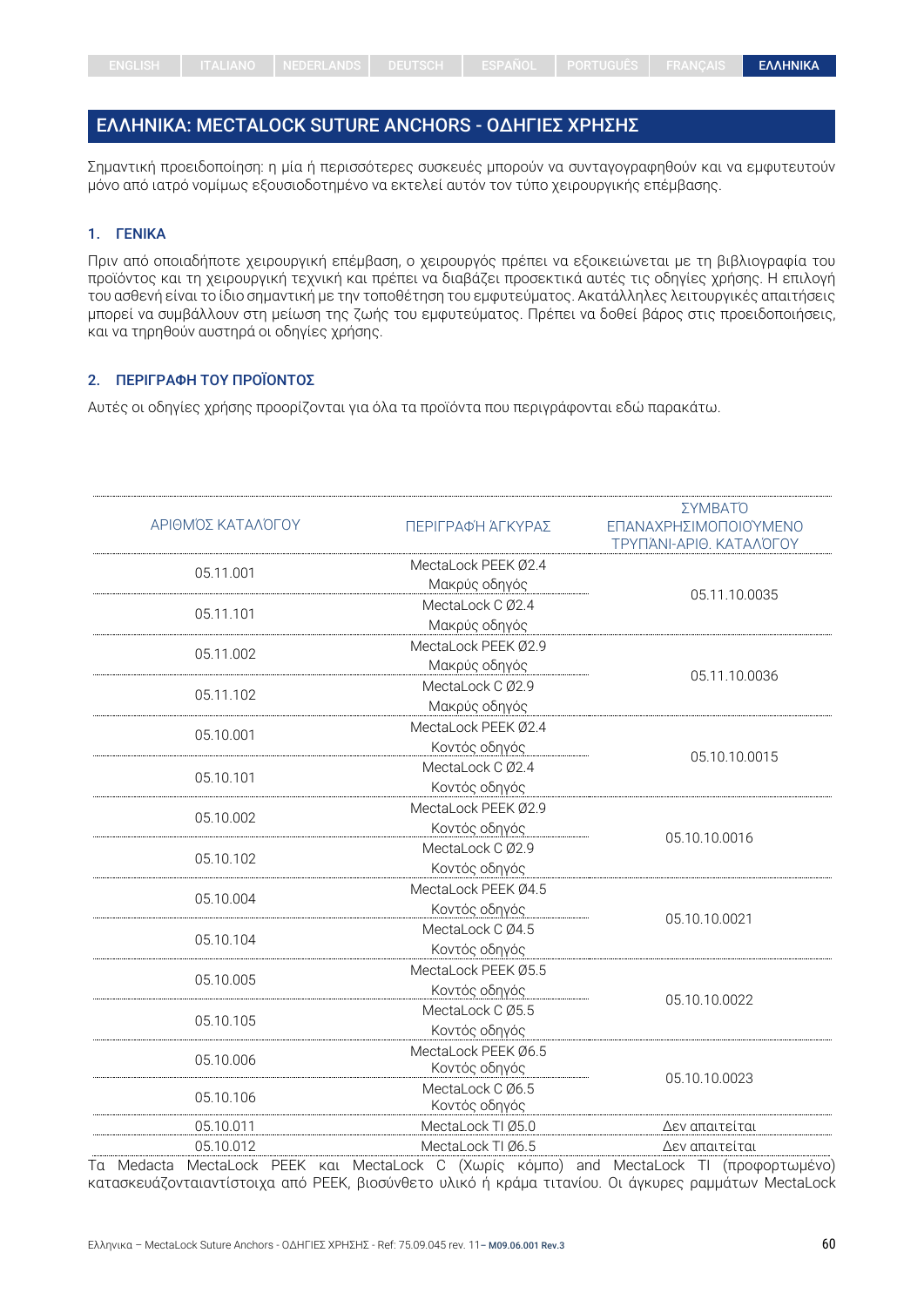φέρουν ράμματα προφορτωμένα πάνω στο εμφύτευμα(MectaLock TI) ή είναι τοποθετημένα απευθείας πάνω στην τελική συσκευασία (MectaLock PEEK και MectaLock C).

| ΑΡΙΘΜΌΣ ΚΑΤΑΛΌΓΟΥ | ΟΙΚΟΓΈΝΕΙΑ ΆΓΚΥΡΑΣ | ΠΕΡΙΛΑΜΒΑΝΌΜΕΝΑ ΡΆΜΜΑΤΑ                            |  |
|-------------------|--------------------|----------------------------------------------------|--|
| 05.10.004         |                    |                                                    |  |
| 05.10.005         | MectaLock PEEK     | 1x USP#2/EP#5 HS Fiber 39"<br>UHMWPE ράμματα       |  |
| 05.10.006         |                    |                                                    |  |
| 05.10.001         |                    |                                                    |  |
| 05.10.002         |                    |                                                    |  |
| 05.11.001         |                    |                                                    |  |
| 05.11.002         |                    |                                                    |  |
| 05.10.101         |                    | 1x USP#2/EP#5 HS Fiber 39"<br>UHMWPE ράμματα       |  |
| 05.10.102         |                    |                                                    |  |
| 05.10.104         |                    |                                                    |  |
| 05.10.105         | MectaLock C        |                                                    |  |
| 05.10.106         |                    |                                                    |  |
| 05.11.101         |                    |                                                    |  |
| 05.11.102         |                    |                                                    |  |
| 05.10.011         |                    | 2x USP#2/EP#5 HS Fiber 39"<br>προφορτωμένα ράμματα |  |
| 05.10.012         | MectaLock TI       |                                                    |  |

Άγκυρες: PolyEtherEtherKeton (PEEK) [MectaLock PEEK]; Ti6Al4V ELI ISO 5832-3 [MectaLock TI] και RESOMER® LR 706 S + β-TCP (MectaLock C)

Σώμα/στειλεός :Ατσάλι

Λαβή: Ιατρικό πολυκαβονικό

Ράμμα:μη απορροφήσιμο USP#2/EP#5 HS Fiber 39" πολυαιθυλένιο υπέρ-υψηλού μοριακού βάρους(μέση διάμετρος: 0.500-0.599mm)(MectaLock PEEK & MectaLock TI) και μη απορροφήσιμα ράμματα USP#2/EP#5 HS Fiber 39'' UHMWPE (MectaLock C)

#### 3. ΠΡΟΒΛΕΠΟΜΕΝΗ ΧΡΗΣΗ/ΕΝΔΕΙΞΕΙΣ

Η συσκευή μπορεί να χρησιμοποιηθεί είτε σε αρθροσκοπικές είτε σε ανοιχτές επεμβάσεις. Μαλακοί ιστοί που επανασυνδέονται με το οστό, συμπεριλαμβανομένων των ακόλουθων ειδικών ενδείξεων του συστήματος:

- MectaLock TI Suture anchors: στερέωση μαλακών ιστών μέσα στην άρθρωση του ώμου(π.χ.: διόρθωση του cuff rotator , biceps tenodesis)
- MectaLock PEEK & MectaLock C Suture anchors (μέγεθος 2.4 & 2.9 mm):αντιμετώπιση της αστάθειας του ισχίου και του ώμου δια της στερέωσης του επιχείλιου χόνδρου της κοτύλης ή της ωμογλήνης
- MectaLock PEEK & MectaLock C Suture anchors (μέγεθος 4.5, 5.5 & 6.5 mm): στερέωση μαλακών ιστών μέσα στην άρθρωση του ώμου(π.χ.: διόρθωση του στροφικού πετάλου)

Το σύστημα αγκυρας ράμματος μ' αυτό τον τρόπο σταθεροποιεί τον κατεστραμμένο μαλακό ιστό,σε συνδυασμό με την κατάλληλη μετεγχειρητική ακινητοποίηση, σε όλη την περίοδο θεραπείας.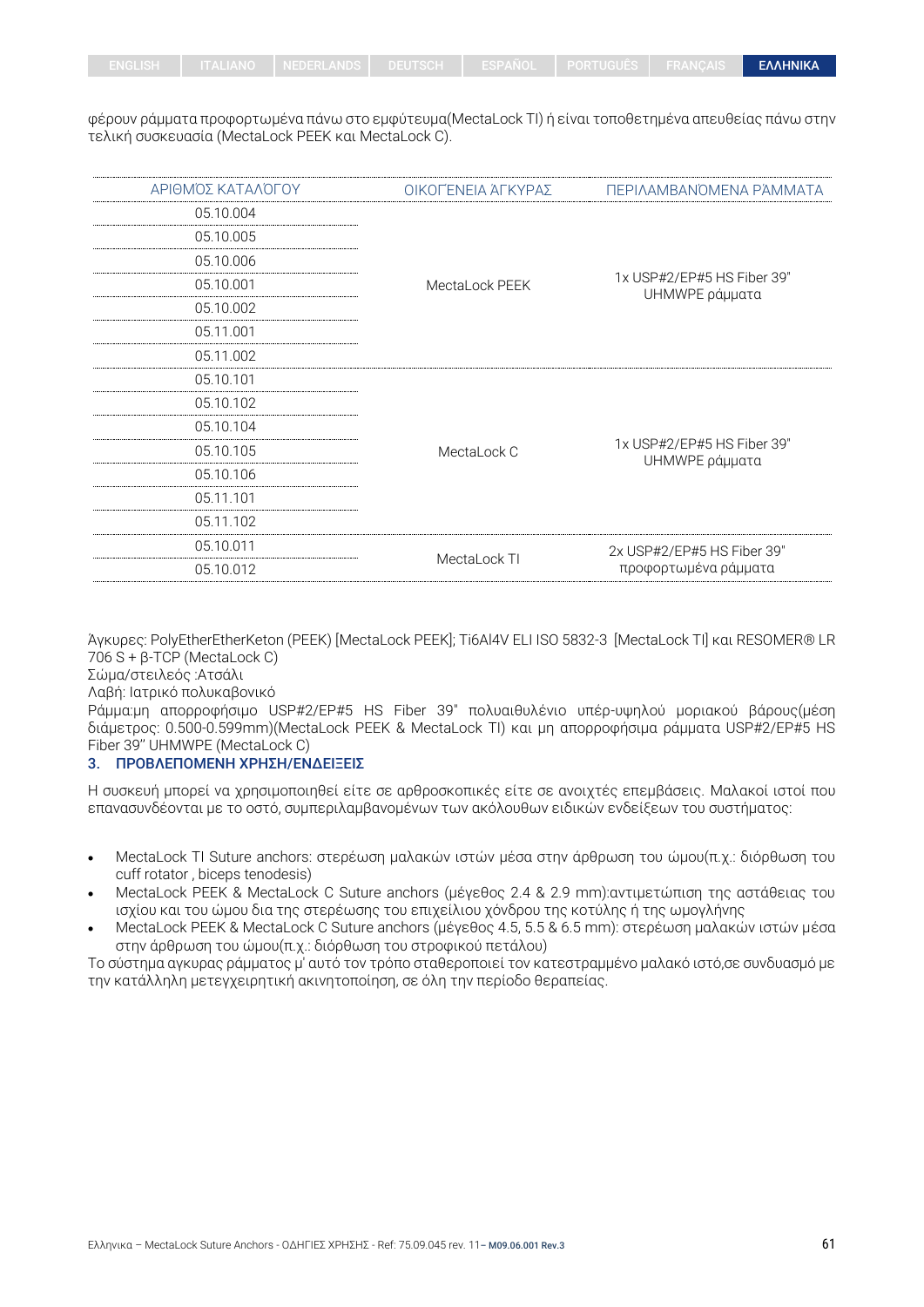#### 4. ΑΝΤΕΝΔΕΊΞΕΙΣ

- Παθολογικές καταστάσεις του μαλακού ιστού που θα διορθωθεί και οι οποίες θα μπορούσαν να επηρεάσουν αρνητικά την στερέωση του ράμματος.
- Παθολογικές καταστάσεις του οστού που θα μπορούσαν να επηρεάσουν αρνητικά τις άγκυρες ράμματος Mectal ock
- Φυσικές καταστάσεις που θα εμόδιζαν την ικανοποιητική υποστήριξη του εμφυτεύματος ή θα καθυστερούσαν την θεραπεία.
- Καταστάσεις που μειώνουν την ικανότητα ή την προθυμία του ασθενούς να ακολουθήσει τις οδηγίες κατά την αποθεραπεία.
- ύπαρξη τεχνητών συνδέσμων ή άλλων εμφυτευμάτων.
- Ευαισθησία σε ξένο σώμα, γνωστές αλλεργίες στα υλικά των εμφυτευμάτων και/ ή των εργαλείων.

#### 5. ΠΡΟΕΙΔΟΠΟΙΗΣΕΙΣ ΚΑΙ ΠΡΟΦΥΛΑΞΕΙΣ

Η επιτυχία της επέμβασης εξαρτάται από τη συμμόρφωση με την παρεχόμενη χειρουργική τεχνική, καθώς και τη σωστή χρήση των αποκλειστικών εργαλείων που έχουν σχεδιαστεί ειδικά για αυτή τη σειρά εμφυτευμάτων. Ο χειρουργός πρέπει να διαλέξει το κατάλληλο μέγεθος του εμφυτεύματοςμε βάση την συγκεκριμένη επέμβαση ή το ιστορικό του ασθενούς. Η εσφαλμένη τοποθέτηση μπορεί να μειώσει τη διάρκεια ζωής του εμφυτεύματος και να οδηγήσει σε πρώιμη αστοχία του εμφυτεύματος. Ο εισαγωγέας είναι μιας χρήσης και πρέπει να απορρίπτεται σύμφωνα με τις διαδικασίες του νοσοκομείου.

Μία ετικέτα Medacta για κάθε συσκευή πρέπει να εφαρμόζεται σωστά στην κάρτα Medacta Implant που παρέχεται και να παραδίδεται στον ασθενή.

Βεβαιωθείτε ότι οι άγκυρες ράμματος MectaLock χρησιμοποιούνται με την αντίστοιχη επαναχρησιμοποιήσιμη φρέζα ή τρυπητήρι. Χρησιμοποιήστε την αντίστοιχη επαναχρησιμοποιήσιμη φρέζα ή τρυπητήρι για να κάνετε την πιλοτική οπή. Διατηρήστε την ευθυγράμμιση κατά την εισαγωγή της άγκυρας και μην την αποσυνδέετε από τον εισαγωγέα. Ο κίνδυνος να σπάσουν οι άγκυρες ράμματος MectaLock κτά την εμφύτευση μειώνεται αν ακολουθούνται οι πατακάτω οδηγίες. Η κατάλληλη επιλογή και τοποθέτηση του εμφυτεύματος είναι σημαντικά στοιχεία στην επιτυχή χρήση της συσκευής. Η κατάλληλη ευθυγράμμιση του εργαλείου είναι σημαντική κατά την εμφύτευση της άγκυρας για να αποφευχθεί η πιθανή θραύση της. Θραύση της άγκυρας ράμματος MectaLock μπορεί να συμβεί αν:

- η πιλοτική οπή δεν έχει το απαιτούμενο βάθος
- η άγκυρα ράμματος MectaLock δεν ευθυγραμμισθεί με την πιλοτική οπή.
- εφαρμοσθεί πλάγια φόρτιση στην άγκυρα ή στον εισαγωγέα καθώς την τοποθετούμε
- η αγκυρα ράμματος χρησιμοποιηθεί σαν μοχλός.The pilot hole is not drilled to the proper depth

Μην αποσυνδέετε τα ράμματα από τον εισαγωγέα καθώς εισάγετε την άγκυρα ράμματος MectaLock , πριν φτάσετε το τελικό βάθος τοποθέτησης. Μην χρησιμοποιείτε άλλο ράμμα εκτός από το μη απορροφήσιμο ράμμα USP#2/EP#5 UHMWPE.

#### Συμβατότητα με MRI

Οι μη κλινικές δοκιμές έχουν δείξει ότι τα εμφυτεύματα τιτανίου είναι MR συμβατά υπό όρους.Ένας ασθενής με αυτήν τη συσκευή μπορεί να σαρωθεί με ασφάλεια σε ένα σύστημα μαγνητικού συντονισμού υπό τις ακόλουθες προϋποθέσεις: Στατικό μαγνητικό πεδίο 1,5 Tesla και 3 Tesla, με

- Μέγιστος βαθμός χωρικού πεδίου 12.800 G / cm (128 T / m)
- Μέγιστο προϊόν δύναμης 231.000.000 G<sup>2</sup> / cm (231 T<sup>2</sup> / m)

Θεωρητικά εκτιμώμενος μέγιστος ειδικός ρυθμός απορρόφησης (WBA) μέσης τιμής ολόκληρου σώματος (SAR) 2 W / kg (Κανονικός τρόπος λειτουργίας)

Υπό τις συνθήκες σάρωσης που ορίζονται παραπάνω, τα εμφυτεύματα τιτανίου αναμένεται να παράγουν μέγιστη αύξηση θερμοκρασίας μικρότερη από:

• 1,5 ° C (2 W / kg, 1,5 Tesla) Αύξηση θερμοκρασίας σχετιζόμενη με RF με αύξηση θερμοκρασίας υποστρώματος ≈1.3 ° C (2 W / kg, 1,5 Tesla)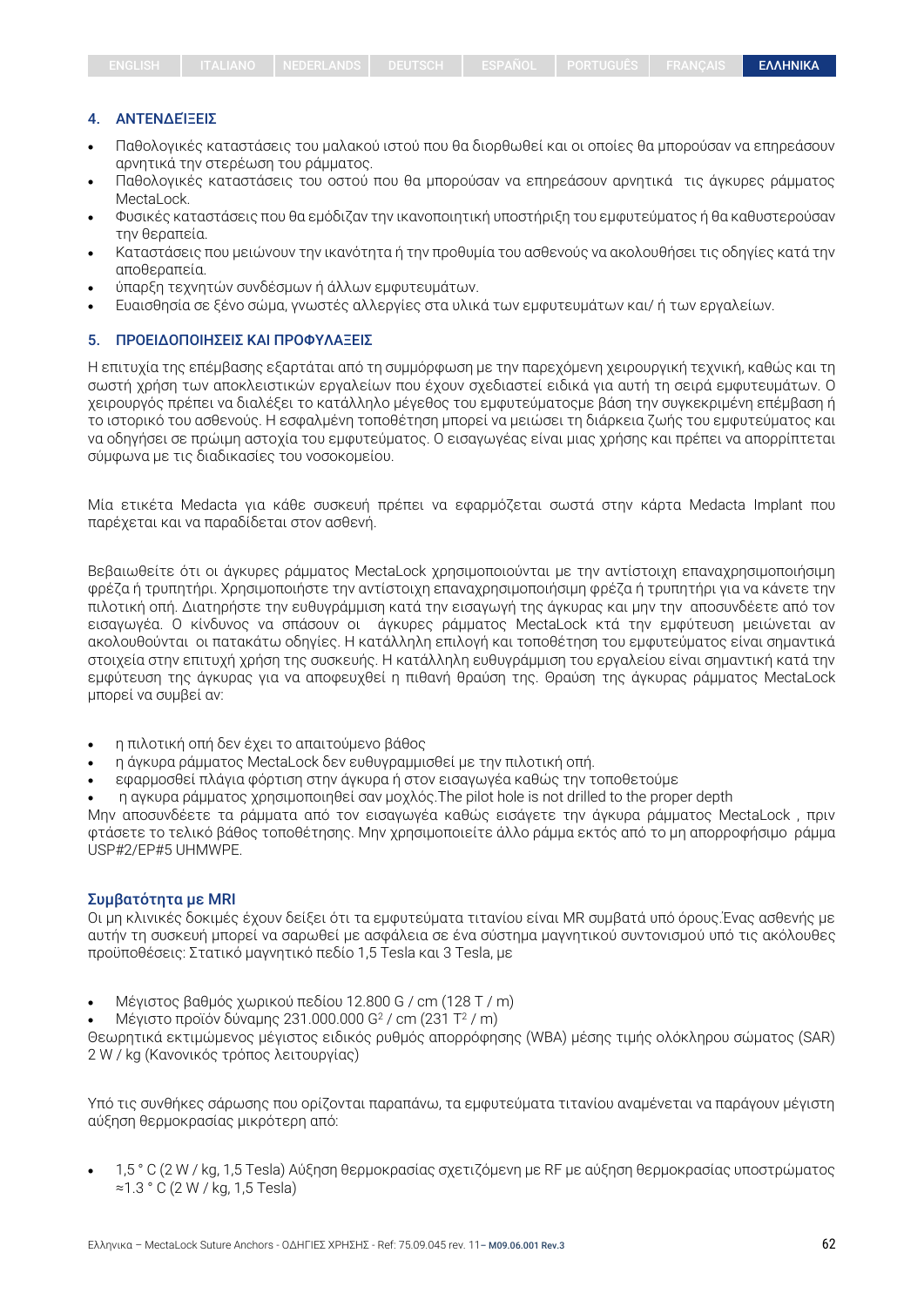• 3,0 ° C (2 W / kg, 3 Tesla) Αύξηση θερμοκρασίας που σχετίζεται με RF με αύξηση θερμοκρασίας υποστρώματος 2,3 ° C (2 W / kg, 3 Tesla)

μετά από 15 λεπτά συνεχούς σάρωσης.

Σε μη κλινικές δοκιμές, το τεχνικό σφάλμα εικόνας που προκαλείται από τη συσκευή εκτείνεται περίπου 20,5 mm από το εμφύτευμα τιτανίου όταν απεικονίζεται με μια ακολουθία παλμού ηχούς κλίσης και ένα σύστημα 3 Tesla MR.

Οι άγκυρες ραμμάτων MectaLock PEEK και MectaLock C είναι MR ασφαλείς.

#### 6. ΕΜΦΥΤΕΎΜΑΤΑ ΤΗΣ MEDACTA INTERNATIONAL

Η Medacta International δεν είναι υπεύθυνη για τη χρήση των συστατικών εμφυτευμάτων της σε συνδυασμό με συστατικό μέρος άλλου κατασκευαστή (εκτός αν η Medacta® International προσδιορίζει διαφορετικά στη χειρουργική τεχνική), και συνεπώς αποθαρρύνουμε τέτοιου είδους χρήση. Τα τμήματα του MectaLock Suture Anchors εξωφλοιώδους μηριαίου κουμπιού στερέωσης δεν πρέπει να ξαναχρησιμοποιούνται. Αν και ένα εμφύτευμα μπορεί να μοιάζει ότι δεν φέρει ζημιά, ενδέχεται να προκύψουν μικροσκοπικές ατέλειες και να προκαλέσουν αστοχία του εμφυτεύματος. "Ο χειρουργός πρέπει να γνωρίζει ότι ακόμα και πολύ μικρή επιφανειακή βλάβη, η οποία, για παράδειγμα, έχει προκληθεί από αιχμηρό εργαλείο ή ηλεκτροκαυτηρίαση, μπορεί να επηρεάσει την αντοχή της συσκευής και να οδηγήσει σε κάταγμα." Τα προϊόντα MectaLock Suture Anchors Medacta® είναι μη πυρετογόνα.

#### 7. ΠΑΡΑΓΟΝΤΕΣ ΚΙΝΔΥΝΟΥ

Οι παρακάτω παράγοντες κινδύνου, μεμονωμένα ή από κοινού, μπορεί να οδηγήσει σε κακή κλινική έκβαση:

- Ανεπαρκής ποιότητα οστού(οστεοπόρωση, οστεοπενία)
- Συστημικές Νόσοι Και Μεταβολικές Διαταραχές
- Ιστορικό λοιμώξεων και επαναλαμβανόμενων πτώσεων
- εξωφλοιώδους μηριαίου κουμπιού στερέωσης
- Διανοητική ανικανότητα του ασθενούς να κατανοήσει τις οδηγίες του γιατρού και να συμμορφωθεί με αυτές
- Τοπικοί όγκοι στα οστά
- 8. ΟΔΗΓΙΕΣ ΧΡΗΣΗΣ

## Προεγχειρητικό στάδιο

Ο χειρουργός πρέπει να εκτιμήσει τους πιθανούς φυσικούς περιορισμούς του ασθενούς και την διανοητική ανεπάρκεια και πρέπει επίσης να συζητήσει με τον ασθενή όλες τις λεπτομέρειες της επέμβασης και του εμφυτεύματος. Η συζήτηση θα πρέπει να εξετάσει τόσο τους περιορισμούς της επέμβασης όσο και τους περιορισμούς που επιβάλλει το επιλεγμένο εμφύτευμα. Οι παράγοντες που θα μπορούσαν να περιορίσουν την απόδοση και σταθερότητα του εμφυτεύματος, π.χ. επίπεδο δραστηριότητας, θα πρέπει να εξηγηθούν ώστε να βελτιωθούν οι πιθανότητες να αποφύγει ο ασθενής επιπλοκές. Η αναγκαιότητα τήρησης των μετεγχειρητικών οδηγιών που θα δώσει ο χειρουργός θα πρέπει να γίνει πλήρως κατανοητή από τον ασθενή. Πρέπει να είναι διαθέσιμο αποθεματικό στείρων εμφυτευμάτων κατάλληλων μεγεθών και να ελέγχεται από τον χειριστή πριν τη χειρουργική επέμβαση.

#### 9. ΧΕΙΡΙΣΜΌΣ

Για να αποφευχθεί το γρατζούνισμα ή η βλάβη στα εμφυτεύματα, ο χειρισμός τους θα πρέπει να γίνεται με υπέρτατη προσοχή από εξειδικευμένο προσωπικό σε περιβάλλον ελεγχόμενων συνθηκών υγιεινής. Τα εμφυτεύματα θα πρέπει να φυλάσσονται στις άθικτες συσκευασίες τους.

## 10. ΧΕΙΡΟΥΡΓΙΚΉ ΤΕΧΝΙΚΉ

Ο χειρουργός θα πρέπει να είναι εξοικειωμένος με τη χειρουργική τεχνική. Συμπληρωματικές πληροφορίες σχετικά με τις χειρουργικές τεχνικές (φυλλάδιο και βίντεο) και προϊόντα είναι διαθέσιμα αν ζητηθούν. Είναι απαραίτητος ο προσεκτικός προεγχειρητικός σχεδιασμός.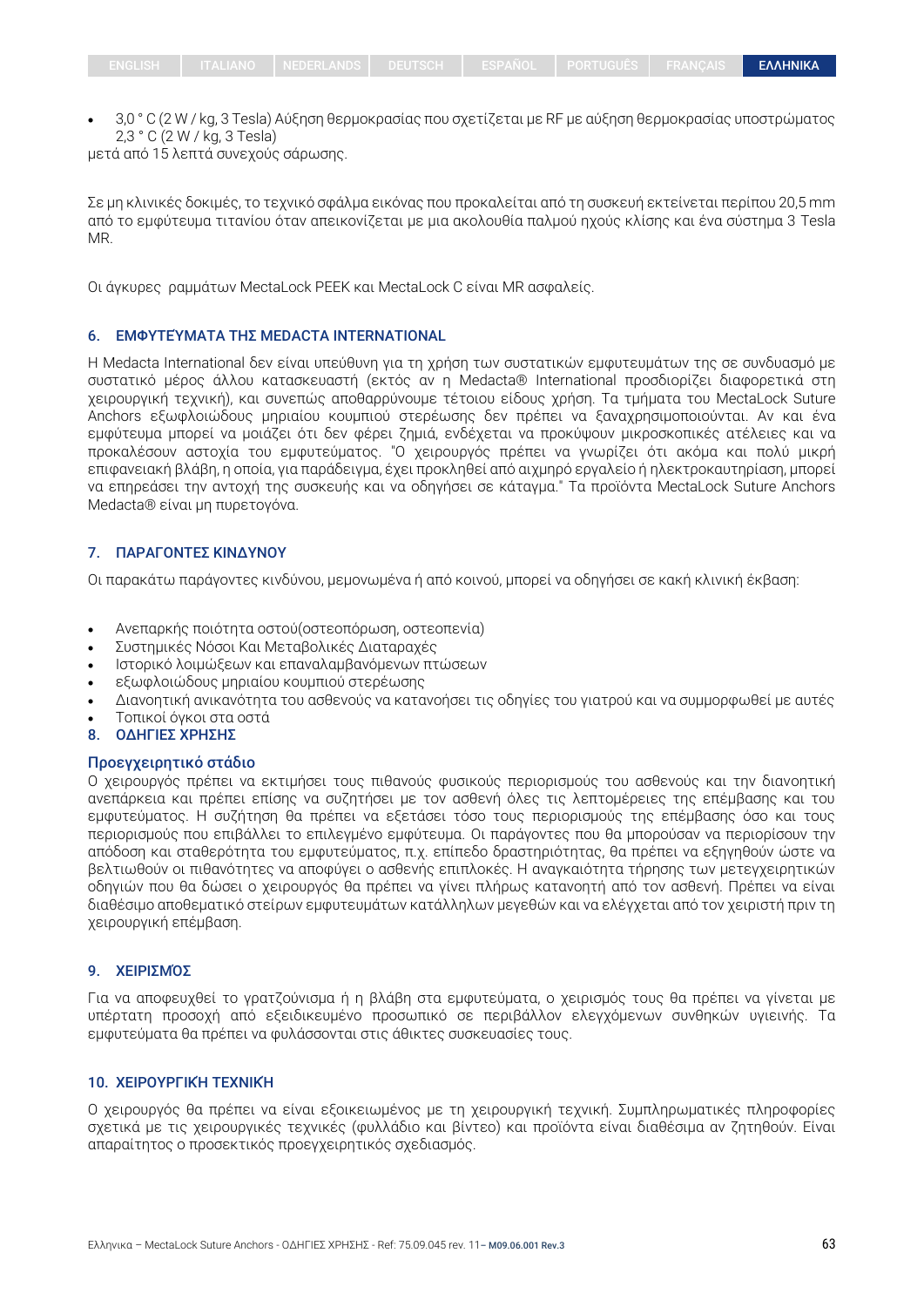#### ΑΓΚΥΡΕΣ MECTALOCK ΡΕΕΚ & MECTALOCK C (ΜΈΓΕΘΟΣ 2.4 & 2.9 MM)

- Περάστε το παρεχόμενο ράμμα μέσα από τους μαλακούς ιστούςμε την προτιμώμενη μέθοδο του χειρουργού. Αφήστε τις δύο άκρες του ράμματος έξω από τον ασθενή μέσω της αρθροσκοπικής εισόδου.
- Βρείτε την επιθυμητή θέση για την τοποθέτηση της άγκυρας MectaLock PEEK ή C. Εισάγετε υποδόρια ένα οδηγό σύρμα (max Ø1.5mm) μέσω της κατάλληλης αρθροσκοπικής εισόδου για να φτάσετε την επιθυμητή θέση.
- Ένα ειδικό σκόπευτρο (με ή χωρίς αυλακώσεις) μπορεί να χρησιμοποιηθεί σαν οδηγός φρέζας για να βοηθήσει ώστε να δείχνει την θέση της πιλοτικής οπής στο οστό.Εισάγετε το αρθροσκοπικό σκόπευτρο της Medacta μαζί με την αυλοφόρο κάνουλα πάνω από το σύρμα-οδηγό.Ο χειρουργός μπορεί να διαλέξει ανάμεσα σε διαφορετικά άκρα σκόπευτρου ανάλογα με την προτίμησή του και την ανατομία της περιοχής . Τα σκόπευτρα και οι κάνουλες παρέχονται σε δύο διαφορετικά μήκη.



Τα σκόπευτρα, οι κάνουλες και οι φρέζες ταιριάζουν σύμφωνα με τον ακόλουθο πίνακα:

| ΣΚΌΠΕΥΤΡΟ                      |                                                                                | <b>KANOYAA</b>      |                   | ΕΠΑΝΑΧΡΗΣΙΜΟΠΟΙΉΣΙΜΗ<br>ΦPΈΖΑ  |                                              |
|--------------------------------|--------------------------------------------------------------------------------|---------------------|-------------------|--------------------------------|----------------------------------------------|
| ΑΡΙΘΜΌΣ<br>ΑΝΑΦΟΡΆΣ            | ΠΕΡΙΓΡΑΦΉ                                                                      | ΑΡΙΘΜΌΣ<br>ΑΝΑΦΟΡΆΣ | ΠΕΡΙΓΡΑΦΉ         | ΑΡΙΘΜΌΣ<br>ΑΝΑΦΟΡΆΣ            | ΠΕΡΙΓΡΑΦΉ                                    |
| 05.11.10.0030<br>05.11.10.0052 | Κορωνοειδές άκρο -μακρύ<br>Κορωνοειδές άκρο -μακρύ<br>Και με αυλακώσεις        | 05.11.10.0033       | Κάνουλα<br>Μακρύς | 05.11.10.0035<br>05.11.10.0036 | Φρέζα Ø2.4<br>μακριά<br>Φρέζα Ø2.9<br>μακριά |
| 05.11.10.0031<br>05.11.10.0053 | Στόμα ψαριού άκρο - μακρύ<br>Στόμα ψαριού άκρο - μακρύ<br>Και με αυλακώσεις    |                     |                   |                                |                                              |
| 05.11.10.0032<br>05.11.10.0054 | Πηρουνοειδές άκρο -<br>μακρύ<br>Πηρουνοειδές άκρο - μακρύ<br>Και με αυλακώσεις |                     |                   |                                |                                              |
| 05.10.10.0010<br>05.10.10.0024 | Κορωνοειδές άκρο -κοντό<br>Κορωνοειδές άκρο -κοντό<br>Και με αυλακώσεις        | 05.10.10.0013       |                   | 05.10.10.0015<br>05.10.10.0016 | Φρέζα Ø2.4<br>κοντό<br>Φρέζα Ø2.9<br>KOVTÓ   |
| 05.10.10.0011<br>05.10.10.0025 | Στόμα ψαριού άκρο - κοντό<br>Στόμα ψαριού άκρο - κοντό<br>Και με αυλακώσεις    |                     | Κάνουλα<br>Κοντός |                                |                                              |
| 05.10.10.0012<br>05.10.10.0026 | Πηρουνοειδές άκρο - κοντό<br>Πηρουνοειδές άκρο - κοντό<br>Και με αυλακώσεις    |                     |                   |                                |                                              |

• Χρησιμοποιώντας την αντίστοιχη συμβατή φρέζα , κάντε μια οπή στο οστό στην επιθυμητή θέση για την τοποθέτηση της άγκυρας ραμμάτων MectaLock PEEK ή C.

• Βεβαιωθείτε ότι τρυπήσατε μέχρι το περιφεριακό σημάδι της φρέζας να ευθυγραμμισθεί με το περιφερικό σημάδι βάθους του σκόπευτρου ή μέχρι η φρέζα να τερματίσει μηχανικά πάνω στο σκόπευτρο: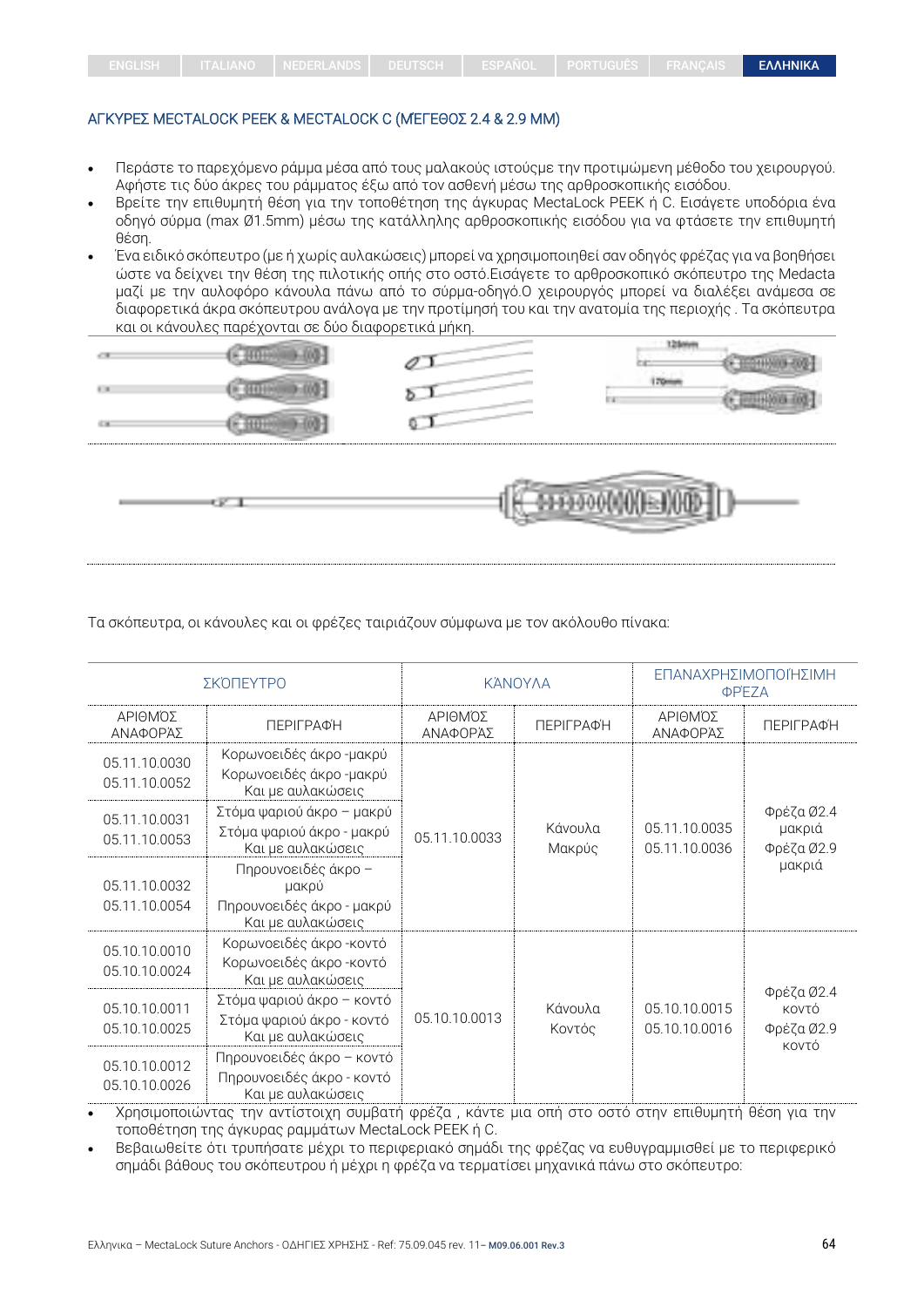



Φορτώστε την άγκυρα MectaLock PEEK ή C με τα ράμματα να βγαίνουν έξω από την είσοδο.Καθώς κρατάτε τις δύο άκρες του ράμματος με το ένα χέρι , ευθυγραμμίστε τα με την σχισμή στο άκρο της άγκυρας.Απαλά σπρώξτε την άγκυρα προς το ράμμα για να κουμπώσει μέσα στο μάτι του άκρου.



Περιστρέψτε την άγκυρα δεξιόστροφα κατά 90°:



Ευθυγραμμίστε τον κύριο άξονα του εισαγωγέα με το ράμμα (1)και έπειτα , ενώ ακόμα κρατάτε το πάμμα ελαφρά τεντωμένο , γλυστρήστε την άγκυρα πάνω στο ράμμα (2)προς τον ασθενή μέσα από την αρθροσκοπική πύλη, μέχρι να φτάσετε στην πιλοτική οπή..



Μόλις φτάσετε την πιλοτική οπή, ρυθμίστε την τάση του ράμματος σύμφωνα με την προτίμηση του χειρουργού και χτυπήστε την πλαστική λαβή του εισαγωγέα μέχρι η άγκυρα MectaLock PEEK ή C να καθήσει σωστά. Το σωστό βάθος επιτυγχάνεται όταν το περιφερικό σημάδι φτάσει στο επίπεδο του οστού.

- Ξεβιδώστε τον αναλώσιμο εισαγωγέα
- Ψηλαφίστε τον ιστό πού στερεώνετε με τον αρθροσκοπικό ερευνητή για να βεβαιωθείτε ότι η επιδιόρθωση είναι σταθερή.
- Κόψτε και απομακρύνετε τα ράμματα που περισσεύουν.

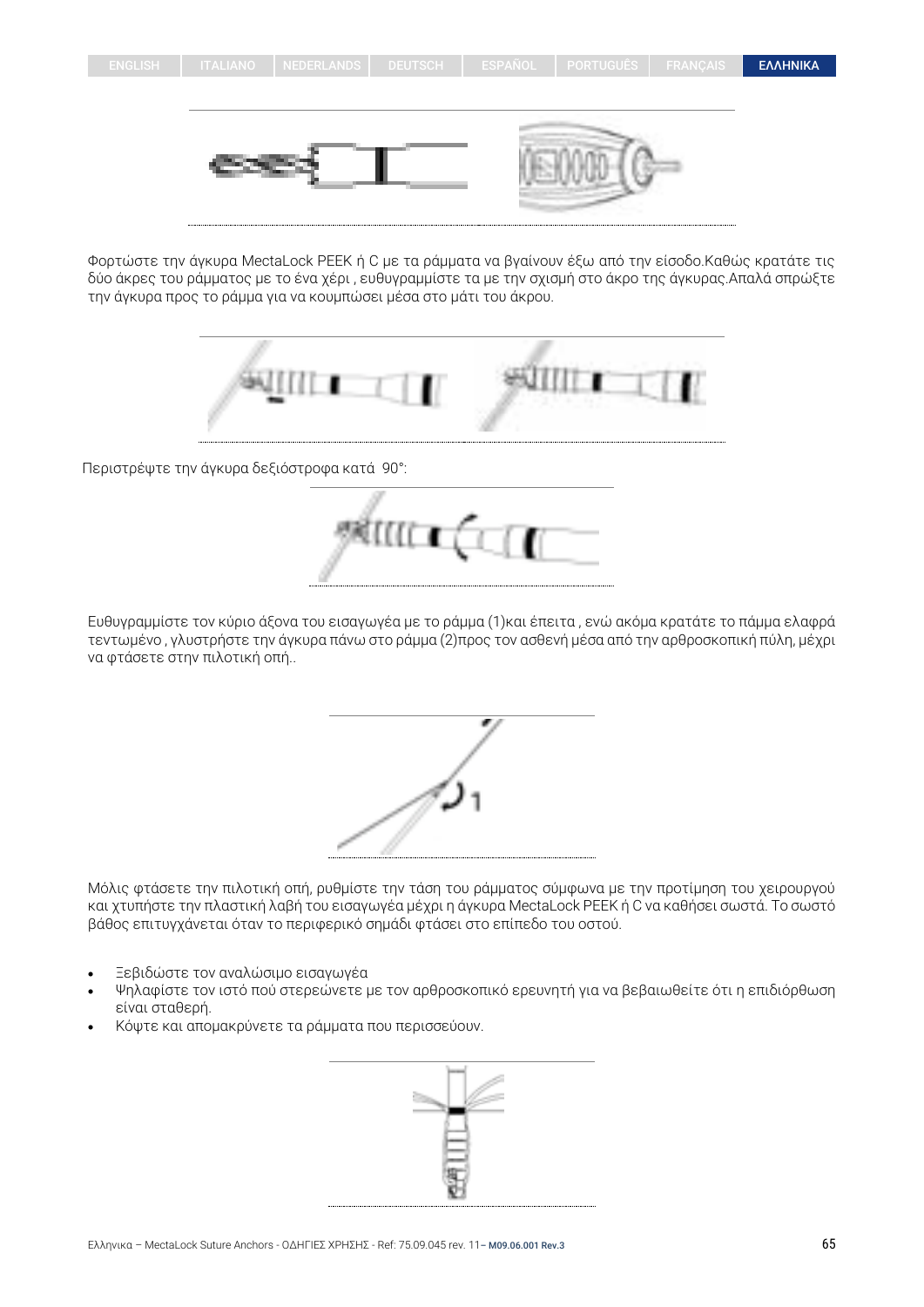#### Αγκυρες MectaLock ΡΕΕΚ & MectaLock C (μέγεθος 4.5, 5.5 & 6.5 mm)

Χρησιμοποιώντας το αντίστοιχο συμβατό επαναχρησιμοποιήσιμο τρυπητήρι, δημιουργήστε μια υποδοχή στο οστό στην επιθυμητή θέση για την τοποθέτηση της αγκύρωσης MectaLock PEEK ή MectaLock C Suture

• • Φροντίστε να τρυπήσετε έως ότου το απομακρυσμένο σημάδι βάθους του εργαλείου έρθει στο ίδιο επίπεδο με το φλοιώδες οστό.



- Φορτώστε την άγκυρα MectaLock PEEK ή C με τα ράμματα να βγαίνουν έξω από την είσοδο.Καθώς κρατάτε τις δύο άκρες του ράμματος με το ένα χέρι , ευθυγραμμίστε τα με την σχισμή στο άκρο της άγκυρας.
- Απαλά σπρώξτε την άγκυρα προς το ράμμα για να κουμπώσει μέσα στο μάτι του άκρου.
- Περιστρέψτε την άγκυρα δεξιόστροφα κατά 90°:
- Ευθυγραμμίστε τον κύριο άξονα του εισαγωγέα με το ράμμα (1)και έπειτα , ενώ ακόμα κρατάτε το ράμμα ελαφρά τεντωμένο , γλυστρήστε την άγκυρα πάνω στο ράμμα (2)προς τον ασθενή μέσα από την αρθροσκοπική πύλη, έως ότου φτάσετε στην οπή της υποδοχής.
- Μόλις φτάσετε στην οπή της υποδοχής, ρυθμίστε την τάση του ράμματος σύμφωνα με την προτίμηση του χειρουργού και χτυπήστε την πλαστική λαβή του εισαγωγέα μέχρι η άγκυρα MectaLock PEEK ή C να καθήσει σωστά. Το σωστό βάθος επιτυγχάνεται όταν το περιφερικό σημάδι φτάσει στο επίπεδο του οστού.
- Ξεβιδώστε τον αναλώσιμο εισαγωγέα
- Ψηλαφίστε τον ιστό πού στερεώνετε με τον αρθροσκοπικό ερευνητή για να βεβαιωθείτε ότι η επιδιόρθωση είναι σταθερή.
- Κόψτε και απομακρύνετε τα ράμματα που περισσεύουν.

#### Άγκυρα ράμματος MectaLock TI :

- Βρείτε την επιθυμητή θέση για την τοποθέτηση της άγκυρας MectaLock TI.Εισάγετε τον προφορτωμένο οδηγόμε την άγκυρα MectaLock TI , μέσω της κατάλληλης αρθροσκοπικής πύλης για να φτάσετε στην επιθυμητή θέση.
- Απαλά χτυπήστε από πίσω τον αναλωσιμο εισαγωγέα για να τρυπήσει η άκρη της άγκυρας το οστό στο επιλεγμένο σημείο. Ενώ εφαρμόζετε μια απαλή αξονική πίεση στον εισαγωγέα, βιδώστε την άγκυρα μέσα στο οστό μέχρι το περιφερικό σημάδι πάνω στον εισαγωγέα να φτάσει στο επίπεδο του οστού.



Ξεκουμπώστε τα ράμματα από την πλαστική λαβή και απαλά ξεκουμπώστε την άκρη του εισαγωγέα από την άγκυρα , τραβώντας τον εισαγωγέα έξω από την αρθροσκοπική πύλη.

- Περάστε τα 2 ράμματα USP#2/EP#5 HS Fiber 39" UHMWPE μέσα από τους μαλακούς ιστούς σύμφωνα με την επιθυμητή μέθοδο και τεχνική του χειρουργού.
- Ψηλαφίστε τον ιστό πού στερεώνετε με τον αρθροσκοπικό ερευνητή για να βεβαιωθείτε ότι η επιδιόρθωση είναι σταθερή.
- Κόψτε και απομακρύνετε τα ράμματα που περισσεύουν.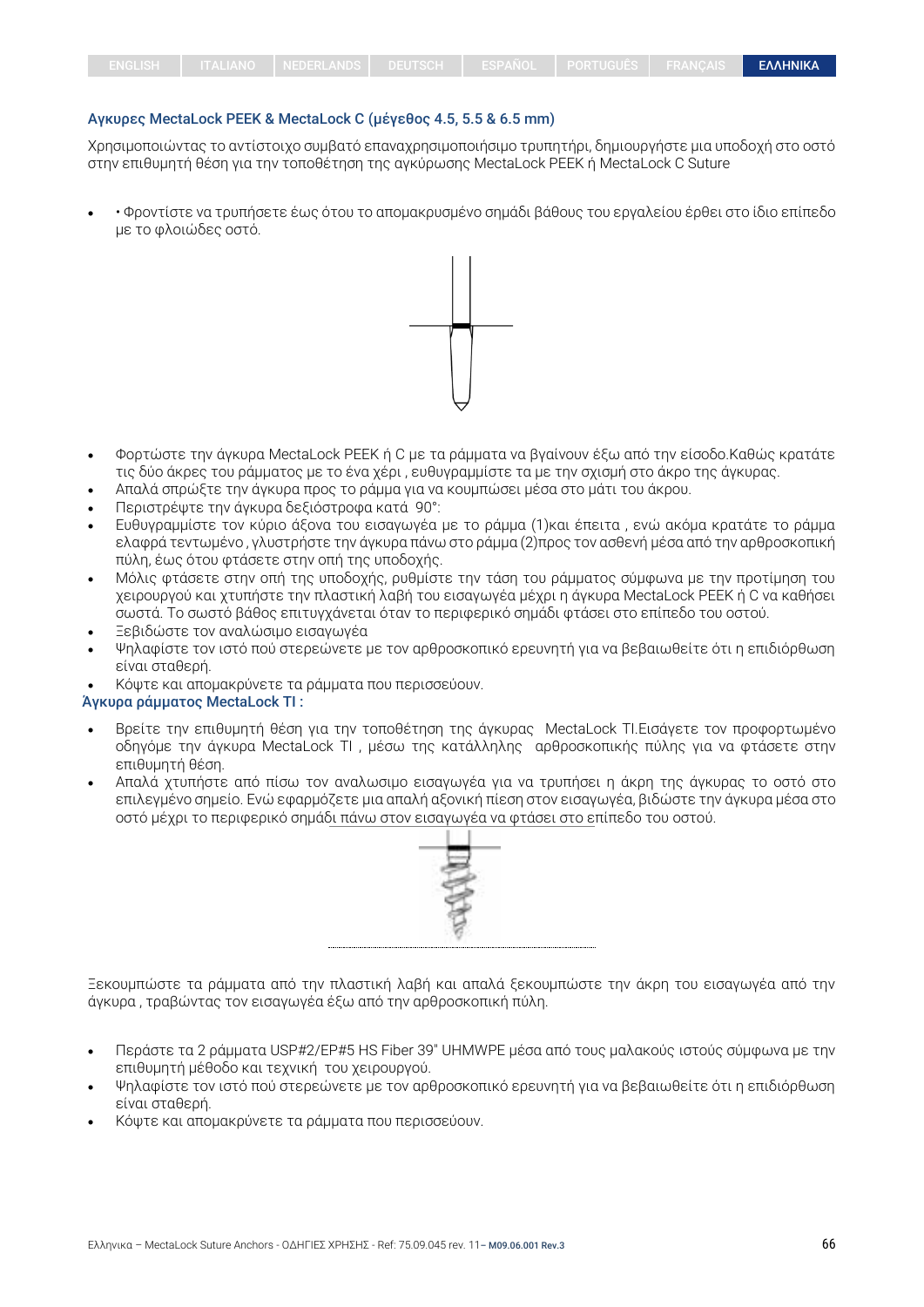

## 11. ΜΕΤΕΓΧΕΙΡΗΤΙΚΉ ΦΡΟΝΤΊΔΑ ΚΑΙ ΠΑΡΑΚΟΛΟΎΘΗΣΗ

Ο γιατρός πρέπει να προειδοποιήσει τους ασθενείς να μειώσουν τις δραστηριότητές τους και να αποφύγουν τα υπερβολικά φορτία στο χειρουργημένο σκέλος . Επιπλέον, ο χειρουργός θα πρέπει να ενημερώσει τον ασθενή για τις προφυλάξεις που πρέπει να λαμβάνονται αναφορικά με ασκήσεις, θεραπείες και περιορισμούς των δραστηριοτήτων, τυχόν περιορισμούς που αναφέρονται στην ετικέτα αλλά και έκθεση σε μαγνητικά πεδία. Πρέπει να ενημερωθεί ο ασθενής ότι τα εμφυτεύματα μπορούν να επηρεάσουν τα αποτελέσματα αξονικής τομογραφίας (CT) ή σαρώσεις απεικόνισης μαγνητικού συντονισμού (MRI). Συνιστάται περιοδικός έλεγχος για να γίνει σύγκριση με την άμεση μετεγχειρητική κατάσταση και να προληφθούν σχετικές επιπλοκές. Υπερβολική φυσική δραστηριότητα και τραύματα του χειρουργημένου σκέλους μπορεί να προκαλέσουν αποτυχία του εμφυτεύματος. Αν προκύψει κάτι τέτοιο, είναι απαραίτητο να τεθεί ο ασθενής υπό επιτή

#### 12. ΑΝΕΠΙΘΥΜΗΤΑ ΣΥΜΒΑΝΤΑ ΚΑΙ ΕΠΙΠΛΟΚΕΣ

Παρενέργειες που μπορούν να συμβούν κατά την επανασύνδεση των μαλακών ιστών στο οστό σε ορθοπαιδικές επεμβάσεις:

• Μόλυνση, εν τω βάθει και επιπολής

• Αλλεργίες ,μέτριες φλεγμονές και αντιδράσεις ξένου σώματος στο υλικό του εμφυτεύματος Ορισμένες Ανεπιθύμητες Ενέργειες Μπορούν Εντέλει Να Οδηγήσουν Στο Θάνατο.

Οι Γενικές Επιπλοκές Περιλαμβάνουν:

- Φλεβική Θρόμβωση Με/Χωρίς Πνευμονική Εμβολή;
- Καρδιαγγειακές Ή Πνευμονικές Διαταραχές;
- Αιματώματα;
- Συστημικές Αλλεργικές Αντιδράσεις;
- Συστημικός Πόνος.

#### 13. ΣΥΣΚΕΥΑΣΙΑ

Τα τμήματα του MectaLock Suture Anchors μηριαίων κουμπιών στερέωσης παρέχονται αποστειρωμένα σε συσκευασία μιας χρήσης. Για συστατικά μέρη που παραδίδονται στείρα, η μέθοδος αποστείρωσης υποδεικνύεται στην ετικέτα. Πρέπει να ελέγχεται η ημερομηνία λήξης στην ετικέτα αλλά και η ακεραιότητα της συσκευασίας ώστε να διασφαλίζεται ότι δεν έχει διακυβευτεί η στειρότητα των περιεχομένων. Αν η συσκευασία έχει υποστεί ζημιά ή έχει ανοιχτεί προηγουμένως, μην χρησιμοποιήσετε το συστατικό μέρος. Μην επαναποστειρώνετε."

## 14. ΦΎΛΑΞΗ

Οι συσκευασίες πρέπει να αποθηκεύονται σε δροσερό, ξηρό χώρο μακριά από το φως.

Για άγκυρα συρραφής MectaLock C (συνθετικό):

Οι συσκευασίες πρέπει να αποθηκεύονται σε δροσερό, στεγνό χώρο μακριά από το φως και σε μέγιστη θερμοκρασία 25 ° C.

Εάν το προϊόν έχει εκτεθεί σε υπερβολικά υψηλές θερμοκρασίες, το τετράγωνο στην ετικέτα ένδειξης θερμοκρασίας στην εξωτερική συσκευασία αλλάζει χρώμα από γκρι σε μαύρο.